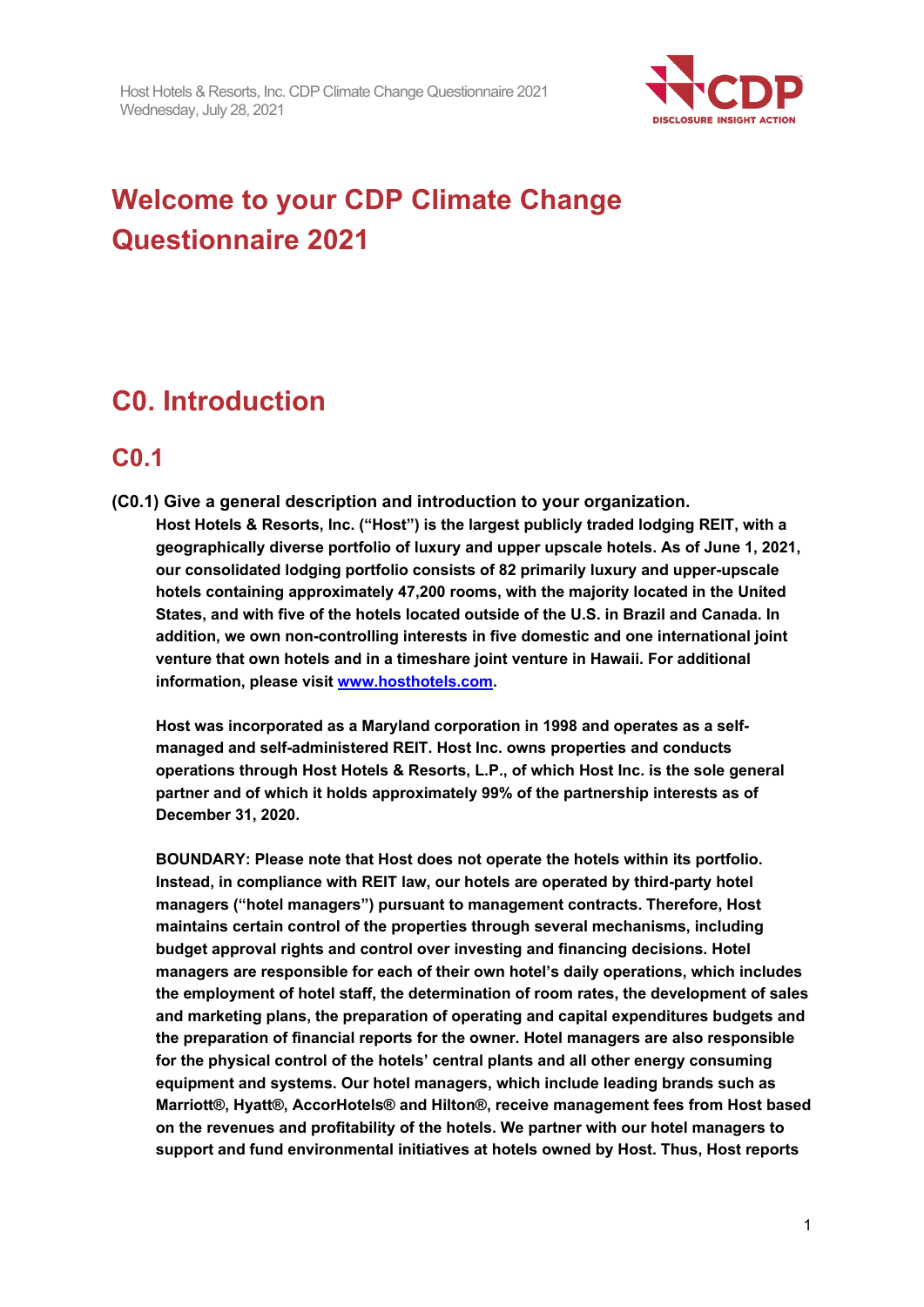

**on its greenhouse gas emissions based on financial control and not operational control of the hotels within its portfolio.**

**SCOPE 1 AND 2 EMISSIONS REPORTING: To accurately reflect our disciplined asset management model and our financial contributions to the environmental sustainability initiatives at hotels owned by Host, we currently report emissions under Scope 1 and 2 in our CDP responses based on financial control. Those emissions may also be part of Scope 1 and 2 emissions reported by our hotel managers based on operational control. However, we have reported these emissions as direct Scope 1 and 2 sources in our CDP responses to reflect the commitment that we have made to measuring, managing and improving the carbon footprint of our consolidated portfolio.**

**NOTE REGARDING COVID-19: In 2020, Host experienced a 57% annual decrease in Scope 1 and 2 emissions, which reflects both lower occupancy and the temporary suspension of operations during the COVID-19 pandemic at our hotels. When assessing our progress against Host's 2025 environmental targets and when quantifying the estimated potential financial impacts of potential climate-related risks and opportunities, we consider the year 2019, which reflects pre-pandemic levels of business activity, to be a more credible benchmark. In light of the COVID-19 pandemic, readers of our CDP 2021 Climate Change response are also strongly advised to refer to the disclaimer below regarding reliance on any and all statements that may be considered "forward-looking".** 

**FORWARD-LOOKING STATEMENTS: Certain statements in this report may be considered "forward-looking" and, accordingly involve risks and uncertainties that could cause actual results to differ materially from those discussed. Forward-looking statements are not guarantees of future performance and we refer you to our filings with the SEC, which identify factors that could cause actual results to differ materially from management expectations suggested in such forward-looking statements. Host undertakes no obligation to update any forward-looking statements to conform the statements to actual results or changes in the Host's expectations.**

**Please note that this submission contains registered trademarks that are the exclusive property of their respective owners. None of the owners of these trademarks has any responsibility or liability for any information contained in this submission.**

## **C0.2**

|                   | <b>Start date</b>  | <b>End date</b>      | Indicate if you are providing emissions data for<br>past reporting years |
|-------------------|--------------------|----------------------|--------------------------------------------------------------------------|
| Reporting<br>year | January 1,<br>2020 | December 31,<br>2020 | l No                                                                     |

## **(C0.2) State the start and end date of the year for which you are reporting data.**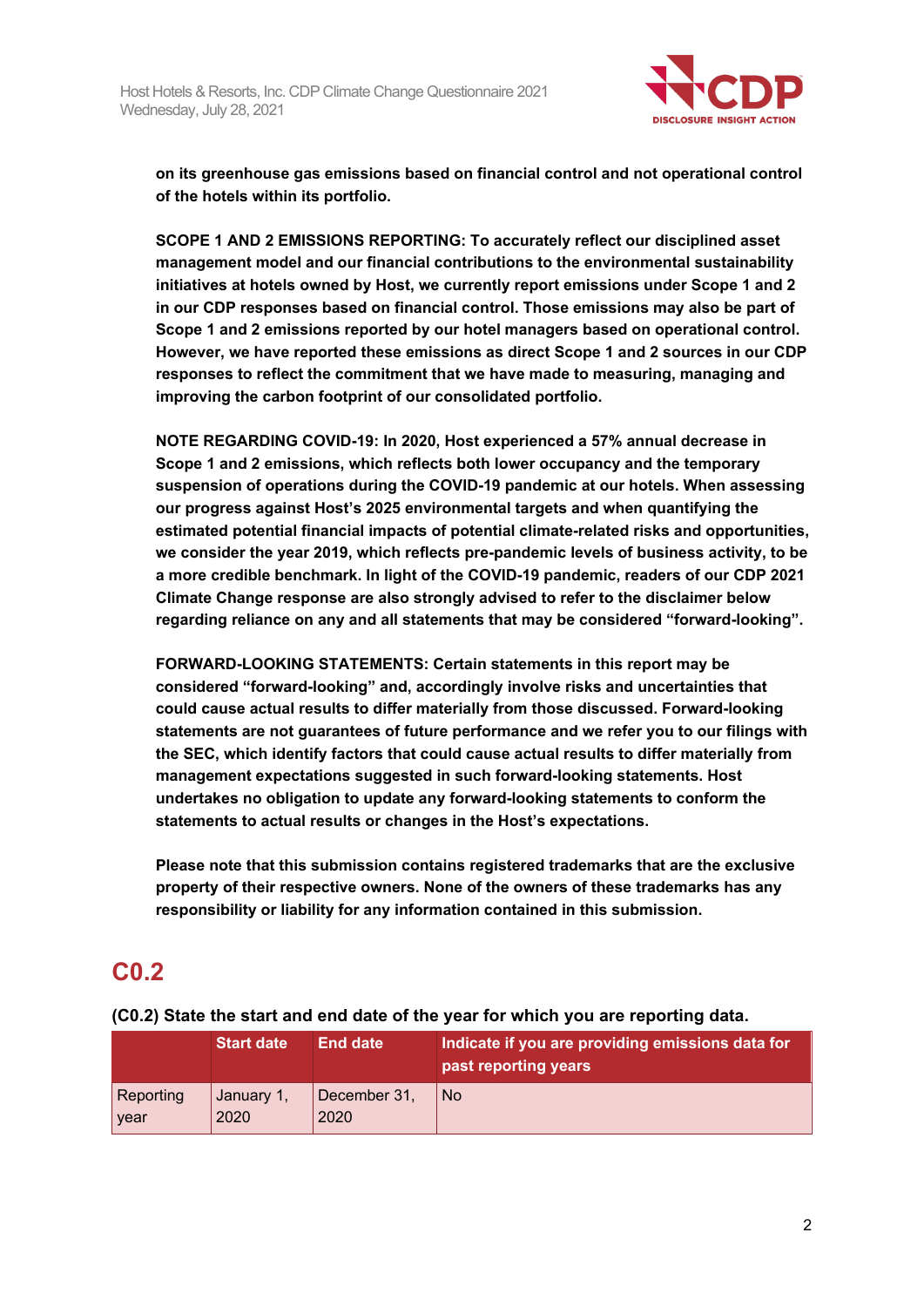

## **C0.3**

**(C0.3) Select the countries/areas for which you will be supplying data.**

Brazil Canada United States of America

# **C0.4**

**(C0.4) Select the currency used for all financial information disclosed throughout your response.**

USD

## **C0.5**

**(C0.5) Select the option that describes the reporting boundary for which climaterelated impacts on your business are being reported. Note that this option should align with your chosen approach for consolidating your GHG inventory.**

Financial control

## **C-CN0.7/C-RE0.7**

## **(C-CN0.7/C-RE0.7) Which real estate and/or construction activities does your organization engage in?**

Other real estate or construction activities, please specify Building owner (REIT)

# **C1. Governance**

# **C1.1**

**(C1.1) Is there board-level oversight of climate-related issues within your organization?**

Yes

## **C1.1a**

**(C1.1a) Identify the position(s) (do not include any names) of the individual(s) on the board with responsibility for climate-related issues.**

| Position of<br>individual(s) | <b>Please explain</b>                                                                |
|------------------------------|--------------------------------------------------------------------------------------|
| <b>Board-level</b>           | The highest level of responsibility for climate-related issues formally resides with |
| committee                    | our Board's Nominating and Corporate Governance Committee.                           |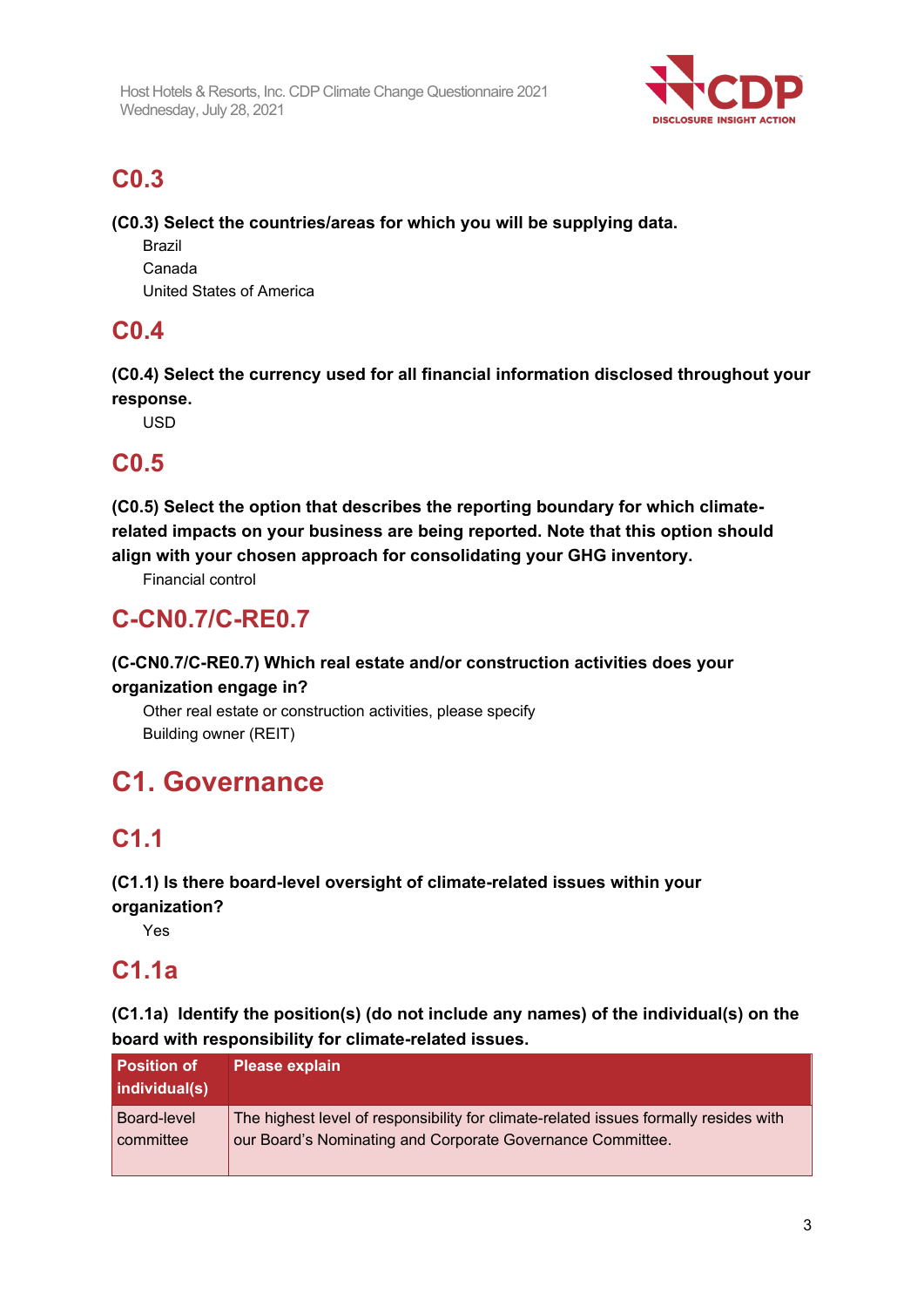

The Board's Nominating and Corporate Governance Committee provides stewardship on our climate change and energy policies, programs, practices and performance in addition to broader environmental, social and governance matters. Four of Host's seven independent Directors serve on the Nominating and Corporate Governance Committee. All members on this committee are independent directors.

Oversight of Host's corporate governance principles and related matters including Host's Corporate Responsibility program and climate-related issues resides with the Nominating and Corporate Governance Committee. The Audit Committee also provides oversight regarding our Company's risk assessment and risk management processes, which may include those associated with climate change.

## **C1.1b**

| <b>Frequency with</b><br>which climate-<br>related issues<br>are a scheduled<br>agenda item | <b>Governance</b><br>mechanisms into<br>which climate-related<br>issues are integrated                                                                                                                                                                                                                               | <b>Please explain</b>                                                                                                                                                                                                                                                                                                                                                                                                                                                                                                                                                                                                                                                                                                                                                                                                                                                                                                                                                                                                                                                                                 |
|---------------------------------------------------------------------------------------------|----------------------------------------------------------------------------------------------------------------------------------------------------------------------------------------------------------------------------------------------------------------------------------------------------------------------|-------------------------------------------------------------------------------------------------------------------------------------------------------------------------------------------------------------------------------------------------------------------------------------------------------------------------------------------------------------------------------------------------------------------------------------------------------------------------------------------------------------------------------------------------------------------------------------------------------------------------------------------------------------------------------------------------------------------------------------------------------------------------------------------------------------------------------------------------------------------------------------------------------------------------------------------------------------------------------------------------------------------------------------------------------------------------------------------------------|
| Scheduled - all<br>meetings                                                                 | Reviewing and guiding<br>strategy<br>Reviewing and guiding<br>major plans of action<br>Reviewing and guiding<br>business plans<br>Monitoring<br>implementation and<br>performance of<br>objectives<br>Monitoring and<br>overseeing progress<br>against goals and<br>targets for addressing<br>climate-related issues | In 2020, the Board's Nominating and Corporate<br>Governance Committee continued to receive updates<br>on climate, energy and ESG matters at its committee<br>meetings. The Committee chair reports on committee<br>matters to the Board at the next regularly scheduled<br>executive session following meetings of the<br>Committee, including any recommendations to the<br>Board.<br>Additionally, the Board's Nominating and Corporate<br>Governance Committee Charter has been updated to<br>explicitly include oversight over environmental and<br>social policies, programs and strategies as part of the<br>Committee's duties and responsibilities.<br>The Audit Committee also provides oversight<br>regarding our Company's risk assessment and risk<br>management processes, which may include those<br>associated with climate change. Our president and<br>chief executive officer (CEO), a member of our Board,<br>also provides direct oversight over our emissions<br>reduction target and capital investments to support our<br>climate change mitigation and adaptation strategies. |

## **(C1.1b) Provide further details on the board's oversight of climate-related issues.**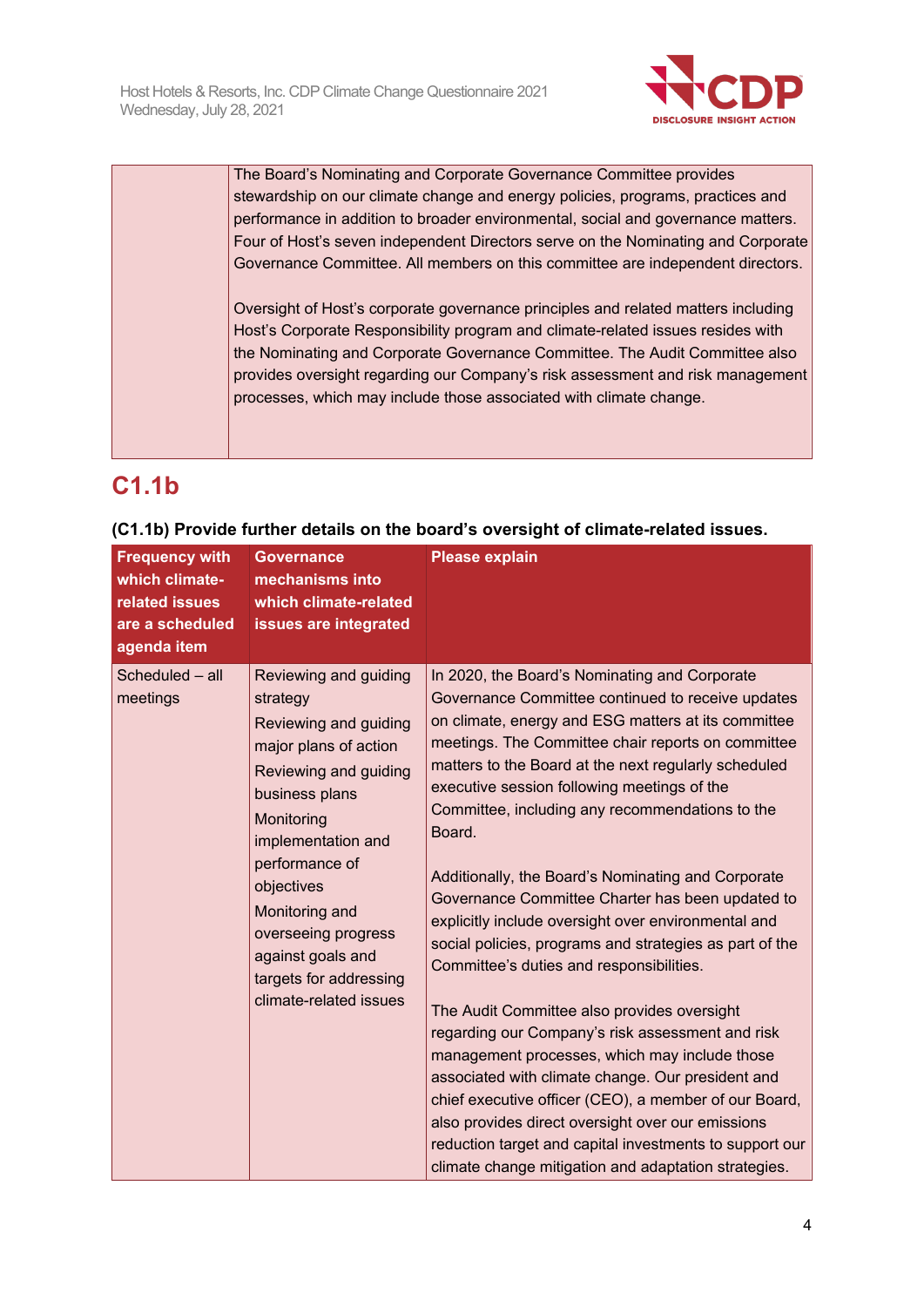

|  | In 2020, our president and CEO continued to chair<br>Host's Capital Expenditure and Investment<br>Committees, which met generally on a bi-weekly basis<br>to review and approve significant investments<br>including those identified to support our emissions<br>reduction target and/or increase the resiliency of<br>properties against physical risks.                                                                                                              |
|--|-------------------------------------------------------------------------------------------------------------------------------------------------------------------------------------------------------------------------------------------------------------------------------------------------------------------------------------------------------------------------------------------------------------------------------------------------------------------------|
|  | Please note the following elements are also included<br>in some but not all Board meetings: (1) Reviewing and<br>approving annual budgets; (2) Reviewing and guiding<br>risk management policies; (3) Reviewing and<br>approving performance objectives; (4) Reviewing and<br>approving major capital expenditures, acquisitions and<br>divestitures; and (5) Monitoring and overseeing<br>progress against goals and targets for addressing<br>climate-related issues. |

# **C1.2**

## **(C1.2) Provide the highest management-level position(s) or committee(s) with responsibility for climate-related issues.**

| Name of the position(s) and/or<br>committee(s)                                                                                                          | <b>Responsibility</b>                                                     | <b>Frequency of reporting</b><br>to the board on climate-<br>related issues |
|---------------------------------------------------------------------------------------------------------------------------------------------------------|---------------------------------------------------------------------------|-----------------------------------------------------------------------------|
| Other C-Suite Officer, please specify<br>EVP, Development, Design &<br>Construction; and EVP, Human<br><b>Resources and Corporate</b><br>Responsibility | Both assessing and managing<br>climate-related risks and<br>opportunities | Quarterly                                                                   |
| Corporate responsibility committee                                                                                                                      | Both assessing and managing<br>climate-related risks and<br>opportunities | Quarterly                                                                   |

## **C1.2a**

**(C1.2a) Describe where in the organizational structure this/these position(s) and/or committees lie, what their associated responsibilities are, and how climate-related issues are monitored (do not include the names of individuals).**

**ORGANIZATIONAL STRUCTURE: To support our Board and CEO, Host's Corporate Responsibility (CR) team formally engages and convenes Host's Corporate Responsibility Advisory Committee, which is a cross-functional committee representing**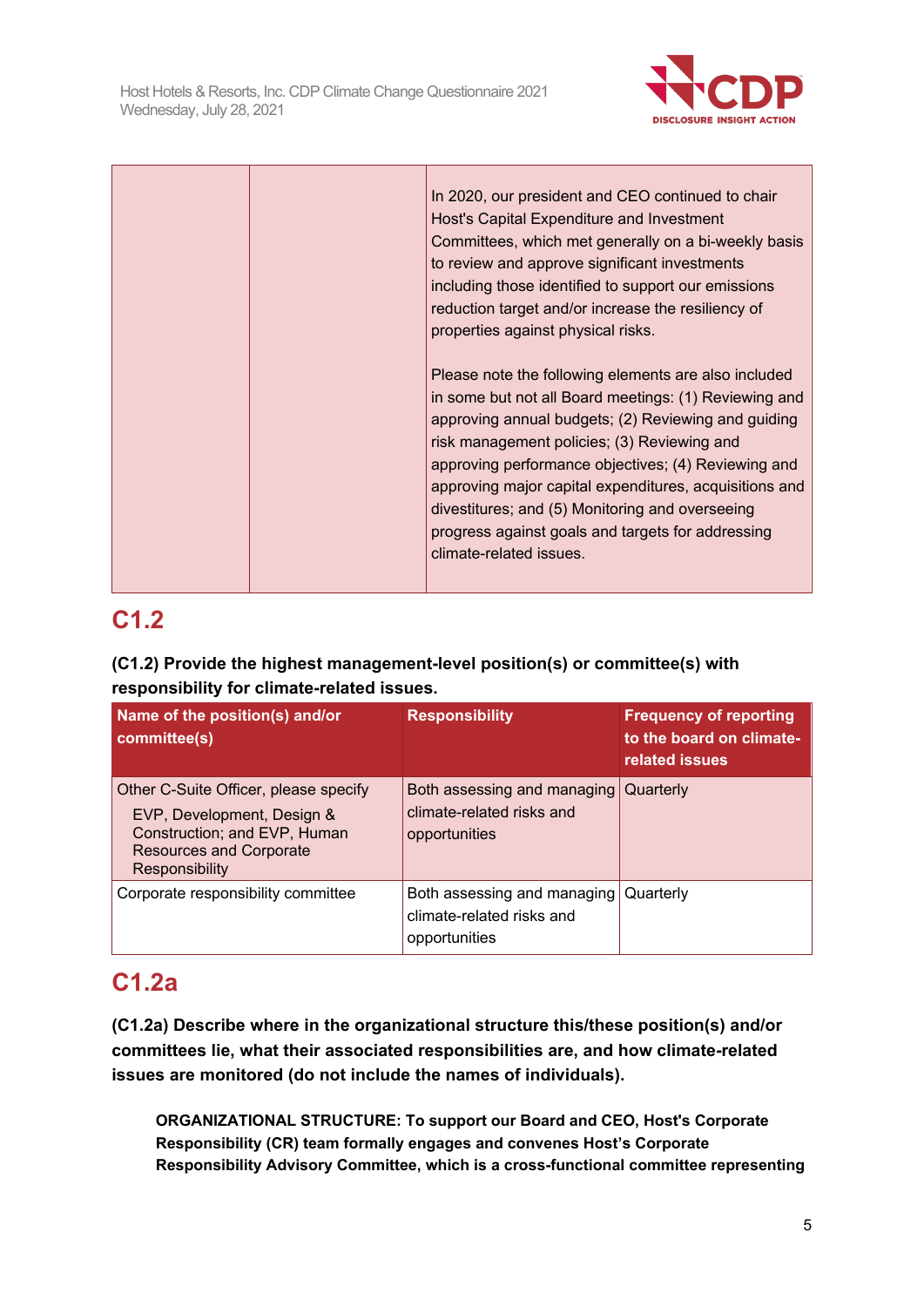

**our (1) Asset Management; (2) Corporate Communications; (3) Enterprise Analytics; (4) Development, Design & Construction; (5) Human Resources; (6) Information Technology; (7) Investments; (8) Investor Relations; (9) Financial Reporting; (10) Legal and (11) Risk Management functions at Host. Several of these individuals also serve on Host's Capital Expenditure Committee and Investment Committee.**

**Executive sponsorship of our energy, climate and broader corporate responsibility strategies is provided by our executive vice president of human resources and corporate responsibility and executive vice president of development, design & construction. Both individuals directly report to our President and CEO, who also serves on Host's Board of Directors.**

**In 2020, Host formed a Corporate Responsibility Executive Steering Committee to enhance formal oversight over Host's corporate responsibility strategy and engagement with the Board, company leadership and external stakeholders. In addition to our executive sponsors, Host's executive vice president, general counsel and secretary, and senior vice president of investor relations served on the four-member Executive Steering Committee in 2020.**

**ASSOCIATED RESPONSIBILITIES: We have established distinct responsibilities across Host's functional areas to execute on our climate and energy strategies. Distinct crossfunctional responsibilities have been defined in the following areas: asset-level sustainability assessments, 10-year capital plans, investment decisions, return on investment validation, project management, utility management and stakeholder engagement.**

**RATIONALE: The rationale for establishing Host's Corporate Responsibility Advisory Committee is to obtain cross-functional perspectives and ensure that input from virtually all company departments is utilized to inform our climate-related strategies and disclosures. At Host, we have benefited from both convening the entire Corporate Responsibility Advisory Committee and engaging in thoughtful, one-on-one interviews and meetings with individual committee members to review trends, performance and future opportunities.**

**MONITORING OF CLIMATE-RELATED ISSUES: Climate-related issues are monitored on a regular basis during Host's Capital Expenditure Committee meetings (for investments between \$1,000,000 and \$10,000,000). Investment Committee and board-level meetings (for investments from \$10 to \$75 million or high-profile projects); our Development, Design & Construction department's quarterly reports, and the annual corporate responsibility reporting process. Our five-person Corporate Responsibility team, led by our senior vice president of engineering and sustainability; vice president of energy and sustainability; and vice president of corporate communications and social responsibility, meets weekly and on an as-needed basis. Host's Corporate Responsibility team also receives a quarterly debrief from Host's leadership on climate and ESG-related topics discussed at Board meetings. Oversight and direct communication among Host's Board, leadership and our Corporate Responsibility team**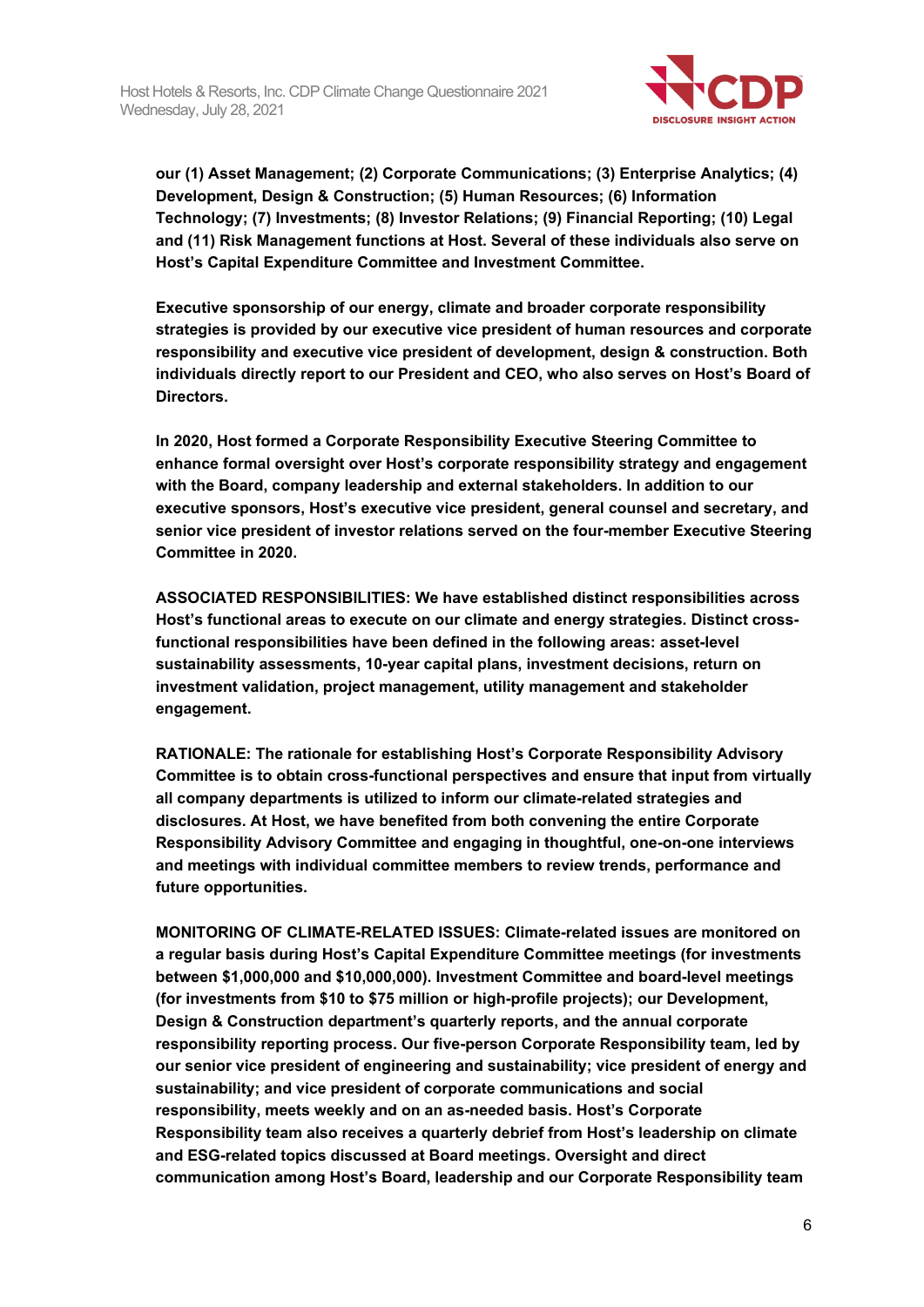

**supports continuous improvement and our ability to advance our programs to address climate-related issues across Host.**

**Our Corporate Responsibility Advisory Committee convenes on an as-needed basis, usually in support of preparing our annual investor disclosures on climate change and other corporate responsibility topics. The Corporate Responsibility Advisory Committee has convened to review the recommendations of the Task Force on Climate-Related Financial Disclosures (TCFD), and how they apply to our company's business activities and corporate responsibility strategies. Members of our Corporate Responsibility Advisory Committee work closely with Host's Corporate Responsibility team to monitor prioritized climate risks and opportunities within the TCFD framework, and conduct annual meetings to review our progress in addition to future opportunities for deepen alignment with our core business activities.**

**ISO 14001 CERTIFICATION: ISO 14001 certification of Host's Environmental Management System validates its organizational structure, associated responsibilities, management of climate-related and other relevant environmental risks and commitment to continuous improvement to a globally recognized standard.**

# **C1.3**

**(C1.3) Do you provide incentives for the management of climate-related issues, including the attainment of targets?**

|     | <b>Provide incentives for the</b><br>management of climate-<br>related issues | <b>Comment</b>                                                                                                                                                              |
|-----|-------------------------------------------------------------------------------|-----------------------------------------------------------------------------------------------------------------------------------------------------------------------------|
| Row | Yes                                                                           | For nearly a decade, Host has provided both monetary and<br>non-monetary incentives to support our emissions reduction<br>targets and corporate responsibility initiatives. |
|     |                                                                               | Further detail can be found in our response to Question C<br>1.3a below.                                                                                                    |

## **C1.3a**

**(C1.3a) Provide further details on the incentives provided for the management of climate-related issues (do not include the names of individuals).**

| <b>Entitled to incentive</b> | Type of $\mathsf{I}$ | <b>Activity</b><br>incentive inventivized | <b>Comment</b>                                                                                                                                                                                            |
|------------------------------|----------------------|-------------------------------------------|-----------------------------------------------------------------------------------------------------------------------------------------------------------------------------------------------------------|
| Other C-Suite Officer        | Monetary<br>reward   | <b>Emissions</b><br>reduction target      | 20% of the annual cash incentive for<br>Host's executive vice president, human<br>resources and corporate responsibility<br>was based on her contributions to<br>business objectives in support of Host's |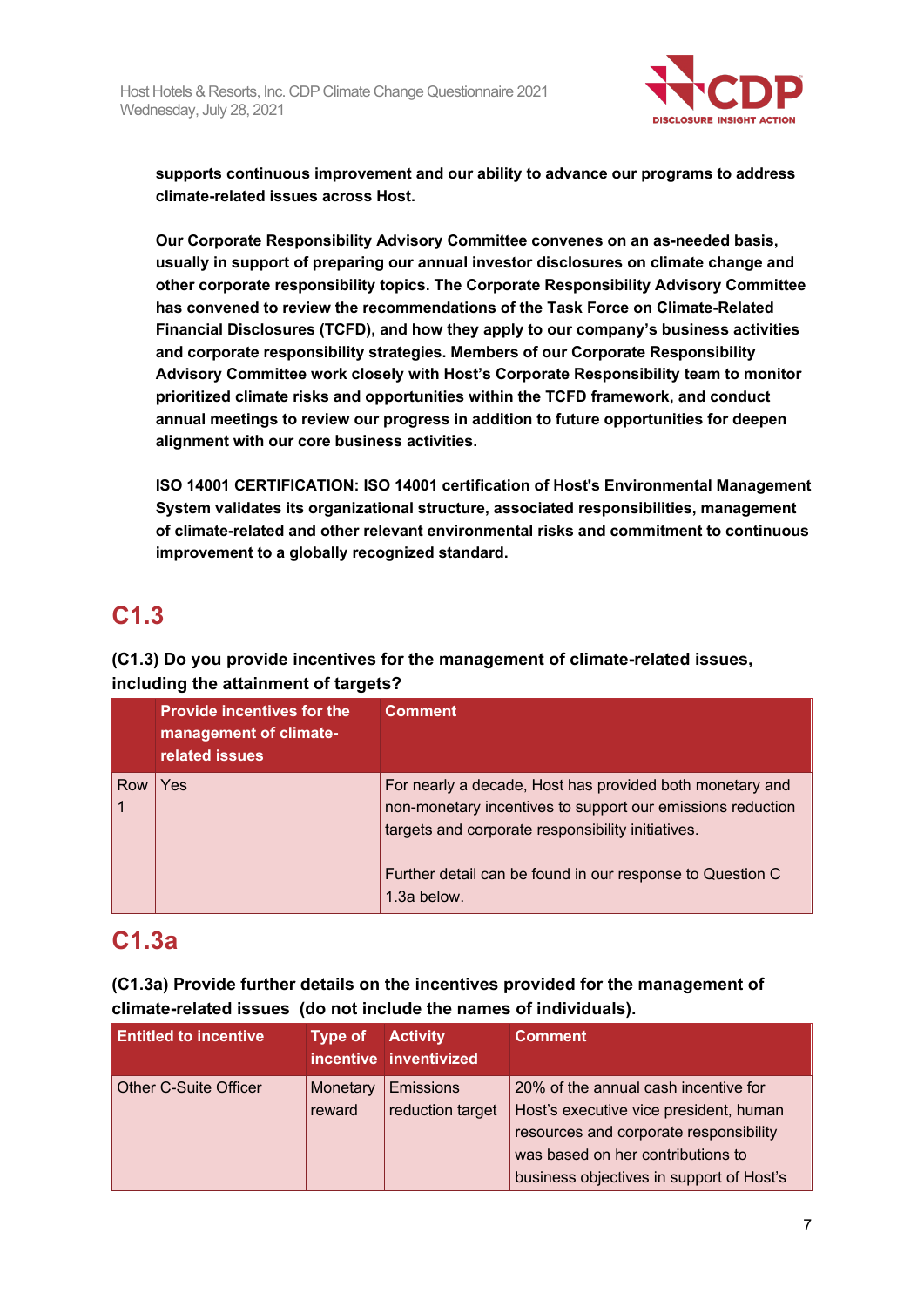

|                                |          |                                             | execution on its annual business plan.<br>In 2020, the assessment of her individual<br>performance recognized the introduction<br>of and progress toward achievement of<br>Host's 2025 environmental targets (as<br>described above). The assessment of her<br>individual performance also recognized<br>her executive leadership and oversight of<br>the Company's Corporate Responsibility<br>program and its investments in ESG<br>initiatives.<br>Compensation for Host's executive vice<br>president, development, design &<br>construction is based on the identification<br>and execution of major utility return-on-<br>investment (ROI) projects including solar,<br>energy master plan, LED lighting,<br>guestroom energy management system |
|--------------------------------|----------|---------------------------------------------|-------------------------------------------------------------------------------------------------------------------------------------------------------------------------------------------------------------------------------------------------------------------------------------------------------------------------------------------------------------------------------------------------------------------------------------------------------------------------------------------------------------------------------------------------------------------------------------------------------------------------------------------------------------------------------------------------------------------------------------------------------|
|                                |          |                                             | and co-gen plant and broader value<br>enhancement opportunities, which support<br>Host's 2025 emission reduction target and<br>our climate, energy and overarching<br>corporate responsibility strategies.                                                                                                                                                                                                                                                                                                                                                                                                                                                                                                                                            |
|                                |          |                                             | For our all named executive officers, 50%<br>of performance-based long-term equity<br>incentives are tied to Host's corporate<br>strategic objectives, which, in 2020,<br>included objectives to proactively engage<br>with stockholders on the COVID-19<br>pandemic as well as ESG matters,<br>including climate change.                                                                                                                                                                                                                                                                                                                                                                                                                             |
| <b>Chief Executive Officer</b> | Monetary | <b>Emissions</b>                            | 50% of performance-based long-term                                                                                                                                                                                                                                                                                                                                                                                                                                                                                                                                                                                                                                                                                                                    |
| (CEO)                          | reward   | reduction target                            | equity incentives for our CEO are tied to                                                                                                                                                                                                                                                                                                                                                                                                                                                                                                                                                                                                                                                                                                             |
|                                |          | Other (please<br>specify)                   | Host's corporate strategic objectives,<br>which, in 2020, included objectives to                                                                                                                                                                                                                                                                                                                                                                                                                                                                                                                                                                                                                                                                      |
|                                |          | Reporting on                                | proactively engage with stockholders on                                                                                                                                                                                                                                                                                                                                                                                                                                                                                                                                                                                                                                                                                                               |
|                                |          | strategy and                                | the COVID-19 pandemic as well as ESG                                                                                                                                                                                                                                                                                                                                                                                                                                                                                                                                                                                                                                                                                                                  |
|                                |          | performance<br>to Board and<br>stakeholders | matters, including climate change.                                                                                                                                                                                                                                                                                                                                                                                                                                                                                                                                                                                                                                                                                                                    |
|                                |          |                                             | This information can be found on pages<br>49 and 60 of Host's 2021 Proxy                                                                                                                                                                                                                                                                                                                                                                                                                                                                                                                                                                                                                                                                              |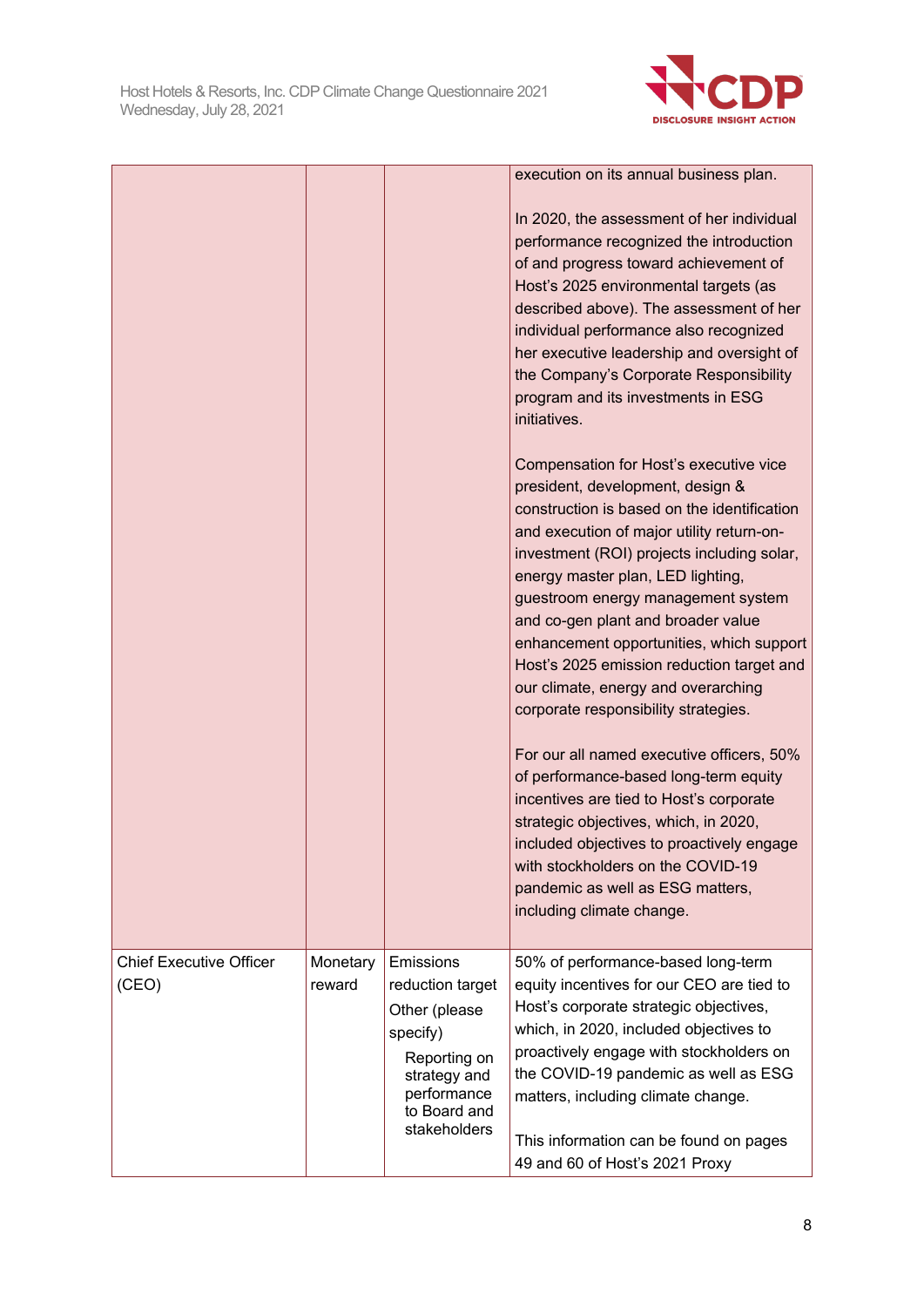

|                                                        |                            |                                      | Statement, which is publicly available at:<br>https://ir.hosthotels.com/static-<br>files/eb78c7bb-b9a4-4532-a29c-<br>b6af58a45e8f.                                                                                                                                                                                                                                                                                                                                                                                                                                                                                                                                                                                                                                                                                                                                       |
|--------------------------------------------------------|----------------------------|--------------------------------------|--------------------------------------------------------------------------------------------------------------------------------------------------------------------------------------------------------------------------------------------------------------------------------------------------------------------------------------------------------------------------------------------------------------------------------------------------------------------------------------------------------------------------------------------------------------------------------------------------------------------------------------------------------------------------------------------------------------------------------------------------------------------------------------------------------------------------------------------------------------------------|
| Environment/Sustainability<br>manager                  | Monetary<br>reward         | <b>Emissions</b><br>reduction target | Meeting Host's 2025 emissions reduction<br>target is part of Host's defined annual<br>departmental goals and targeted individual<br>competencies, which are tied to<br>compensation, for Host's senior vice<br>president of engineering and sustainability<br>and Host's vice president of energy and<br>sustainability.<br>Their annual responsibilities include (1)<br>ensuring alignment with the hotel<br>managers as it relates to our property-<br>specific energy targets that support our<br>intensity target and (2) identifying targeted<br>projects to support Host's greenhouse gas<br>emissions reduction target.                                                                                                                                                                                                                                           |
| Other, please specify<br><b>Hotel General Managers</b> | Non-<br>monetary<br>reward | Emissions<br>reduction target        | Meeting our emissions reduction target is<br>indirectly incentivized through variable<br>incentive management fees (IMF) paid to<br>our hotel managers. The IMF is based on<br>the net operating income of each property.<br>Cost reductions achieved from energy<br>reductions result in increased net<br>operating income and therefore increase<br>the IMF.<br>Meeting our emissions reduction target<br>has also been incentivized through Host's<br>Environmental Stewardship Award given<br>at our General Managers Meeting.<br>The criteria for Host's Environmental<br>Stewardship Award is based on the<br>following three factors: (1) Reduction of<br>carbon emissions, energy and water use;<br>(2) Identification and implementation of<br>value-enhancing, high return on<br>investment initiatives; and (3) Green<br>building certification achievements. |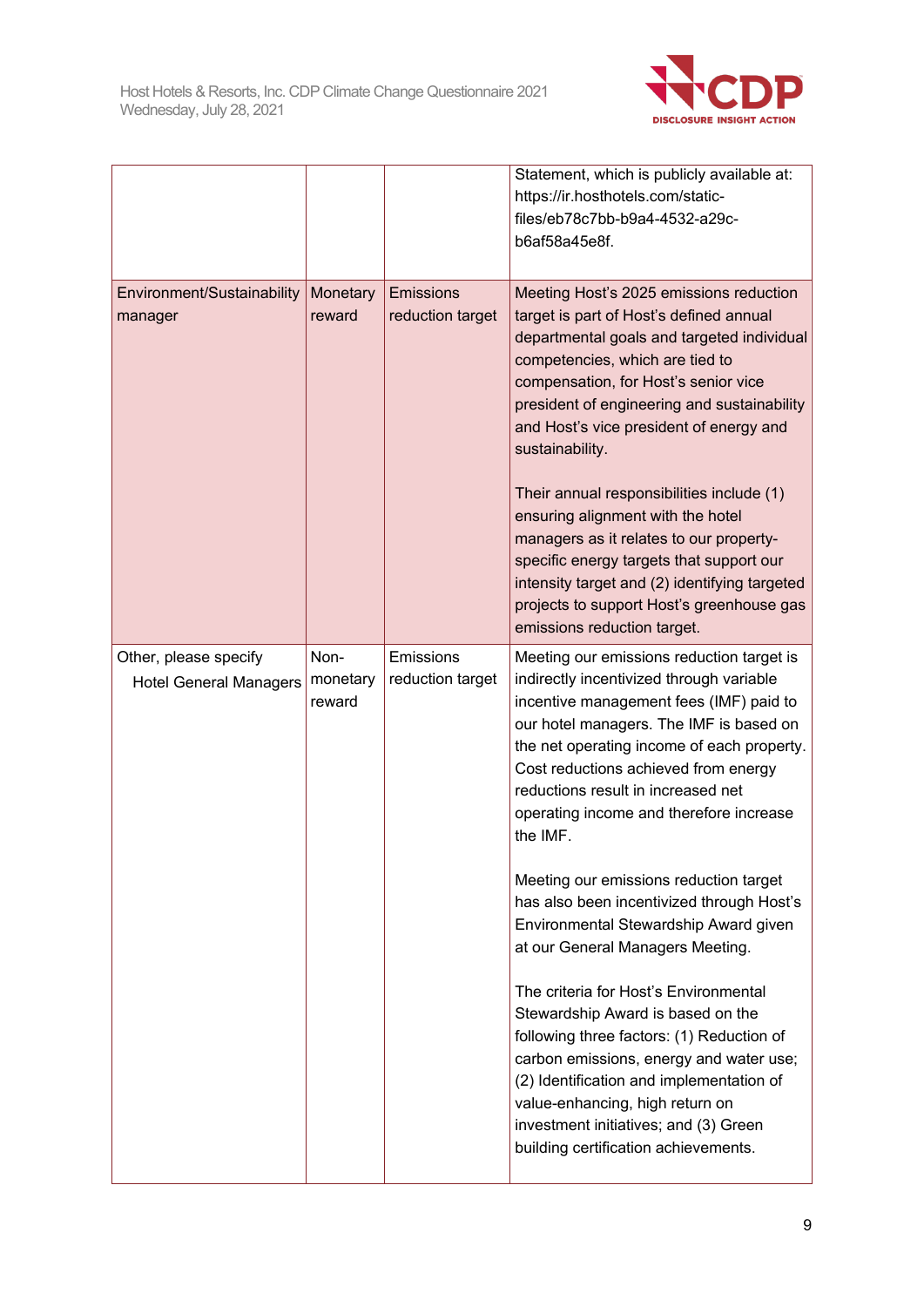

|  |  | The 2020 recipient of Host's               |
|--|--|--------------------------------------------|
|  |  | Environmental Stewardship Award was        |
|  |  | the Hyatt Regency Maui Resort and Spa,     |
|  |  | which is a LEED® EBOM certified            |
|  |  | property and has installed one of the      |
|  |  | largest rooftop photovoltaic solar systems |
|  |  | in Hawaii.                                 |
|  |  |                                            |

# **C2. Risks and opportunities**

## **C2.1**

**(C2.1) Does your organization have a process for identifying, assessing, and responding to climate-related risks and opportunities?**

Yes

## **C2.1a**

## **(C2.1a) How does your organization define short-, medium- and long-term time horizons?**

|                 | <b>From</b><br>(years) | To:<br>(years) | <b>Comment</b>                                                                                                                                                                                                                     |
|-----------------|------------------------|----------------|------------------------------------------------------------------------------------------------------------------------------------------------------------------------------------------------------------------------------------|
| Short-<br>term  | 1                      | 3              | When setting objectives and making strategic investments (including<br>energy ROI projects), we typically consider the 1-3 year time horizon<br>as "short-term".                                                                   |
| Medium-<br>term | 4                      | 6              | We typically consider the 4-6 year time horizon as "medium-term".<br>This time horizon is often relevant to our investments in renewable<br>energy and future projection of sensitivities in energy pricing across<br>key markets. |
| Long-<br>term   | 7                      | 10             | We typically consider the 7-10 year time horizon as "long-term". This<br>time horizon aligns with the 10-year capital plans that are in place at<br>all owned hotels in our consolidated portfolio.                                |

## **C2.1b**

**(C2.1b) How does your organization define substantive financial or strategic impact on your business?**

**Using the Task Force on Climate-Related Financial Disclosures (TCFD) framework, we define a risk or opportunity as having a substantive impact on our business at the corporate level using both quantitative thresholds and qualitative assessments. QUANTITATIVE THRESHOLDS: Quantitatively, we generally consider an impact to be substantive based on a scenario where at least 1% of our GAAP operating profit could be impacted. For Host's CDP 2021 Climate Change response, we used threshold of**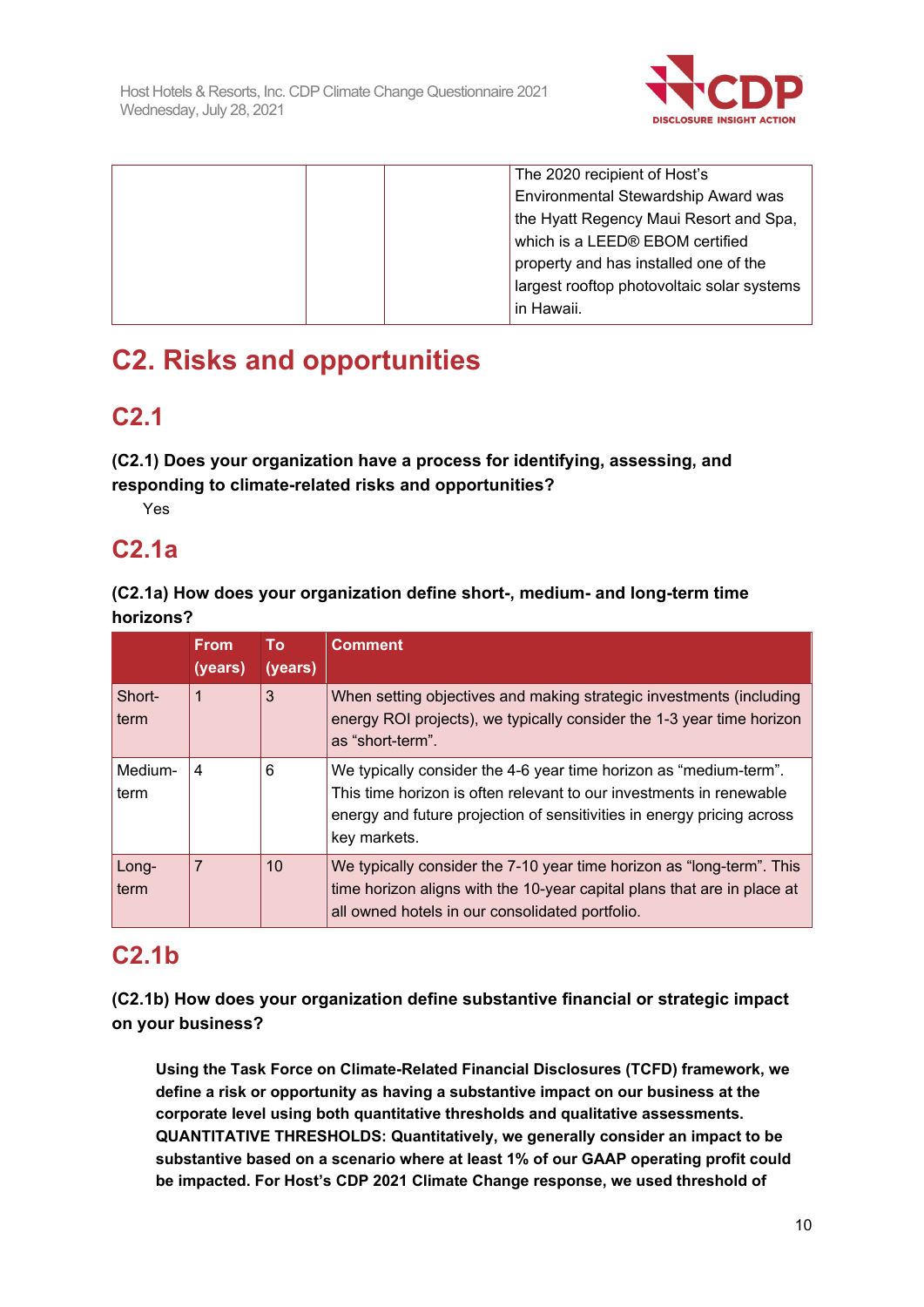

**approximately \$8 million, which is based on Host's 2019 pre-pandemic GAAP operating profit. We currently consider the year 2019, which reflects pre-pandemic levels of business activity, to be a more credible benchmark.**

**This threshold informs our capital expenditures and business decisions. For example, we consider potential revenue implications associated with customer interest in sustainability attributes at Host-owned hotels to have a substantive impact on our business. As such, Host has decided to take active measures to increase the number of LEED® certified hotels in our portfolio. We've dramatically increased the number of LEED certified hotels in our portfolio by (1) pioneering an alternative compliance pathway to enable large resorts to meet certification requirements; (2) actively acquiring LEED certified properties as part of our strategy to own iconic and irreplaceable assets in the United States with above average EBITDA opportunities; and (3) obtaining LEED certification as part of Host's development, repositioning and value enhancement projects. Host now owns eight LEED certified properties, including two LEED Gold EBOM certified properties. Nine additional LEED certifications are expected from Host's current major renovation and redevelopment projects.**

**QUALITATIVE ASSESSMENTS: Qualitative assessments consider correlations to our business model, anticipated trends and stakeholder concerns holistically from an operational, financial and strategic perspective.**

**Host's business model is such that, in accordance with REIT law, we own hotels that are operated by third-party hotel managers pursuant to long-term management contracts. Our hotel managers, which include leading brands such as Marriott, Hyatt, AccorHotels and Hilton, receive management fees from Host based on the revenues and profitability of the hotels. We partner with our hotel managers to support and fund environmental initiatives at Host-owned hotels.**

**For example, as an owner, we view potential property damage from physical climate risk as having a substantive impact to our business. Over the past five years, Host has invested over \$100 million on replacements and restorations to exterior walls, windows, roofs, doors and exteriors to further increase the resilience of the hotels that we own. We prioritize resiliency investment in key markets with hurricane risk, including Florida, which accounted for approximately 27% of 2020 revenues, and Texas, which accounted for nearly 4.5% of 2020 revenues.**

**Host's development of an internal price of carbon is an example of how we consider anticipated trends and stakeholder concerns to determine substantive impacts to our business. Host has decided to apply a fixed price of \$100 per ton in alignment with the recommendations set forth in a 2017 joint-report of the World Bank and the International Monetary Fund. Our internal price of carbon helps us to prioritize specific projects and properties in our consolidated portfolio where we are evaluating investment decisions in energy efficiency technologies and low carbon energy sources.**

## **C2.2**

**(C2.2) Describe your process(es) for identifying, assessing and responding to climaterelated risks and opportunities.**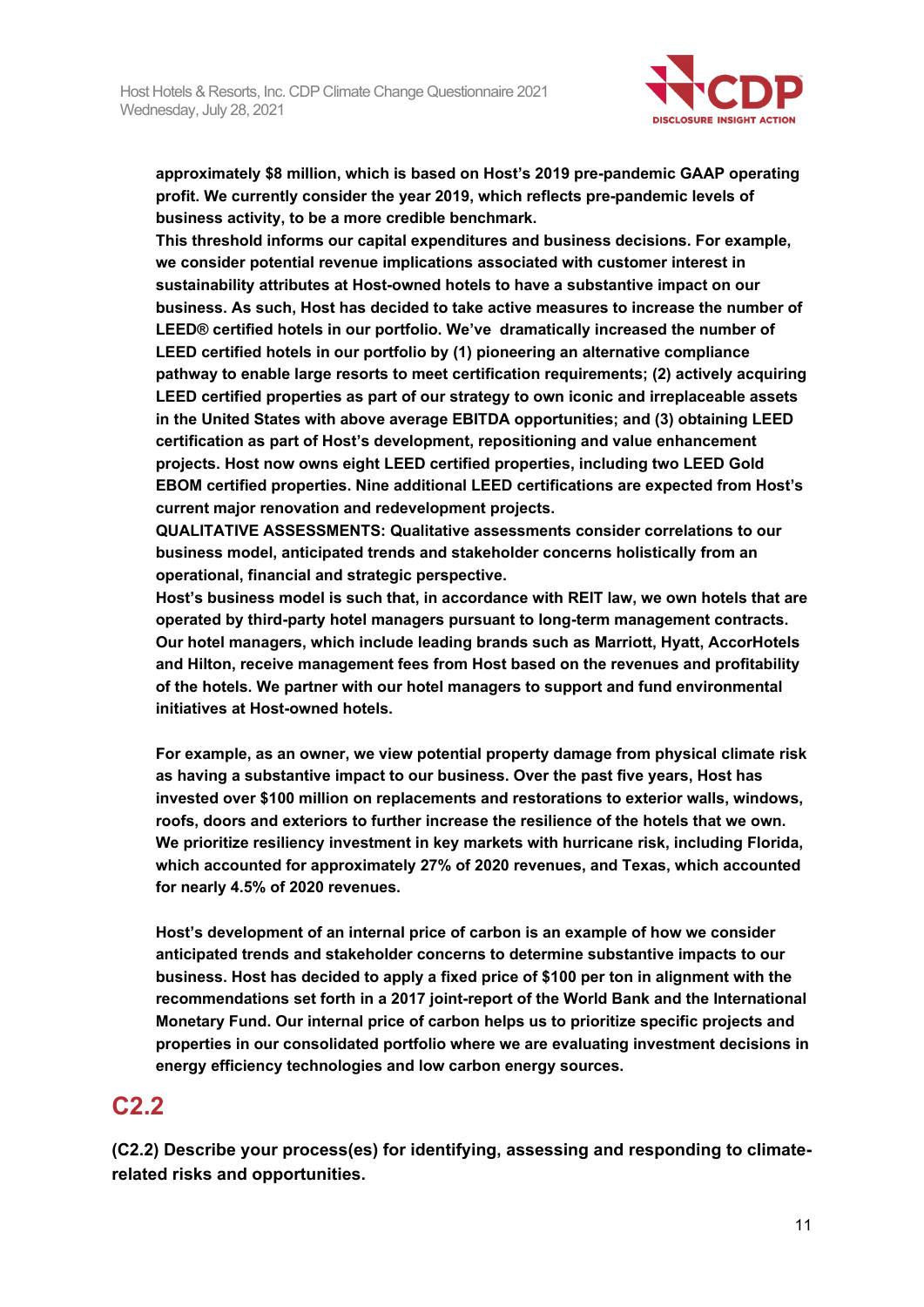

#### **Value chain stage(s) covered**

Direct operations Upstream Downstream

#### **Risk management process**

Integrated into multi-disciplinary company-wide risk management process

#### **Frequency of assessment**

More than once a year

#### **Time horizon(s) covered**

Short-term Medium-term Long-term

#### **Description of process**

CORPORATE LEVEL PROCESSES: Our Corporate Responsibility (CR) team maintains ongoing strategic oversight to identify, assess and respond to climate-related risks that may impact our reputation, profitability and access to capital. Externally, we engage with our CR stakeholders including investors, industry associations, hotel managers and subject matter experts to gain their perspectives on industry risks, opportunities and associated best practices. Internally, our CR team engages with our Board and CR Advisory Committee members, who collectively represent virtually every department at Host, to support the ongoing identification of company-level CR risks and opportunities. In 2020, Host also formed a four-member Executive Steering Committee to provide enhanced formal oversight over Host's CR strategy and engagement with the Board, company leadership and external stakeholders. The results of our risk management findings as described herein are formally reported to our Board on both an annual and ongoing basis. Our CR team provides updates on emerging company-wide ESG risks and opportunities to our Board's Nominating and Corporate Governance Committee at each meeting.

ASSET LEVEL PROCESSES: At the asset level, our risk and opportunity identification processes consider physical, regulatory and other business parameters; but are more targeted and consider regional differences in our portfolio. Our Asset Management; Enterprise Analytics; and Development, Design & Construction groups work collaboratively with hotel managers, energy consultants, architects and engineers to monitor regional business and regulatory conditions, review energy costs quarterly and identify mitigation and adaptation opportunities. Our asset managers also conduct full business reviews at our consolidated hotels to assess property and business risks. Full business reviews are supported by monthly review calls with each hotel's general manager and other hotel leadership managers.

When evaluating potential acquisitions and dispositions, climate change-related risks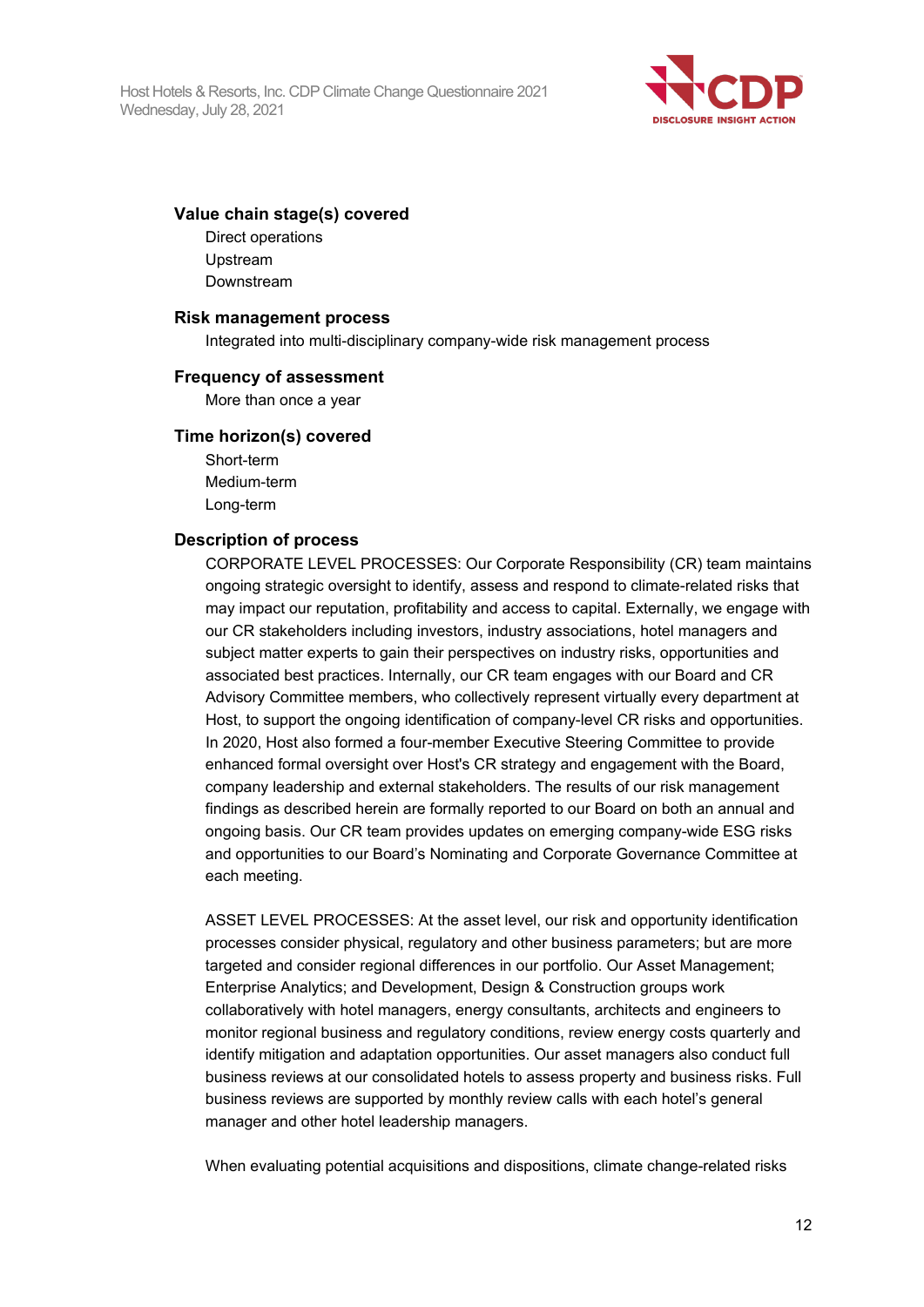

and opportunities are identified within the due diligence process. We evaluate energy efficiency opportunities to improve margins, create higher investment return, drive shareholder value and reduce our environmental footprint. When replacing architectural elements such as windows and façades, we evaluate designs that will withstand extreme weather where necessary.

PRIORITIZATION OF CLIMATE-RELATED RISKS: Internal reviews of business impacts at the corporate and asset levels—in addition to engagement with CR-related stakeholders including our employees, hotel managers, institutional investors, industry associations, suppliers, academic institutions and non-profit and community organizations—is used to apply our criteria to prioritize risks. Annually, our crossfunctional CR Advisory Committee also participates in reviews of climate-related risks with Host's CR team.

PRIORITIZATION OF CLIMATE-RELATED OPPORTUNITIES: To prioritize opportunities, we utilize our ISO 14001-certified environmental management system and internal price of carbon, which focuses on continuous improvement to increase the energy efficiency of our portfolio. We also monitor emerging best practices and topics of interest, such as renewable energy and LEED certifications, among investors, guests and our peers in the real estate and travel and tourism industries. Additionally, Host's materiality assessments and engagement with stockholders on ESG and climate issues has informed the prioritization of opportunities within our present corporate responsibility strategy, which is centered around the concept of "responsible investment."

DECISION MAKING PROCESS: The decision making process with regards to mitigation, transfer, accept and/or control of potential climate change risks and opportunities considers the following materiality-based factors: (i) greatest business impacts (e.g., those related to potential business disruptions due to extreme weather and opportunities to optimize stockholder value and operating cash flows at our properties), (ii) our degree of control and/or influence as an owner that does not manage its properties, and (iii) the needs, concerns and key business drivers of our stakeholders.

We consider all geographical locations where Host owns assets in addition to potential new locations under evaluation. Additionally, we consider environmental and socioeconomic trends, which may impact our asset values in addition to revenue and costs in our major markets. The significance of risks is evaluated based on numerous factors, most notably the potential likelihood and magnitude of risks and specific potential impacts to the net operating profit of our hotels. We also consider broader risks and trends that may impact our key markets, which include the top 25 urban markets and premier resort destinations in the U.S.

In assessing market risks, we evaluate relationships between Total RevPAR (total revenue per available room, "TRevPAR") and various economic indicators, such as real GDP and business investment, in order to evaluate the impact of changes in the broader economy. Total RevPAR is calculated by dividing the sum of rooms, food and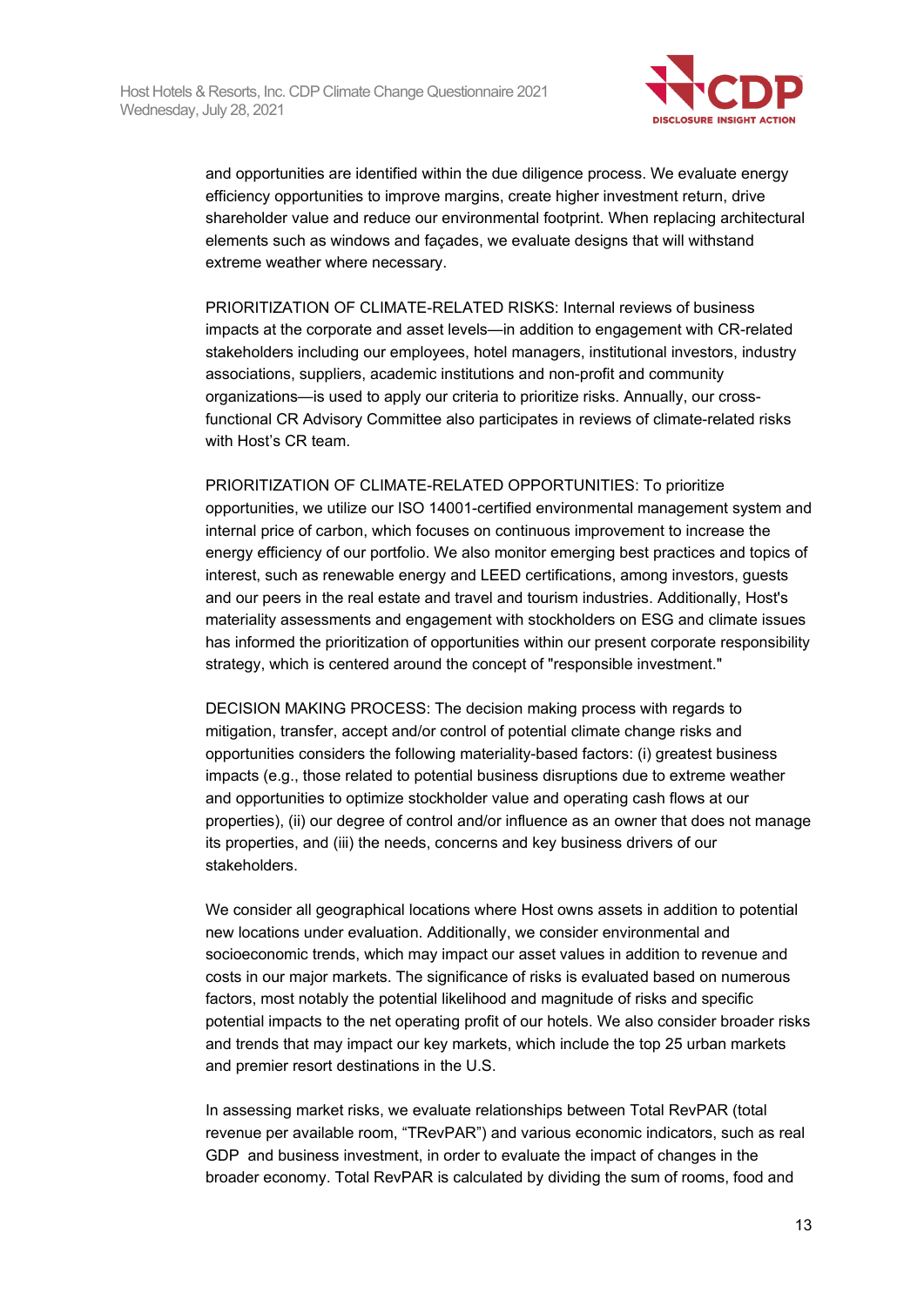

beverage, and other revenues by the available room nights and is considered a key indicator of revenues for the hotel industry.

CASE STUDY FOR TRANSITION RISKS: We consider our greatest potential transition risk to be changing consumer behavior whereby consumers increasingly prioritize hotels with sustainable attributes. This risk is managed through active engagement with the brands that manage our hotels, including Marriott, Hyatt, AccorHotels and Hilton, and independent operators. We remain actively focused on continuing to increase the number of LEED certified hotels in our portfolio, and have begun a new initiative to more deeply integrate the LEED criteria into our approach for new major renovation projects. For example, Host's only two new ground-up developments are both expected to receive LEED certifications in 2021. In our role as an owner, we also aim to support the adoption of electric vehicles at hotels owned by Host.

CASE STUDY FOR PHYSICAL RISKS: We consider our greatest long-term physical risk to be rises in sea levels, which inform our acquisition strategy. For example, prior to the acquisition of 1 Hotel South Beach in 2019, we evaluated the condition, location and overall resilience of the hotel. We also evaluated the physical location of mission-critical infrastructure and systems within the structure and determined that there was minimal risk of flooding in those areas. We determined that the potential risks related to sea level rise were mitigated based on its base elevation and distance from the mean high water line. Additionally, we considered the strong, long-term commitment to climate change adaptation measures that the City of Miami Beach has undertaken.

## **C2.2a**

## **(C2.2a) Which risk types are considered in your organization's climate-related risk assessments?**

|                       | <b>inclusion</b>                       | Relevance & Please explain                                                                                                                                                                                                                                                                                                                                                                                                                                                                      |
|-----------------------|----------------------------------------|-------------------------------------------------------------------------------------------------------------------------------------------------------------------------------------------------------------------------------------------------------------------------------------------------------------------------------------------------------------------------------------------------------------------------------------------------------------------------------------------------|
| Current<br>regulation | Relevant,<br>always<br><i>included</i> | Host has LEED accredited professionals on staff, engages LEED®<br>accredited consultants and proactively integrates sustainable design<br>elements into our property improvement projects to ensure regulatory<br>standards are met and exceeded. We also partner with leading design,<br>engineering and construction professionals to ensure compliance with<br>relevant regulations and standards.                                                                                           |
|                       |                                        | Examples of the type of risks considered include regulations pertaining<br>to energy efficiency, energy consumption reporting and green building<br>codes and standards. For example, regulatory bodies are adopting<br>more energy efficient codes and standards for building and equipment<br>performance. We also currently report on energy consumption at<br>properties in Atlanta, Boston, Chicago, Denver, Los Angeles,<br>Minneapolis, Montgomery County (Maryland), New York, Orlando, |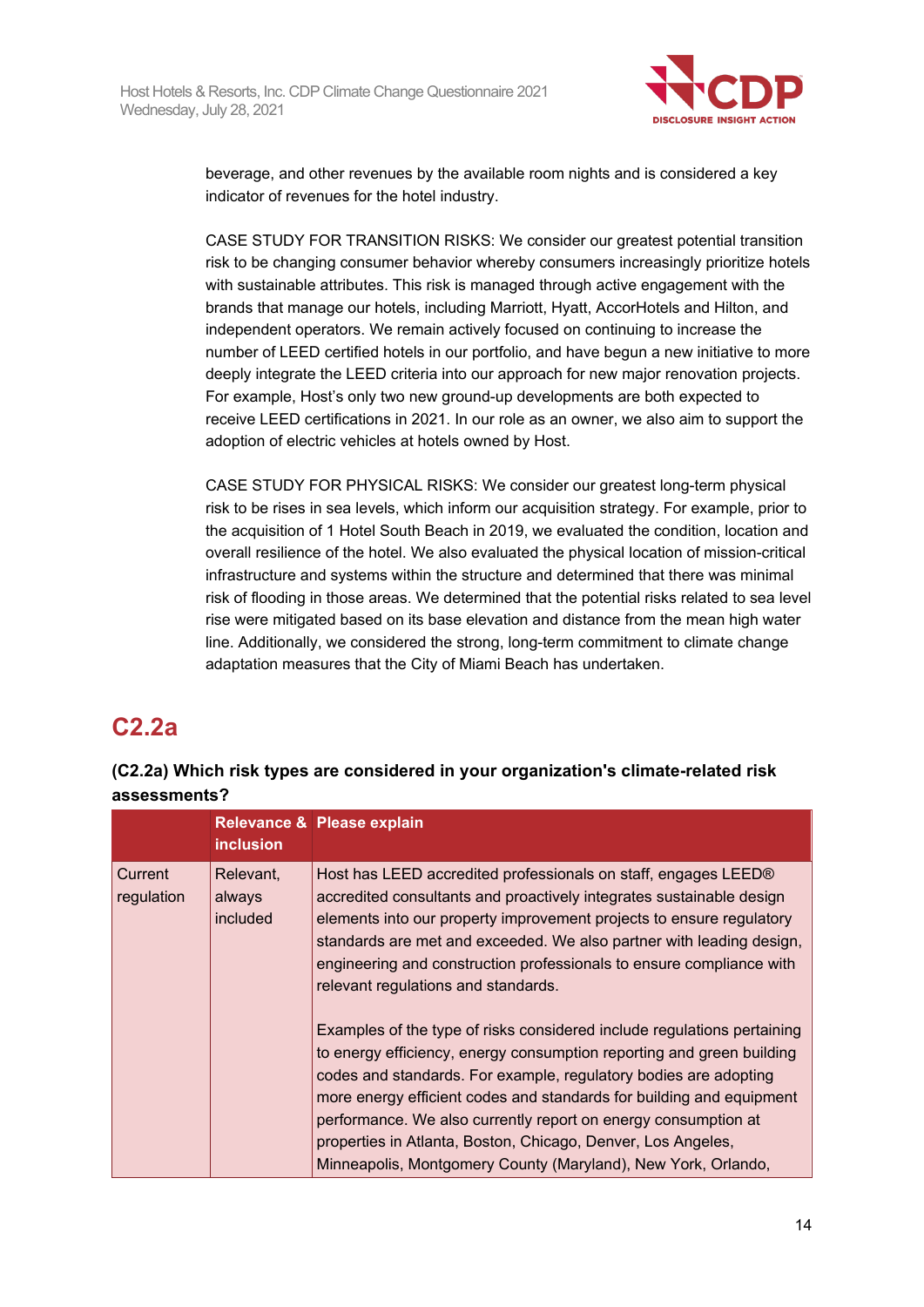

|                        |                                 | Philadelphia, San Diego, San Francisco, Seattle, and Washington, D.C.<br>pursuant to local regulations. Additionally, an increasing number of<br>states and local governments in the United States have adopted green<br>building codes and legislation requiring LEED® certification for private<br>developments.<br>Notable regulations include the Green Building Code in California, now<br>effective and referred to as Title 24, and the Green Building Act of 2006<br>in Washington, D.C. Host incorporates both local energy building code<br>compliance and energy and water best practices within its renovation<br>project design phases whenever feasible. These investments may or<br>may not be mandatory, however, often present a compelling return on<br>investment. As such, we do not view current regulations as a<br>substantive climate-related risk at this time.                                                                                                                                                                                                                                                                                                                                                                                                                                                                                                                                                                                                                                                                                                                                                                                                                                                                                                                                                                                                                                   |
|------------------------|---------------------------------|----------------------------------------------------------------------------------------------------------------------------------------------------------------------------------------------------------------------------------------------------------------------------------------------------------------------------------------------------------------------------------------------------------------------------------------------------------------------------------------------------------------------------------------------------------------------------------------------------------------------------------------------------------------------------------------------------------------------------------------------------------------------------------------------------------------------------------------------------------------------------------------------------------------------------------------------------------------------------------------------------------------------------------------------------------------------------------------------------------------------------------------------------------------------------------------------------------------------------------------------------------------------------------------------------------------------------------------------------------------------------------------------------------------------------------------------------------------------------------------------------------------------------------------------------------------------------------------------------------------------------------------------------------------------------------------------------------------------------------------------------------------------------------------------------------------------------------------------------------------------------------------------------------------------------|
| Emerging<br>regulation | Relevant,<br>always<br>included | We review upcoming changes in regulations with our strategic energy<br>consultants, hotel managers, and architectural, engineering and design<br>professionals throughout the year and at annual capital expenditure<br>planning meetings. We conduct engineering assessments as needed to<br>review options for equipment upgrades should a property be impacted<br>by new regulations.<br>Examples of the type of risks considered in our assessment include<br>national, state and local regulations. Nearly all hotels in our<br>consolidated portfolio are located in the United States. We do not<br>anticipate our hotels becoming subject to any national regulations in<br>the next 1-3 years. Emerging regulations are more relevant at the city<br>and state level, particularly to support climate targets. For example, the<br>city of San Francisco is targeting 100% renewable electricity supply by<br>2030. Washington D.C. is working toward a goal of 100% renewable<br>energy by 2032. Additionally, we own three hotels in New York City<br>where the state's Clean Energy Standard is now targeting 70%<br>renewable energy generation by 2030. Additionally, building carbon<br>and energy performance standards have passed in New York City and<br>Washington D.C. and proposals to enact building performance<br>standards for hotels are currently under consideration in additional<br>markets, include Boston and Denver, where Host owns hotels.<br>As more state and local governments enact green building codes, set<br>climate goals and mandate emissions reporting, we proactively prepare<br>through our focus on energy, water and waste efficiency projects<br>throughout our portfolio. Future prospective investments to comply with<br>emerging regulations would likely provide an attractive rate of return<br>and/or already align with pre-existing maintenance programs and |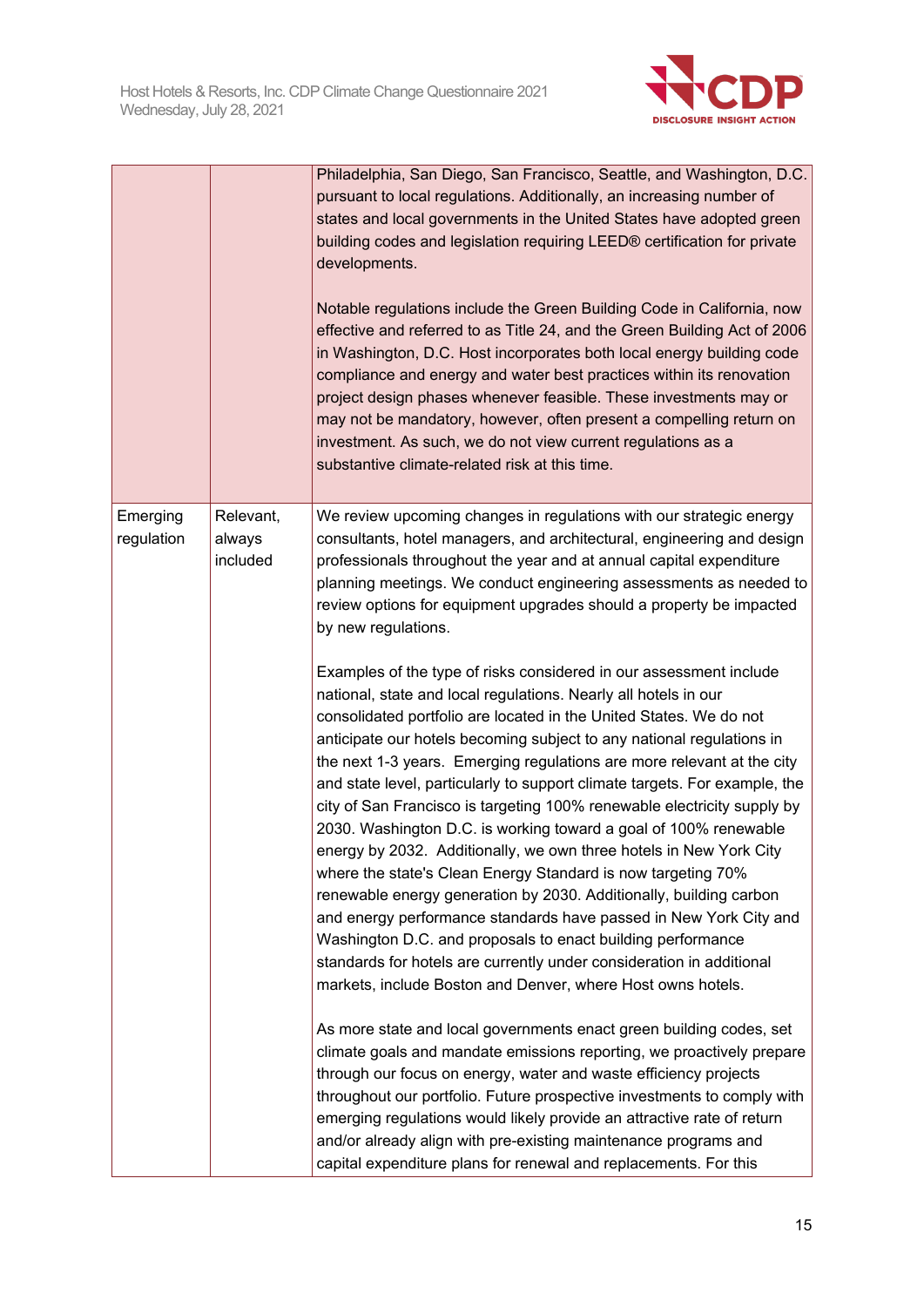

|            |                                 | reason, we do not currently classify risks associated with emerging<br>regulations to be substantive. However, we continue to re-assess on an<br>annual basis.                                                                                                                                                                                                                                                                                                                                                                                                                                                                                                                                                                                                                            |
|------------|---------------------------------|-------------------------------------------------------------------------------------------------------------------------------------------------------------------------------------------------------------------------------------------------------------------------------------------------------------------------------------------------------------------------------------------------------------------------------------------------------------------------------------------------------------------------------------------------------------------------------------------------------------------------------------------------------------------------------------------------------------------------------------------------------------------------------------------|
| Technology | Relevant,<br>always<br>included | We evaluate potential technology risks in the context of industry trends<br>that might impact our business strategy with regards to acquisitions,<br>dispositions, asset management and capital expenditures. This<br>evaluation considers input from cross-functional teams at Host,<br>including Asset Management; Investments; and Development, Design<br>& Construction. Representatives from these teams also serve on and<br>support our Corporate Responsibility Advisory Committee.                                                                                                                                                                                                                                                                                               |
|            |                                 | Examples of the type of risks considered in our assessment include<br>technological developments with the potential to change or disrupt our<br>business. Our current view is that while potentially disruptive forces<br>exist in nearly every industry, the lodging industry is not subject to<br>disruptive risk associated with the transition to a low carbon economy.                                                                                                                                                                                                                                                                                                                                                                                                               |
|            |                                 | We view the transition to a low carbon economy as a positive<br>development for our business. As new technologies emerge, we can<br>utilize these technologies to further increase the efficiency and<br>resilience of our portfolio to deliver value to our stockholders.                                                                                                                                                                                                                                                                                                                                                                                                                                                                                                                |
|            |                                 | For example, in 2020, cross-functional teams at Host engaged with our<br>hotels and brands to explore ideas and technologies that can enable<br>the "hotel of the future." Ideas were crowdsourced online, and a series<br>of pilots were launched at select hotels. These pilots are designed to<br>enhance efficiency and profitability across virtually all aspects of hotel<br>operations. One of these pilots was Host's new EV Charging Initiative<br>led by a cross-functional team at Host. In 2020, Host began engaging<br>with EV charging manufacturers to upgrade existing chargers at nearly<br>30 properties—improving the EV charging ecosystem and enabling<br>data analytics to track usage across properties to inform our EV<br>charging footprint expansion strategy. |
| Legal      | Relevant,<br>always<br>included | With support from cross-functional teams across the organization,<br>Host's Legal team is responsible for evaluating potential climate-related<br>legal risks. On an annual basis, potential climate-related legal risks are<br>reviewed and discussed with our Corporate Responsibility team.                                                                                                                                                                                                                                                                                                                                                                                                                                                                                            |
|            |                                 | In 2020, Host's executive vice president, general counsel and secretary<br>also joined our newly-formed Corporate Responsibility Executive<br>Steering Committee, which is responsible for providing oversight over<br>Host's corporate responsibility strategy and engagement with the<br>Board, company leadership and external stakeholders.                                                                                                                                                                                                                                                                                                                                                                                                                                           |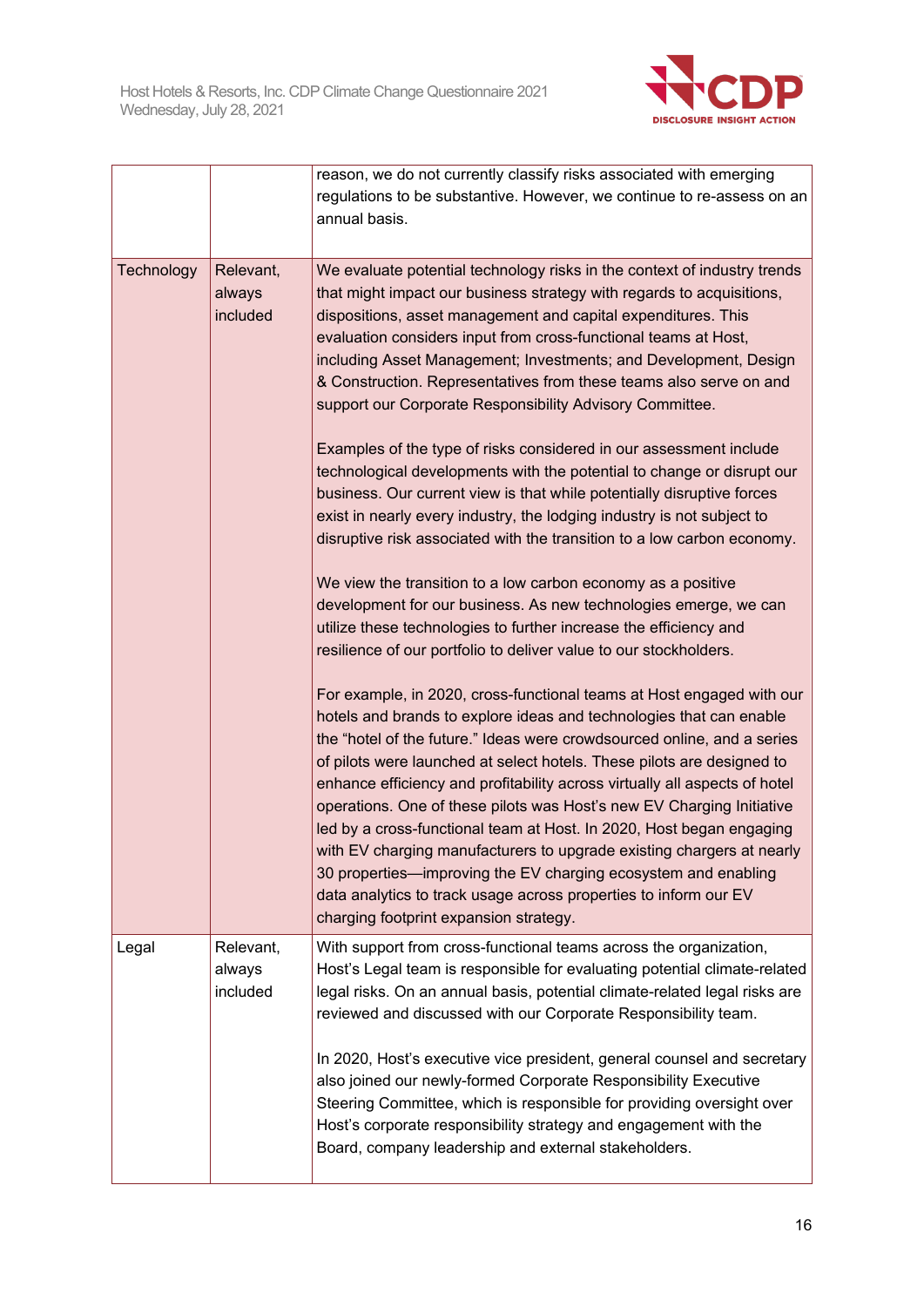

|                   |                                 | Examples of the type of risks considered in our assessment would<br>include potential liabilities or restrictions that may impact the third-party<br>managers at hotels in our consolidated portfolio. We also consider<br>potential liabilities associated with our disclosures regarding climate<br>change and broader corporate responsibility issues. Because the<br>lodging industry is not as carbon intensive as other sectors, such as<br>those participating in manufacturing and extractive processes, we do<br>not currently classify climate-related legal risks as substantive to our<br>business.                                                                                                                                                                                                                                                                                                                                                                                           |
|-------------------|---------------------------------|-----------------------------------------------------------------------------------------------------------------------------------------------------------------------------------------------------------------------------------------------------------------------------------------------------------------------------------------------------------------------------------------------------------------------------------------------------------------------------------------------------------------------------------------------------------------------------------------------------------------------------------------------------------------------------------------------------------------------------------------------------------------------------------------------------------------------------------------------------------------------------------------------------------------------------------------------------------------------------------------------------------|
| Market            | Relevant,<br>always<br>included | With support from Host's Corporate Responsibility team and the<br>Enterprise Analytics department, Host's Asset Management is primarily<br>responsible for the evaluation of market risks. This evaluation is<br>informed by monthly full business reviews with each hotel's general<br>manager and leadership team.<br>Examples of the type of risks considered in our assessment include<br>those associated with changing customer preferences, such as interest<br>in LEED and other green building certifications, among hotel guests,<br>corporate customers and government customers. We consider these<br>risks to be substantive but well-mitigated.                                                                                                                                                                                                                                                                                                                                             |
| Reputation        | Relevant,<br>always<br>included | Host's Corporate Responsibility, Investor Relations and Financial<br>Reporting teams are tasked with assessing potential climate-related<br>reputational risk that may impact our business and financial<br>performance. The assessment is informed by engagement with our<br>corporate responsibility stakeholders including investors, industry<br>associations, hotel managers and subject matter experts to gain their<br>perspectives on industry risks, opportunities and associated best<br>practices.<br>Examples of the type of risks considered in our assessment include<br>potential reputational risks among the following stakeholder groups:<br>investors, lenders, rating agencies, analysts, guests, advocacy groups<br>and media. We consider potential climate-related reputational risks to<br>be substantive but well-mitigated at the current time.<br>In 2020, we significantly expanded our ESG-focused outreach and<br>during the year and reached out to investors representing |
|                   |                                 | approximately 70% of our outstanding shares and held conversations<br>with 24 investors representing approximately 43% of the Company's<br>stockholder base. We are incorporating investor feedback to inform the<br>evolution of our climate strategy and corporate responsibility reporting.                                                                                                                                                                                                                                                                                                                                                                                                                                                                                                                                                                                                                                                                                                            |
| Acute<br>physical | Relevant,<br>always<br>included | Our Risk Management team monitors acute physical risks associated<br>with climate change through property inspection cycles and active<br>engagement with insurers. The Risk Management team is supported by<br>cross-functional teams at Host including Asset and Development,                                                                                                                                                                                                                                                                                                                                                                                                                                                                                                                                                                                                                                                                                                                           |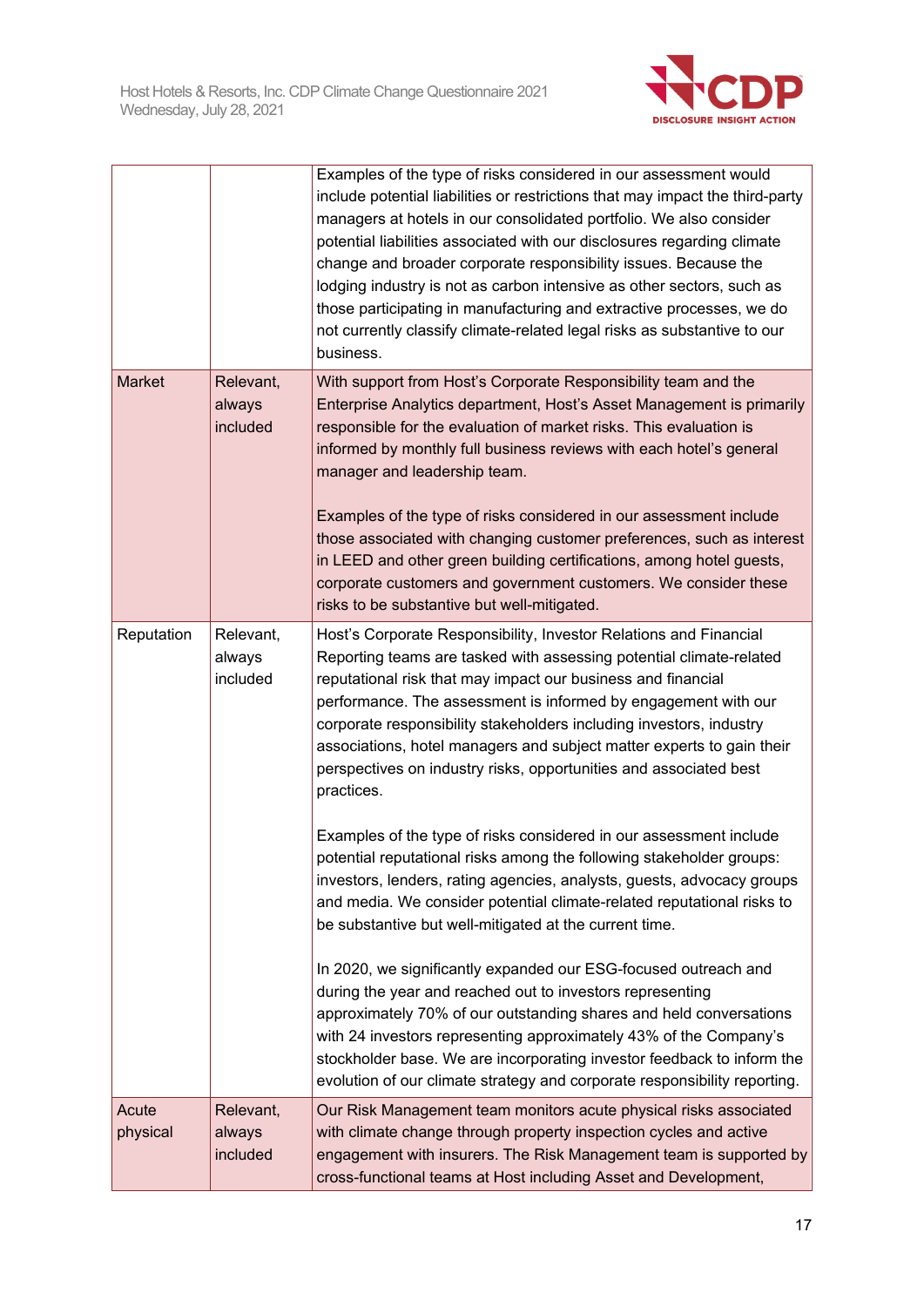

|                     |                                 | Design & Construction.<br>Examples of the type of risks considered in our assessment include<br>risks associated with hurricanes and extreme weather events. We<br>consider these risks to be substantive with a direct impact on our<br>business, as evidenced by business interruptions and investments in<br>repairs at owned hotels following Hurricanes Harvey and Irma.                                                                                                                                                                                                                                                                                                                                                                                                                                                                                                                                                                                                                                                                                                                                                                                                                                                                                                                                                                                                                                                                             |
|---------------------|---------------------------------|-----------------------------------------------------------------------------------------------------------------------------------------------------------------------------------------------------------------------------------------------------------------------------------------------------------------------------------------------------------------------------------------------------------------------------------------------------------------------------------------------------------------------------------------------------------------------------------------------------------------------------------------------------------------------------------------------------------------------------------------------------------------------------------------------------------------------------------------------------------------------------------------------------------------------------------------------------------------------------------------------------------------------------------------------------------------------------------------------------------------------------------------------------------------------------------------------------------------------------------------------------------------------------------------------------------------------------------------------------------------------------------------------------------------------------------------------------------|
| Chronic<br>physical | Relevant,<br>always<br>included | Our Risk Management team also monitors chronic physical risks<br>associated with climate change through property inspection cycles and<br>active engagement with insurers. When evaluating potential<br>acquisitions and dispositions, potential chronic physical risks are<br>identified within the due diligence process by our Investment team with<br>support from our executive leadership and Board of Directors.<br>Examples of the type of risks considered in our assessment include<br>rising sea levels, rising mean temperatures, changes in precipitation<br>patterns (including droughts, wildfires) and extreme variability in<br>weather patterns (including snow and ice). For example, Hyatt<br>Regency Maui Resort and Spa is located on Ka'anapali Beach, which<br>has been negatively impacted by chronic erosion and extreme<br>seasonal erosion over the last four decades. Sand loss is expected to<br>continue and even accelerate with sea level rise. The hotel has<br>participated in research and development of a plan to restore the beach<br>and enhance the berm to ensure long-term viability. Approximately<br>75,000 cubic yards of sand will be recovered from an 8.5-acre sand<br>deposit approximately 150 feet offshore for the restoration project.<br>We view these types of risks to be substantive for our business, and as<br>such, these risks are discussed extensively prior to any major<br>acquisition. |

## **C2.3**

**(C2.3) Have you identified any inherent climate-related risks with the potential to have a substantive financial or strategic impact on your business?**

Yes

## **C2.3a**

**(C2.3a) Provide details of risks identified with the potential to have a substantive financial or strategic impact on your business.**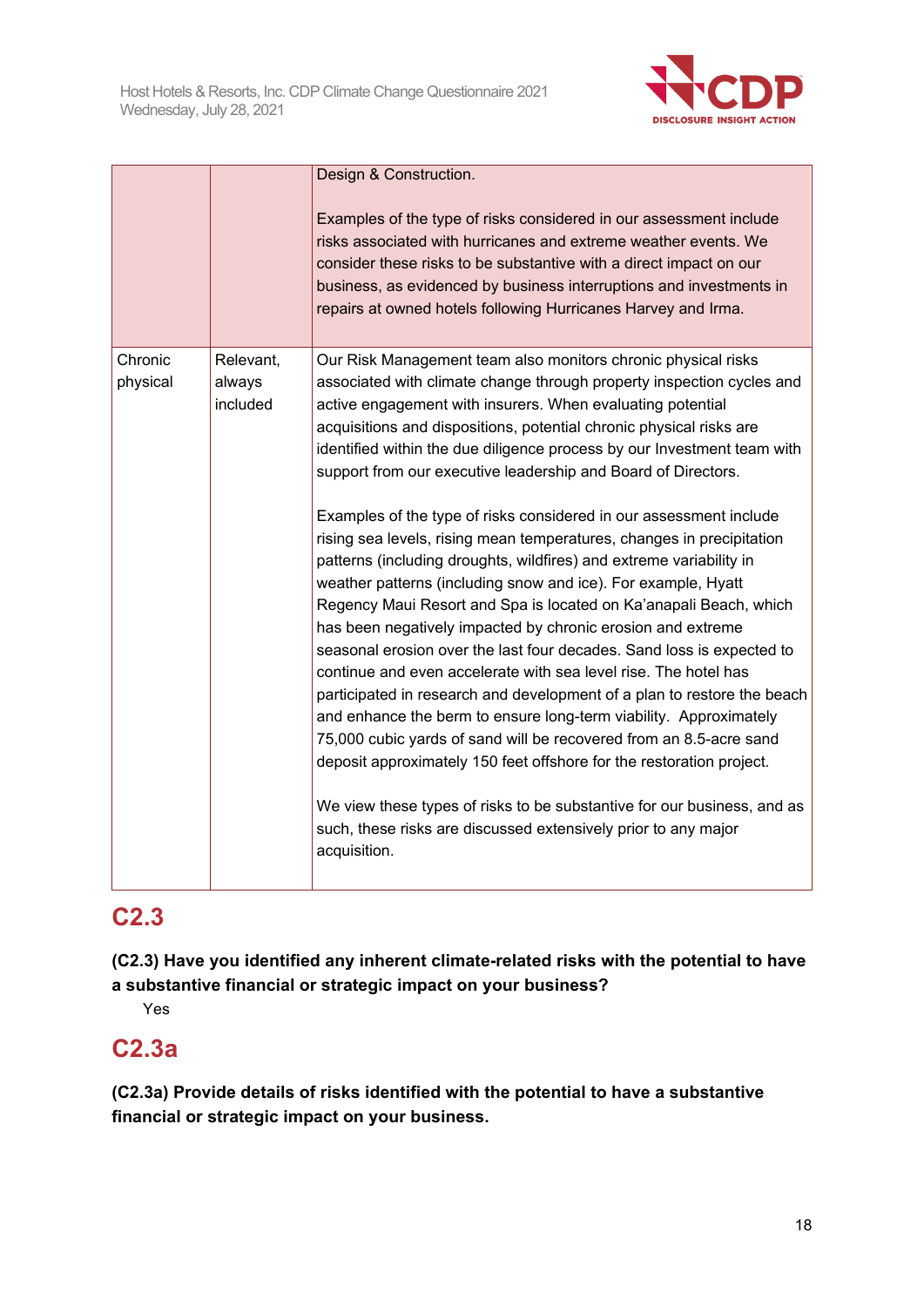Host Hotels & Resorts, Inc. CDP Climate Change Questionnaire 2021 Wednesday, July 28, 2021



## **Identifier**

Risk 1

**Where in the value chain does the risk driver occur?**

Downstream

## **Risk type & Primary climate-related risk driver**

Market Changing customer behavior

## **Primary potential financial impact**

Decreased revenues due to reduced demand for products and services

## **Company-specific description**

Among the corporate business travel, government travel and events segments at our hotels, we are seeing increased interest by guests and meeting planners in sustainability and LEED certified buildings. Additionally, corporate and government customers are increasingly requesting energy, water and waste data within their procurement processes for travel. This is especially relevant because Host maintains a higher concentration of convention hotels within its portfolio compared to lodging peers. Prior to the pandemic, government demand has typically represented approximately 5% of annual revenues.

Host actively supports our hotel managers to respond to these requests and enable our properties to be leading venues for green meetings and conferences in the United States. For example, in order to be eligible as a preferred hotel for a recent Greenbuild International Conference and Expo, Host retrofitted low flow plumbing fixtures in guest rooms at the Swissotel Chicago. At Grand Hyatt Washington, Host obtained LEED certification for its meeting spaces to facilitate sales of green meetings and conferences.

If Host and its hotel managers are not seen as offering sustainable lodging and meeting services, business could be lost to competitors who can provide that level of service. Additionally, changes in climate could reduce the desirability of some of our markets as travel destinations.

## **Time horizon**

Short-term

## **Likelihood**

**Unlikely** 

## **Magnitude of impact**

Medium

## **Are you able to provide a potential financial impact figure?**

Yes, a single figure estimate

## **Potential financial impact figure (currency)**

54,690,000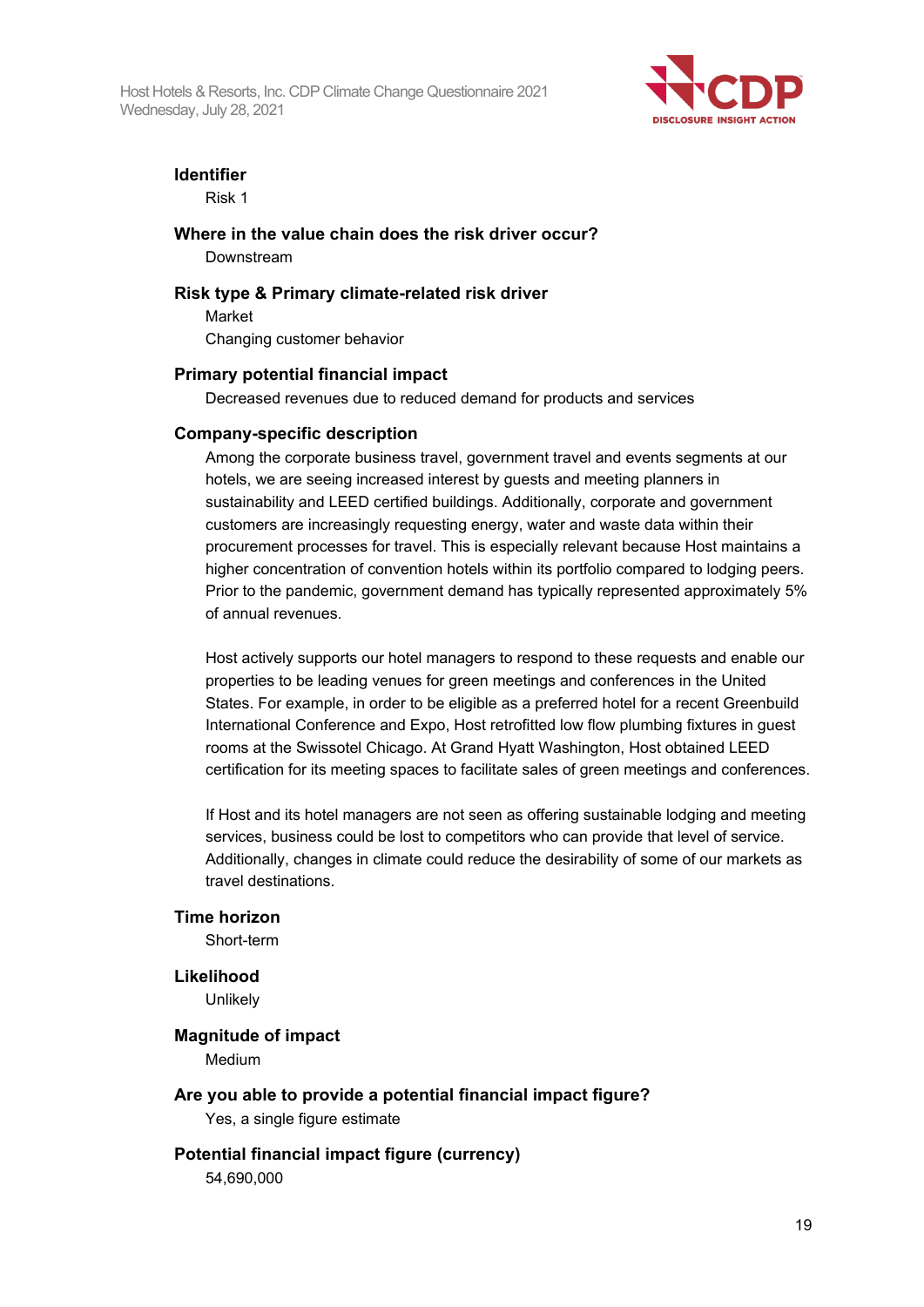

## **Potential financial impact figure – minimum (currency)**

### **Potential financial impact figure – maximum (currency)**

#### **Explanation of financial impact figure**

The estimated financial impact assumes the potential for an approximate 1% decrease in 2019 revenue should changing consumer behavior with regard to interest in climate change and sustainability adversely impact competitive performance of the hotels within Host's portfolio within key markets.

#### **Cost of response to risk**

3,120,000

#### **Description of response and explanation of cost calculation**

We've dramatically increased the number of LEED certified hotels in our portfolio by (1) pioneering an alternative compliance pathway to enable large resorts to meet certification requirements; (2) actively acquiring LEED certified properties as part of our strategy to own the best hotel assets in the United States; and (3) obtaining LEED certification as part of Host's development, repositioning and value enhancement projects.

Host now owns eight LEED certified properties, including two LEED Gold EBOM certified properties. Host's two new ground-up developments are expected to receive LEED certifications in 2021. Renovation projects at Boston Marriott Copley Place, Marriott Marquis San Diego Marina, Marina Del Rey Marriott and The Ritz-Carlton, Naples Beach Resort have been designed in order to achieve LEED certifications. Additionally, we plan to allocate proceeds from Host's green bonds to add LEED certified properties to our portfolio.

We also support our brands and independent operators as they develop programs to engage guests on environmental responsibility. In 2020, Host continued to deepen its partnerships with brands and independent operators to eliminate plastic straws and transition to reusable bulk amenities—which not only reduce waste but also protect the health of land, oceans and waterways. Marriott, Hyatt, AccorHotels and Hilton have each committed to either reduce or stop using single-use plastic straws and toiletries. At Hyatt Regency Maui Resort and Spa, each guest is provided a reusable water bottle to fill at water stations located conveniently throughout the facility, thereby avoiding the use of about 400,000 bottles a year. At W Seattle, the property is also transitioning to 100% compostable cutlery, plates, bowls, glasses and cups for its back-of-house operations.

COST CALCULATION: During 2020, we estimated \$3.1 million, which is 2% of \$156 million represented in renewal and replacement projects, to help respond to this risk. We also invest in professional services from architects, designers, engineers and procurement firms to support major renovation and new development projects.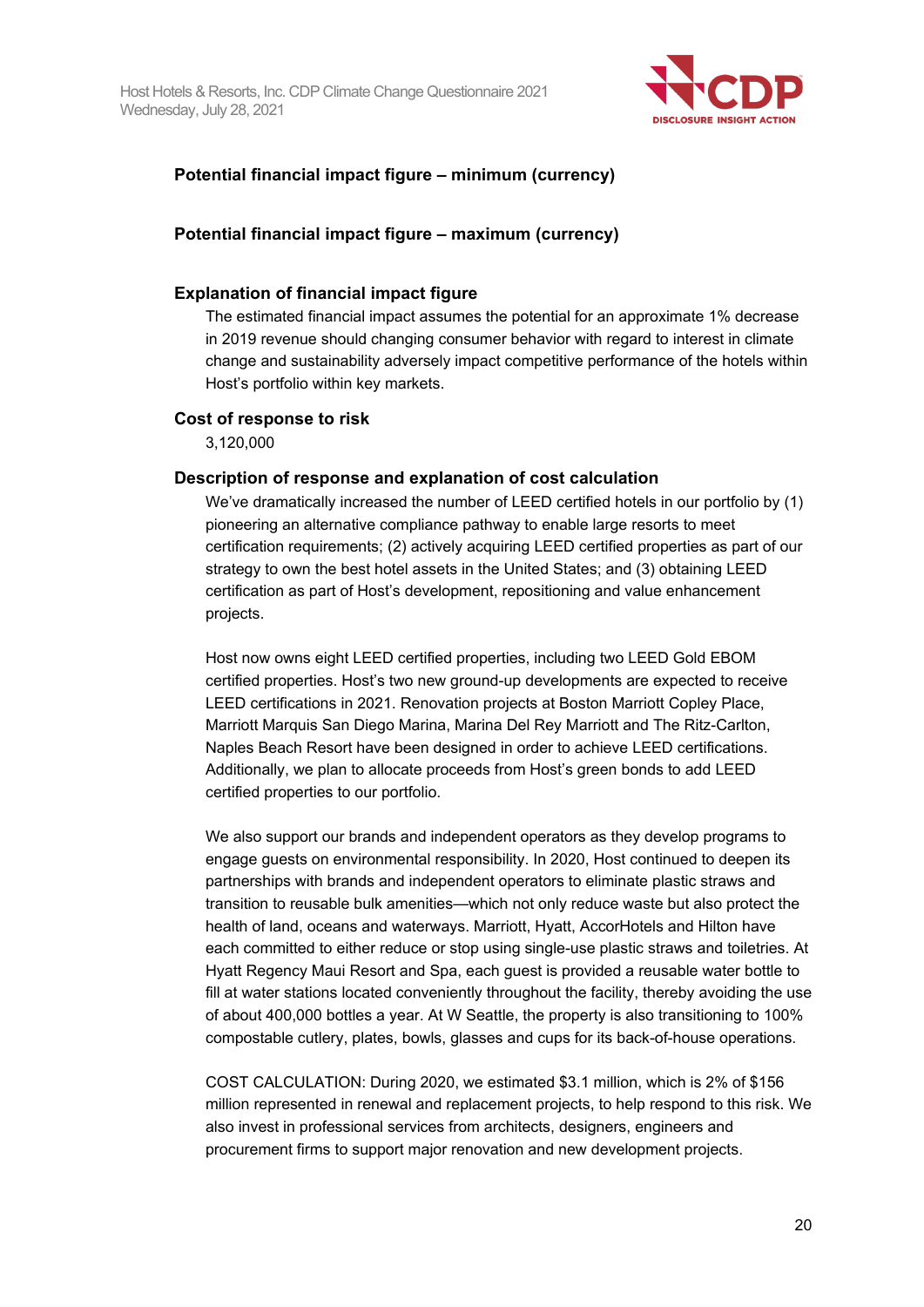

### **Comment**

We believe that if Host and its hotel operators did not engage in these management methods, both the likelihood and magnitude of this risk would be higher. However, we acknowledge the importance of continuously responding to evolving market risks and expectations to manage this risk.

Please note that, for Host, our "customers" (the guests staying in our hotels and using our hotel amenities, and the meeting and event planners who purchase hotel rooms and services) are indirect to our organization. We engage with our "customers" through our brands and independent operators that manage our hotels. Our brands and independent operators develop programs to engage guests on sustainability and respond to emerging needs and inquiries among the corporate business travel, government travel and event segments at each hotel.

#### **Identifier**

Risk 2

#### **Where in the value chain does the risk driver occur?**

Direct operations

#### **Risk type & Primary climate-related risk driver**

Market Uncertainty in market signals

#### **Primary potential financial impact**

Other, please specify

Change in revenue mix and sources resulting in decreased revenues

#### **Company-specific description**

While Host's portfolio is geographically diverse and no individual market represents more than 12% of revenues, negative socio-economic conditions associated with extreme weather events and other climate change risks in the United States may present wider social disadvantages and uncertainty in market signals that could impact our revenues and costs.

For example, long-term uncertainty in market signals may impact demand for lodging in Host's key markets. The concentration of our hotels in a limited number of large urban cities in the United States exposes us to greater risk to local economic or business conditions, changes in hotel supply in these cities. Hotels in New York, Washington, D.C., San Diego, San Francisco, Boston, Florida, Hawaii, Atlanta, and Los Angeles represented approximately 67% of our 2020 revenues. An economic downturn or climate-related event in any one of these cities likely would cause a decline in the hotel market and adversely affect occupancy rates, the financial performance of our hotels in these cities and our overall results of operations.

Additionally, increases in fuel, energy and commodities costs would pose a risk for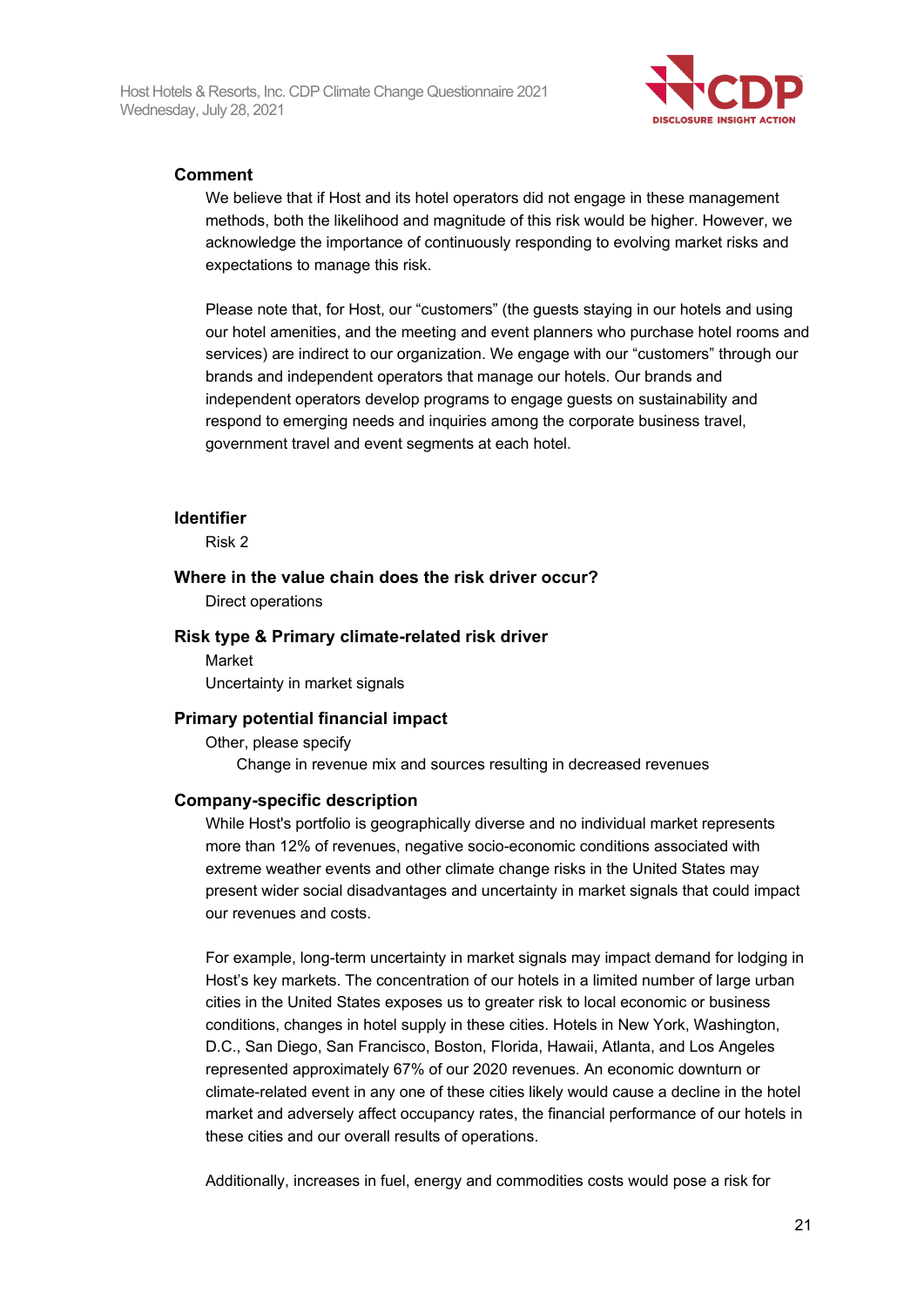

higher operational costs at our hotels and may also impact demand for business and leisure travel; this, in turn, could affect lodging demand at hotels in Host's consolidated portfolio.

To serve guests, our hotels are also dependent on the availability and affordability of water and food. Supply reductions due to droughts could lead to cost increases. In past years, we have experienced higher food prices in the central and coastal United States due in part to droughts. Droughts in several regions in the United States including Arizona, Georgia and California, have been identified as a potential risk, which we proactively monitor with regard to both water supply and rates. Linen and laundering costs have also been subject to past price volatility due in part to the droughts. In recent years, water scarcity issues have been identified as a potential risk in key markets, including Arizona (where we own three hotels), California (where we own 15 hotels) and Georgia (where we own four hotels).

#### **Time horizon**

Unknown

#### **Likelihood**

Unknown

#### **Magnitude of impact** Medium-low

**Are you able to provide a potential financial impact figure?** Yes, a single figure estimate

## **Potential financial impact figure (currency)**

15,980,000

## **Potential financial impact figure – minimum (currency)**

## **Potential financial impact figure – maximum (currency)**

## **Explanation of financial impact figure**

The estimated financial impact assumes the potential for an approximate 2% decrease in Host's pre-pandemic 2019 GAAP operating profit due to operational impacts to both revenue and cost structure associated with climate-driven market conditions, including guest demand, in our top key markets.

## **Cost of response to risk**

44,159,967

## **Description of response and explanation of cost calculation**

Through Host's joint development agreement with IBM Research, we enhance our predictive analytics capabilities in order to adapt in real-time to changing market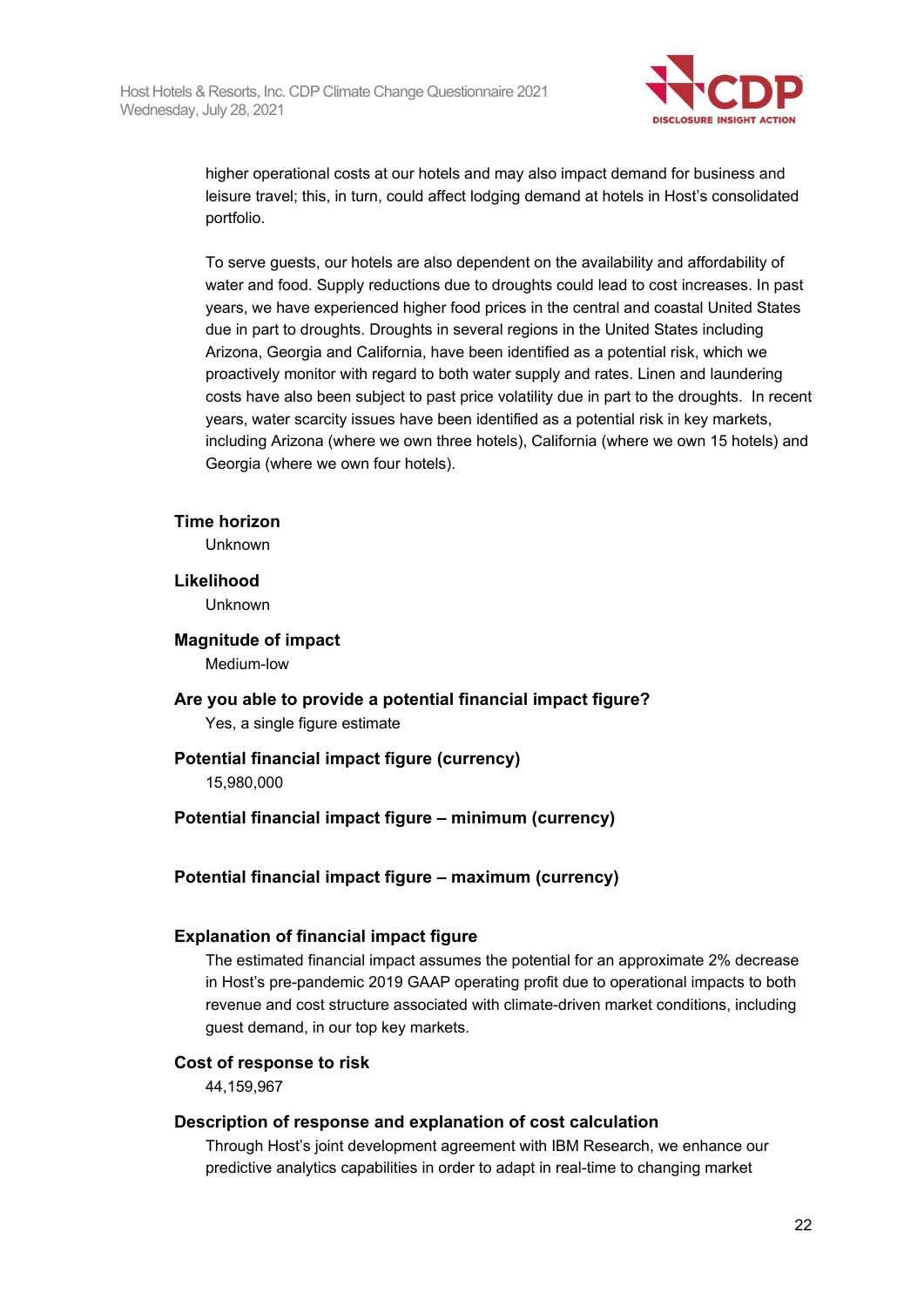

conditions. We are utilizing artificial intelligence and machine learning to extract predictive insights from structured and unstructured data, including news stories and social media. Using 1.3 billion discrete data points, these insights help us to predict how specific key markets might perform.

Host has a dedicated Enterprise Analytics team, which offers independent feasibility and business intelligence planning and analysis to inform the 10-year capital plan for each property. Our asset managers also conduct full business reviews at our hotels to review changing market signals. Additionally, Host has entered into a transformational reinvestment plan with Marriott where we have prioritized investments across 16 properties over a four-year period, based on our assessment of market signals including efficiency and resilience opportunities for each property.

We enter into forward purchase agreements to hedge against cost increases in fuel, energy and commodities. Currently, we hedge up to 50% of our exposure to energy costs. Host is strategically investing in on-site energy generation to hedge against increases in the cost of energy in key markets including Hawaii, where we have solar photovoltaic systems in place or development at all hotels, and New York and Texas, where we've invested in co-generation and steam-to-gas conversion systems.

As part of Host's 2025 water efficiency target, we have established a context-based subgoal to prioritize water initiatives at our top 10 properties with high water risk. We continue to implement new water technologies, which focus on the most water-intensive aspects of hotel and resort operations. We have installed smart irrigation systems that use cloud-based applications to automate schedules based on weather forecasts and landscape-specific parameters. At golf courses, individual sprinkler heads are able to avoid overwatering with pinpoint precision. We have also implemented on-site wastewater laundry recycling systems and high efficiency laundry equipment that reduce water utilization by approximately 70%.

COST CALCULATION: In 2020, we invested nearly \$45 million in completed emissions reduction projects that help reduce our exposure to the risks associated with uncertainty in market signals.

#### **Comment**

We believe that if Host didn't engage in these management methods, both the likelihood and magnitude of this risk would be higher.

We utilized the pandemic as an opportunity to work with our operators to redefine operating models to generate higher levels of profitability at lower levels of occupancy. Specific focus areas included driving efficiencies through the cross-utilization of management functions and adopting productivity-enhancing technologies, including contactless check-in and other measures with the potential to reduce utility costs. As a result of these efforts, Host has a set a target to achieve \$100-150 million of potential reductions in annual hotel expenses upon returning to pre-pandemic business levels.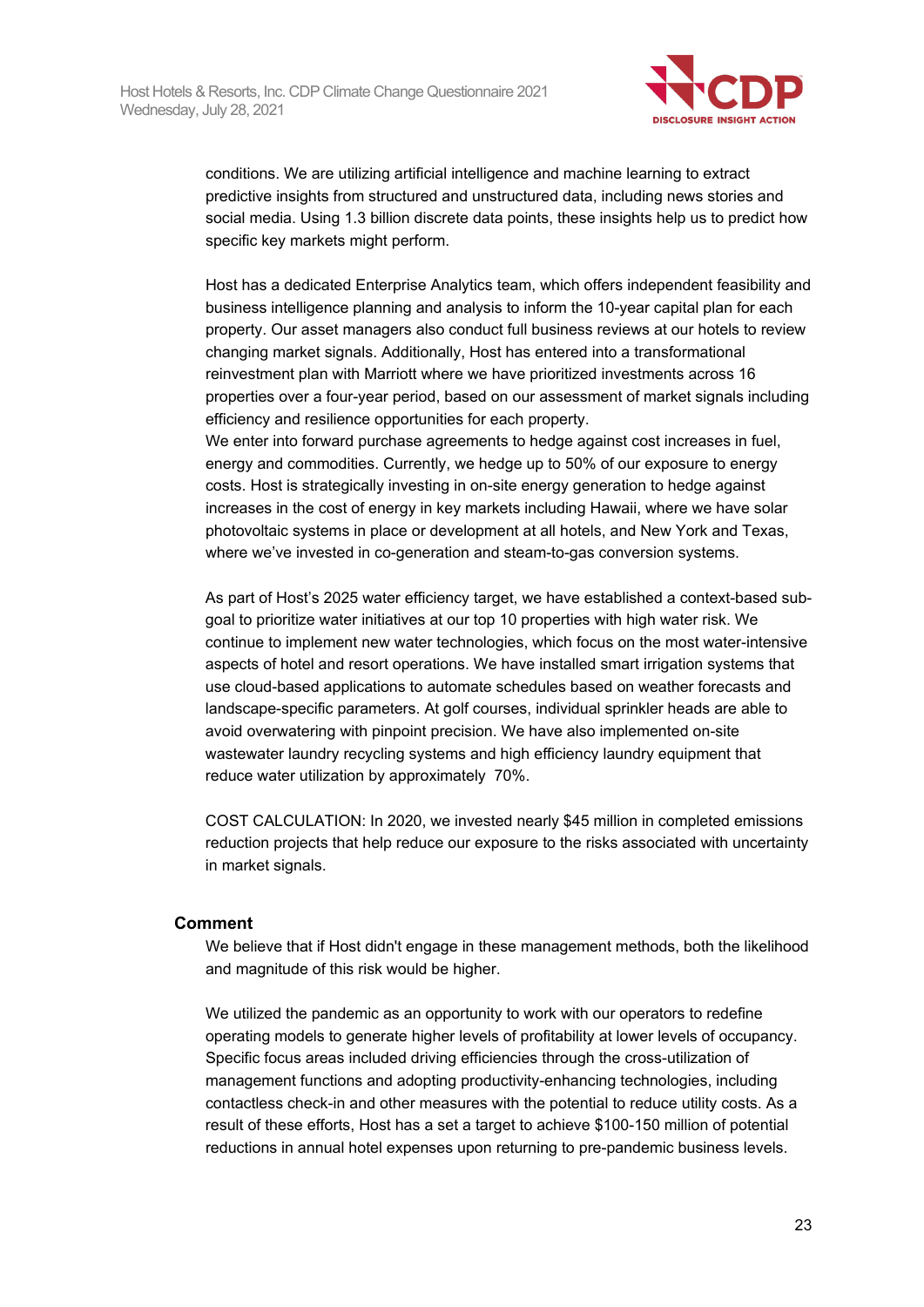

In 2020, we also completed Host's first formal, portfolio-wide water assessment. We used the World Resources Institute's Aqueduct Tool to identify hotels located in areas with either high or extremely high baseline water stress. Based on the assessment, we are initially prioritizing a set of high-priority hotels in Arizona, California, Colorado, Florida and New Jersey.

#### **Identifier**

Risk 3

#### **Where in the value chain does the risk driver occur?** Direct operations

#### **Risk type & Primary climate-related risk driver**

Reputation Increased stakeholder concern or negative stakeholder feedback

#### **Primary potential financial impact**

Other, please specify Reduction in capital availability

#### **Company-specific description**

Host's climate change adaptation and mitigation approach, in addition to our broader corporate responsibility performance, may impact our reputation among both current and prospective investors, employees and strategic partners.

For example, several of Host's investors and specialized ESG research providers that serve the investment community are increasingly interested in receiving information regarding our Corporate Responsibility program. During Host's 2020 outreach to investors representing approximately 70% of our outstanding shares, we observed strong interest in learning more about the development of Host's science-based target and low-carbon transition strategies.

Additionally, tailored ESG benchmarks and indexes, including the FTSE NAREIT Index and Dow Jones U.S. Green REIT Index, have been developed specifically for REITs. Our management and governance of climate change risks and opportunities may potentially influence our ability to maintain access to these types of large capital pools.

We expect investor interest in climate change to further accelerate in the post-pandemic world. For example, in his annual Letter to CEOs, BlackRock's Larry Fink noted that the pandemic has driven the firm to confront the global threat of climate change more forcefully. As of February 26, 2021, BlackRock owned nearly 11% of shares in Host's common stock. State Street Corporation, which owned approximately 6% of shares in Host's common stock as of February 26, 2021, has also indicated that addressing systemic risks associated with climate change will be one of the firm's main stewardship priorities in 2021.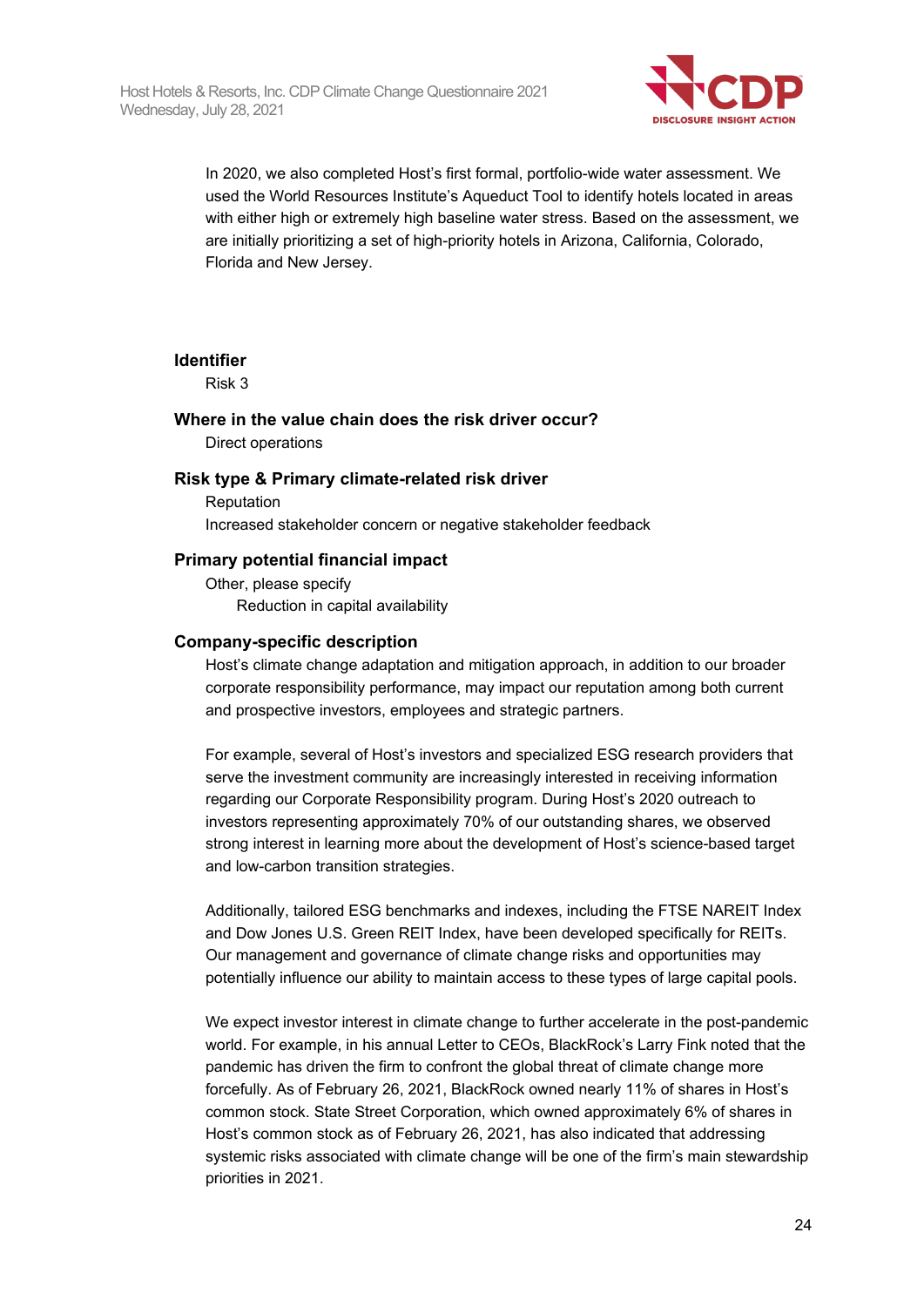

Further, climate change could affect demand in our major markets if the (i) desirability of specific markets is affected or (ii) consumers prefer competing hotels in specified markets due to climate-related issues. For example, consumer research has indicated elevated interest in climate issues among members of Generation Z – those born after 1997, and who represent a growing demographic of hotel guests and members of the workforce.

#### **Time horizon**

Short-term

**Likelihood Unlikely** 

**Magnitude of impact** Medium-low

## **Are you able to provide a potential financial impact figure?**

Yes, a single figure estimate

#### **Potential financial impact figure (currency)**

15,980,000

#### **Potential financial impact figure – minimum (currency)**

## **Potential financial impact figure – maximum (currency)**

#### **Explanation of financial impact figure**

The estimated financial impact assumes the potential for an approximate 2% decrease in pre-pandemic 2019 GAAP operating profit should revenue, margins and cost of capital be adversely impacted by our reputation regarding climate change.

#### **Cost of response to risk**

44,159,967

#### **Description of response and explanation of cost calculation**

In 2016, Host became the first hospitality company and one of the first 20 companies to have its GHG target approved by the Science Based Targets initiative (SBTi). Host's new third-generation 2025 target has been re-approved by the SBTi at the 1.5-degree Celsius level of ambition.

Host has also been recognized as a leader for adopting and integrating Sustainability Accounting Standards Board (SASB) metrics, including energy and water disclosures, within our Annual Report Form 10-K filings since 2017. Additionally, nearly all of our hotels in the United States have at least one green building certification, including eight hotels with LEED certifications. Other industry-specific green building certifications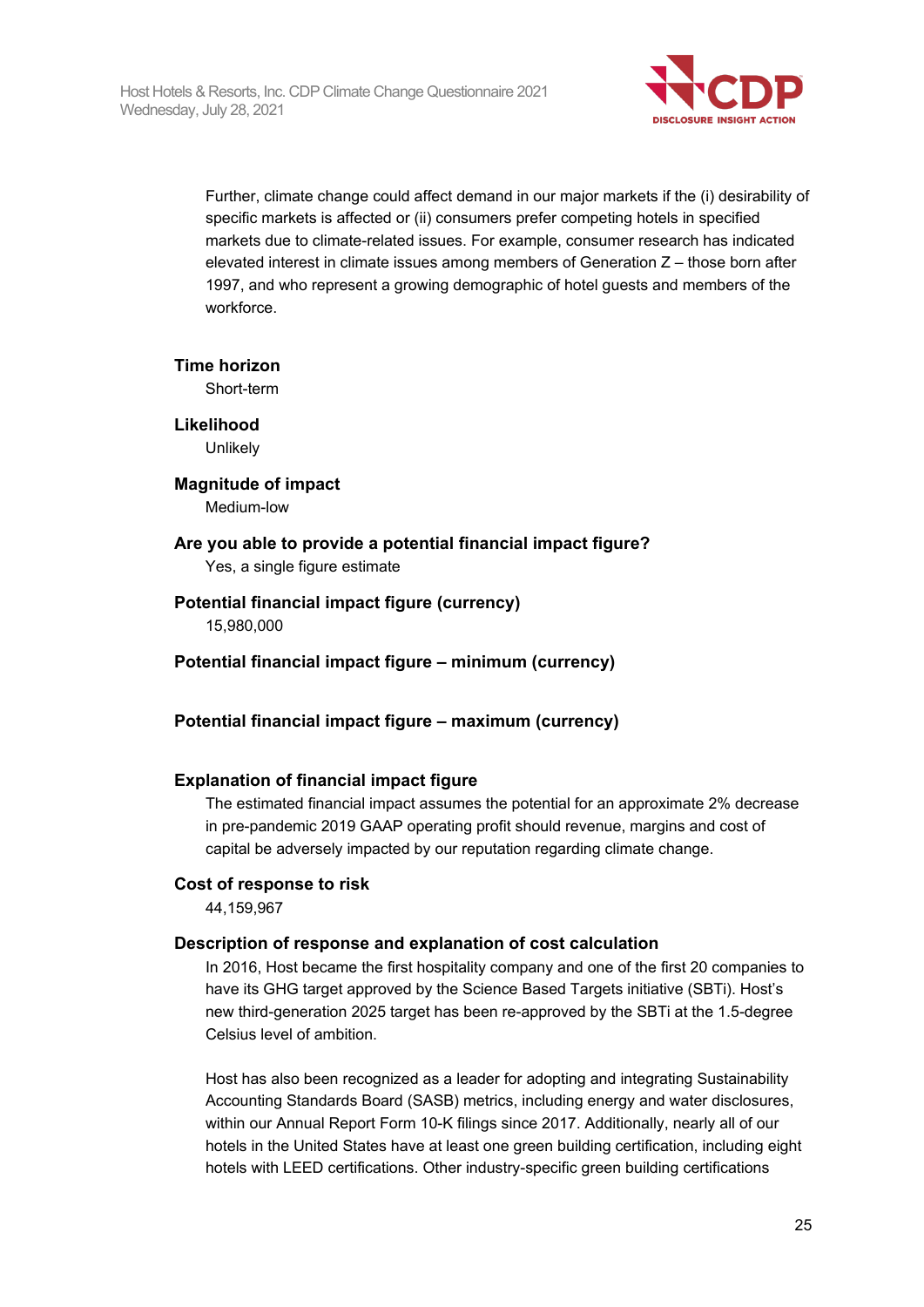

include the Green Key Eco-Rating Program and Green Seal Hotels and Lodging certification. JW Marriott Washington, DC has achieved recertification at the Platinum Level within the U.S. Department of Energy's Superior Energy Performance Program, and was the first hotel in the United States to receive ISO 50001 energy management certification.

Host has a dedicated five-member Corporate Responsibility team that is tasked with (1) overseeing our corporate responsibility framework and its business integration, (2) developing strategies to meet our emissions reduction target, (3) communicating our ESG performance and management approach internally and externally, and (4) engaging with interested investors and other stakeholders on climate change-related issues.

Additionally, we engage our employees on Host's climate change strategies through our cross-functional Corporate Responsibility Advisory Committee and Green Team. Since 2008, Host's dedicated and passionate Green Team has worked to champion sustainability in all areas of the company by promoting environmentally responsible practices at our corporate office, partnering with our building management company, fellow tenants and employees to educate, implement and encourage sustainability programs and educating and providing resources to employees on green practices. The team also organizes annual employee events to commemorate Earth Day.

COST CALCULATION: In 2020, we invested nearly \$45 million in completed emissions reduction projects that have supported Host's science-based target. We also incur management oversight costs associated with our Corporate Responsibility program. In 2020, approximately 15% of our workforce participated as members of our Corporate Responsibility committees.

#### **Comment**

We believe that if Host did not engage in current management methods, both the likelihood and magnitude of this risk over the next 1-3 years would be higher.

#### **Identifier**

Risk 4

#### **Where in the value chain does the risk driver occur?**

Direct operations

#### **Risk type & Primary climate-related risk driver**

Acute physical

Increased severity and frequency of extreme weather events such as cyclones and floods

#### **Primary potential financial impact**

Increased capital expenditures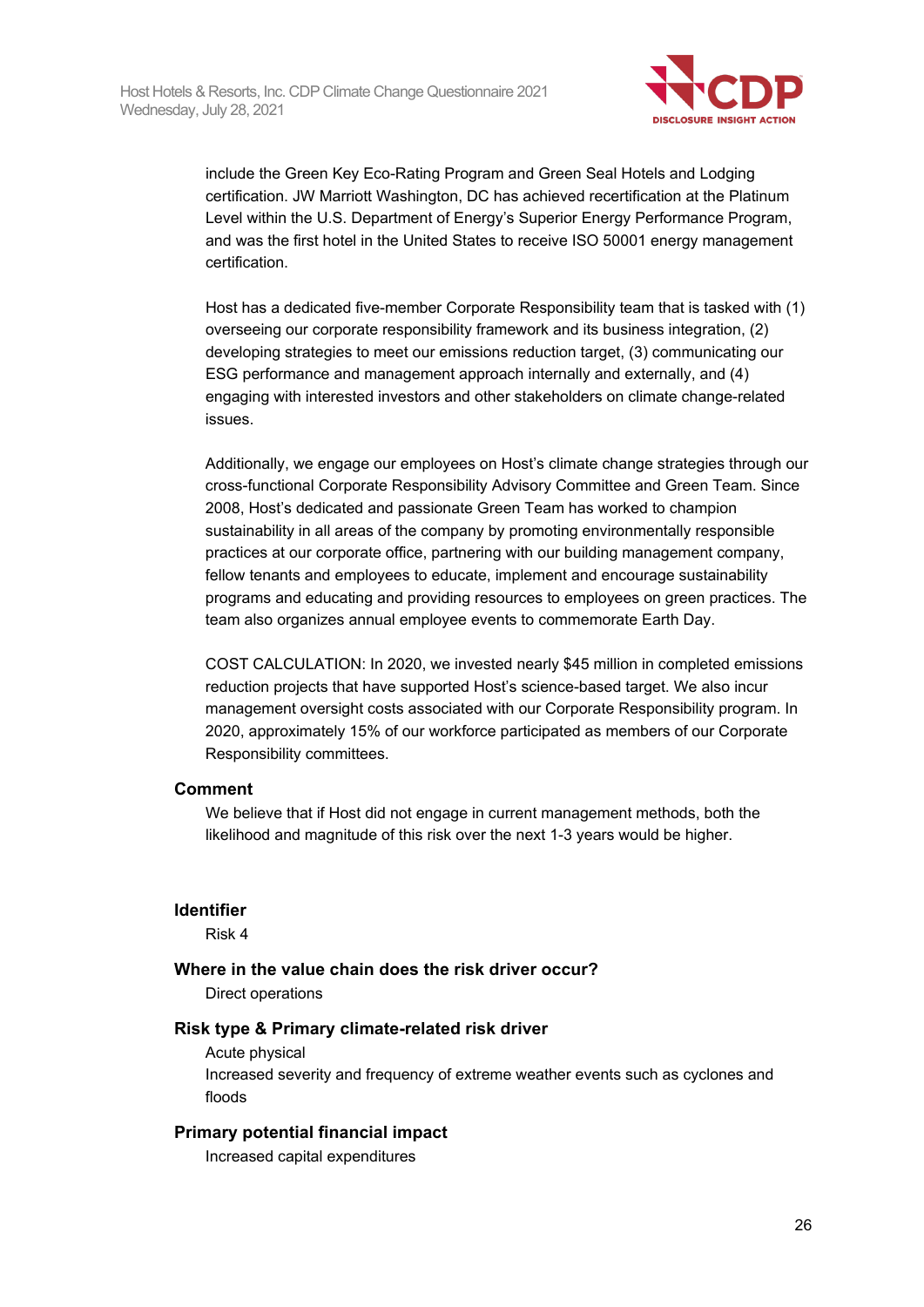

### **Company-specific description**

Host recognizes that hurricanes & floods present a risk to all hotels located in certain regions, such as Florida (where we own 13 hotels and 4 championship golf courses), locations near the Gulf of Mexico (including Texas and New Orleans where we own 7 hotels) & Hawaii (where we own 4 resorts). These hotels incur additional property insurance premiums, higher deductibles, capital costs & have an increased risk of property damage & potential business interruption due to hurricanes. Additional expenses may include investments in tree planting & contract labor for repairs.

There is no assurance that this insurance could fully fund the rebuilding or restoration of a hotel impacted by a hurricane, or the income lost as a result of the damage. For example, if a hurricane were to cause widespread damage to Florida/up the East Coast, claims from each of our hotels would be aggregated against the policy limit or sub-limit & likely would exceed the applicable limit or sub-limit. We may incur losses in excess of insured limits, and we may be even less likely to receive complete coverage for risks that affect multiple properties.

In 2017, all of our hotels in Florida & Houston were negatively impacted by Hurricanes Irma & Harvey. The book value of the property & equipment written off and the related repairs and cleanup costs were approximately \$34 million. In total we received \$38 million of property insurance proceeds related to Hurricane Irma, resulting in a gain of \$4 million. We believe that we were able to substantially reduce our financial impact through our resiliency investments & extreme weather preparedness measures. All 4 of our hotels in Houston were able to remain operational during the hurricane. In Florida, due to evacuation mandates & loss of commercial power, 7 of 9 properties were closed for a period of time. By comparison, some non-Host owned hotels in Texas/Florida did not reopen for several months and at least 1 hotel in Florida remained closed for over a year. Through our disciplined strategy to avoid Caribbean property investments, we have avoided any direct impacts from Hurricane Maria and other recent storms.

Other markets may experience prolonged variations in temperature or precipitation which may limit access to the water needed to operate our hotels or significantly increase energy costs, and may subject those hotels to additional regulatory burdens, such as limitations on water usage or stricter energy efficiency standards.

#### **Time horizon**

Short-term

#### **Likelihood**

More likely than not

#### **Magnitude of impact**

Medium

#### **Are you able to provide a potential financial impact figure?**

Yes, a single figure estimate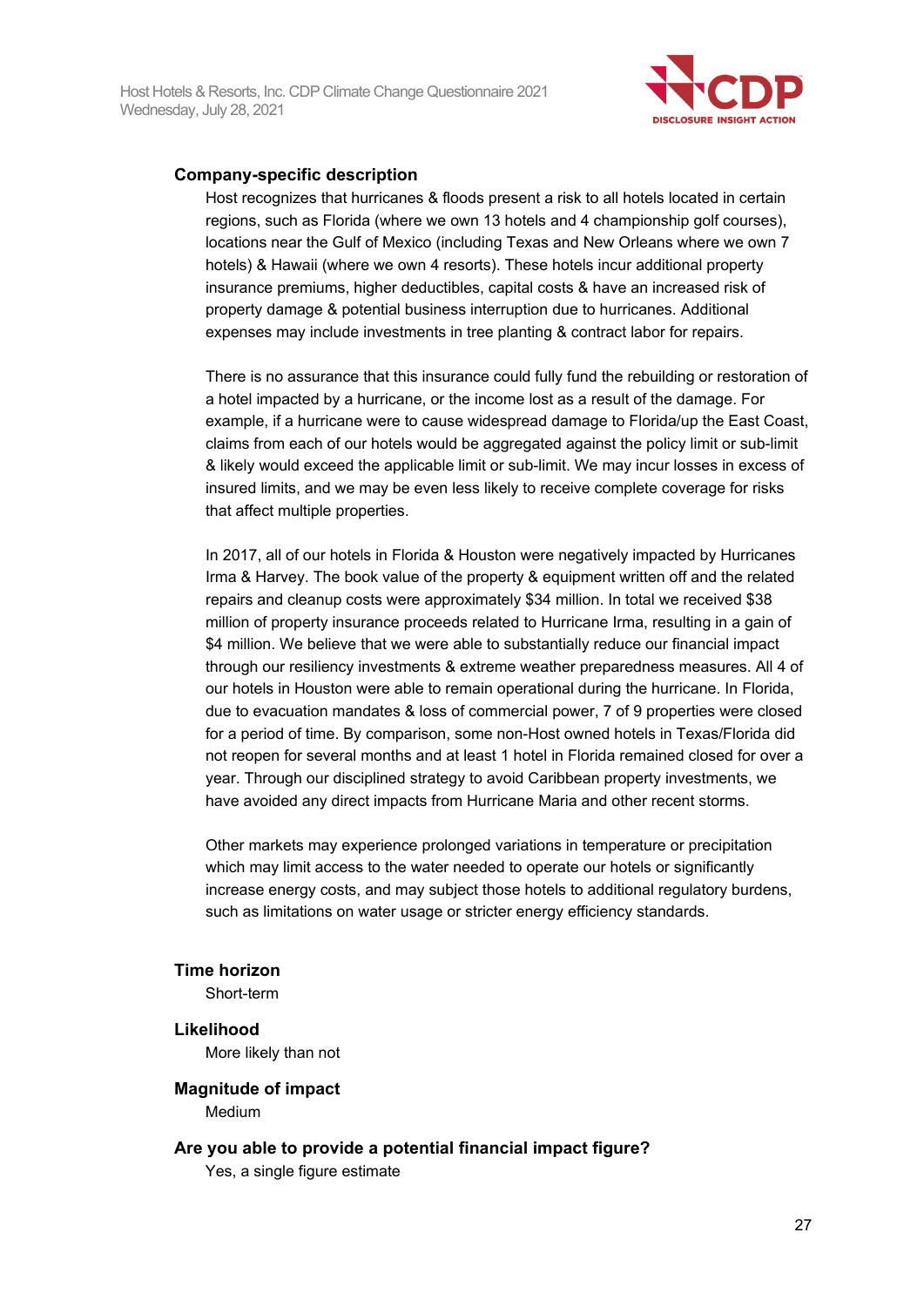

## **Potential financial impact figure (currency)** 47,080,000

## **Potential financial impact figure – minimum (currency)**

## **Potential financial impact figure – maximum (currency)**

## **Explanation of financial impact figure**

The estimated financial impact assumes the potential for an approximate 0.5% decrease in the 2020 net book value of Host's property and equipment assets due to business interruptions, supply chain interruptions, demand implications and/or repairs at our hotels, resulting from hurricanes and floods.

## **Cost of response to risk**

110,000,000

## **Description of response and explanation of cost calculation**

Host's climate resilience strategy is anchored in preventive maintenance, continuous enhancements and thoughtful risk management—prioritizing markets where the greatest risks from hurricanes and flooding exist. Host has developed a strategic plan for each property in its portfolio, which is based on the analysis of regional physical risks, age and condition of each property. We also continue to improve resiliency by investing in stand-by emergency power generators and ensuring that critical equipment—including electrical switchgear, major mechanical equipment and telephone switches—is located above grade and above storm surge levels at coastal properties.

Our Risk Management team maintains crisis management and transition plans for extreme weather events. We facilitate emergency preparedness and response webinars with hotel operators annually in preparation for extreme weather events including floods, hurricanes, earthquakes and other natural disasters. All Host properties are required to develop emergency response procedures tailored to meet the specific risks associated with their geography and unique construction attributes. We also maintain a network of strategic consultants and contractors that are able to rapidly support our hotels when they realize damage from natural disasters.

Host considers storm risk in its portfolio strategy through diversification and avoiding many destination markets in cyclone-prone areas. We conduct a formal review annually to determine our exposure to physical risk and engage in financial modelling based on historical storms to predict worst-case scenarios to determine insurance needs and potential capital investments.

We work with our hotel managers to ensure that they are regularly servicing and maintaining our properties' infrastructure systems to best prepare our equipment for unexpected temperature extremes and prevent business disruption during such times. We make capital expenditures as appropriate to protect our HVAC systems, roofs, façades, windows and other building elements from temperature-related risks.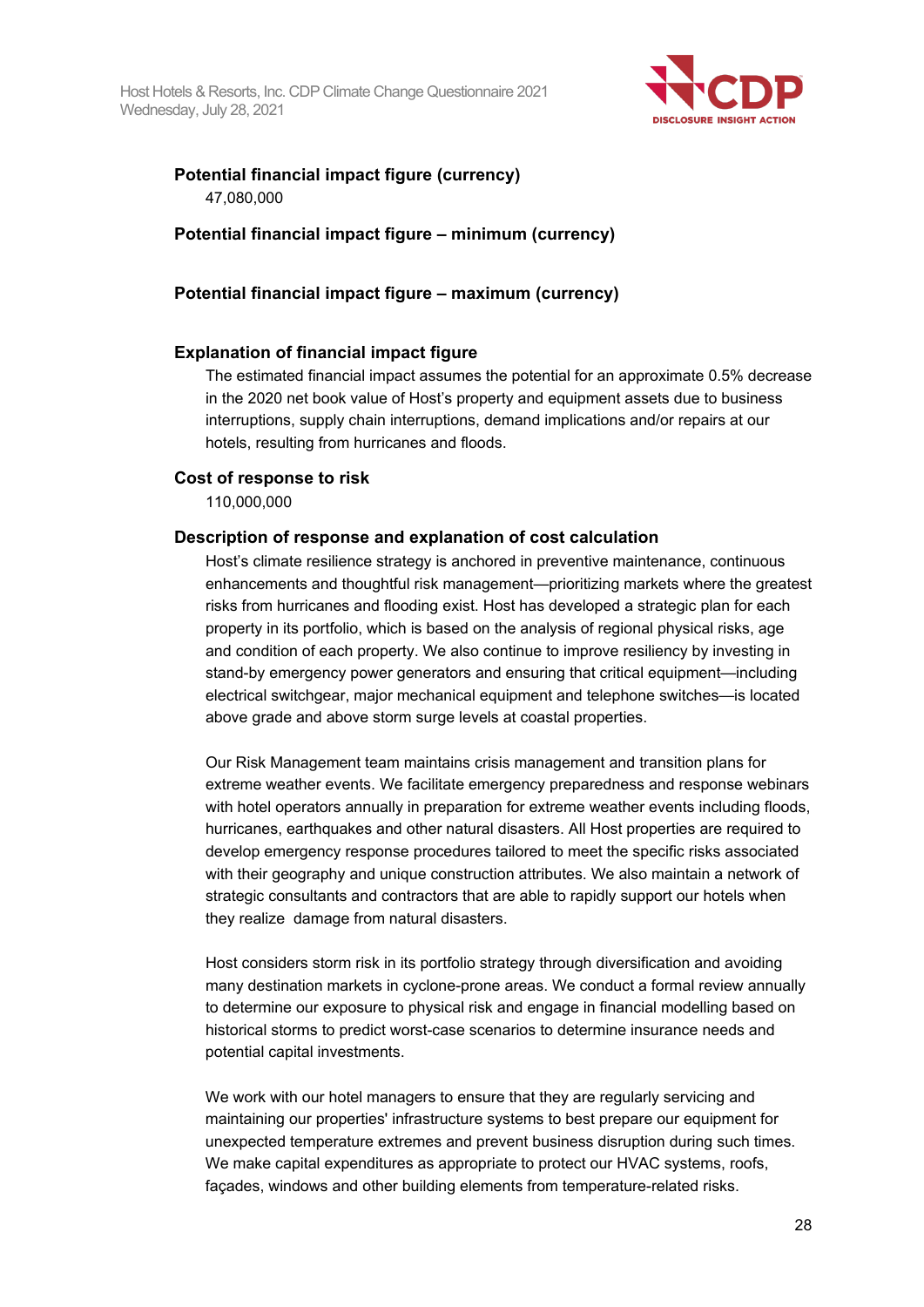

COST CALCULATION: Over the past five years, Host has invested over \$100 million in replacements and restorations to exterior walls, windows, roofs, doors and exteriors to further increase the resilience of our hotels in Florida, Louisiana, Hawaii and Texas from hurricane risks.

#### **Comment**

We believe that current management methods have not reduced the risk's likelihood, but are expected to significantly reduce this risk's potential magnitude over the next 1-3 years.

We also invest in insurance including deductible buy downs to reduce out of pocket exposure for damages to building, contents, landscaping and business interruption losses.

#### **Identifier**

Risk 5

### **Where in the value chain does the risk driver occur?** Direct operations

#### **Risk type & Primary climate-related risk driver**

Chronic physical Rising sea levels

#### **Primary potential financial impact**

Other, please specify Reduced revenues from sales/output

#### **Company-specific description**

Over time, our coastal markets are expected to experience increases in storm intensity and rising sea levels which may cause damage to our hotels. Specific impacts from rises in sea levels may include business interruptions, demand implications, property damage , beach erosion and supply chain implications. As a result, we could become subject to significant losses and/or repair costs that may or may not be fully covered by insurance.

Many of Host's properties are located in gateway cities and are on or near coastal areas in the United States, which could potentially be affected should sea levels rise dramatically. For example, we own 13 hotels and four championship golf courses in Florida and four resorts and two golf courses in Hawaii.

#### **Time horizon**

Long-term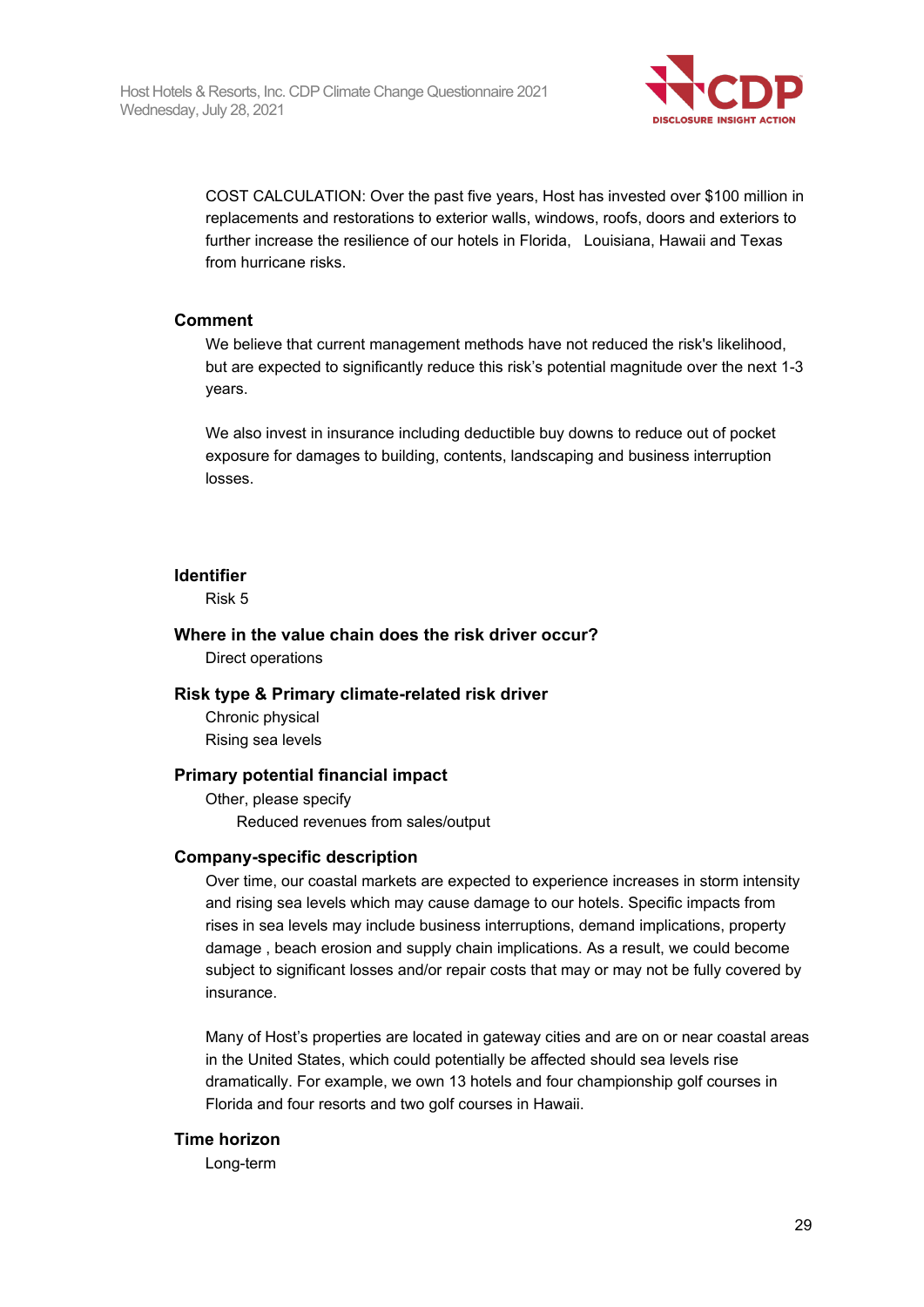Host Hotels & Resorts, Inc. CDP Climate Change Questionnaire 2021 Wednesday, July 28, 2021



## **Likelihood**

Unknown

### **Magnitude of impact**

Medium

## **Are you able to provide a potential financial impact figure?** Yes, a single figure estimate

## **Potential financial impact figure (currency)** 39,950,000

## **Potential financial impact figure – minimum (currency)**

## **Potential financial impact figure – maximum (currency)**

#### **Explanation of financial impact figure**

The estimated financial impact assumes the potential for an approximate 5% decrease in pre-pandemic 2019 GAAP operating profit due to business interruptions, supply chain interruptions, demand implications and repairs resulting from sea level rises.

#### **Cost of response to risk**

44,159,967

## **Description of response and explanation of cost calculation**

Host's Investments team considers risks associating with rising sea levels as part of the due diligence processes for acquisitions, with review and oversight from executive management and the Board of Directors. Host's Asset Management; Development, Design & Construction and Enterprise Analytics teams support these due diligence processes.

For example, prior to the 2019 acquisition of 1 Hotel South Beach in Miami, we evaluated the condition, location and overall resilience of the hotel. We determined that the potential risks related to sea level rise were mitigated based on its base elevation and distance from the mean high water line. We also reviewed historical storm damage losses provided by the seller and found that recent improvements to roofs and windows had protected this hotel from any loss from Hurricane Irma. We calculated an expected loss estimate, using an industry-standard software program, and received favorable results. Additionally, we considered the strong, long-term commitment to climate change adaptation measures that the City of Miami Beach has undertaken.

For existing hotels in our consolidated portfolio, we continue to work in concert with our risk management and risk control teams to identify resiliency measures, including the installation of removable flood wall barriers as well as the relocation of mission critical systems and equipment to higher elevations.

Host is the first hospitality company to have its emissions reduction target approved by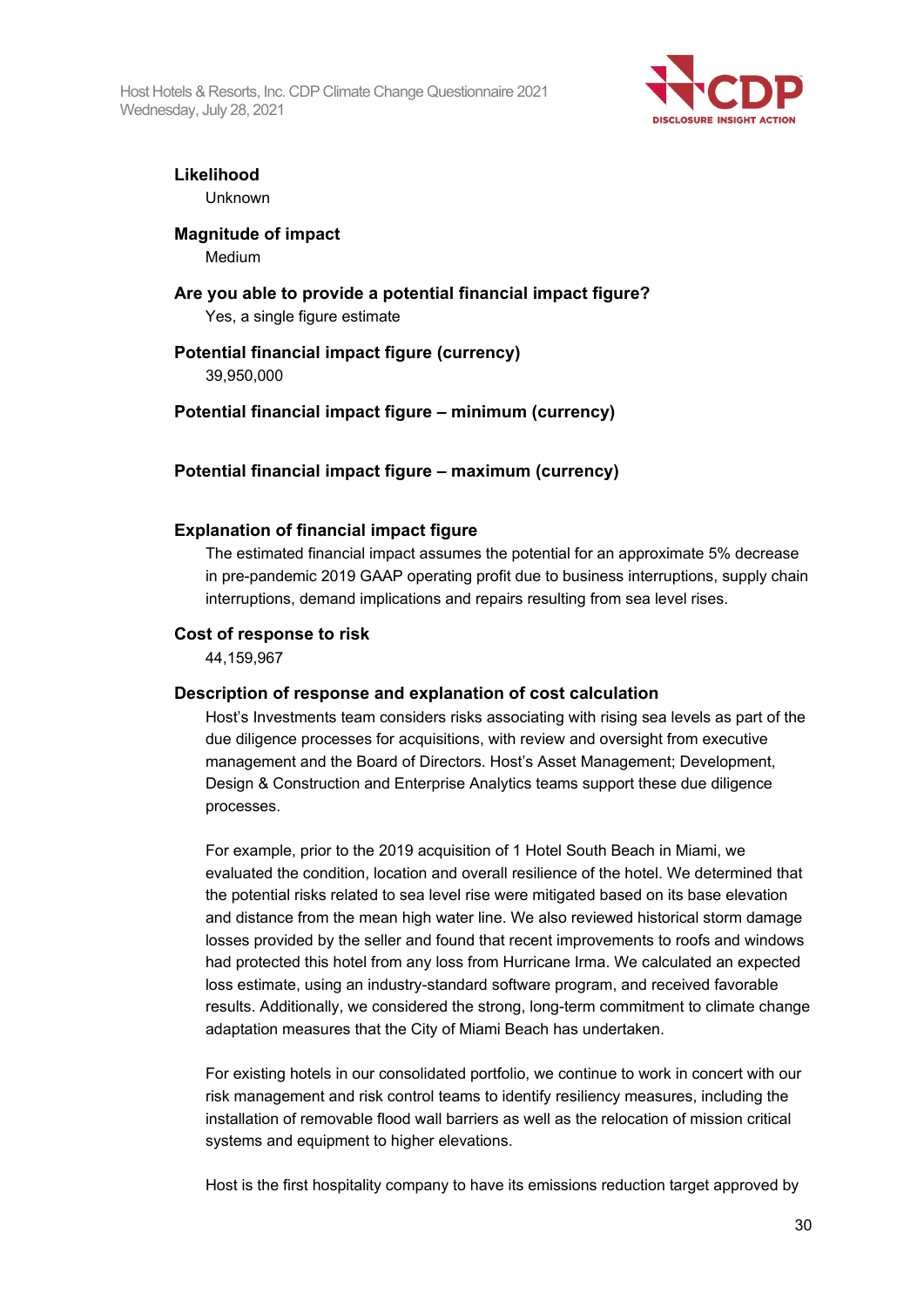

the Science Based Targets initiative (SBTi). Our new 2025 emission reduction target has been re-approved by the SBTi at the 1.5-degree level of ambition. Host is the first hospitality company and among the first three real estate companies in North America to set emissions reduction targets in line with the 1.5-degree Celsius level of ambition. We've also enacted an internal price of carbon to inform future investments toward decarbonization. We also encourage and enable other real estate developers to proactively manage this risk by advancing research and innovation in collaboration with the Urban Land Institute and Fifth Wall (a venture capital firm focused on redefining how the world interacts with the built environment). Host is the only lodging REIT anchor partner at Fifth Wall.

COST CALCULATION: In 2020, we invested nearly \$45 million in completed sustainability engineering and renovation projects that may help support our mitigation strategy against this potential risk.

## **Comment**

## **C2.4**

**(C2.4) Have you identified any climate-related opportunities with the potential to have a substantive financial or strategic impact on your business?** Yes

## **C2.4a**

**(C2.4a) Provide details of opportunities identified with the potential to have a substantive financial or strategic impact on your business.**

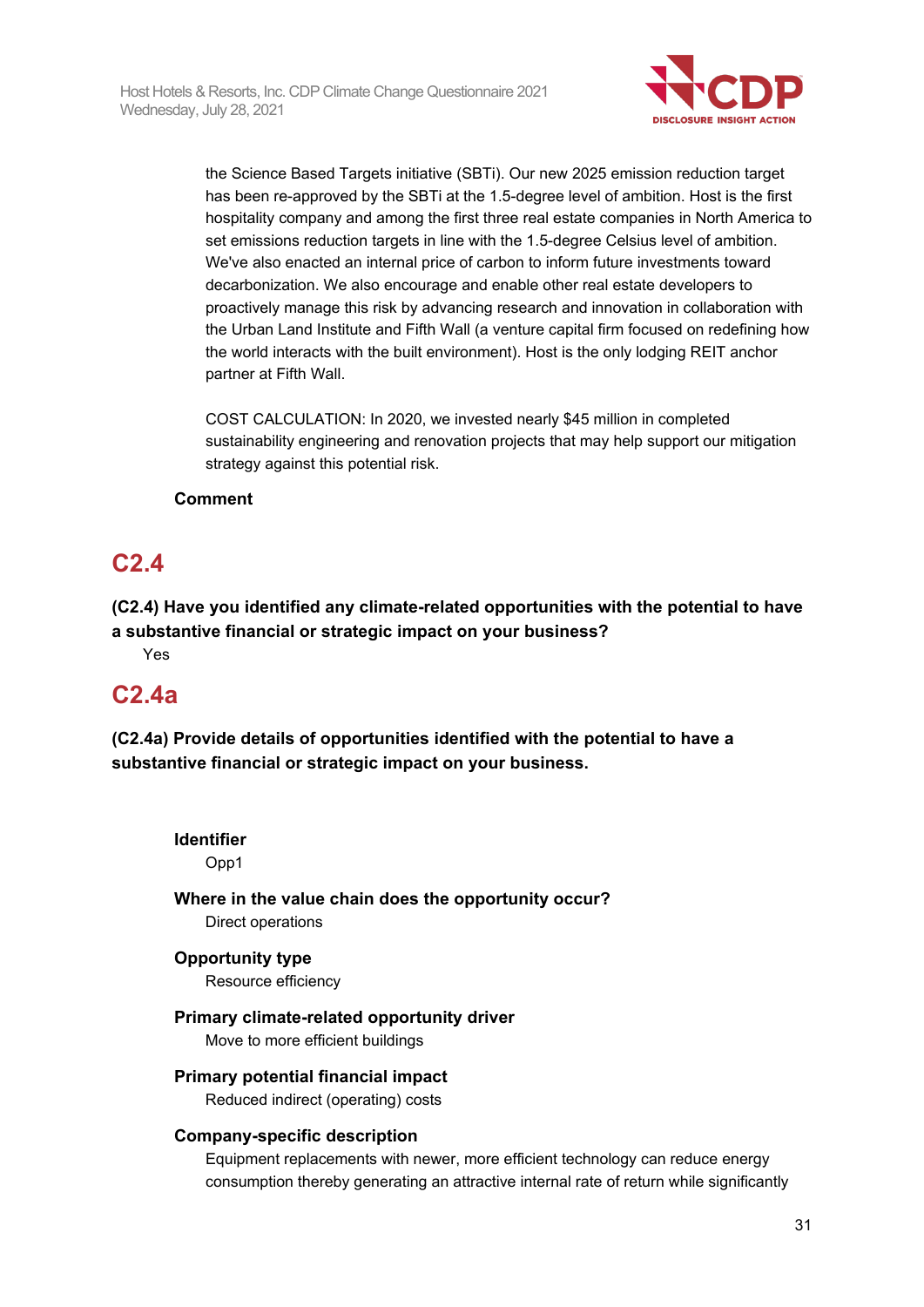

reducing greenhouse gas emissions. In 2020, 98% of our hotels—including all our properties located in the United States—participated in the ENERGY STAR® building energy rating program, which enables us to benchmark our progress, reduce operating costs and support our 2025 goal to reduce energy consumption per square foot by 25% from our 2008 baseline. Over the past five years, we have increased our portfolio weighted average ENERGY STAR rating by more than 20%.

Our targeted energy ROI projects—including plant improvement and LED retrofits often generate cash-on-cash returns of 20% or more, and proven technologies yielding Internal Rates of Return (IRR) above 10% are still considered to be a good use of capital. From 2016-2020, Host has invested in over 675 sustainability projects that have substantially increased the operational efficiency and resiliency of our hotels. The expected utility savings from our combined investments from is approximately \$21 million annually in avoided costs.

Rebates are sometimes available within certain markets for installation of more efficient equipment or "clean" energy use, which help projects reach our investment return threshold. Over the past five years, we have proactively applied for and received over \$5 million in rebates to offset the costs of investments in energy efficiency and renewable energy projects. For Host, specific markets with the greatest rebate opportunities currently include Boston (where we own three hotels), California (where we own 15 hotels), Chicago (where we own four hotels), Hawaii (where we own four resorts), New York City (where we own three hotels) and Washington D.C. (where we own five hotels).

#### **Time horizon**

Short-term

#### **Likelihood**

Likely

#### **Magnitude of impact**

Medium-low

**Are you able to provide a potential financial impact figure?** Yes, a single figure estimate

#### **Potential financial impact figure (currency)** 15,980,000

#### **Potential financial impact figure – minimum (currency)**

**Potential financial impact figure – maximum (currency)**

#### **Explanation of financial impact figure**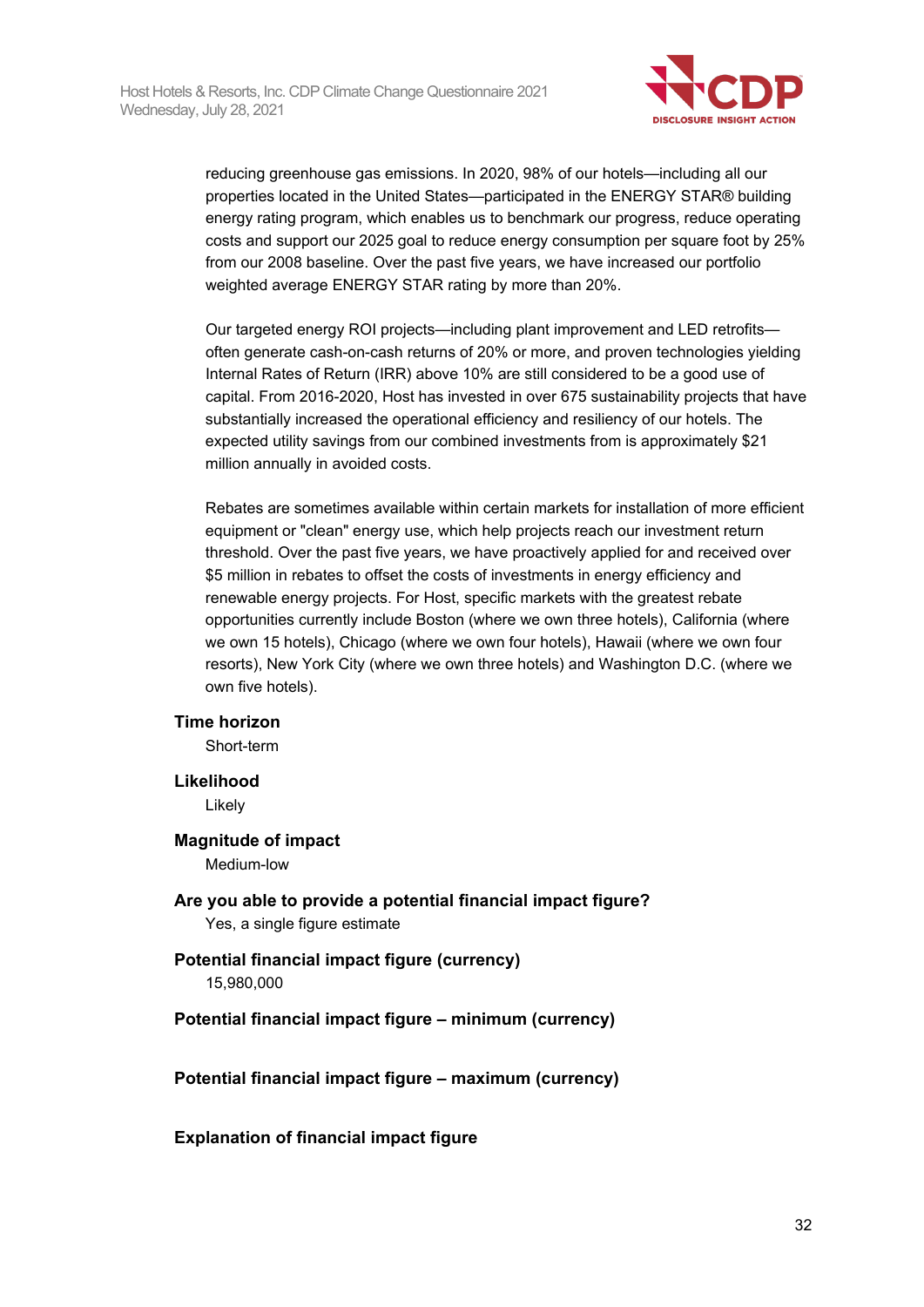

We estimate an opportunity of approximately \$16 million annually, assuming a potential 2% increase in pre-pandemic 2019 GAAP operating profit due to additional savings from completed emissions projects should the price of energy increase.

#### **Cost to realize opportunity**

44,159,967

#### **Strategy to realize opportunity and explanation of cost calculation**

In 2020, Host began the second phase of its Internet of Things (IoT) Energy Management pilot, where we are leveraging cloud-based building analytic tools that use algorithms and machine learning based on information gathered from our hotel's building management systems to monitor energy performance in real-time and help identify and validate new energy ROI projects. In the first phase, five hotels participated in commissioning pilots where hundreds of sensors were used to gather system-level data, which was used to reveal opportunities to optimize building performance. During the COVID-19 pandemic, Host's Enterprise Analytics team was able to utilize data from low occupancy hotels to perform an energy analysis benchmarking exercise to better understand the distinctions between fixed and variable consumption.

We continue to make significant investments in the refurbishment, replacement and retrofit of (1) energy efficient lighting and controls; (2) central plant equipment; (3) air handling and exhaust systems; (4) intelligent demand controls and variable speed drive technology; (5) guestroom energy management systems; (6) elevator and escalator controls with micro-processor based controls with variable speed drive technology and regenerative drive motors; (7) roofing, window and door systems with higher insulation and reflective properties; and (8) building automation systems, including the replacement of pneumatic controls with more precise direct digital controls (DDC).

Host's portfolio-wide energy efficiency has benefited from the installation of intelligent demand side guestroom energy management systems. Often with an attractive payback period, these systems are currently in place at approximately 80% of our consolidated portfolio. Since 2008, we have continued to identify innovative ways to maximize the efficiency of HVAC and central plant systems. For example, New York Marriott Downtown has recently installed a micro-turbine controller to enable more efficient production of electricity while harvesting waste heat. Inefficient steam absorption chillers have been replaced with staged electric stack chillers to manage and better respond to energy demands at the property.

COST CALCULATION: In 2020, we invested nearly \$45 million in completed emissions reduction projects that helped to increase energy efficiency in our portfolio.

#### **Comment**

Host conducts annual webinars with hotel operators' property engineering teams to provide resources, guidance and case studies on operational best practices to maximize returns on investments. These webinars help Host and operators to assess and prepare potential efficiency projects for budgetary approvals.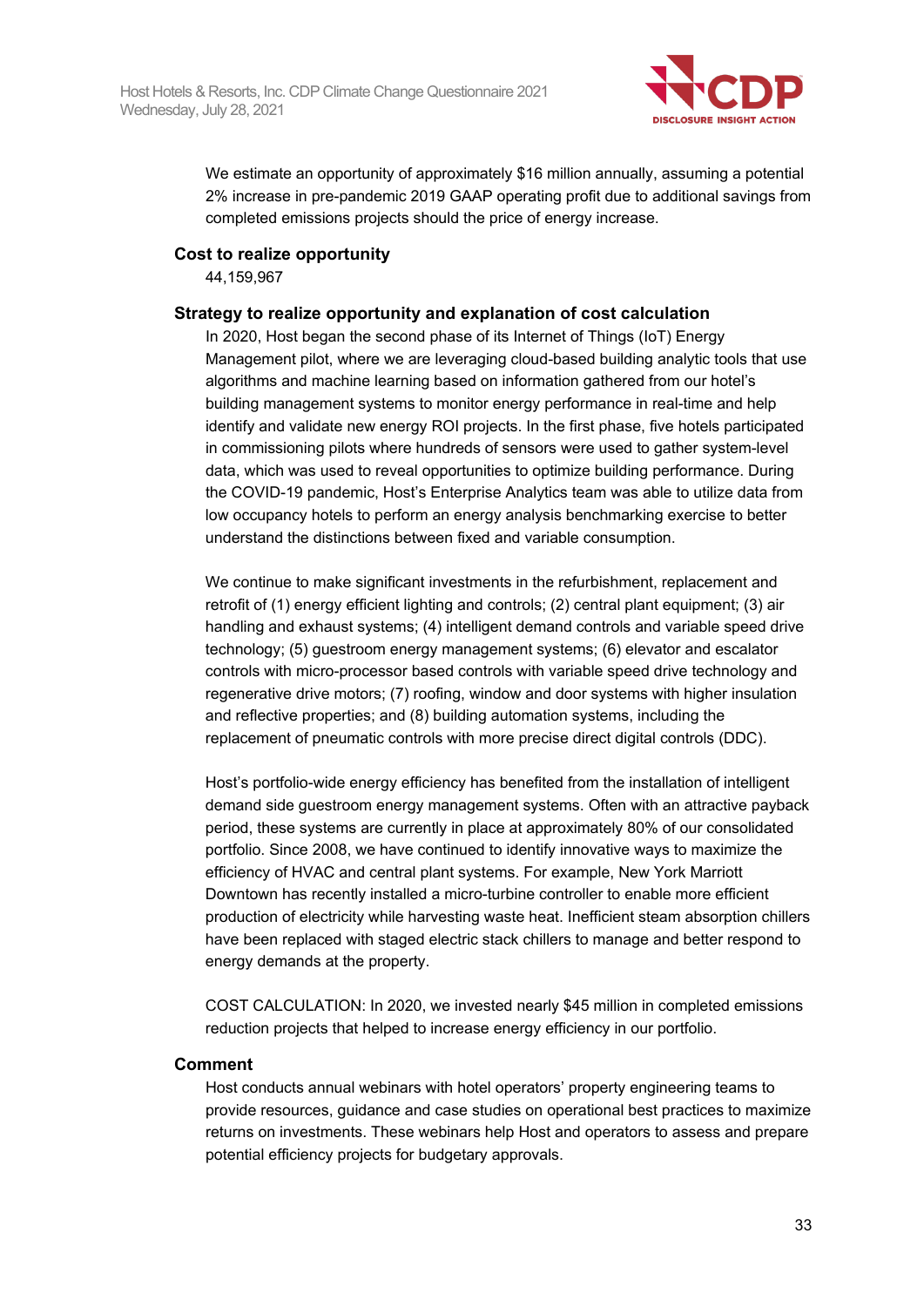

We have also invested in a real estate technology venture capital firm to identify new technologies that are still in their infancy, but have significant potential to reduce our hotels' energy consumption.

#### **Identifier**

Opp2

## **Where in the value chain does the opportunity occur?**

Direct operations

#### **Opportunity type**

Energy source

#### **Primary climate-related opportunity driver**

Shift toward decentralized energy generation

#### **Primary potential financial impact**

Returns on investment in low-emission technology

#### **Company-specific description**

When our hotels are able to consume energy from a decentralized generation source, our ability to hedge against future increases in the price of energy is improved. This also enables our managers to better control energy production with high precision and avoid unnecessary energy use through sophisticated controls that we invest in. Additionally, our hotels can increase their overall resiliency to respond better to physical risks associated with climate change and eliminate/minimize distribution losses between a plant and our hotels thereby further reducing our carbon footprint.

Host's investments in decentralized energy sources include steam-to-gas conversions, co-generation plants and on-site solar photovoltaic systems. These systems have lower carbon emissions through enhanced equipment efficiency, sophisticated controls and monitoring technologies, and the elimination of losses over power transmission lines.

Within Host's consolidated portfolio, markets including California, Hawaii, New York and Washington D.C. have presented compelling environmental and business opportunities to invest in decentralized power generation systems with an attractive return on invested capital. These opportunities include the installation of steam-to-gas conversion systems, on-site solar photovoltaic systems and co-generation plants.

#### **Time horizon**

Medium-term

**Likelihood** Likely

**Magnitude of impact** Medium-high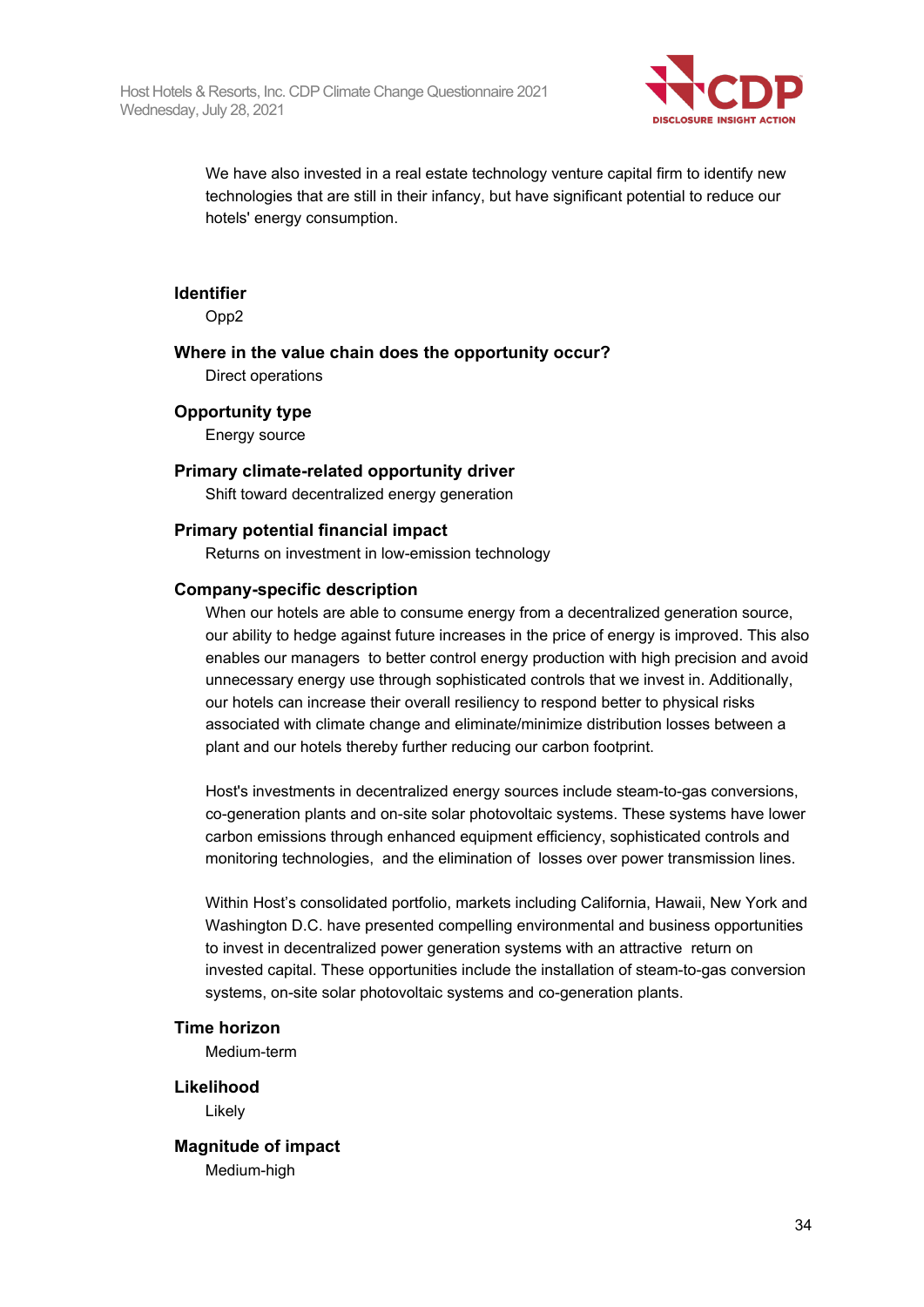

## **Are you able to provide a potential financial impact figure?** Yes, a single figure estimate

## **Potential financial impact figure (currency)** 152,300,000

## **Potential financial impact figure – minimum (currency)**

## **Potential financial impact figure – maximum (currency)**

## **Explanation of financial impact figure**

We estimate a financial opportunity of approximately \$152 million, based on applying the estimated cost savings from Host's investments in decentralized energy generation as a factor of the capitalization rates for applicable properties.

## **Cost to realize opportunity**

60,881,420

## **Strategy to realize opportunity and explanation of cost calculation**

Host continues to invest in on-site solar photovoltaic (PV) systems to enable for decentralized renewable energy. In Hawaii, Host has now installed nearly two megawatts of on-site solar photovoltaic (PV) systems totaling \$7.8 million of invested capital and leveraging \$5.1 million in renewable energy incentives. These investments have resulted in \$838,000 in estimated combined annual cost savings and 2,800 metric tons of associated annual emissions reductions. New solar PV investments at three hotels in Washington, D.C. and one expansion project in Hawaii have been approved. We are also evaluating solar PV investments in California, Florida, Hawaii, Massachusetts and New Jersey.

Additional renewable energy investments in our portfolio include a 600-kilowatt solar PV system at The Phoenician, a Luxury Collection Resort, and solar thermal systems at properties including the Andaz Maui at Wailea Resort, Grand Hyatt Atlanta in Buckhead and Hyatt Regency Maui Resort and Spa. In 2020, we also approved rooftop solar systems as part of our construction of AC Hotel Scottsdale North and additional villas at the Andaz Maui at Wailea Resort.

Since 2015, we have invested over \$60 million in distributed energy systems, including co-generation, that increase resiliency and eliminate our reliance on less efficient district utilities. In 2020, Host began construction on a \$24 million 4.2-megawatt co-generation system with thermal storage leveraging \$8.4 million in incentives that is projected to save approximately \$2.6 million in annual utility costs at New York Marriott Marquis. This follows investments in two similar co-generation plants at the New York Marriott Downtown and The Logan in Philadelphia. These projects had a combined investment of approximately \$4 million and annual savings of just over \$1 million. At New York Marriott Marquis, we previously invested approximately \$12 million to install an on-site steam plant estimated to save approximately \$2.2 million in annual utility costs and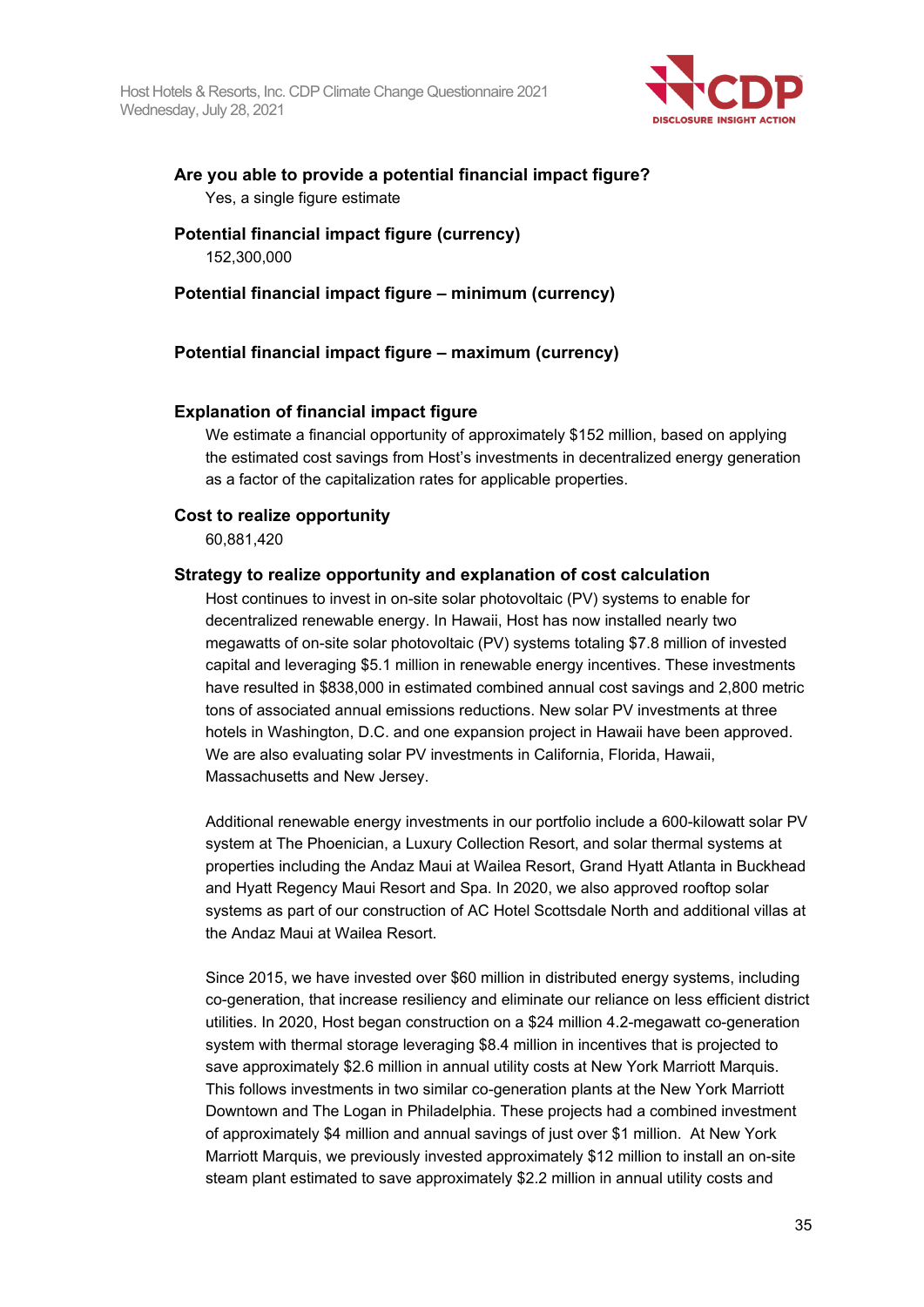

reduce annual emissions by 5,790 metric tons. We continue to evaluate our consolidated portfolio where there is a compelling return on investment and material environmental performance improvement opportunities.

COST CALCULATION: Over the past seven years, Host has invested approximately \$61 million in solar photovoltaic systems and steam-to-gas conversion systems to enable decentralized energy generation. Please note that these investments costs were offset by rebates.

#### **Comment**

In 2020, Host has also continued with our pilot project to use an internal price of carbon to help these investments in decentralized energy generation.

#### **Identifier**

Opp3

#### **Where in the value chain does the opportunity occur?**

Direct operations

#### **Opportunity type**

Products and services

#### **Primary climate-related opportunity driver**

Development and/or expansion of low emission goods and services

#### **Primary potential financial impact**

Other, please specify

Increased revenue through demand for lower emissions products and services

 $\mathcal D$  Increased revenue through demand for lower emissions products and services

#### **Company-specific description**

A growing number of our investors and specialized ESG research providers that serve the investment community are increasingly interested in receiving information regarding Host's Corporate Responsibility program and targets, including our efforts to support the transition to a low carbon economy.

Host's leadership in developing and executing on a science-based target helped our company to be named to the Dow Jones Sustainability Index for the fourth consecutive year in 2020. Additionally, Host ranked first among REITs in Newsweek's most recent List of Most Responsible Companies in America. Host was also the only lodging REIT to be named in Barron's 2021 ranking of the Top 10 Most Sustainable REITs.

During Host's 2020 outreach to investors representing approximately 70% of our outstanding shares, we observed strong interest in learning more about the development of Host's science-based target and low-carbon transition strategies. We expect investor interest in climate change to further accelerate in post-pandemic world.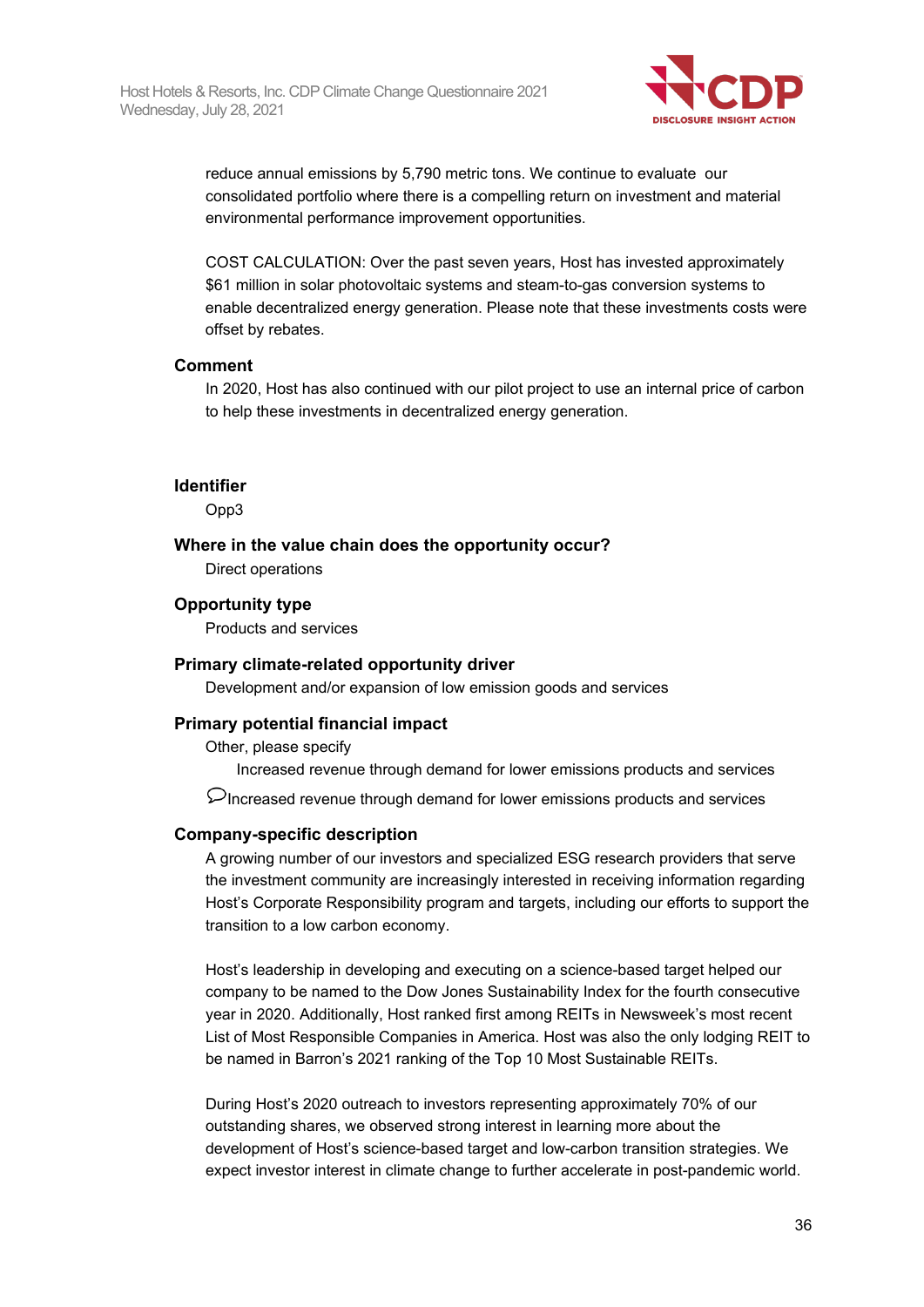

Lenders also are increasingly interested in climate change and corporate responsibility practices as part of their evaluations for project financing and corporate credit instruments. Our management and governance of climate change risks and opportunities can positively impact our ability to maintain access to these large capital pools. In 2019, Host issued the first green bond in the lodging industry and achieved the lowest effective bond pricing in our company's history. In 2020, Host issued a second green bond offering, bringing the total capital raised to \$1.4 billion for sustainabilityrelated and LEED-certified investments. The allocation of these proceeds has been used to increase the number of LEED certified properties in our portfolio, and execute on investments in energy efficiency, water efficiency and renewable energy.

As regulatory bodies adopt more energy efficient codes and standards for building and equipment performance and an increasing number of states and local governments in the United States have adopted legislation requiring LEED certification for private developments, actions associated with compliance may increase demand at specific properties, particularly within the group and business travel segments.

## **Time horizon**

Long-term

**Likelihood** Unknown

## **Magnitude of impact**

Medium-high

**Are you able to provide a potential financial impact figure?** Yes, a single figure estimate

## **Potential financial impact figure (currency)**

138,000,000

## **Potential financial impact figure – minimum (currency)**

## **Potential financial impact figure – maximum (currency)**

## **Explanation of financial impact figure**

We estimate an opportunity of nearly \$140 million, assuming an approximately 1% increase in 2020 total enterprise value, as a result of our programs to deliver on Host's science-based target and broader corporate responsibility strategy over the long term.

## **Cost to realize opportunity**

44,159,967

## **Strategy to realize opportunity and explanation of cost calculation**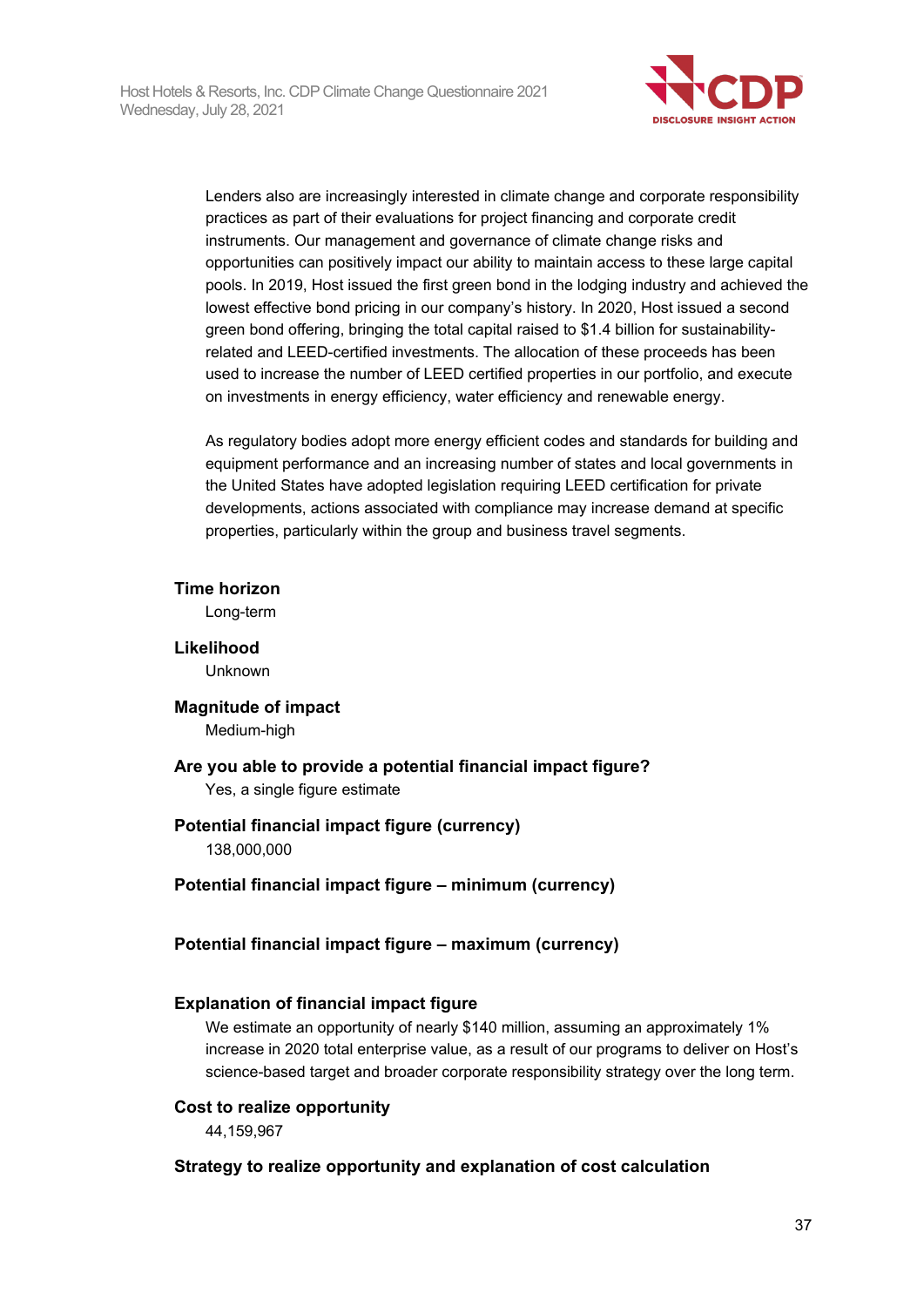

Host is the first hospitality organization to have its target verified by the Science Based Targets initiative. Our new 2025 target has been re-approved by the SBTi at the 1.5 degree Celsius level of ambition.

To support this target, Host has set a target to achieve 30% renewable energy consumption by 2025. From 2021-2025, Host's renewable energy strategy is focused on utilizing a mix of on-site and offsite renewable energy sources. Our first phase of work toward achieving this target has been focused on on-site renewable energy generation. The second and more impactful phase of our work will be to accelerate our purchases of renewable energy from utility providers. By 2022, we aim to increase procurement of electricity from renewable sources through green power purchases. Concurrently, we plan to expand the number of on-site solar PV systems within our consolidated portfolio. New solar PV investments at three hotels in Washington, D.C. and one expansion project in Hawaii have been approved. We are also evaluating solar PV investments in California, Florida, Hawaii, Massachusetts and New Jersey.

In 2020, Host has continued with our pilot project to apply a shadow price to help inform investment decisions in energy efficiency technologies and low carbon energy sources. The internal price of carbon will help to support our long-term decarbonization plans and engagement with third-party hotel operators on sustainability initiatives.

We actively select and partner with suppliers such as Interface and Milliken that are committed to leading the path toward a low carbon, circular economy. Host also specifies and purchases EPA ENERGY STAR® qualified appliances and electronics; and ships furniture, fixtures and equipment via EPA's voluntary SmartWay® transportation partnership.

We also recognize the importance of protecting forests, which are under threat and critical to addressing climate change due to their role in storing and capturing greenhouse gas emissions and regulating climate. Timber is the most relevant forest risk commodity within our supply chain. In 2020, Host continued to partner with our largest furniture suppliers to increase our procurement of products that either have Forest Stewardship Council (FSC) certification or align with leading certification frameworks.

COST CALCULATIONS: In 2020, we invested nearly \$45 million in completed emissions reduction projects that have helped to support our science-based target.

## **Comment**

We believe that current management methods have increased this opportunity's likelihood and potential magnitude.

**Identifier** Opp4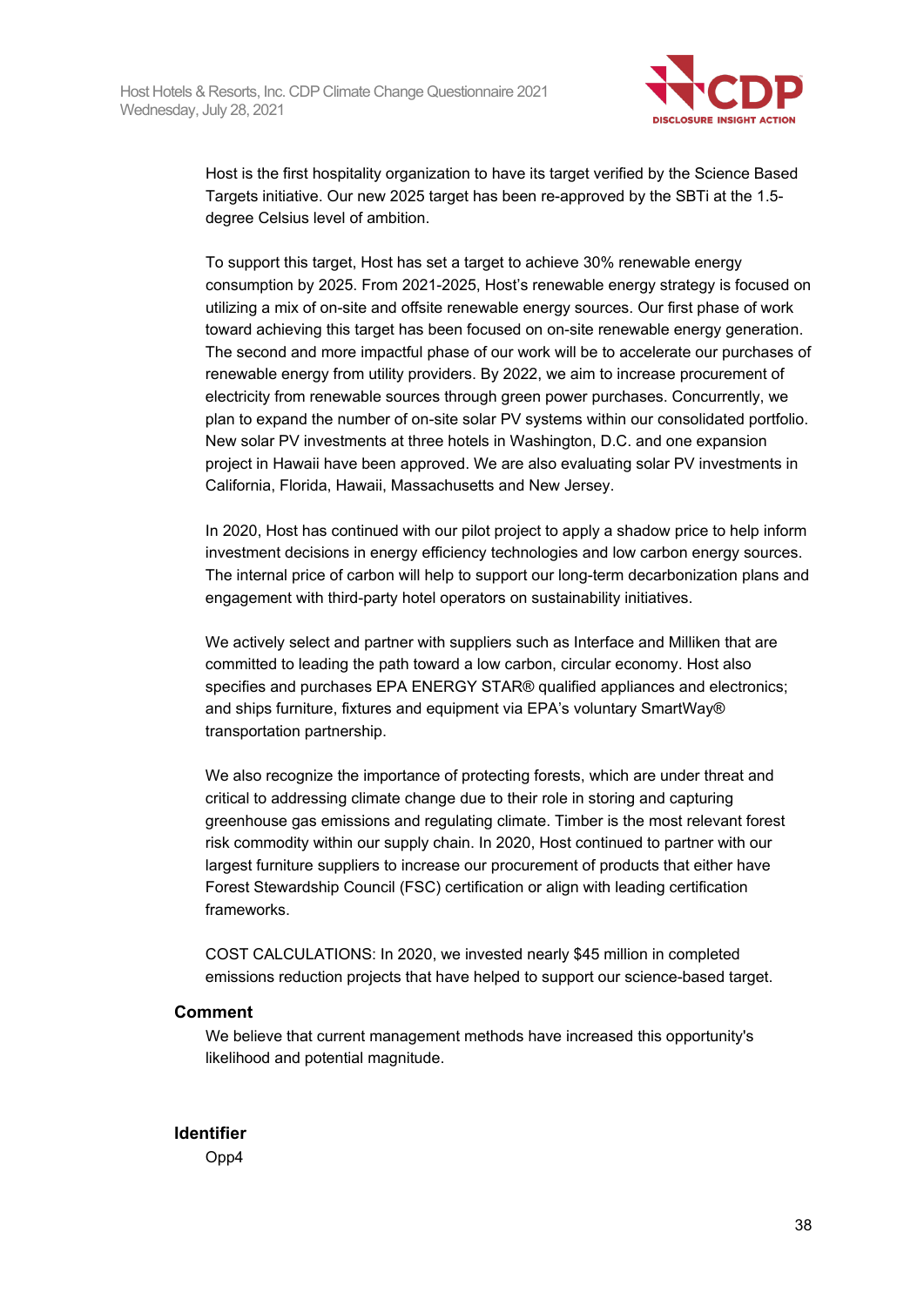

## **Where in the value chain does the opportunity occur?** Downstream

## **Opportunity type**

Products and services

## **Primary climate-related opportunity driver**

Shift in consumer preferences

## **Primary potential financial impact**

Other, please specify

Better competitive position to reflect shifting consumer preferences, resulting in increased revenues

## **Company-specific description**

Host and its hotel managers have the opportunity to provide an additional differentiator for our hotels by offering sustainable lodging and meeting services, as evidenced by the receipt of green building certifications, including LEED, Green Key and Green Seal, and featuring leading-edge sustainability practices as part of the guest experience. For example, Host currently owns 10 Westin brand hotels, which have embraced biophilic design principles as part of the company's brand standards. We are incorporating these brand standards that enhance the wellness experience into all current and upcoming renewals and renovations.

Interest in sustainability characteristics and certifications is increasing in the hospitality space, particularly within the business travel segment. In response, hotel managers have enhanced their environmental reporting platforms, which includes Hilton's awardwinning and ISO 14001 certified LightStay platform, to proactively provide data and information for business travel segment requests for proposals and information (RFPs and RFIs). Host actively supports our hotel managers to respond to these requests and enables our properties to be leading venues for green meetings and conferences in the United States. Among the government travel and events segments at our hotels, we are also seeing increased guest interest in sustainability. It has become commonplace for meeting planners to request energy, water and waste data within their procurement processes for group meetings and to consider individual hotel performance in their award.

## **Time horizon**

Short-term

## **Likelihood**

More likely than not

## **Magnitude of impact**

Medium

## **Are you able to provide a potential financial impact figure?**

Yes, a single figure estimate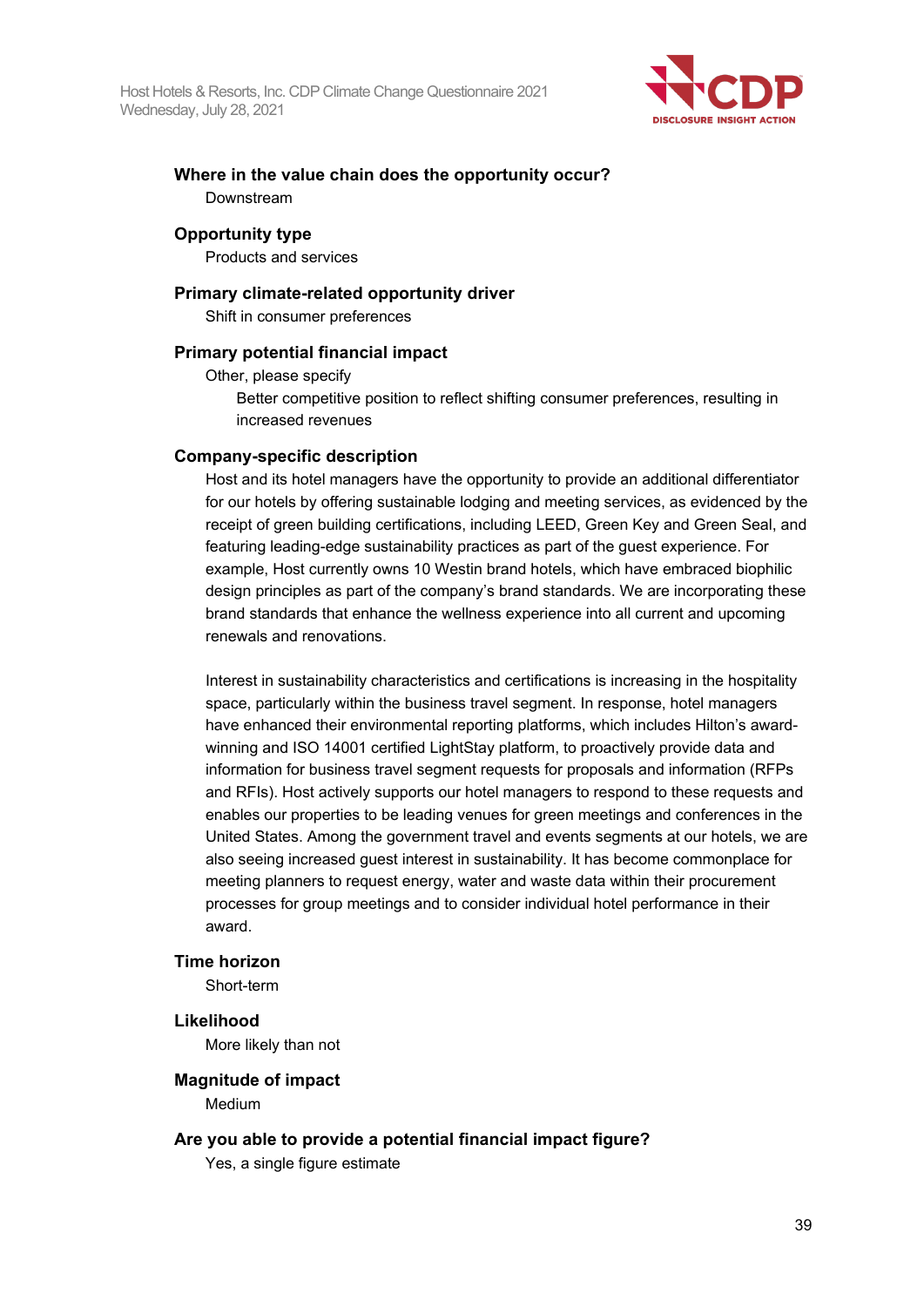

## **Potential financial impact figure (currency)** 54,690,000

## **Potential financial impact figure – minimum (currency)**

## **Potential financial impact figure – maximum (currency)**

## **Explanation of financial impact figure**

The estimated financial impact from this opportunity assumes the potential for an approximate 1% increase in pre-pandemic 2019 revenue attributable to climate change and sustainability attributes and efforts at the hotels within our consolidated portfolio.

## **Cost to realize opportunity**

156,000,000

## **Strategy to realize opportunity and explanation of cost calculation**

We aim to own iconic properties that are also at the forefront of leading-edge sustainability practices in travel and tourism. For example, in 2019, we acquired 1 Hotel South Beach, which was designed with biophilic design principles for both environmental and human health purposes, and also features a 3,000 square foot green wall with nearly 12,000 plants.

We continue to dramatically increase the number of LEED certified hotels in our portfolio. Host now owns eight LEED certified properties, including two LEED Gold EBOM certified properties, and has nine additional LEED approved projects in the pipeline. Grand Hyatt Atlanta in Buckhead and Grand Hyatt San Francisco have also received 5 Keys, which is the highest level of certification within the Green Key Eco-Rating Program.

In our role as an owner, we support the adoption of electric vehicles (EVs). In 2020, Host began engaging with EV charging manufacturers to upgrade existing chargers at more than 30 properties, enabling data analytics to track usage across properties. Led by a cross-functional team at Host, we plan to roll out this EV charging initiatives to additional hotels in 2021.

At our General Managers Meeting, we present an Environmental Stewardship Award to both promote and recognize best practices among our operators. The recipient of Host's Environmental Stewardship Award at the 2020 General Managers Meeting was Hyatt Regency Maui Resort and Spa, which is a LEED Gold EBOM certified property. Host has invested and installed one of the largest rooftop photovoltaic solar systems in Hawaii, which provides over 10% of the resort's annual electricity.

We are also partnering with brands and independent operators to eliminate plastic straws and transition to reusable bulk amenities to reduce waste and protect the oceans. Across our portfolio, properties are accelerating initiatives to serve food that is locally, sustainably and/or regeneratively sourced. Examples include beekeeping, urban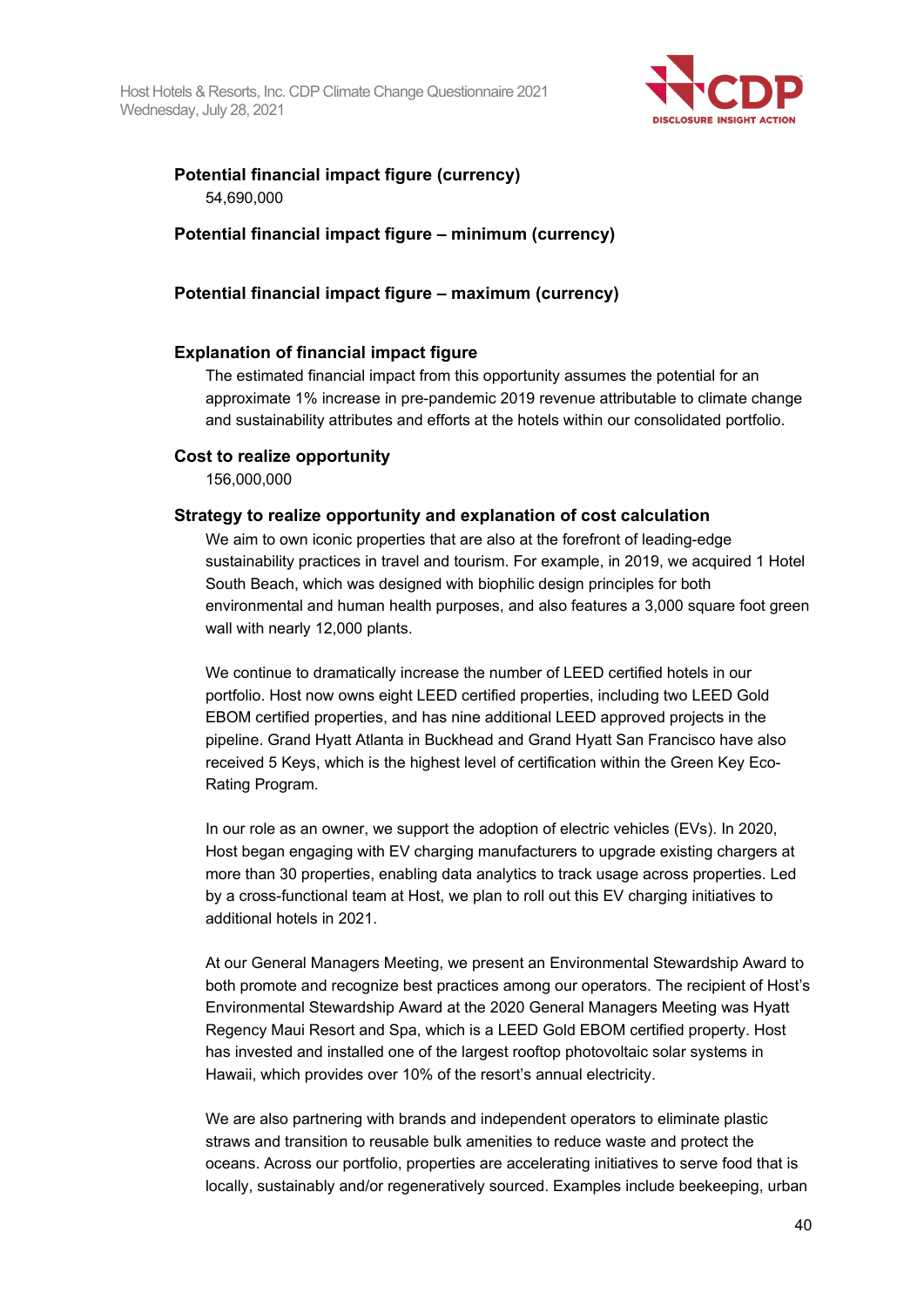

farming and hydroponic systems to grow food on-site.

COST CALCULATION: During 2020, we estimated \$3.1 million, which is 2% of \$156 million on renewal and replacement projects, to help capitalize on this opportunity. We also invest in professional services from architects, designers, engineers and procurement firms to support major renovation and new development projects.

## **Comment**

We believe that current management methods have increased both the likelihood and potential magnitude of this opportunity over the next 2-5 years.

Please note, that for Host, our "customers" (the guests staying in our hotels and using our hotel amenities, and the meeting and event planners that purchase hotel rooms and services) are indirect to our organization. Our third-party managers, including Marriott, Hyatt and Hilton, directly engage with these customers.

# **C3. Business Strategy**

# **C3.1**

## **(C3.1) Have climate-related risks and opportunities influenced your organization's strategy and/or financial planning?**

Yes, and we have developed a low-carbon transition plan

## **C3.1a**

## **(C3.1a) Is your organization's low-carbon transition plan a scheduled resolution item at Annual General Meetings (AGMs)?**

| Is your low-carbon<br>transition plan a<br>scheduled resolution<br><b>item at AGMs?</b>                       | <b>Comment</b>                                                                                                                                                                                                                                                                                                                                                                                                                                                                                                                                                                                                                                                                  |
|---------------------------------------------------------------------------------------------------------------|---------------------------------------------------------------------------------------------------------------------------------------------------------------------------------------------------------------------------------------------------------------------------------------------------------------------------------------------------------------------------------------------------------------------------------------------------------------------------------------------------------------------------------------------------------------------------------------------------------------------------------------------------------------------------------|
| Row   No, and we do not<br>intend it to become a<br>scheduled resolution<br>item within the next two<br>years | In 2016, Host became the first hospitality company and one of the<br>first 20 companies to have its GHG target approved by the Science<br>Based Targets initiative (SBTi). In 2020, Host's third-generation 2025<br>emissions target has been re-approved by the SBTi at the 1.5-<br>degree Celsius level of ambition. Host is the first hospitality company<br>and among the first three real estate companies in North America to<br>set emissions reduction targets in line with the 1.5-degree Celsius<br>level of ambition.<br>Host's low-carbon transition plan is not a scheduled resolution item<br>at our annual shareholder meetings, due to (1) our establishment of |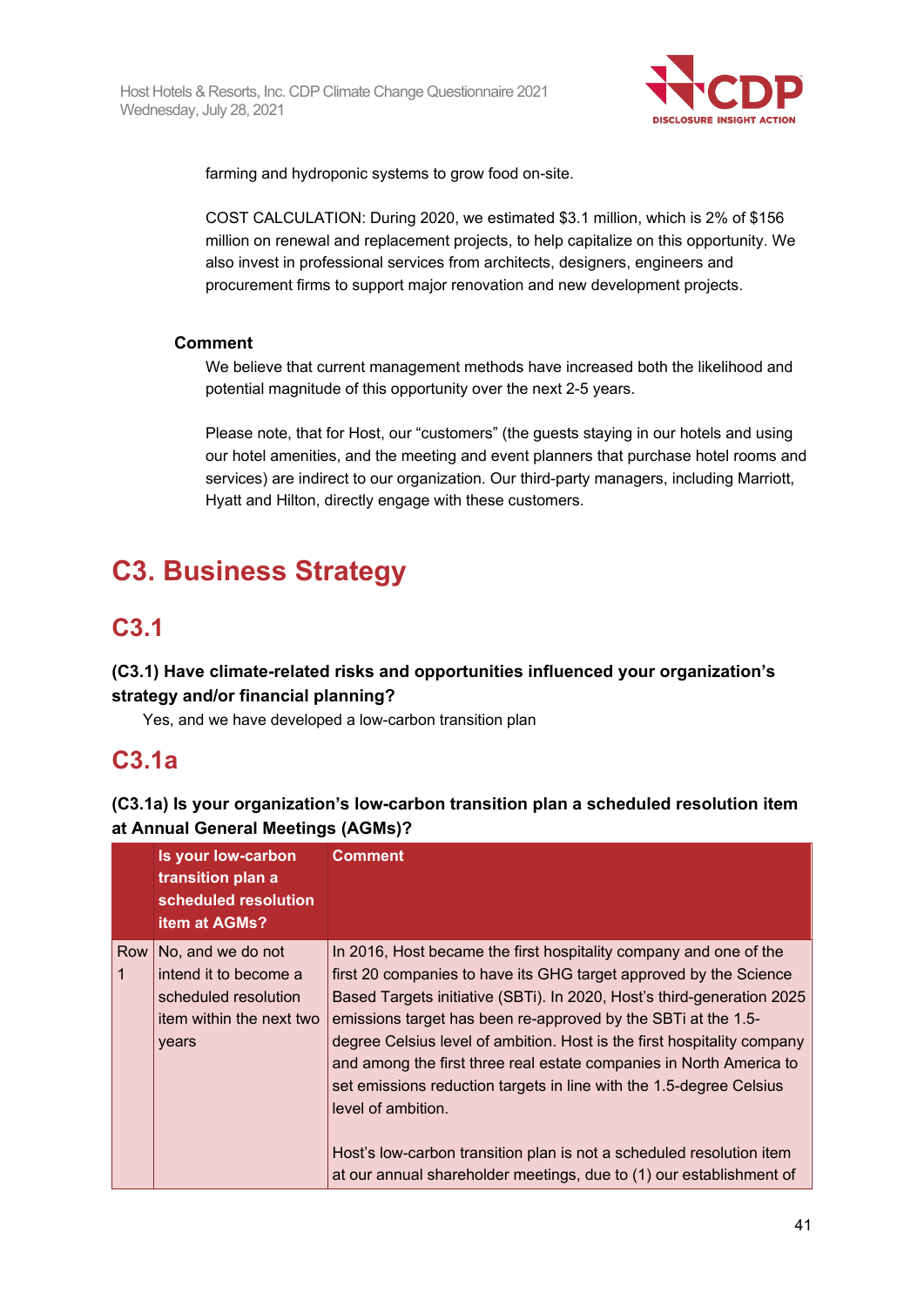

| science-based targets since 2016 and (2) our limited absolute<br>emissions compared to other more carbon-intensive industries.                                                                                                                                                                                                                                                                                                 |
|--------------------------------------------------------------------------------------------------------------------------------------------------------------------------------------------------------------------------------------------------------------------------------------------------------------------------------------------------------------------------------------------------------------------------------|
| Host's climate strategy and plans are included in our 2021 annual<br>shareholder meeting materials, known as our Proxy Statement. We<br>report on Host's progress against targets and describe Board<br>oversight over climate change and other environmental and social<br>matters. The linkage between Host's 2025 emissions reduction target<br>and executive compensation is also included in our 2021 Proxy<br>Statement. |

# **C3.2**

## **(C3.2) Does your organization use climate-related scenario analysis to inform its strategy?**

Yes, qualitative and quantitative

# **C3.2a**

## **(C3.2a) Provide details of your organization's use of climate-related scenario analysis.**

| <b>Climate-related</b><br>scenarios and<br>models applied  | <b>Details</b>                                                                                                                                                                                                                                                                                                                                                                                                                                                                                                                                                                                                                                                                                                                                                                                                                                                                                                                                                                                                                                                                                                                                                                                                                         |
|------------------------------------------------------------|----------------------------------------------------------------------------------------------------------------------------------------------------------------------------------------------------------------------------------------------------------------------------------------------------------------------------------------------------------------------------------------------------------------------------------------------------------------------------------------------------------------------------------------------------------------------------------------------------------------------------------------------------------------------------------------------------------------------------------------------------------------------------------------------------------------------------------------------------------------------------------------------------------------------------------------------------------------------------------------------------------------------------------------------------------------------------------------------------------------------------------------------------------------------------------------------------------------------------------------|
| 2DS<br><b>RCP 2.6</b><br><b>RCP 8.5</b><br><b>IEA B2DS</b> | IDENTIFICATION OF SCENARIOS: Host has evaluated macro-level impacts to<br>our business based on a 2-degree scenario (where companies and governments<br>transition to a low carbon economy) and 4-degree scenario (where "business as<br>usual" persists). We also have evaluated the potential micro-level impacts for<br>Host based on whether we are perceived as a "low-carbon" or "high-carbon"<br>company. Additionally, we have modelled Host's emission reduction pathway to<br>reach alignment with a more aggressive 1.5-degree scenario.<br>INPUTS, ASSUMPTIONS AND ANALYTICAL CHOICES: The primary inputs<br>used in our qualitative scenarios were based on the TCFD physical and transition<br>risk categories. Within the 2-degree scenario, we assume that transition risks<br>would be more pronounced. Within the 4-degree scenario, we assume the<br>physical risks would be more pronounced. However, we assume that increased<br>frequency and intensity of physical risks related to extreme weather events would<br>still exist in a 2-degree scenario but be less severe. A key variable within our<br>assessment of a 4-degree scenario was the adaptation capacity of government,<br>businesses and society. |
|                                                            | For Host's qualitative scenario analysis, we used the absolute contraction<br>approach at the 1.5-degree level of ambition. We also considered the Sectoral<br>Decarbonization Approach trajectory of growth and the scenarios presented in<br>the International Energy Agency projecting energy rise in service buildings of                                                                                                                                                                                                                                                                                                                                                                                                                                                                                                                                                                                                                                                                                                                                                                                                                                                                                                          |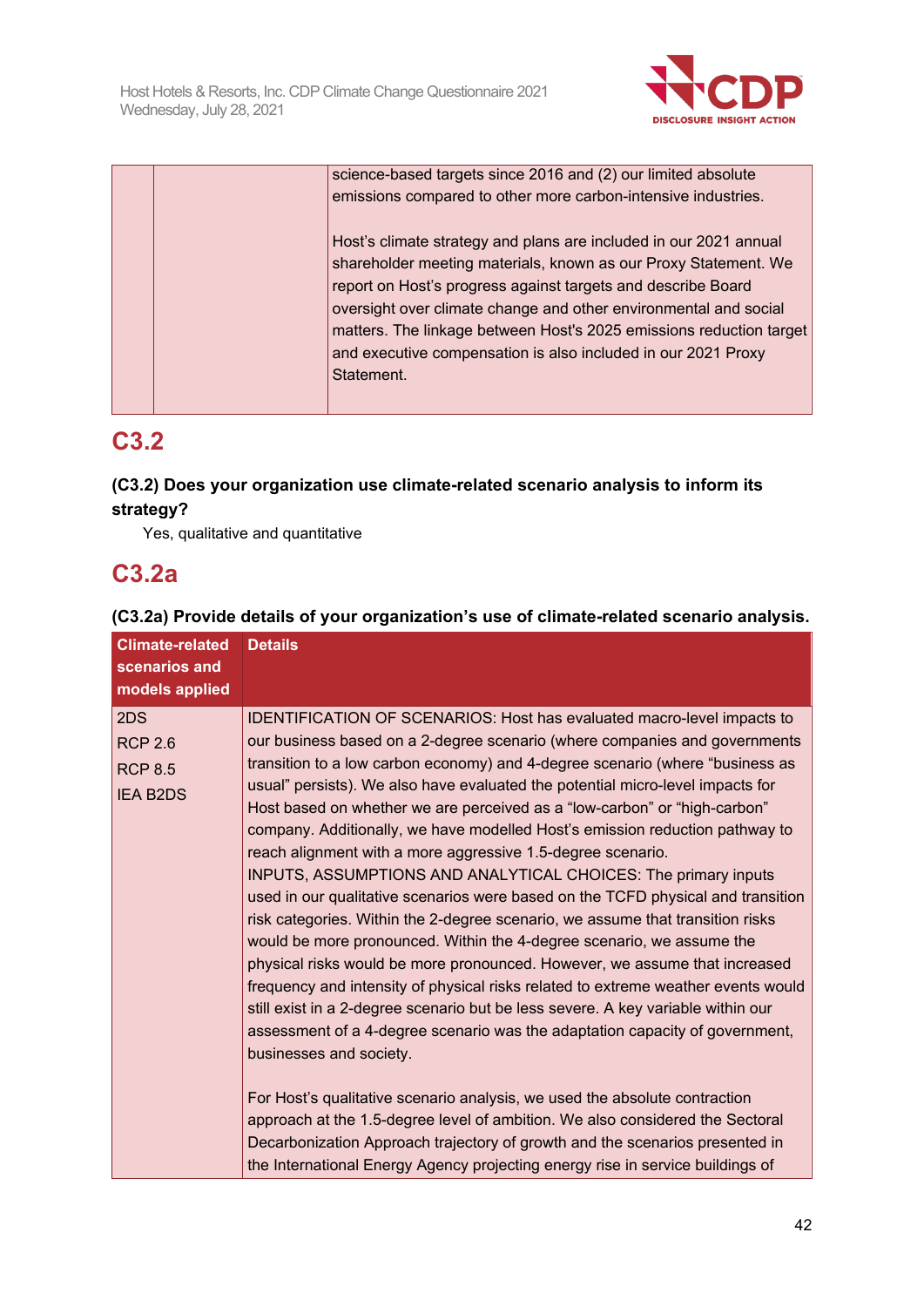

| 26% and 77% in Organization for Economic Co-operation and Development<br>(OECD) countries and non-OECD countries, respectively. We then modeled<br>Host's emissions reduction pathway based on projections that square footage in<br>our emissions boundary (the denominator) for our intensity target will be lower<br>from base year 2008 to 2025. Host's 2020 portfolio square footage is less than<br>that of the 2008 baseline, and we estimate conservative growth in portfolio size<br>going forward. We maintain an intensity-based target as it is most closely aligned<br>with our business objectives and understanding among our stakeholders, and<br>can be re-evaluated should significant changes in boundary occur through 2050.                                                                    |
|---------------------------------------------------------------------------------------------------------------------------------------------------------------------------------------------------------------------------------------------------------------------------------------------------------------------------------------------------------------------------------------------------------------------------------------------------------------------------------------------------------------------------------------------------------------------------------------------------------------------------------------------------------------------------------------------------------------------------------------------------------------------------------------------------------------------|
| BOUNDARY AND TIME HORIZONS: The boundary for both qualitative and<br>quantitative scenarios analysis included our entire consolidated portfolio and its<br>value chain. The time horizon used in the analysis extended to the year 2050.                                                                                                                                                                                                                                                                                                                                                                                                                                                                                                                                                                            |
| <b>INFLUENCE ON STRATEGY AND FINANCIAL PLANNING: Host continues</b><br>aligned capital investment decisions to support the key findings from our scenario<br>analyses. The quantitative scenario analysis has informed the development of<br>Host's third-generation environmental targets to reduce greenhouse gas<br>emissions intensity by 55% from 2008-2025 and to achieve 30% renewable<br>electricity consumption by 2025. Additionally, we consider qualitative scenarios to<br>prioritize specific markets and types of investments to decarbonize our portfolio.<br>For example, we actively invest in resiliency measures in Texas and Florida;<br>water efficiency measures in California and Georgia; and decentralized energy<br>generation in New York and Hawaii.                                   |
| We also monitor and report on our progress against our environmental targets<br>internally throughout the year. On an annual basis, we review our progress<br>against the science-based target with our CEO. The results of the scenario<br>analysis have impacted our long-term strategy toward decarbonization. By 2022,<br>we aim to reach at least 10% of portfolio-wide electricity consumption, from<br>renewable sources through green power purchases. Concurrently, we plan to<br>expand the number of on-site solar PV systems within our consolidated portfolio.<br>New solar PV investments at three hotels in Washington, D.C. and one<br>expansion project in Hawaii have been approved. We are also evaluating solar<br>PV investments in California, Florida, Hawaii, Massachusetts and New Jersey. |

# **C3.3**

## **(C3.3) Describe where and how climate-related risks and opportunities have influenced your strategy.**

| <b>Have climate-related</b> | <b>Description of influence</b> |
|-----------------------------|---------------------------------|
| risks and                   |                                 |
| opportunities               |                                 |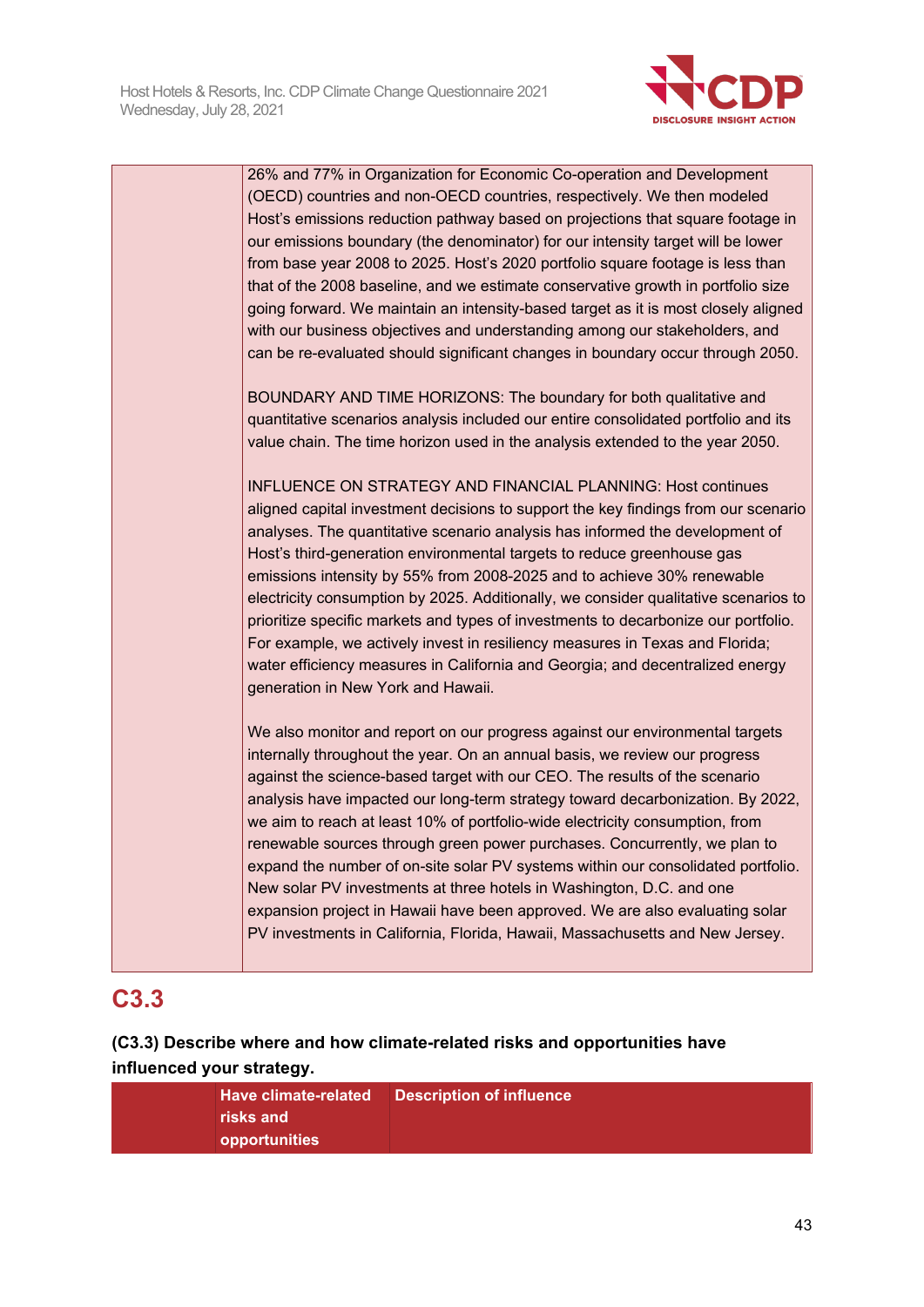

|                                       | influenced your<br>strategy in this area? |                                                                                                                                                                                                                                                                                                                                                                                                                                                                                                                                                                                                                                                                                                                                                                                                                                                                                                                                                                                                                                                                                                                                                                                                                                                                                            |
|---------------------------------------|-------------------------------------------|--------------------------------------------------------------------------------------------------------------------------------------------------------------------------------------------------------------------------------------------------------------------------------------------------------------------------------------------------------------------------------------------------------------------------------------------------------------------------------------------------------------------------------------------------------------------------------------------------------------------------------------------------------------------------------------------------------------------------------------------------------------------------------------------------------------------------------------------------------------------------------------------------------------------------------------------------------------------------------------------------------------------------------------------------------------------------------------------------------------------------------------------------------------------------------------------------------------------------------------------------------------------------------------------|
| Products and<br>services              | Yes                                       | Risks associated with product and services (i.e., our hotels<br>with guest rooms, meeting and event spaces, restaurants,<br>spas and other features and amenities) include (1) changing<br>consumer behavior, (2) uncertainty in market signals, (3)<br>extreme weather events, (4) rises in temperatures and (5)<br>rises in sea levels.<br>These risks have been integrated into our business strategy<br>and planning process through our (1) establishment of 2025<br>Host's environmental goals, which includes a science-based<br>target, (2) investments to increase the efficiency and<br>resiliency of our consolidated portfolio and (3) active<br>engagement with brands and independent operators that<br>manage our properties. These brands include Marriott,<br>Hyatt, AccorHotels and Hilton - each company has its own<br>robust sustainability commitments and programs that align<br>with Host's objectives as an owner and our corporate<br>responsibility strategy. For example, Marriott has set goals<br>to increase the number of its LEED-certified hotels and<br>percentage of renewable energy used at hotels. Hilton is<br>also the first major brand operator to have its science-based<br>target approved by the Science-Based Targets initiative<br>(SBTi). |
|                                       |                                           | We view some of these risks, particularly those related to<br>changing consumer behavior and climate change resilience,<br>as opportunities to obtain competitive advantages in key<br>markets. We manage these opportunities through<br>engagement with the brands and independent operators,<br>and a proactive approach to preventive maintenance, risk<br>management and alignment with LEED and other green<br>building standards for hotels.<br>The potential magnitude of these risks is currently estimated<br>at 1-5% of pre-pandemic 2019 GAAP operating profit. The<br>potential magnitude of these opportunities is currently<br>estimated at 5-10% of 2019 pre-pandemic operating profit<br>over a longer time horizon.                                                                                                                                                                                                                                                                                                                                                                                                                                                                                                                                                       |
| Supply chain<br>and/or value<br>chain | Yes                                       | Risks associated with our supply chain include changes in<br>the cost of energy, fuel and commodities as well as<br>uncertainty in market signals associated with climate<br>change. (Risks associated with our value chain are                                                                                                                                                                                                                                                                                                                                                                                                                                                                                                                                                                                                                                                                                                                                                                                                                                                                                                                                                                                                                                                            |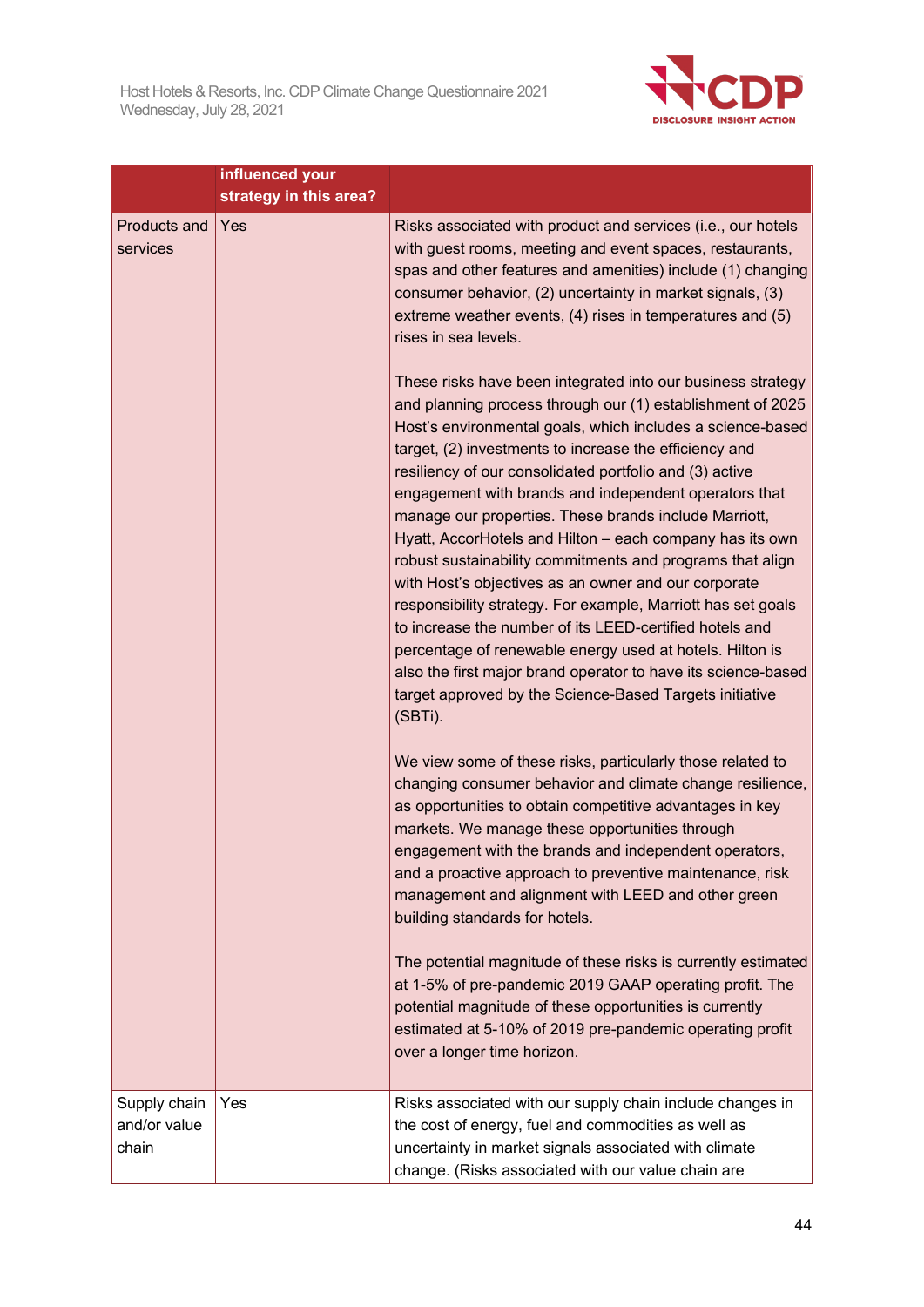

|                      |           | described in the "Products and Services" row above.)                                                                                                                                                                                                                                                                                                                                                                                                                                                                                                                                                                                      |
|----------------------|-----------|-------------------------------------------------------------------------------------------------------------------------------------------------------------------------------------------------------------------------------------------------------------------------------------------------------------------------------------------------------------------------------------------------------------------------------------------------------------------------------------------------------------------------------------------------------------------------------------------------------------------------------------------|
|                      |           | Opportunities associated with our supply chain include<br>investments in energy and water efficiency technologies<br>and decentralized energy generation, including renewable<br>energy.                                                                                                                                                                                                                                                                                                                                                                                                                                                  |
|                      |           | To manage both these risks and opportunities, Host has<br>prioritized environmental stewardship in our current<br>corporate responsibility strategy, which is centered around<br>the concept of responsible investment with a focus on (1)<br>investing in proven sustainable practices, (2) proactively<br>monitoring and reporting energy performance across our<br>portfolio and (3) establishing long-term capital investment<br>plans for all our assets.                                                                                                                                                                            |
|                      |           | For example, in 2020, Host began the second phase of its<br>Internet of Things Energy Management pilot, where we are<br>leveraging cloud-based building analytic tools that use<br>algorithms and machine learning based on information<br>gathered from our hotel's building management systems to<br>monitor energy performance in real-time and help identify<br>and validate new energy ROI projects. During the first<br>phase, five hotels participated in commissioning pilots<br>where hundreds of sensors were used to gather system-<br>level data, which was used to reveal opportunities to<br>optimize building performance. |
|                      |           | We also utilize our Supplier Excellence Survey to deepen<br>our engagement on both climate-related risks and<br>opportunities and to inform procurement decisions. For<br>example, the Supplier Excellence Survey has enabled us to<br>receive baseline data on important metrics, including the<br>percentage of our suppliers with environmental targets and<br>management systems, and those with the ability to offer<br>products with sustainability certifications.                                                                                                                                                                 |
|                      |           | The potential magnitude of these risks and opportunities is<br>currently estimated at 2% of pre-pandemic 2019 GAAP<br>operating profit over the next 3-6 years.                                                                                                                                                                                                                                                                                                                                                                                                                                                                           |
| Investment in<br>R&D | <b>No</b> | As a lodging REIT, Host does not currently make any<br>investments that we classify as R&D. As such, investments<br>in R&D are not yet impacted by climate-related risks and<br>opportunities.                                                                                                                                                                                                                                                                                                                                                                                                                                            |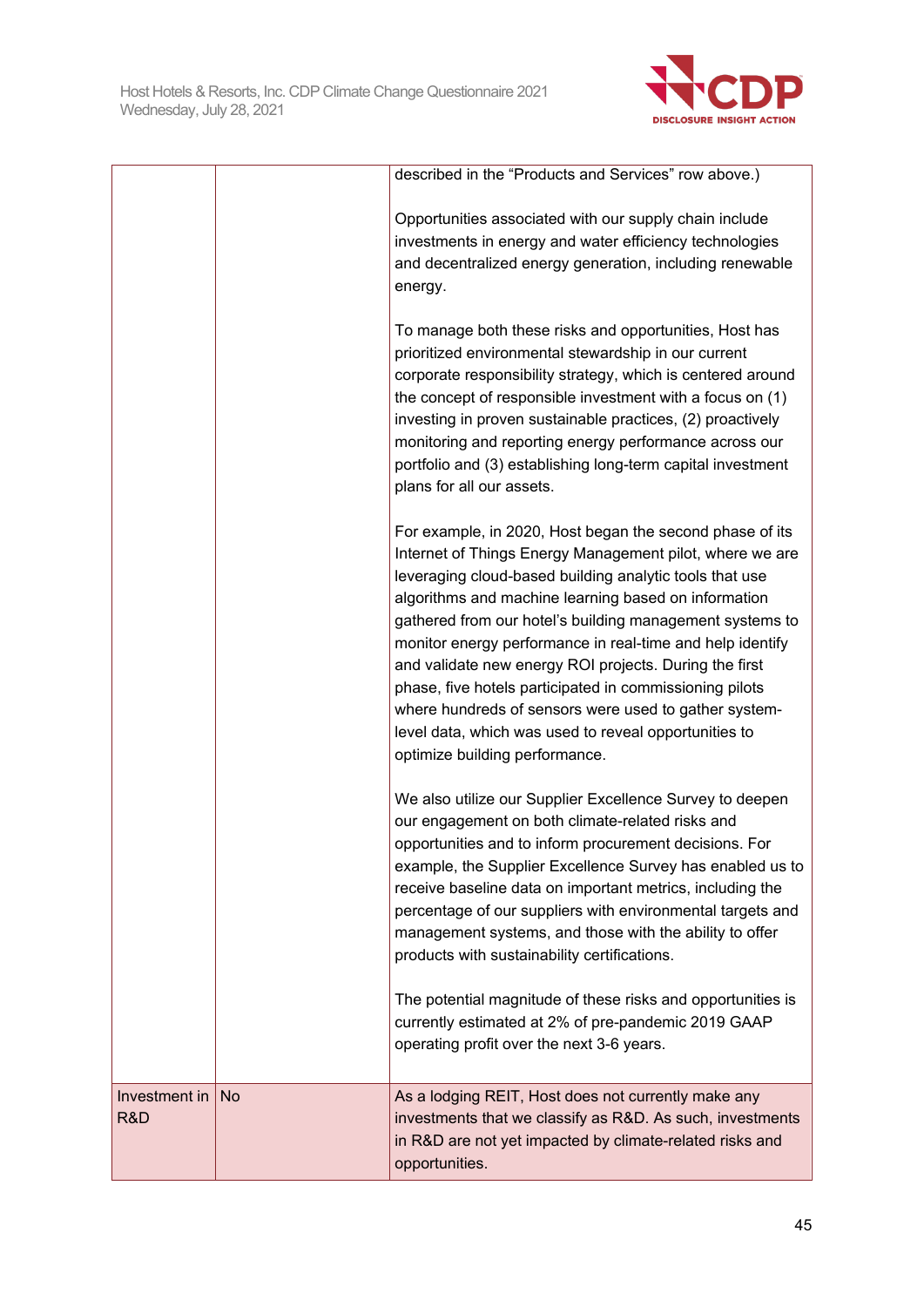

| Operations | Yes | As an owner that does not operate our hotels, climate-        |
|------------|-----|---------------------------------------------------------------|
|            |     | related risks and opportunities are more applicable to the    |
|            |     | indirect operations of the leading brands, such as Marriott,  |
|            |     | Hyatt, AccorHotels and Hilton, and independent operators,     |
|            |     | that receive management fees from Host based on the           |
|            |     | revenues and profitability of the hotels.                     |
|            |     |                                                               |
|            |     | Host's asset managers conduct on-site full business           |
|            |     | reviews at our consolidated hotels to address risks and       |
|            |     | opportunities associated with changing consumer behavior,     |
|            |     | and environmental resilience and efficiency. Full business    |
|            |     | reviews are supported by monthly review calls with each       |
|            |     | hotel's general manager. Additionally, Host works with        |
|            |     | brands and independent operators to establish budgets and     |
|            |     | monitor the environmental and financial performance at        |
|            |     | each hotel.                                                   |
|            |     |                                                               |
|            |     | Risks associated with Host's direct operations include our    |
|            |     | (1) reputation among current and prospective employees        |
|            |     | and (2) physical risks from snow, ice, storms and climate-    |
|            |     | related health events that may prevent employees from         |
|            |     | commuting to our corporate offices.                           |
|            |     |                                                               |
|            |     | We view our reputation among current and prospective          |
|            |     | employees on climate-related issues as an opportunity         |
|            |     | more than a risk. Host maintains a passionate, dedicated      |
|            |     | Green Team that engages employees on environmental            |
|            |     | stewardship.                                                  |
|            |     |                                                               |
|            |     | For example, Host's Green Team celebrates Earth Day           |
|            |     | annually and provides employees with educational              |
|            |     | resources to incorporate sustainability into the workplace    |
|            |     | and their personal lives. Since 2010, Host's energy           |
|            |     | consumption at corporate headquarters per square foot has     |
|            |     | decreased by more than 25%. Additionally, Host's new          |
|            |     | corporate headquarters is LEED Gold certified with close,     |
|            |     | convenient access to public transportation for employees      |
|            |     | and visitors.                                                 |
|            |     |                                                               |
|            |     | To manage physical risks that could impact our corporate      |
|            |     | offices, Host has its own business continuity and             |
|            |     | emergency preparedness plans to protect physical and IT       |
|            |     | assets. Host has invested in technologies to enable our       |
|            |     | employees to work remotely and securely access our            |
|            |     | servers on days they are not in the office. Host's ability to |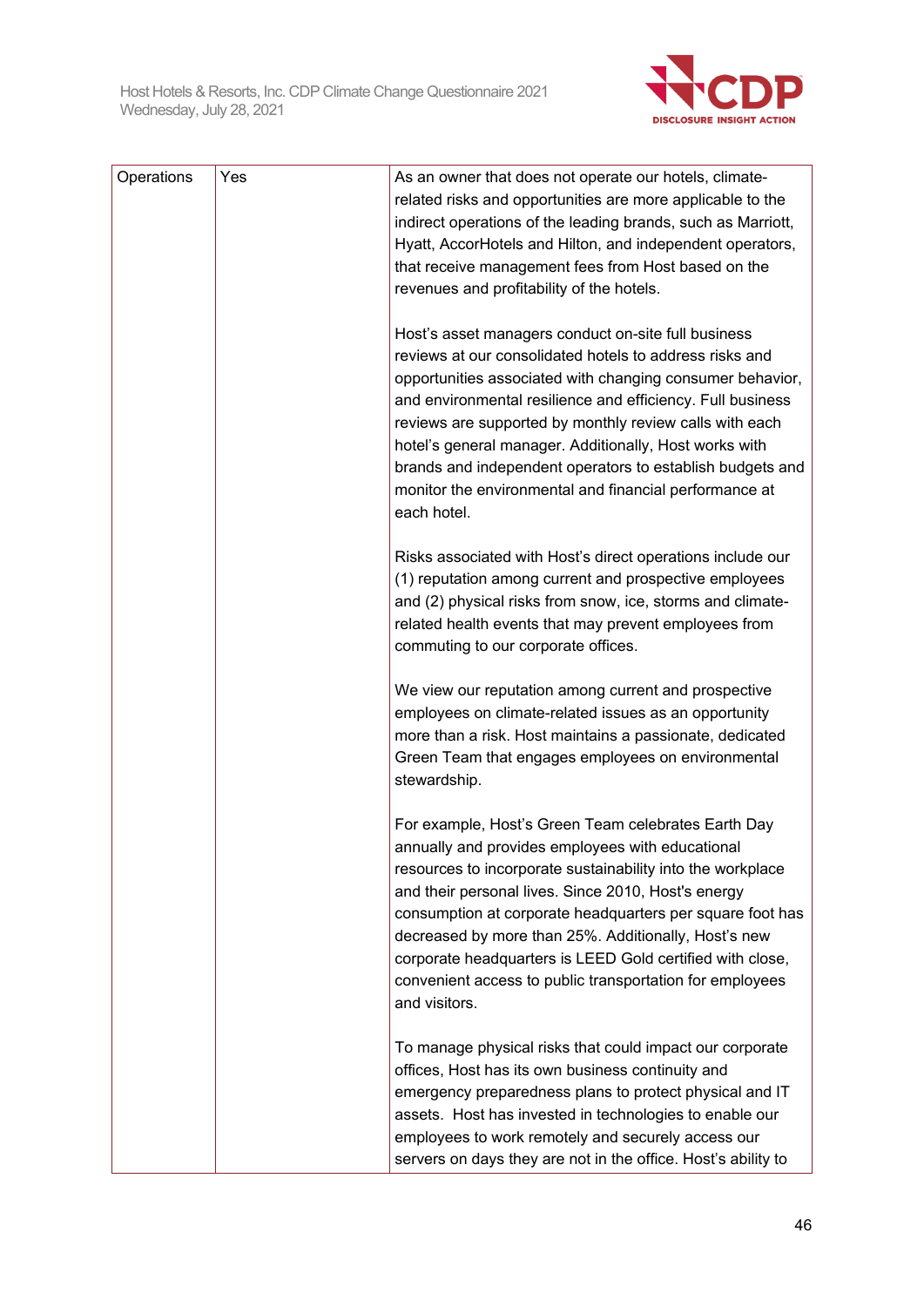

| enable employees to work from home supported a smooth   |
|---------------------------------------------------------|
| transition to remote work during the COVID-19 pandemic. |
|                                                         |

# **C3.4**

## **(C3.4) Describe where and how climate-related risks and opportunities have influenced your financial planning.**

|          |                                                                                                                                                            | <b>Financial planning Description of influence</b>                                                                                                                                                                                                                                                                                                                                                                                                                                                                                                                                                                                                                                                                                                                                                                                                                                                                                                                                                                                                                                                                                                                                                                                                                                                                                                                                                                                                                                                                                                                                                                                                                                                                                                                                                                                                                                                                                                                                                                                                                                                                         |
|----------|------------------------------------------------------------------------------------------------------------------------------------------------------------|----------------------------------------------------------------------------------------------------------------------------------------------------------------------------------------------------------------------------------------------------------------------------------------------------------------------------------------------------------------------------------------------------------------------------------------------------------------------------------------------------------------------------------------------------------------------------------------------------------------------------------------------------------------------------------------------------------------------------------------------------------------------------------------------------------------------------------------------------------------------------------------------------------------------------------------------------------------------------------------------------------------------------------------------------------------------------------------------------------------------------------------------------------------------------------------------------------------------------------------------------------------------------------------------------------------------------------------------------------------------------------------------------------------------------------------------------------------------------------------------------------------------------------------------------------------------------------------------------------------------------------------------------------------------------------------------------------------------------------------------------------------------------------------------------------------------------------------------------------------------------------------------------------------------------------------------------------------------------------------------------------------------------------------------------------------------------------------------------------------------------|
|          | elements that have<br>been influenced                                                                                                                      |                                                                                                                                                                                                                                                                                                                                                                                                                                                                                                                                                                                                                                                                                                                                                                                                                                                                                                                                                                                                                                                                                                                                                                                                                                                                                                                                                                                                                                                                                                                                                                                                                                                                                                                                                                                                                                                                                                                                                                                                                                                                                                                            |
| Row<br>1 | <b>Revenues</b><br>Direct costs<br>Indirect costs<br>Capital<br>expenditures<br>Capital allocation<br>Acquisitions and<br>divestments<br>Access to capital | REVENUE: We pursue LEED certifications and incorporate green<br>building best practices in our major renovation and value enhancement<br>projects. In 2020, we have also begun a new initiative to more deeply<br>integrate the LEED criteria into our approach for new major renovation<br>projects. For example, Host's two new ground-up developments are<br>expected to receive LEED certifications in 2021.<br>We also proactively invest in resiliency measures (including investing in<br>business interruption insurance). For example, all four of our hotels in<br>Houston were able to remain operational and available to first<br>responders and displaced residents following Hurricane Harvey. By<br>comparison, some non-Host owned hotels in Texas did not reopen for<br>several months following the hurricane.<br>DIRECT & INDIRECT COSTS: We enter into forward purchase<br>agreements in deregulated markets to hedge against fuel and energy<br>cost increases, and invest in capital expenditures to increase the energy<br>efficiency within our portfolio. Over the past six years, we have<br>completed nearly 1,000 projects with sustainability attributes. In 2020, as<br>a result of the pandemic, energy consumption per square foot was 31%<br>below our 2008 baseline due to extreme low occupancy and suspended<br>operations at some hotels. Prior to the pandemic, energy consumption<br>per square foot had decreased by 14% from our 2008 baseline.<br>CAPITAL EXPENDITURES & ALLOCATION: We invest in targeted<br>energy ROI projects and other capital expenditures wherein emissions<br>reduction opportunities are identified. Our recently completed energy<br>ROI projects have achieved a high-teens average cash-on-cash return.<br>In 2020, we invested nearly \$45 million in capital expenditures on<br>completed energy efficiency and emissions reduction projects.<br>ACQUISITIONS & DIVESTMENTS: Physical climate risks are<br>considered within the due diligence process by our Investments team<br>with support from our Design & Construction team and review and |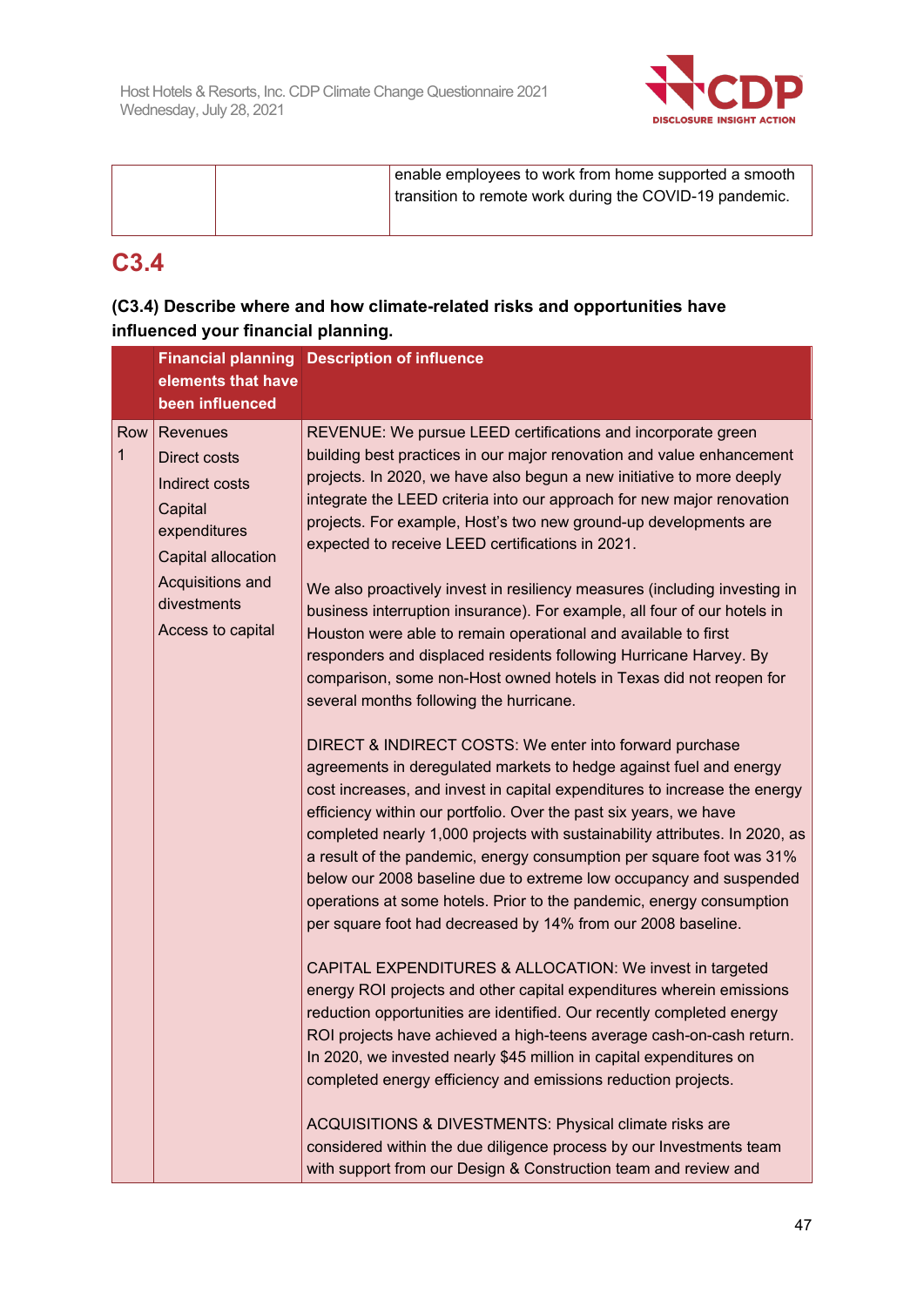

oversight from executive leadership and the Board of Directors. Prior to 2019 acquisition of 1 Hotel South Beach, we evaluated the condition, location and overall resilience of the hotel. We also evaluated the physical location of mission-critical infrastructure and systems and determined that there was minimal risk of flooding in those areas. We determined that the potential risks related to sea level rise were mitigated based on its base elevation and distance from the mean high water line. We also reviewed historical storm losses, expected loss estimates and recently implemented resiliency measures for the roof and windows. ACCESS TO CAPITAL: We invest time and resources in our ESG strategy and annual disclosures. We also actively engage with investors on Host's climate and broader corporate responsibility strategies. For example, in 2020, we significantly expanded our ESG-focused outreach and during the year reached out to investors representing approximately 70% of our outstanding shares and held conversations with 24 investors representing approximately 43% of the Company's stockholder base. In 2019, Host issued the first green bond in the lodging industry and achieved the lowest effective bond pricing in our company's history. And in 2020, Host issued a follow-up green bond, bringing the total capital raised from green bonds to \$1.4 billion for sustainability-related and LEED-certified investments. The allocation of these proceeds has been used to increase the number of LEED-certified properties in our portfolio. As part of these LEED-aligned projects we also execute on investments in energy efficiency, water efficiency and renewable energy. TIME HORIZONS: 1-10 years for all financial planning elements.

# **C3.4a**

## **(C3.4a) Provide any additional information on how climate-related risks and opportunities have influenced your strategy and financial planning (optional).**

Climate change and broader corporate responsibility topics are explicitly aligned and integrated into Host's core business strategies. Our climate change and corporate responsibility programs support our overarching goal to be the preeminent owner of iconic and irreplaceable lodging real estate and to generate superior long-term returns for our stockholders. Climate change also informs how we execute on other core business strategies, including our focus on disciplined capital allocation and development of an industry-leading Enterprise Analytics platform.

Examples of how climate change has influenced and supported our business strategies include our efforts to (1) maximize stockholder value and operating income at each of our properties, (2) manage and mitigate exposure to potential financial risks, which include business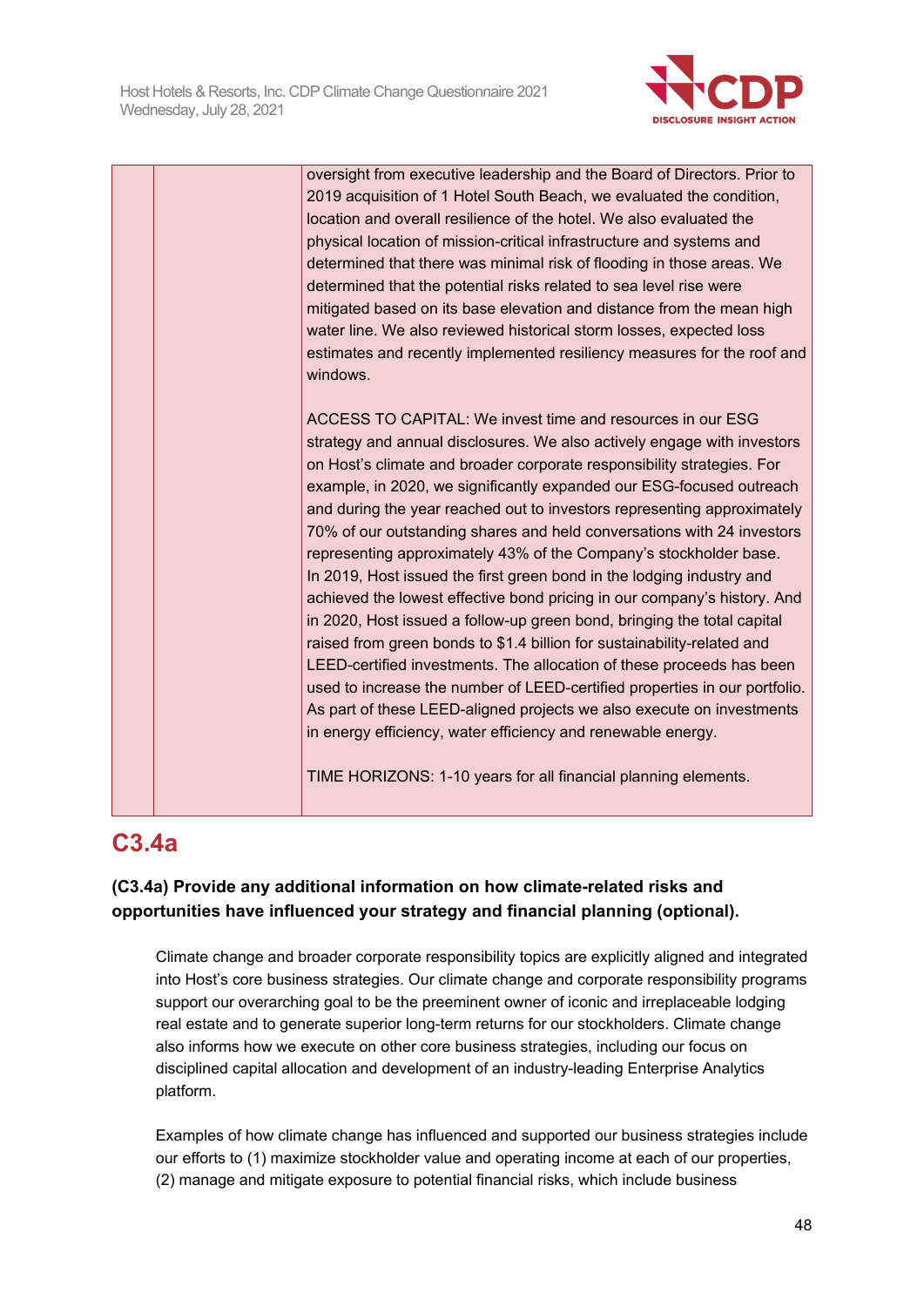

disruptions, reputational risks, property damage and increased energy costs and (3) engage with our hotel managers, investors, local communities and other corporate responsibility stakeholders to support shared goals.

Hotels consume energy at higher intensity levels than other types of commercial buildings due to continuous 24/7 operations. Therefore, reducing energy consumption presents the greatest climate change opportunity for Host. Host's status as a REIT by which we own but do not operate our hotels also impacts our business strategy. We provide investment capital, strategic direction and ongoing monitoring to enable climate change adaptation and mitigation initiatives at our hotels. The hotel managers are ultimately responsible for ensuring that the technologies we invest in are managed and operated efficiently.

Our hotels are operated by internationally recognized managers such as Marriott, Hyatt, AccorHotels and Hilton as well as respected independent managers in the lodging industry. As such, execution on Host's climate and energy strategy involves constant engagement with these managers and alignment of our strategy with the numerous programs implemented by the different hotel managers across our portfolio.

Another aspect that differentiates our climate and energy strategy is that when we acquire existing hotels, we often expect to hold them for long periods of time. Thus, we must consider long-term physical risks (such as potential sea level rise and extreme weather events) and invest in making properties more resilient to these exposures as well as more energy efficient. As a result, we are focused on investing in high quality, durable and long-lasting products and systems for the properties that we own.

Using our ISO 14001 certified environmental management system and an internal price on carbon, we have targeted hotels with the greatest risks and opportunities and developed specific action plans for these hotels. We have initiated a pilot project using a cloud-based building analytics tool that will use algorithms based on our hotel's building management systems to monitor energy and water performance in real-time and help identify and validate new energy and water ROI projects.

# **C4. Targets and performance**

# **C4.1**

**(C4.1) Did you have an emissions target that was active in the reporting year?** Intensity target

# **C4.1b**

**(C4.1b) Provide details of your emissions intensity target(s) and progress made against those target(s).**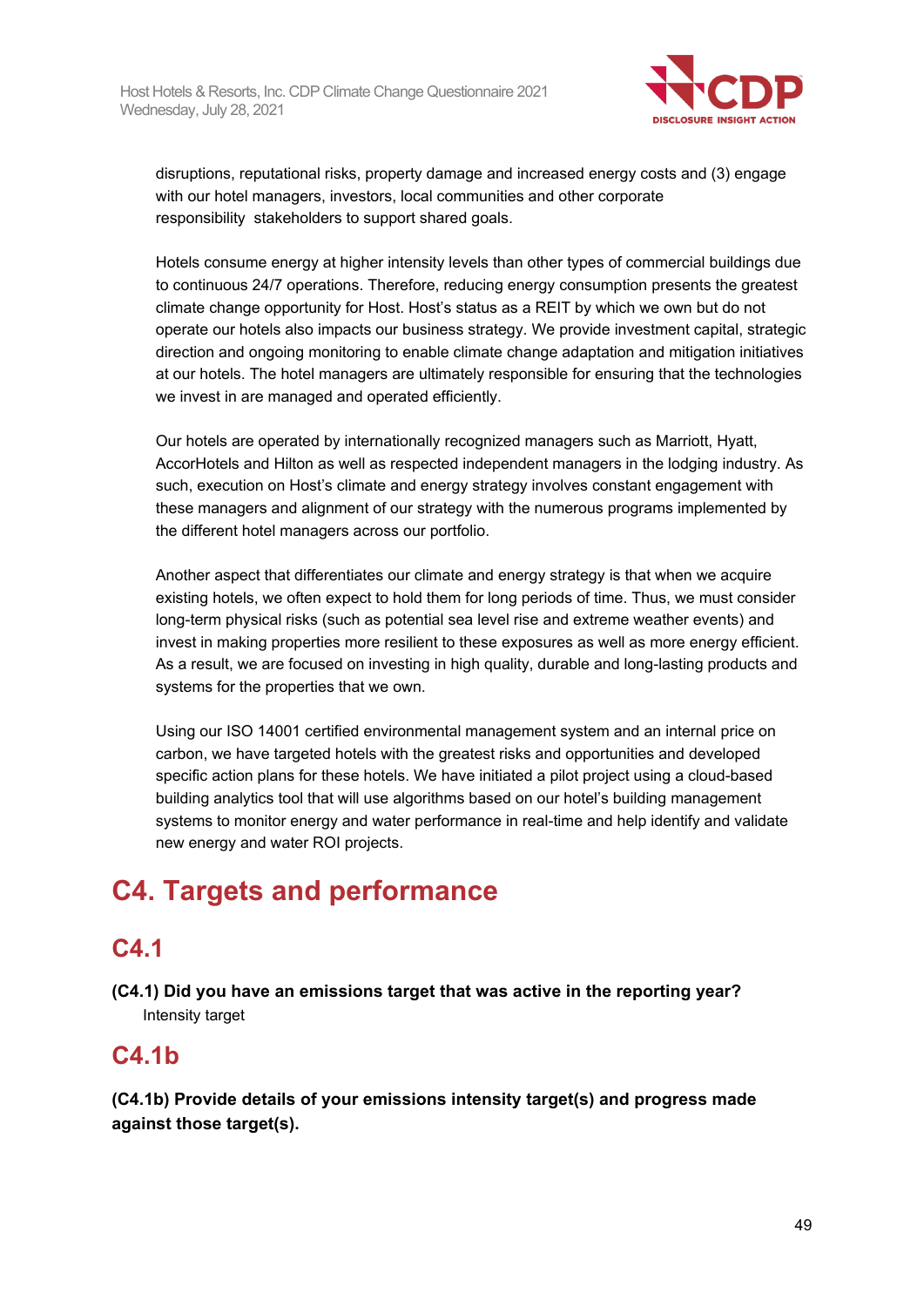Host Hotels & Resorts, Inc. CDP Climate Change Questionnaire 2021 Wednesday, July 28, 2021



**Target reference number** Int 1

**Year target was set** 2008

**Target coverage**

Company-wide

## **Scope(s) (or Scope 3 category)**

Scope 1+2 (location-based)

## **Intensity metric**

Metric tons CO2e per square foot

**Base year**

2008

**Intensity figure in base year (metric tons CO2e per unit of activity)** 0.01178

**% of total base year emissions in selected Scope(s) (or Scope 3 category) covered by this intensity figure**

100

**Target year** 2025

**Targeted reduction from base year (%)**

55

**Intensity figure in target year (metric tons CO2e per unit of activity) [autocalculated]**

0.005301

- **% change anticipated in absolute Scope 1+2 emissions** -55
- **% change anticipated in absolute Scope 3 emissions**

 $\Omega$ 

**Intensity figure in reporting year (metric tons CO2e per unit of activity)** 0.005065

**% of target achieved [auto-calculated]** 103.6425374286

**Target status in reporting year** Underway

**Is this a science-based target?**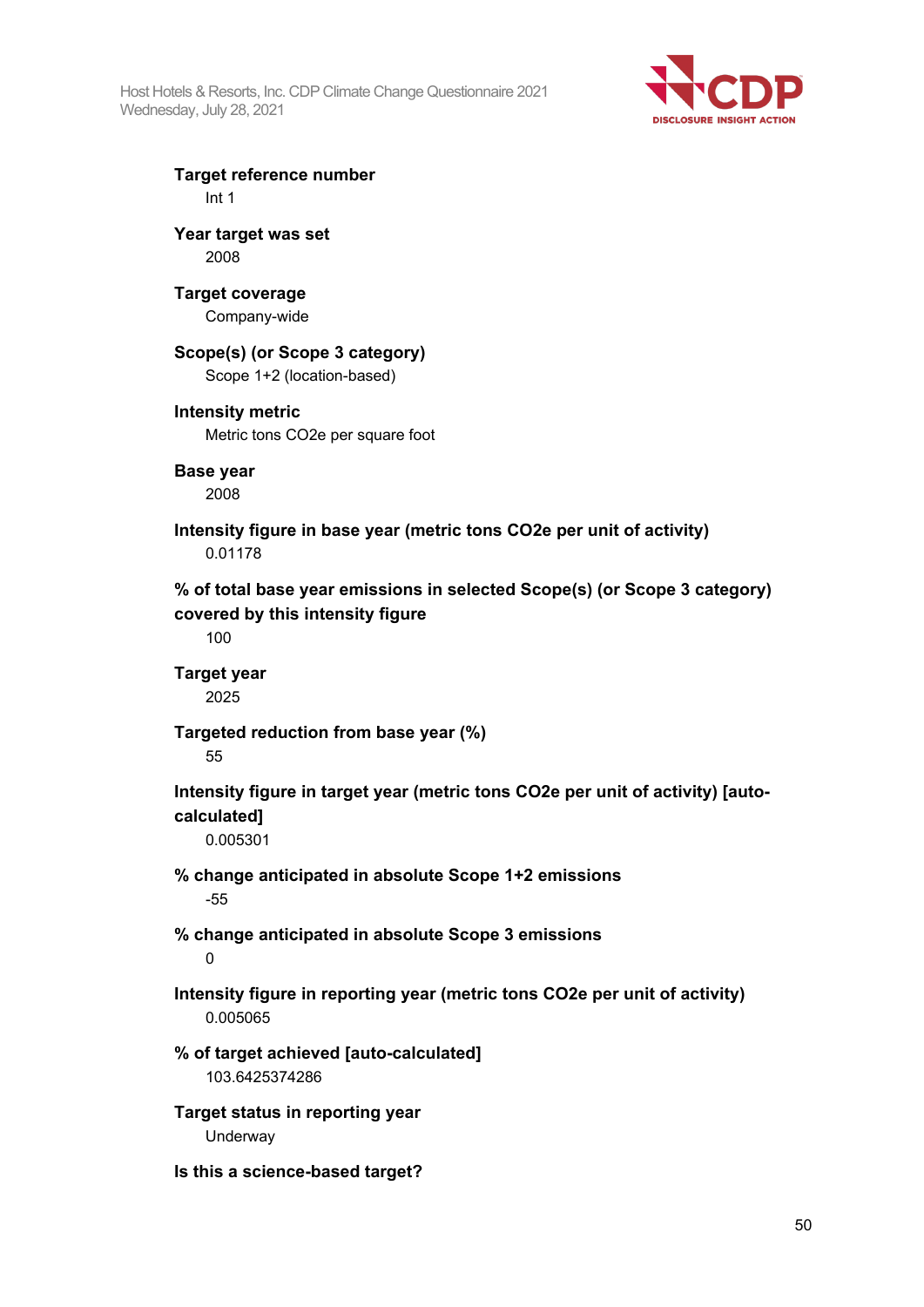

Yes, and this target has been approved by the Science Based Targets initiative

## **Target ambition**

1.5°C aligned

## **Please explain (including target coverage)**

In 2020, Host established a new 2025 emissions target of 55% reduction per square foot from our 2008 baseline has been successfully assessed as a science-based target through the quality check process of the Science Based Targets initiative (SBTi), and is recognized as an approved target at http://sciencebasedtargets.org/companies-takingaction.

Our 2025 emissions target covers our entire consolidated portfolio of hotels owned by Host.

Host's 2025 emissions targets is in line with the SBTi's 1.5-degree Celsius ambition level. Host became the first hospitality company and among the first three real estate companies in North America to set emissions reduction targets in line with the Paris Agreement's highest level of ambition.

The SBTi verification highlights our sustained focus on reducing carbon emissions through ROI investments in energy efficiency and renewable energy.

We also engage with our hotel managers, which include Marriott, Hyatt, AccorHotels and Hilton, in the principal climate change strategies of increasing operational efficiencies. Our efforts help the managers achieve their own energy, water and carbon reduction targets. Additionally, we incentivize achievement of our emissions reduction target through our management fees which are tied to profitability at hotels.

# **C4.2**

## **(C4.2) Did you have any other climate-related targets that were active in the reporting year?**

Target(s) to increase low-carbon energy consumption or production Other climate-related target(s)

## **C4.2a**

**(C4.2a) Provide details of your target(s) to increase low-carbon energy consumption or production.**

**Target reference number** Low 1

**Year target was set**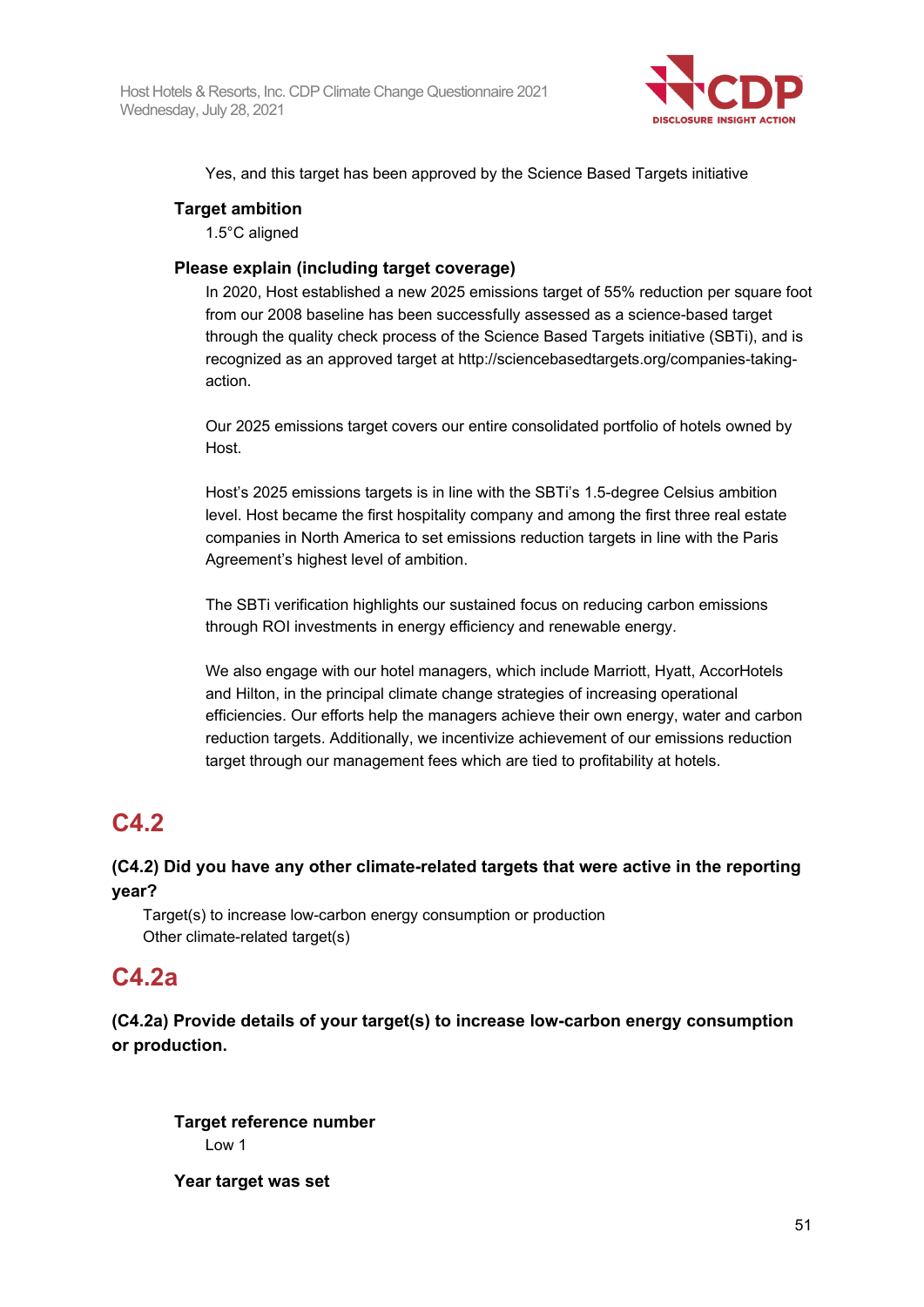Host Hotels & Resorts, Inc. CDP Climate Change Questionnaire 2021 Wednesday, July 28, 2021



#### 2018

**Target coverage** Company-wide

**Target type: absolute or intensity** Absolute

## **Target type: energy carrier Electricity**

- **Target type: activity** Consumption
- **Target type: energy source** Renewable energy source(s) only

## **Metric (target numerator if reporting an intensity target)** Percentage

## **Target denominator (intensity targets only)**

**Base year** 2016

**Figure or percentage in base year** 0.3

## **Target year** 2025

## **Figure or percentage in target year**

30

## **Figure or percentage in reporting year** 0.78

**% of target achieved [auto-calculated]** 1.6161616162

## **Target status in reporting year**

Underway

## **Is this target part of an emissions target?**

This target supports the continuation progress to meet Host's science-based emission reduction targets. Following the expiration of Host's 2020 emissions target, we will be working to reduce 2025 emissions per square foot by 55% from our 2008 baseline.

## **Is this target part of an overarching initiative?**

Science-based targets initiative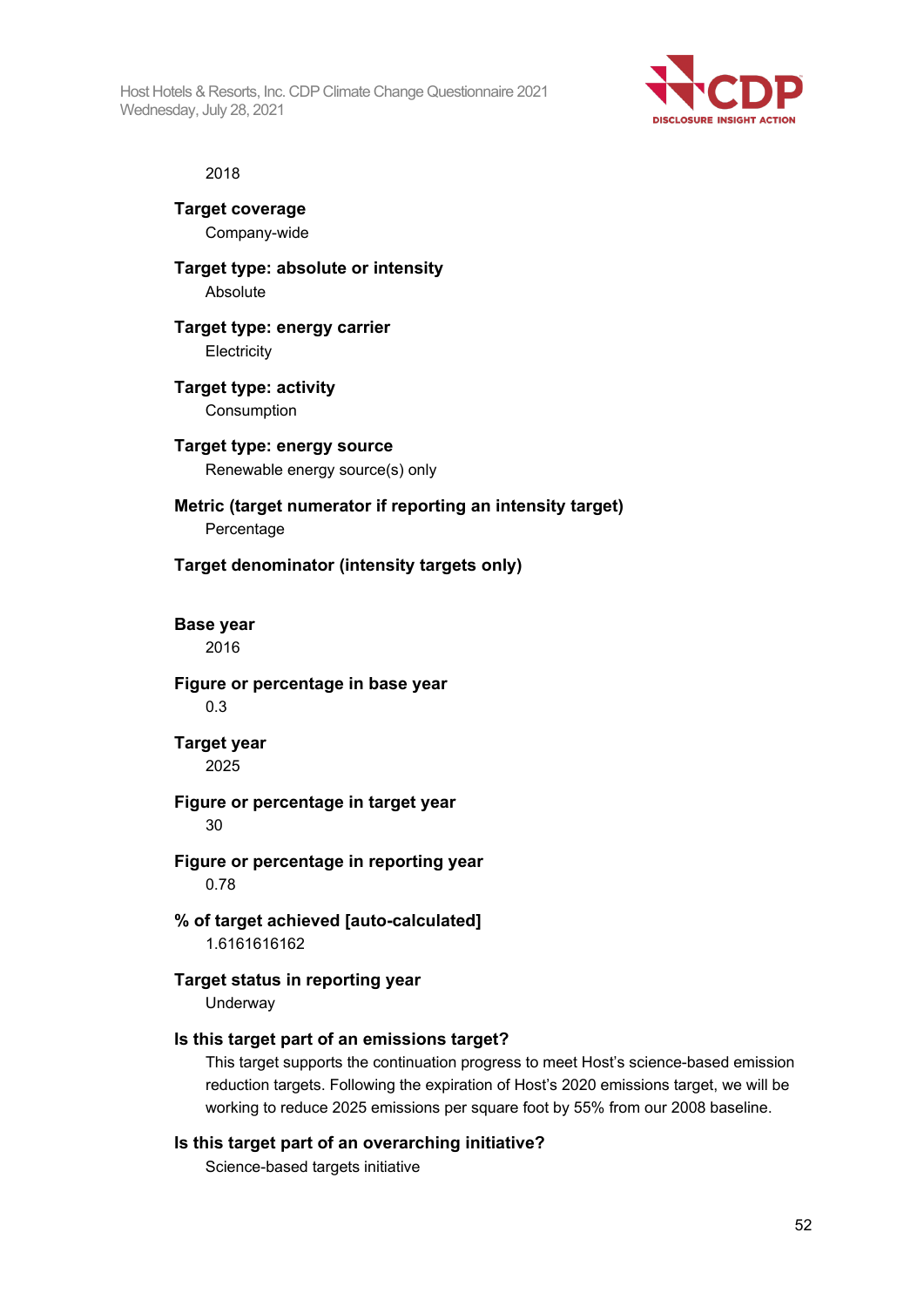

## **Please explain (including target coverage)**

Our 2025 renewable energy target covers our entire consolidated portfolio of hotels owned by Host. From 2021-2025, Host's renewable energy strategy is focused on utilizing a mix of on-site and offsite renewable energy sources.

Our first phase of work toward achieving this target has been focused on on-site renewable energy generation. Host has now installed two megawatts of on-site solar photovoltaic (PV) systems at Fairmont Kea Lani, Maui and Hyatt Regency Maui Resort and Spa.

The second and most impactful phase of our work to reach 30% renewable electricity consumption will be accelerating our purchases of renewable energy credits (RECs) from utility providers. By 2022, we aim to increase procurement of electricity from renewable sources through green power purchases. Concurrently, we plan to expand the number of on-site solar PV systems within our consolidated portfolio. New solar PV investments at three hotels in Washington, D.C. and one expansion project in Hawaii have been approved. We are also evaluating solar PV investments in California, Florida, Hawaii, Massachusetts and New Jersey.

Additional renewable energy investments in our portfolio include a 600-kilowatt solar PV system at The Phoenician, a Luxury Collection Resort, and solar thermal systems at properties including the Andaz Maui at Wailea Resort, Manchester Grand Hyatt San Diego and Grand Hyatt Atlanta in Buckhead. In 2020, we also installed rooftop solar systems as part of the construction of AC Hotel Scottsdale North and additional villas at the Andaz Maui at Wailea Resort.

# **C4.2b**

**(C4.2b) Provide details of any other climate-related targets, including methane reduction targets.**

**Target reference number** Oth 1 **Year target was set** 2019 **Target coverage** Company-wide **Target type: absolute or intensity** Intensity **Target type: category & Metric (target numerator if reporting an intensity target)**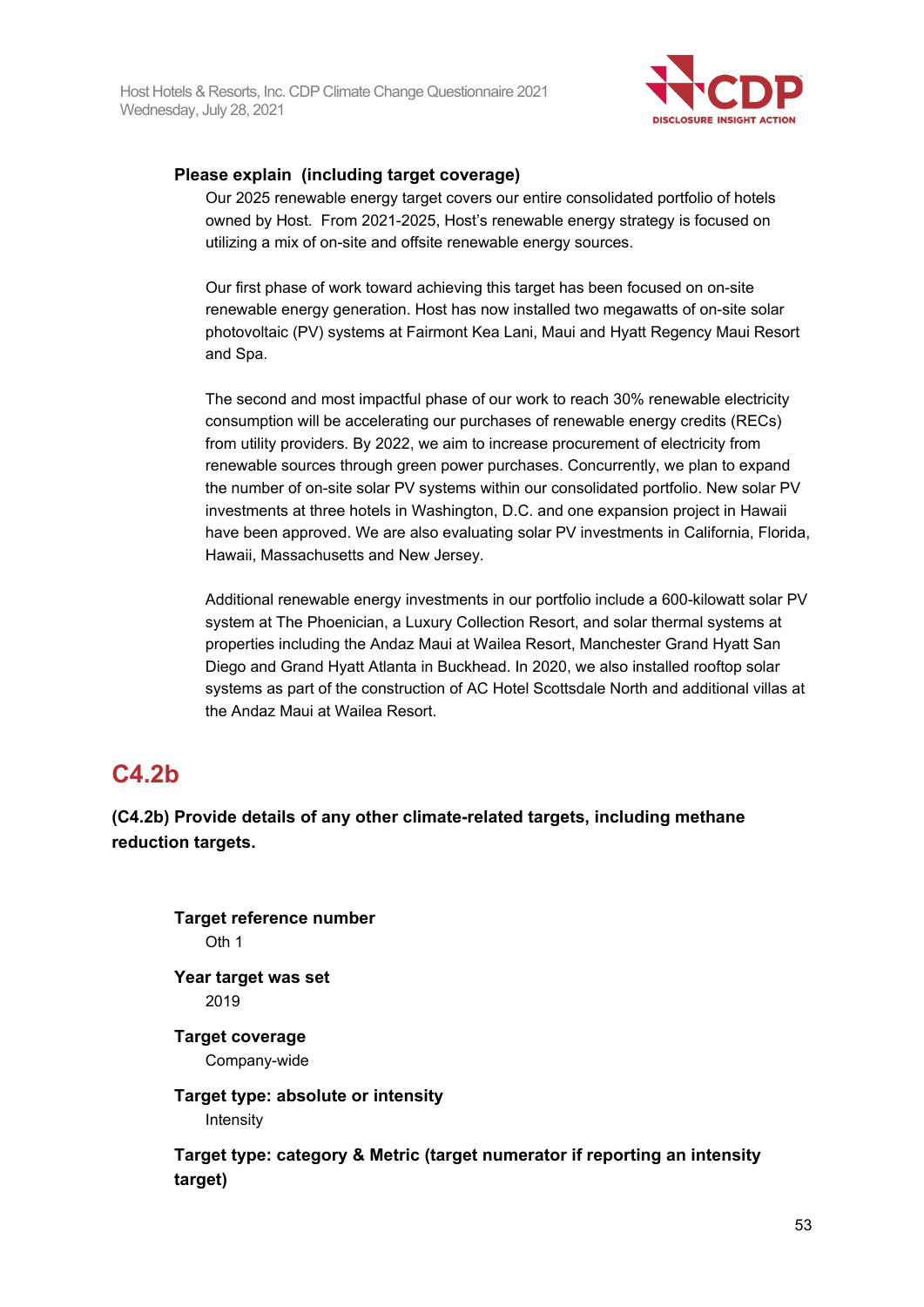Host Hotels & Resorts, Inc. CDP Climate Change Questionnaire 2021 Wednesday, July 28, 2021



Energy productivity megawatt hours (MWh)

## **Target denominator (intensity targets only)**

square foot

## **Base year**

2008

## **Figure or percentage in base year**

31.08

# **Target year**

2025

## **Figure or percentage in target year** 25

**Figure or percentage in reporting year** 18.68

## **% of target achieved [auto-calculated]** 203.9473684211

## **Target status in reporting year**

Underway

## **Is this target part of an emissions target?**

To support Host's science-based target at the 1.5-degree Celsius level of ambition, Host has set a 2025 target to reduce energy consumption per square foot by 15% from our 2008 baseline.

## **Is this target part of an overarching initiative?**

Science Based Targets initiative

## **Please explain (including target coverage)**

Our 2025 energy efficiency target covers our entire consolidated portfolio of hotels owned by Host.

Host is currently on track to meet this target, having reduced our energy consumption per square foot by 40% since 2008. Prior to the pandemic, energy consumption per square foot had decreased by 14% from our 2008 baseline.

# **C4.3**

**(C4.3) Did you have emissions reduction initiatives that were active within the reporting year? Note that this can include those in the planning and/or implementation phases.**

Yes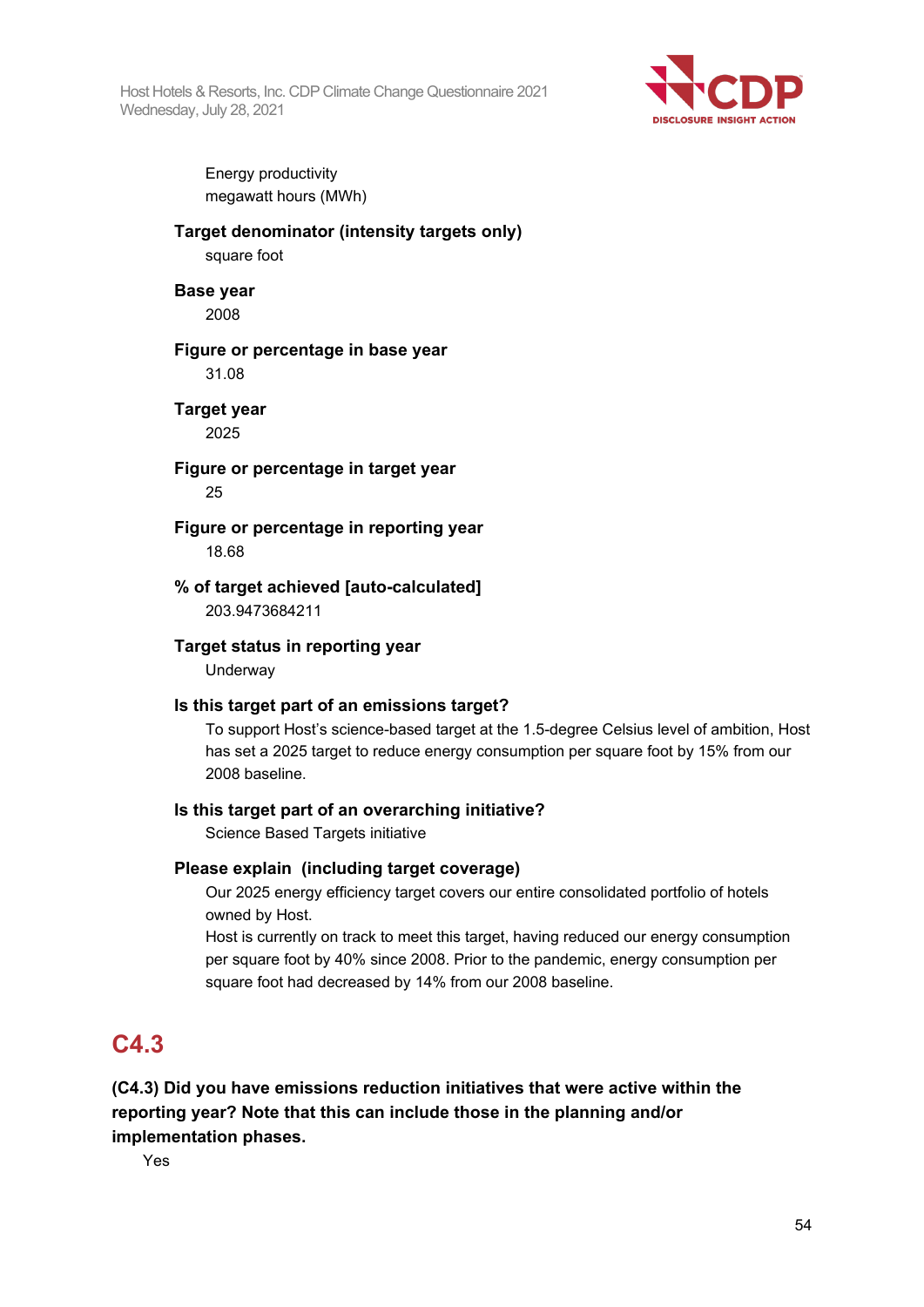

# **C4.3a**

## **(C4.3a) Identify the total number of initiatives at each stage of development, and for those in the implementation stages, the estimated CO2e savings.**

|                              | <b>Number of</b><br><b>initiatives</b> | Total estimated annual CO2e savings in metric<br>tonnes CO2e (only for rows marked *) |
|------------------------------|----------------------------------------|---------------------------------------------------------------------------------------|
| Under investigation          | 36                                     | 3,367                                                                                 |
| To be implemented*           | 53                                     | 9,231                                                                                 |
| Implementation<br>commenced* | 58                                     | 25,744                                                                                |
| Implemented*                 | 121                                    | 9,944                                                                                 |
| Not to be implemented        | 43                                     | 6,737                                                                                 |

## **C4.3b**

**(C4.3b) Provide details on the initiatives implemented in the reporting year in the table below.**

## **Initiative category & Initiative type**

Low-carbon energy generation Solar PV

## **Estimated annual CO2e savings (metric tonnes CO2e)**

210

## **Scope(s)**

Scope 1 Scope 2 (location-based)

## **Voluntary/Mandatory**

Voluntary

## **Annual monetary savings (unit currency – as specified in C0.4)** 165,592

# **Investment required (unit currency – as specified in C0.4)**

1,536,000

## **Payback period**

1-3 years

## **Estimated lifetime of the initiative**

16-20 years

## **Comment**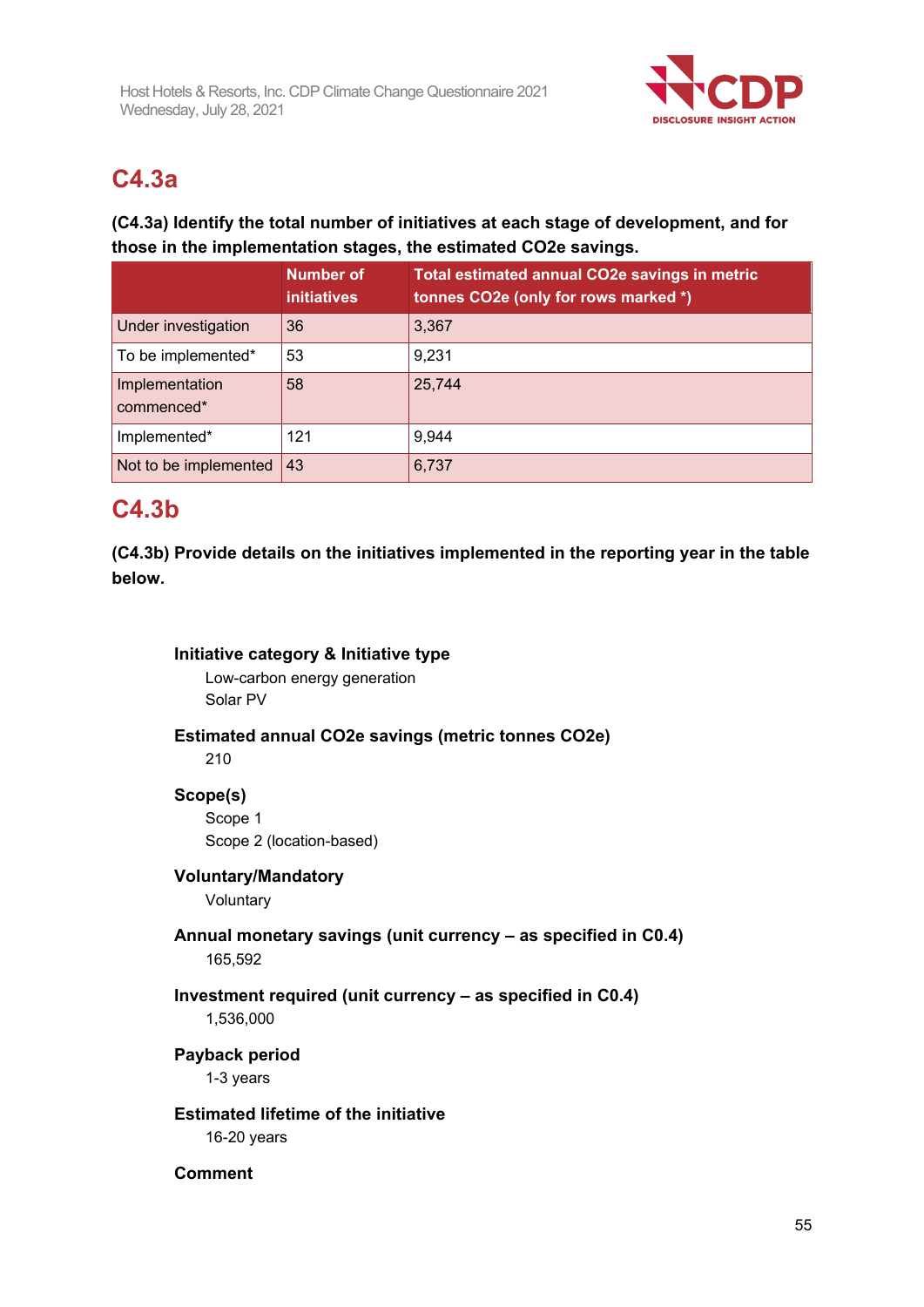

In 2020, we completed the installation of a 252-kilowatt solar photovoltaic system at Fairmont Kea Lani, Maui, which expanded the current system's generation capacity by approximately 50%.

In 2020, we also completed the installation of a 252-kilowatt solar photovoltaic system at Hyatt Regency Maui Resort and Spa and installed a 224-kilowatt battery to reduce demand charges at this property. As a result, solar generation capacity at Hyatt Regency Maui Resort and Spa increased by nearly 20%.

Investment costs for these solar PV projects were partially offset by the receipt of both federal and state credits, which made the payback period of less than three years.

Currently, all hotels owned by Host in Hawaii have PV systems to generate on-site solar either implemented or in development.

The solar PV systems at the Fairmont Kea Lani, Maui and Hyatt Regency Maui Resort and Spa are two of the largest rooftop solar PV systems on the island of Maui.

## **Initiative category & Initiative type**

Energy efficiency in buildings Heating, Ventilation and Air Conditioning (HVAC)

#### **Estimated annual CO2e savings (metric tonnes CO2e)**

4,839

#### **Scope(s)**

Scope 1 Scope 2 (location-based)

#### **Voluntary/Mandatory**

Voluntary

**Annual monetary savings (unit currency – as specified in C0.4)** 1,387,892

## **Investment required (unit currency – as specified in C0.4)** 9,671,004

**Payback period** 4-10 years

#### **Estimated lifetime of the initiative**

11-15 years

#### **Comment**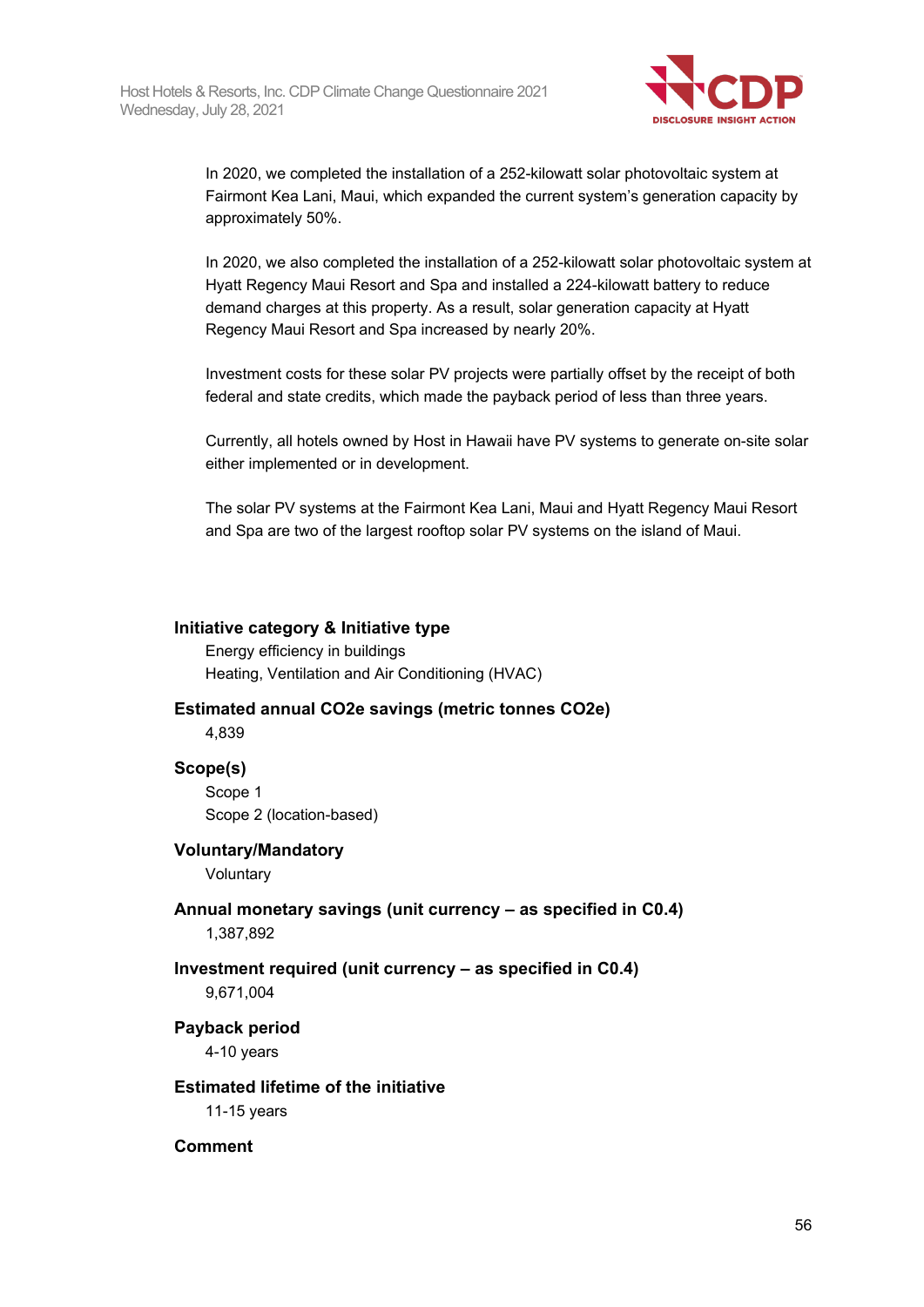

In 2020, we invested in nearly 40 completed projects to improve HVAC and related systems at our properties, often increasing the mechanical efficiency of properties to reduce energy consumption. These investments included central plant replacements of chillers and cooling towers, guestroom fan coil unit and air handler replacements and refurbishments and upgrades to variable frequency drive installations, pump replacements and ECM (electronically commutated motors) fan motors.

In 2020, our most significant investment was a central plant energy ROI project at New York Marriott Downtown, where we upgraded controls to the cogeneration chiller to allow for proper dual mode operation and new controls to improve efficiency and become less reliant on city steam. Host also installed a new 35-ton electric chiller that will further reduce steam usage while also utilizing more of the hotel's electric generation capabilities that are available with the cogeneration plant. Additionally, a new energy management system will allow the various components of the central plant to work together to maximize efficiency.

The central plant energy ROI project at New York Marriott Downtown is expected to achieve 14% stabilized cash-on-cash returns, due in part to the benefits accrued from rebates received. The reported payback period is based on the aggregate of all completed HVAC projects in 2020. However, please note that some HVAC projects have an estimated payback period greater than 10 years.

## **Initiative category & Initiative type**

Energy efficiency in buildings Motors and drives

## **Estimated annual CO2e savings (metric tonnes CO2e)**

2,854

## **Scope(s)**

Scope 1 Scope 2 (location-based)

## **Voluntary/Mandatory**

Voluntary

## **Annual monetary savings (unit currency – as specified in C0.4)**

717,234

## **Investment required (unit currency – as specified in C0.4)**

29,746,937

## **Payback period**

>25 years

## **Estimated lifetime of the initiative**

21-30 years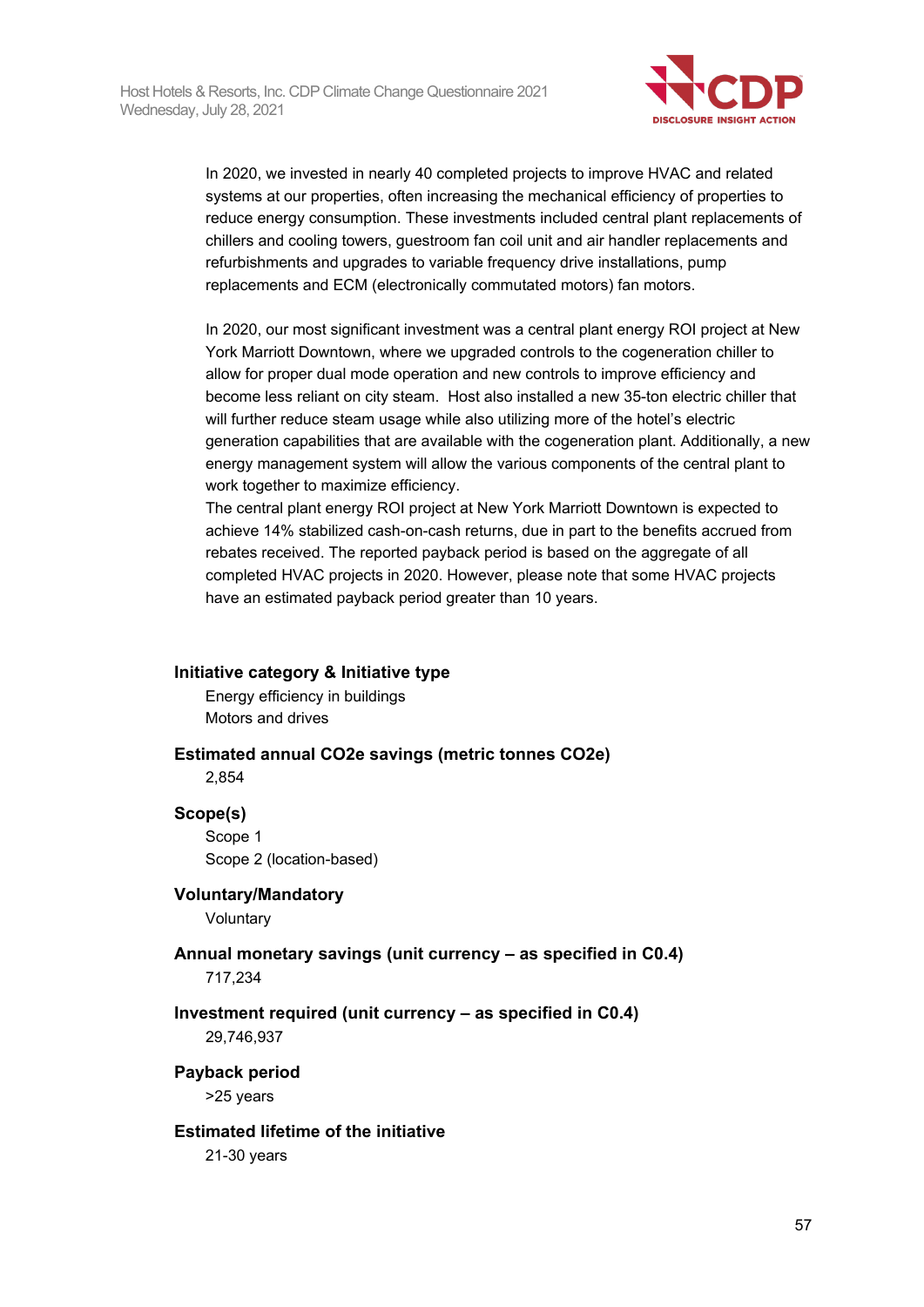

## **Comment**

In 2020, we completed 58 projects to replace and upgrade motors and drives at 35 of our hotels.

These projects include investments in elevator and escalator modernization with solid state electronics, intelligent dispatching, regenerative drives and power save modes. The modernization feature increases the energy efficiency associated with operating a property's elevators and escalators and is incorporated in major renovations and end-oflife replacements.

Host has been an early adopter of installing high efficiency motors and drives. As some of this high efficiency equipment begins to approach its end of life, we continue to fund replacements to optimize the energy efficiency of the hotels in our consolidated portfolio.

Preventive maintenance is anticipated to extend the estimated lifetime of these investments.

## **Initiative category & Initiative type**

Energy efficiency in buildings Building Energy Management Systems (BEMS)

## **Estimated annual CO2e savings (metric tonnes CO2e)** 357

## **Scope(s)**

Scope 1 Scope 2 (location-based)

## **Voluntary/Mandatory**

**Voluntary** 

## **Annual monetary savings (unit currency – as specified in C0.4)**

84,729

# **Investment required (unit currency – as specified in C0.4)**

307,059

## **Payback period**

1-3 years

## **Estimated lifetime of the initiative**

6-10 years

## **Comment**

In 2020, we completed the installation of building automation systems, in-room energy management systems, diagnostic systems and building control upgrades at three of our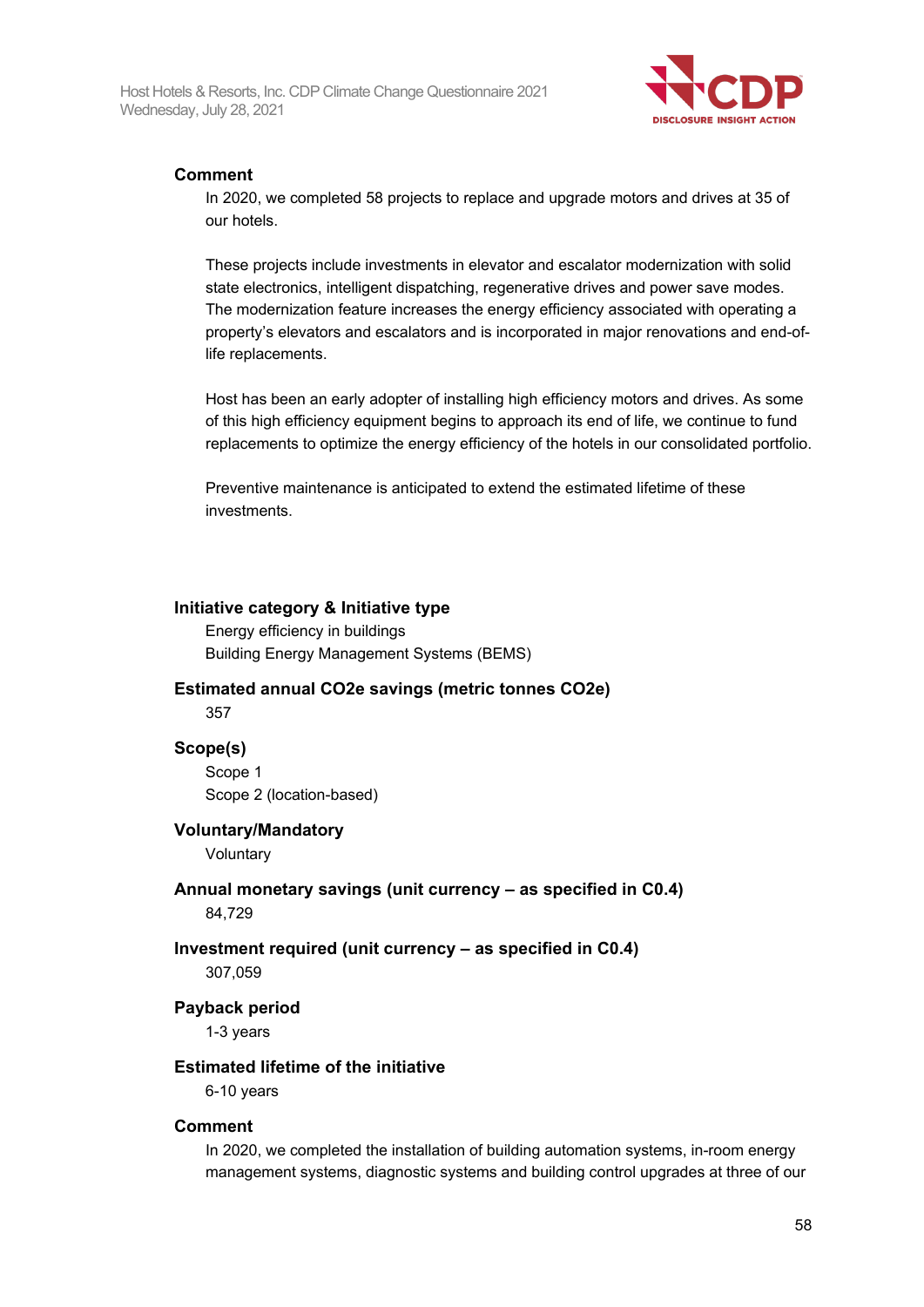

hotels, bringing the total hotels with in-room energy management systems to more than 80% of our portfolio.

These investments included the installation of an in-room energy management system with smart digital thermostats at Tampa Airport Marriott. With an attractive payback period of approximately three years, these systems are also currently in place in approximately 80% of hotels owned by Host.

Building automation system and energy management system technology typically have life cycles of 10-15 years but may require periodic micro-processor upgrades.

#### **Initiative category & Initiative type**

Energy efficiency in buildings Maintenance program

## **Estimated annual CO2e savings (metric tonnes CO2e)**

1,335

## **Scope(s)**

Scope 1 Scope 2 (location-based)

## **Voluntary/Mandatory**

Voluntary

## **Annual monetary savings (unit currency – as specified in C0.4)**

333,723

## **Investment required (unit currency – as specified in C0.4)**

2,597,730

## **Payback period**

4-10 years

## **Estimated lifetime of the initiative**

21-30 years

## **Comment**

In 2020, we completed 13 projects to replace boilers, chillers, water systems and other central plant components.

The reported payback period is based on the aggregate of these projects; however, please note that some central plant projects have an estimated payback period greater than 10 years.

Preventive maintenance is anticipated to extend the estimated lifetime of these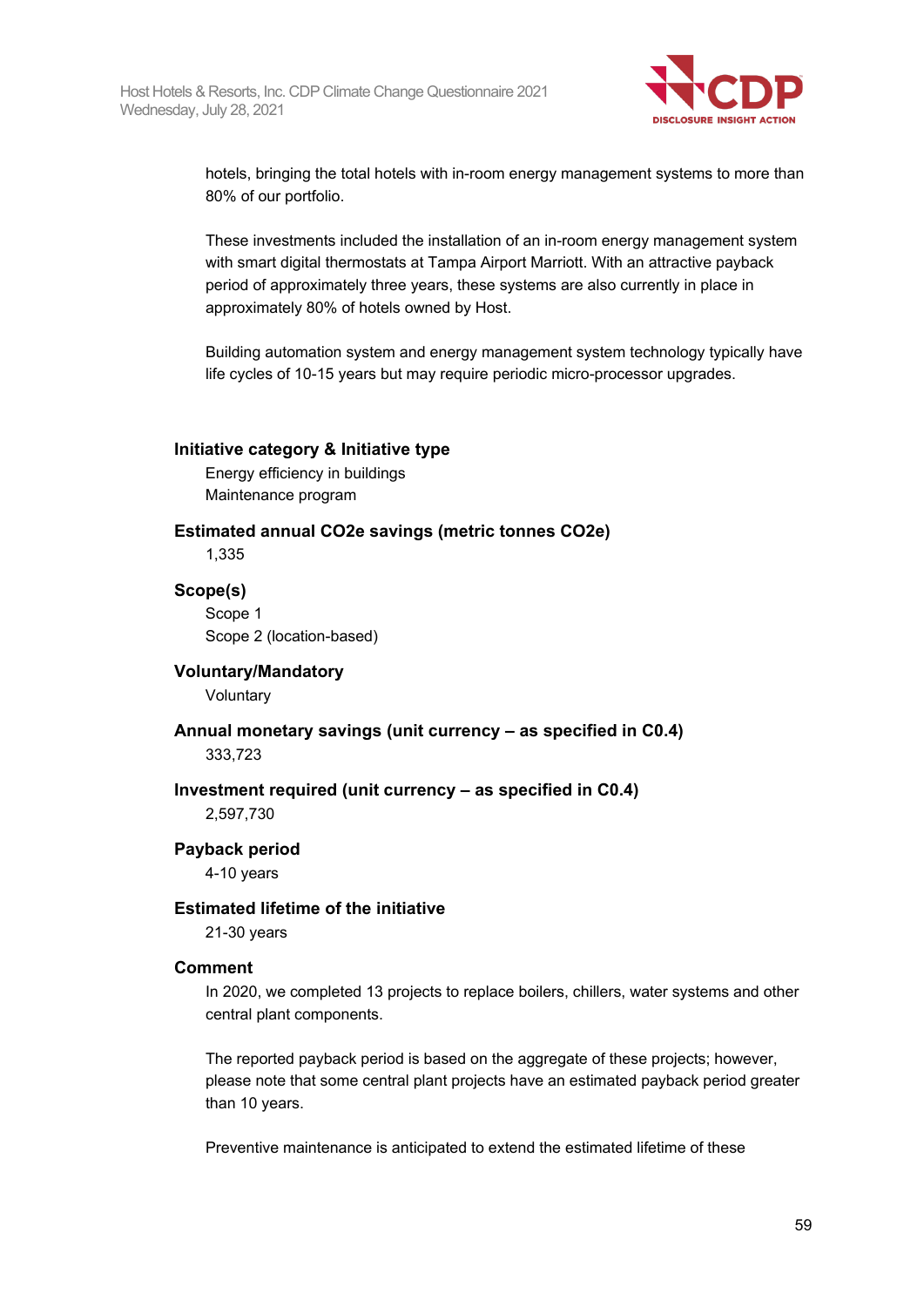Host Hotels & Resorts, Inc. CDP Climate Change Questionnaire 2021 Wednesday, July 28, 2021



investments.

## **Initiative category & Initiative type**

Energy efficiency in buildings Lighting

#### **Estimated annual CO2e savings (metric tonnes CO2e)** 349

## **Scope(s)**

Scope 2 (location-based)

## **Voluntary/Mandatory**

Voluntary

## **Annual monetary savings (unit currency – as specified in C0.4)** 90,687

**Investment required (unit currency – as specified in C0.4)** 301,238

**Payback period**

1-3 years

## **Estimated lifetime of the initiative**

6-10 years

## **Comment**

In 2020, Host invested in a series of lighting upgrades at four hotels. Each was a targeted energy ROI project.

With an attractive payback period of approximately three years or less, we have invested approximately \$11.5 million in lighting upgrades to LED technologies since 2013.

At Hyatt Regency Washington on Capitol Hill, we received a rebate that helped to offset the cost of this investment in the LED lighting retrofit in the hotel's parking garage.

Currently, all hotels in our consolidated portfolio have LED lighting installed in at least one part of the property.

As part of Host's renovation plans, we also routinely replace "plug-in" and architectural fixtures with high-efficiency products.

Most LED technology has a useful life of 50,000 hours, or roughly 5 to 7 years.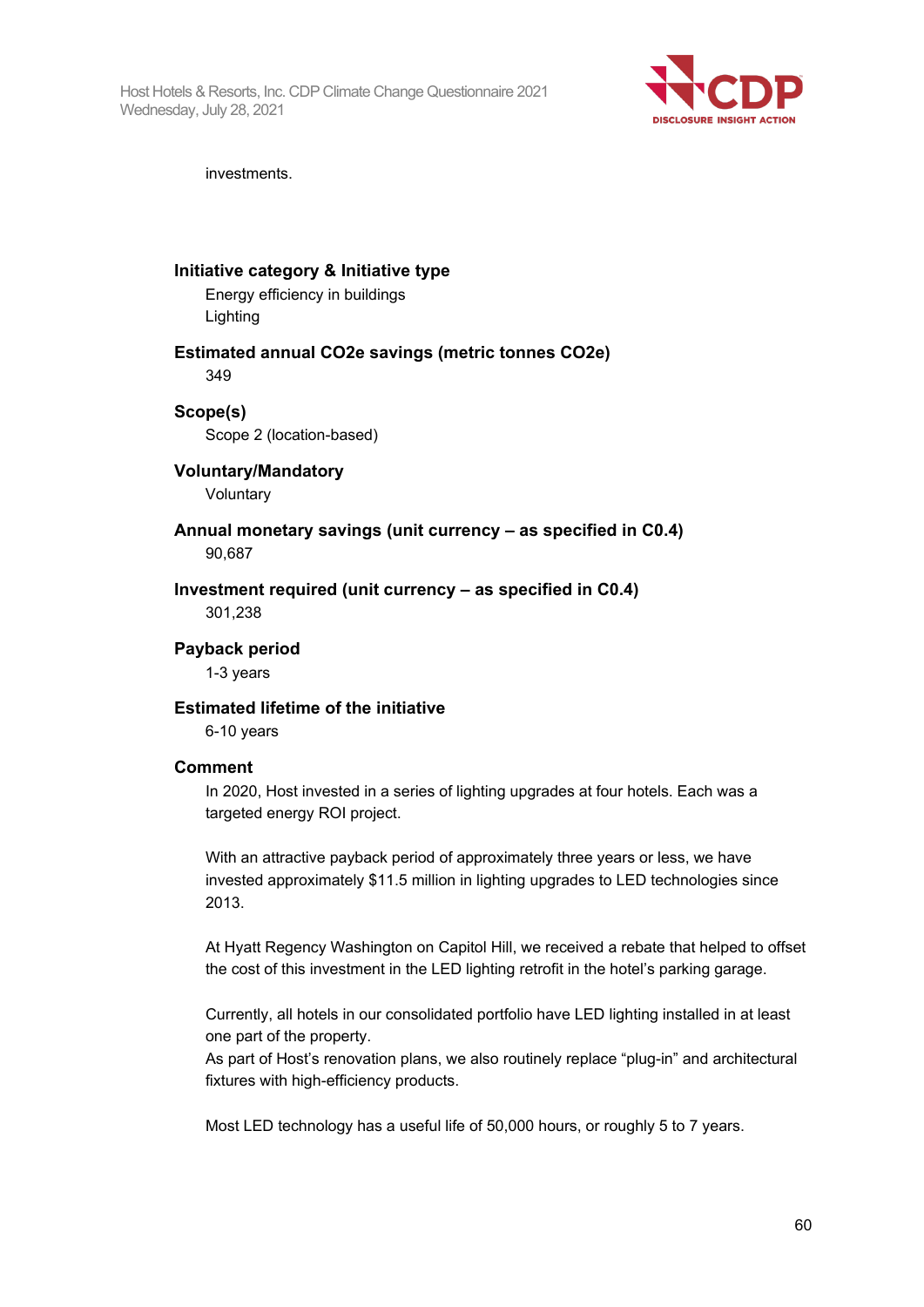

# **C4.3c**

## **(C4.3c) What methods do you use to drive investment in emissions reduction activities?**

| <b>Method</b>                                 | <b>Comment</b>                                                                                                                                                                                                                                                                                                                                                                                                                                                                                                                                                                                                                                                                                                                                                                                                                                                                                                                                                                                                                                                                                                                                                                                                                                                                          |
|-----------------------------------------------|-----------------------------------------------------------------------------------------------------------------------------------------------------------------------------------------------------------------------------------------------------------------------------------------------------------------------------------------------------------------------------------------------------------------------------------------------------------------------------------------------------------------------------------------------------------------------------------------------------------------------------------------------------------------------------------------------------------------------------------------------------------------------------------------------------------------------------------------------------------------------------------------------------------------------------------------------------------------------------------------------------------------------------------------------------------------------------------------------------------------------------------------------------------------------------------------------------------------------------------------------------------------------------------------|
| <b>Financial optimization</b><br>calculations | Host utilizes financial optimization calculations to evaluate major<br>building infrastructure replacement projects, including chillers, boilers,<br>elevator modernizations, roof and façade projects as well as<br>designated energy return on investment (ROI) projects, which include<br>(but are not limited to) energy management systems, HVAC upgrades,<br>lighting upgrades, renewable energy and the installation of new<br>electronically commutated motors (ECM) and variable frequency drives<br>on existing motors across the portfolio.<br>During 2020, we spent approximately \$499 million on capital<br>expenditures, of which \$343 million represented ROI capital<br>expenditures and \$156 million represented renewal and replacement<br>projects. These expenditures include investments in a transformational<br>capital program in collaboration with Marriott, which we initiated in<br>2018 and expect to conclude in 2021.<br>We consider energy costs and impacts in addition to other<br>sustainability elements when making capital expenditures. In 2020,<br>capital expenditures included over \$30 million in sustainability<br>engineering, renovation and exterior building projects wherein<br>emissions reduction opportunities were identified. |
|                                               | For our designated energy ROI projects, financial optimization<br>calculations include Internal Rate of Return (IRR) and the inclusion of<br>available incentives, such as rebates, and other specific considerations<br>relevant to each property and emissions reduction opportunity. In<br>2020, we completed projects that have received or are expected to<br>receive nearly \$1.1 million in rebates to partially offset investments in<br>emissions reduction projects.                                                                                                                                                                                                                                                                                                                                                                                                                                                                                                                                                                                                                                                                                                                                                                                                          |
| Compliance with regulatory                    | Emissions reduction activities are occasionally influenced by the need                                                                                                                                                                                                                                                                                                                                                                                                                                                                                                                                                                                                                                                                                                                                                                                                                                                                                                                                                                                                                                                                                                                                                                                                                  |
| requirements/standards                        | for compliance with regulatory requirements.                                                                                                                                                                                                                                                                                                                                                                                                                                                                                                                                                                                                                                                                                                                                                                                                                                                                                                                                                                                                                                                                                                                                                                                                                                            |
|                                               | For example, investments in major renovations in California have been<br>designed to comply with Title 24, The Energy Efficiency Standards for<br>Residential and Non-residential Buildings section of the California<br>Building Standards Code. Over the past seven years, we have<br>invested over \$300 million in major renovations that are in compliance<br>with Title 24 regulations helping to increase energy efficiency at our<br>properties in California.                                                                                                                                                                                                                                                                                                                                                                                                                                                                                                                                                                                                                                                                                                                                                                                                                  |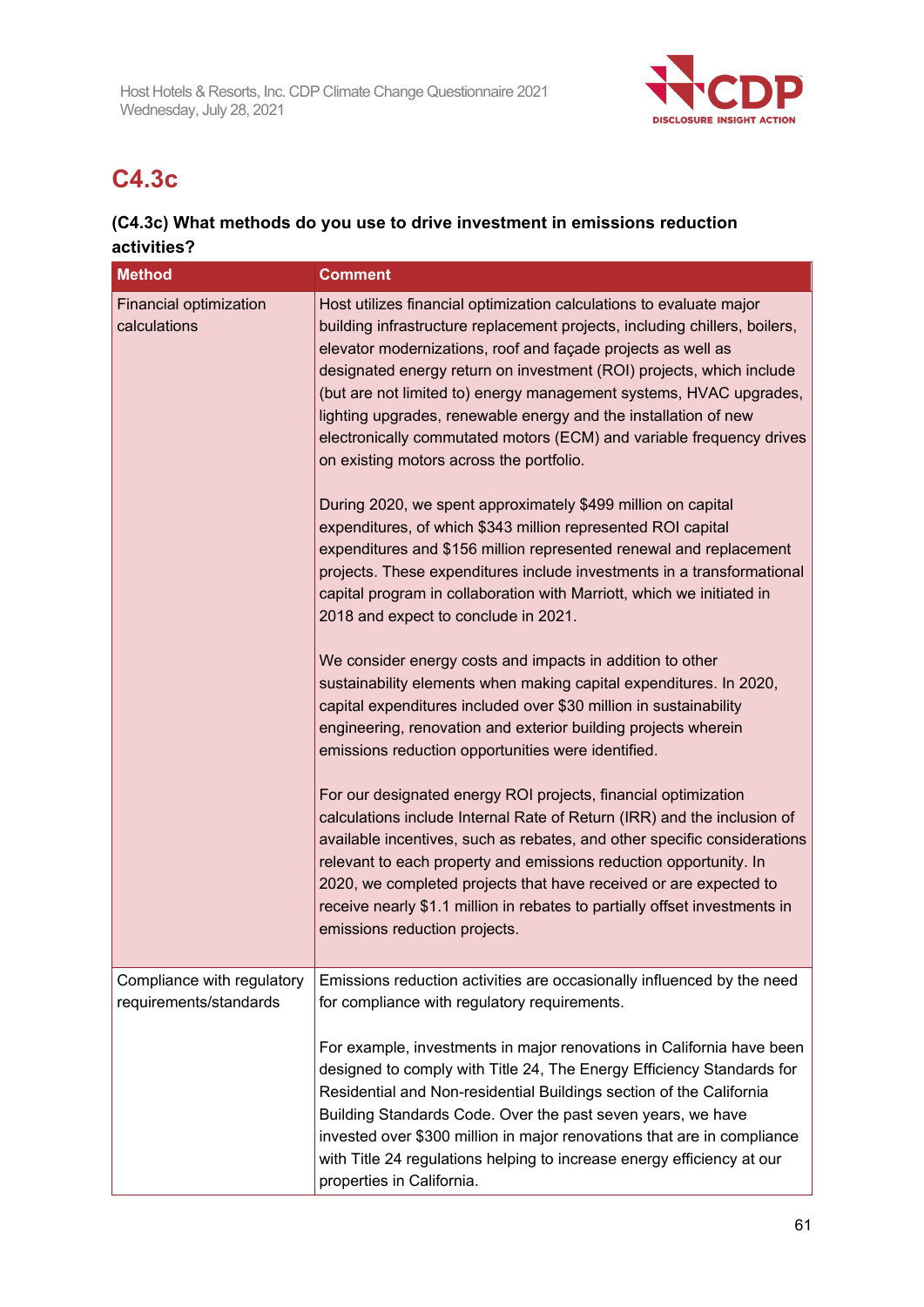

|                          | Additionally, we are investing in water efficient technologies, which<br>also reduce energy consumption through reduced hot water heating, to<br>comply with regulations restricting water use in California.                            |
|--------------------------|------------------------------------------------------------------------------------------------------------------------------------------------------------------------------------------------------------------------------------------|
| Internal price on carbon | We have also begun to use an internal price of carbon as a shadow<br>price to help inform future investment decisions including but not<br>limited to Host's investments in decentralized and/or on-site renewable<br>energy generation. |

## **C4.5**

**(C4.5) Do you classify any of your existing goods and/or services as low-carbon products or do they enable a third party to avoid GHG emissions?**

Yes

## **C4.5a**

**(C4.5a) Provide details of your products and/or services that you classify as lowcarbon products or that enable a third party to avoid GHG emissions.**

## **Level of aggregation**

Company-wide

## **Description of product/Group of products**

Lodging and additional services related to use of owned hotels

## **Are these low-carbon product(s) or do they enable avoided emissions?** Avoided emissions

## **Taxonomy, project or methodology used to classify product(s) as low-carbon or to calculate avoided emissions**

Other, please specify GHG Protocols

## **% revenue from low carbon product(s) in the reporting year**

 $100$ 

## **Comment**

Host estimates approximately 315,000 metric tons of CO2e were avoided over a period of 10 years, prior to the pandemic.

Host supports and funds environmental initiatives at our hotels, which are managed by third parties including Marriott, Hyatt, AccorHotels and Hilton. The emissions at Hostowned hotels are the Scope 1 and 2 emissions of our hotel managers based on operational control.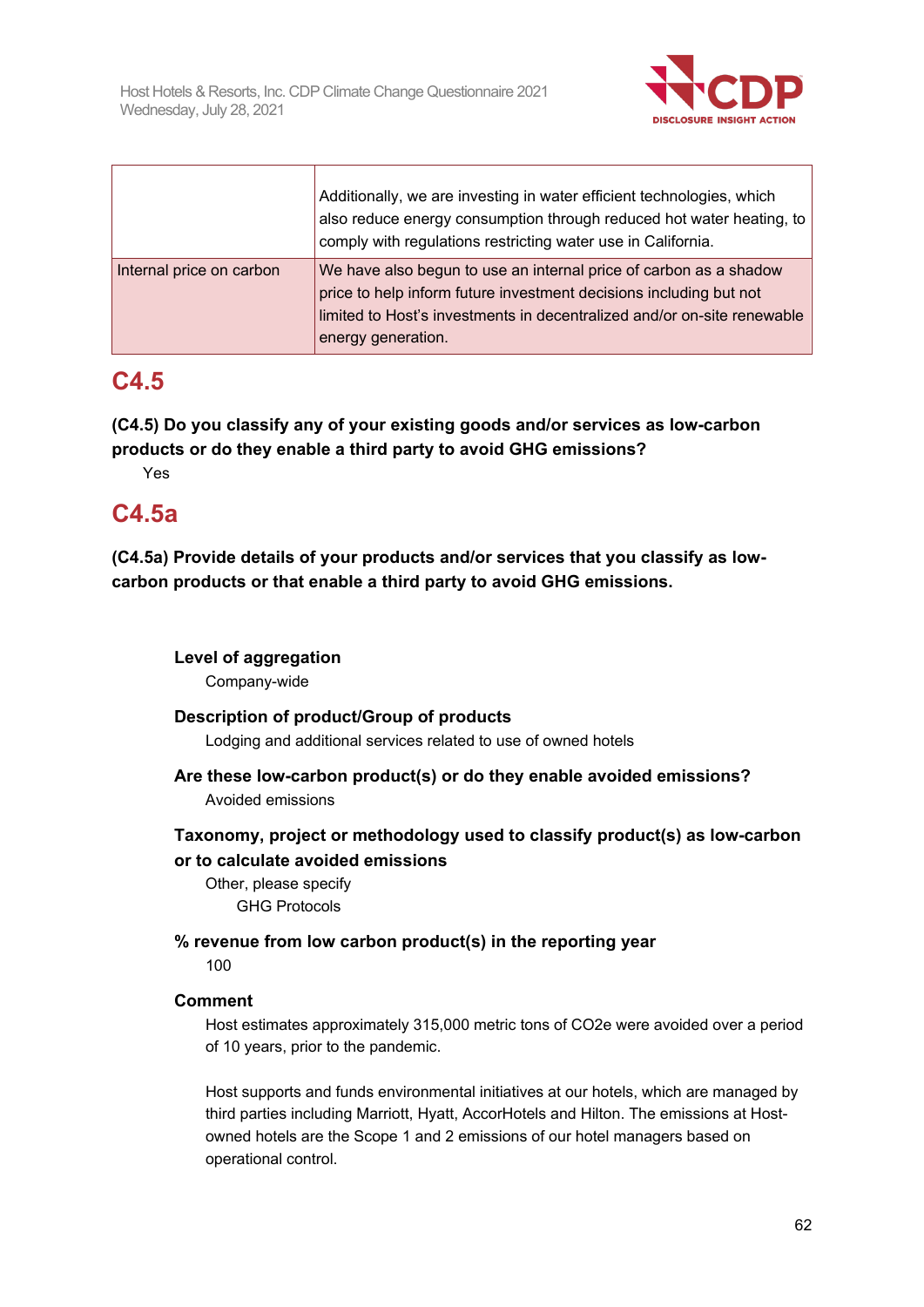

Since 2008, our absolute emissions have decreased by 309,655 metric tons of CO2e prior to the pandemic and by 419,746 metric tons of CO2e in 2020. We utilize the GHG Protocols to calculate our emissions, which are assured by a third-party verifier.

Assumptions, emission factors and global warming potentials are stated herein within the CDP 2021 Climate Change response and in prior years' disclosures.

# **C5. Emissions methodology**

# **C5.1**

**(C5.1) Provide your base year and base year emissions (Scopes 1 and 2).**

## **Scope 1**

## **Base year start**

January 1, 2008

## **Base year end**

December 31, 2008

## **Base year emissions (metric tons CO2e)**

126,407

## **Comment**

Please note that our 2008 baseline only includes properties that were owned by Host on a consolidated basis during the full base year.

## **Scope 2 (location-based)**

## **Base year start**

January 1, 2008

## **Base year end**

December 31, 2008

## **Base year emissions (metric tons CO2e)**

542,338

## **Comment**

Please note that our 2008 baseline only includes properties that were owned by Host on a consolidated basis during the full base year.

## **Scope 2 (market-based)**

## **Base year start**

January 1, 2008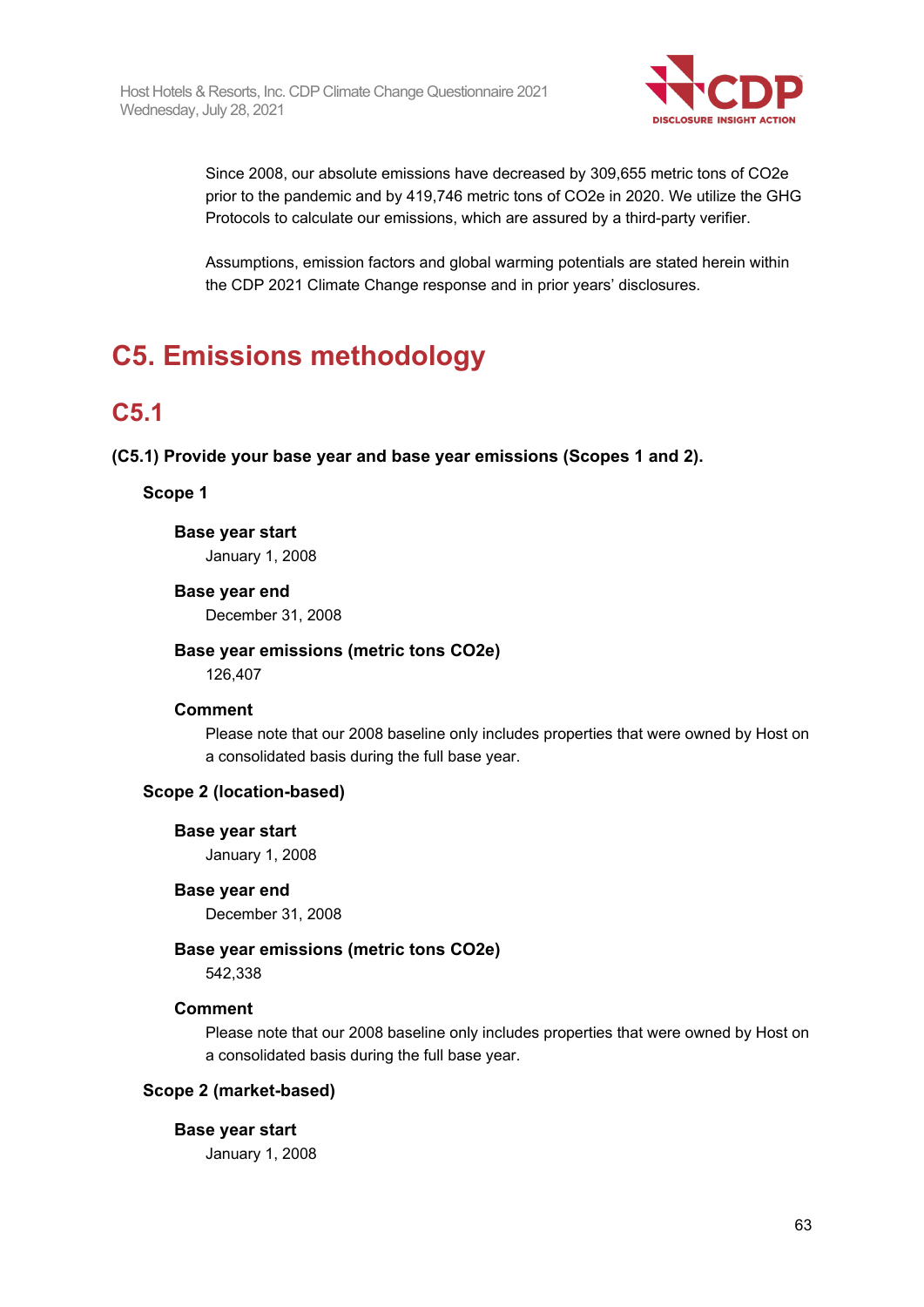Host Hotels & Resorts, Inc. CDP Climate Change Questionnaire 2021 Wednesday, July 28, 2021



## **Base year end**

December 31, 2008

# **Base year emissions (metric tons CO2e)**

542,338

## **Comment**

RECs were not applicable to our 2008 baseline. As such, there is no variance between our base year Scope 2 market-based and location-based emissions.

## **C5.2**

## **(C5.2) Select the name of the standard, protocol, or methodology you have used to collect activity data and calculate emissions.**

The Greenhouse Gas Protocol: A Corporate Accounting and Reporting Standard (Revised Edition)

# **C6. Emissions data**

# **C6.1**

## **(C6.1) What were your organization's gross global Scope 1 emissions in metric tons CO2e?**

## **Reporting year**

## **Gross global Scope 1 emissions (metric tons CO2e)** 69,689

## **Comment**

The majority of Host's Scope 1 emissions are generated from natural gas consumption at our hotels.

## **C6.2**

**(C6.2) Describe your organization's approach to reporting Scope 2 emissions.**

## **Row 1**

## **Scope 2, location-based**

We are reporting a Scope 2, location-based figure

## **Scope 2, market-based**

We are reporting a Scope 2, market-based figure

## **Comment**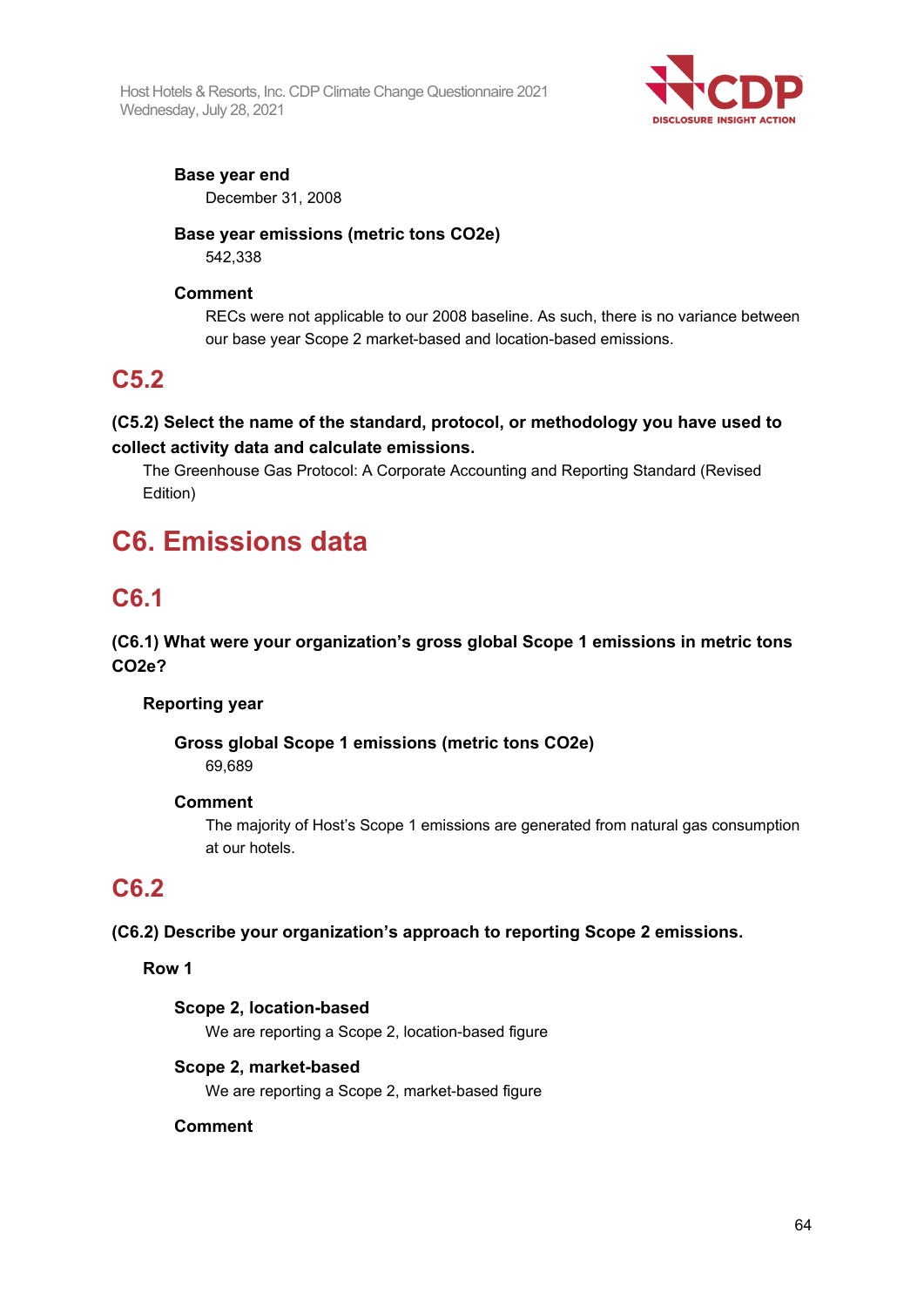

Both market-based and location-based Scope 2 emissions figures are measured and reported in our CDP Climate Change response. To track performance against our science-based target, we use our location-based Scope 2 emissions figure.

## **C6.3**

## **(C6.3) What were your organization's gross global Scope 2 emissions in metric tons CO2e?**

## **Reporting year**

**Scope 2, location-based**

167,831

**Scope 2, market-based (if applicable)** 167,610

## **Comment**

In 2020, Host's location-based emissions were slightly higher than market-based emissions due to the availability of utility specific emissions factors.

# **C6.4**

**(C6.4) Are there any sources (e.g. facilities, specific GHGs, activities, geographies, etc.) of Scope 1 and Scope 2 emissions that are within your selected reporting boundary which are not included in your disclosure?**

Yes

# **C6.4a**

**(C6.4a) Provide details of the sources of Scope 1 and Scope 2 emissions that are within your selected reporting boundary which are not included in your disclosure.**

## **Source**

Direct emissions from combustion of fuel oil at select properties

## **Relevance of Scope 1 emissions from this source**

Emissions are not relevant

- **Relevance of location-based Scope 2 emissions from this source** No emissions excluded
- **Relevance of market-based Scope 2 emissions from this source (if applicable)** No emissions excluded

## **Explain why this source is excluded**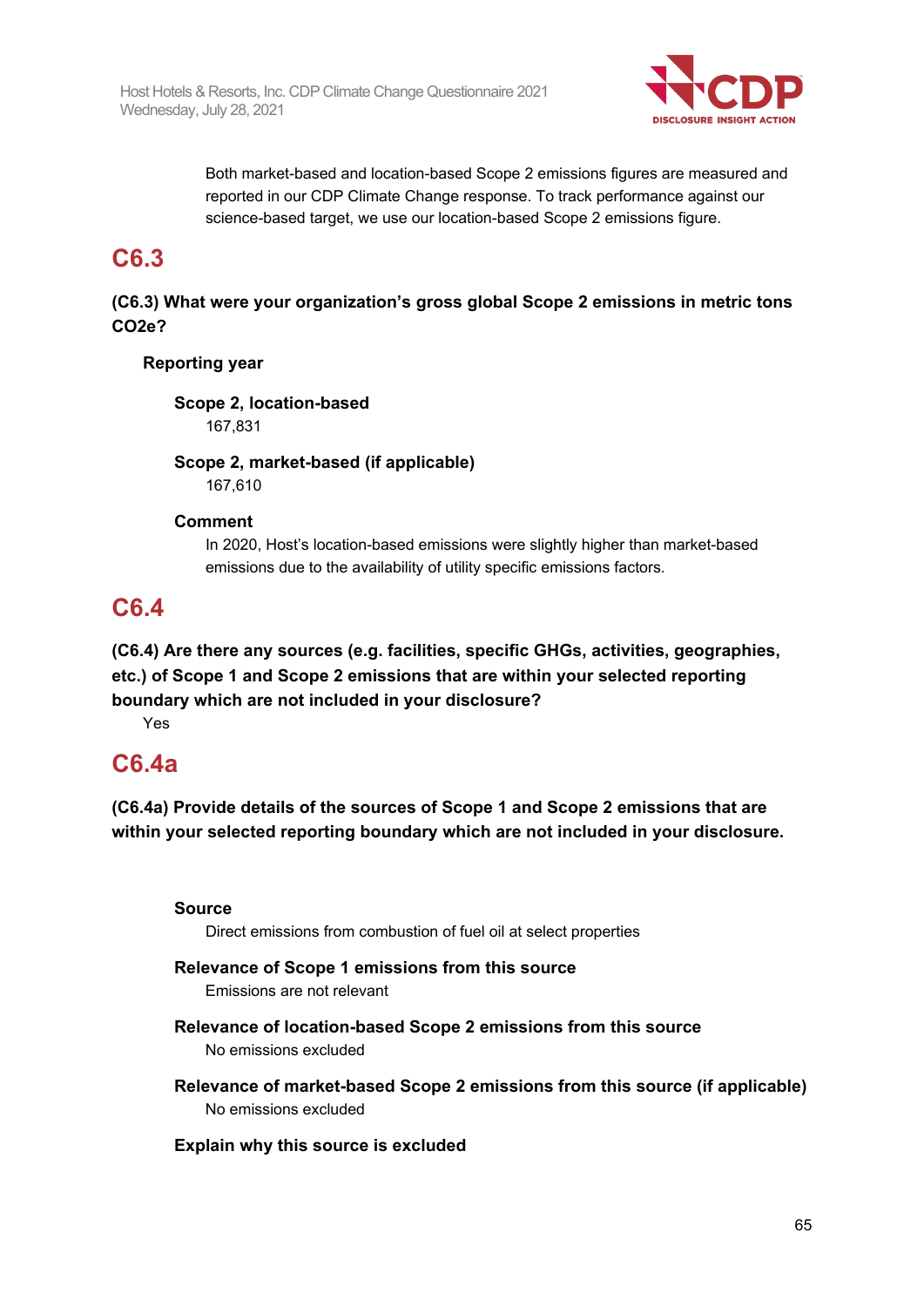

Incomplete information (In 2020, we excluded direct emissions from the combustion of fuel oil for emergency generators, fire pumps, guest transport and other instances with incomplete information at applicable hotels. These emissions are estimated to comprise less than 1% of total Scope 1 and 2 emissions.)

## **Source**

Additional identified Scope 1 emission sources

## **Relevance of Scope 1 emissions from this source**

Emissions are not relevant

- **Relevance of location-based Scope 2 emissions from this source** No emissions from this source
- **Relevance of market-based Scope 2 emissions from this source (if applicable)** No emissions from this source

## **Explain why this source is excluded**

Unreliable information (Fugitive emissions resulting from leakages occurring in package air conditioning units, central chillers and restaurant refrigeration equipment are not included within the boundary.)

A study by the Cornell University Center for Hospitality Research concluded that fugitive emissions and mobile fuel burning from hotel operations are likely less than 1% of total emissions at the portfolio level, and thus these have not been included.

## **C6.5**

**(C6.5) Account for your organization's gross global Scope 3 emissions, disclosing and explaining any exclusions.**

## **Purchased goods and services**

**Evaluation status**

Relevant, calculated

**Metric tonnes CO2e**

56,234

## **Emissions calculation methodology**

Emissions were calculated using the Quantis/WRI Scope 3 Screening Tool based on spend in categories associated with Host's purchases of furniture, fixture and equipment and other renovations spend. Categories include construction, metals, paper, rubber and plastics, leather, electrical equipment, textiles and wood products.

**Percentage of emissions calculated using data obtained from suppliers or value chain partners**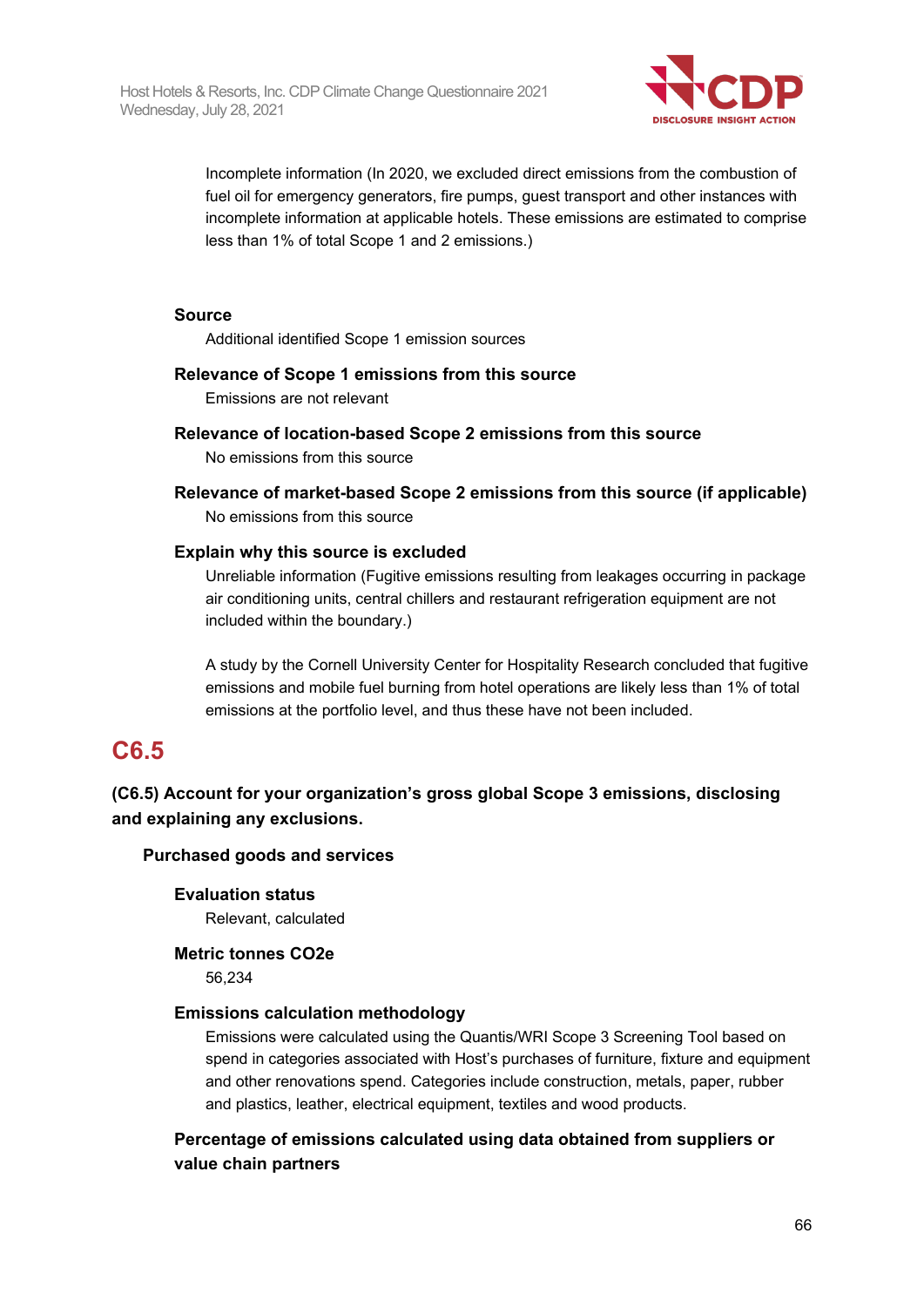

#### $\Omega$

## **Please explain**

We have calculated an estimate of our Scope 3 emissions from purchased goods and services, which was considered to inform the development and approval of our sciencebased target. Please note that we believe that the margin of error may be substantial for this source of Scope 3 emissions. Estimated emissions include major categories of purchased goods and services in renovation projects and do not include purchases made at Host's corporate offices or operational goods and services procured by the hotel management company.

## **Capital goods**

## **Evaluation status**

Not relevant, explanation provided

## **Please explain**

We do not calculate, but we consider the life cycle emissions when Host directly purchases capital equipment for our hotels. We also consider but do not calculate for our construction and renovation projects. Life cycle emissions for capital goods are not believed to be relevant at the current time due to long replacement cycles.

## **Fuel-and-energy-related activities (not included in Scope 1 or 2)**

## **Evaluation status**

Not relevant, explanation provided

## **Please explain**

We have evaluated fugitive emissions, which we consider to be Scope 1 emissions, and have found the related emissions to be statistically insignificant.

## **Upstream transportation and distribution**

#### **Evaluation status**

Not relevant, explanation provided

#### **Please explain**

This emissions source is not relevant because it is captured as part of our estimated emissions from purchased goods and services. We continue to reduce our emissions from this source through the use of rail shipping (with an estimated 70% reduction in emissions compared to the alternative of over-the-road shipping).

#### **Waste generated in operations**

#### **Evaluation status**

Not relevant, explanation provided

#### **Please explain**

We track waste for our corporate headquarters and are currently in the process of collecting baseline operational data for our hotels. Additionally, we track avoided waste-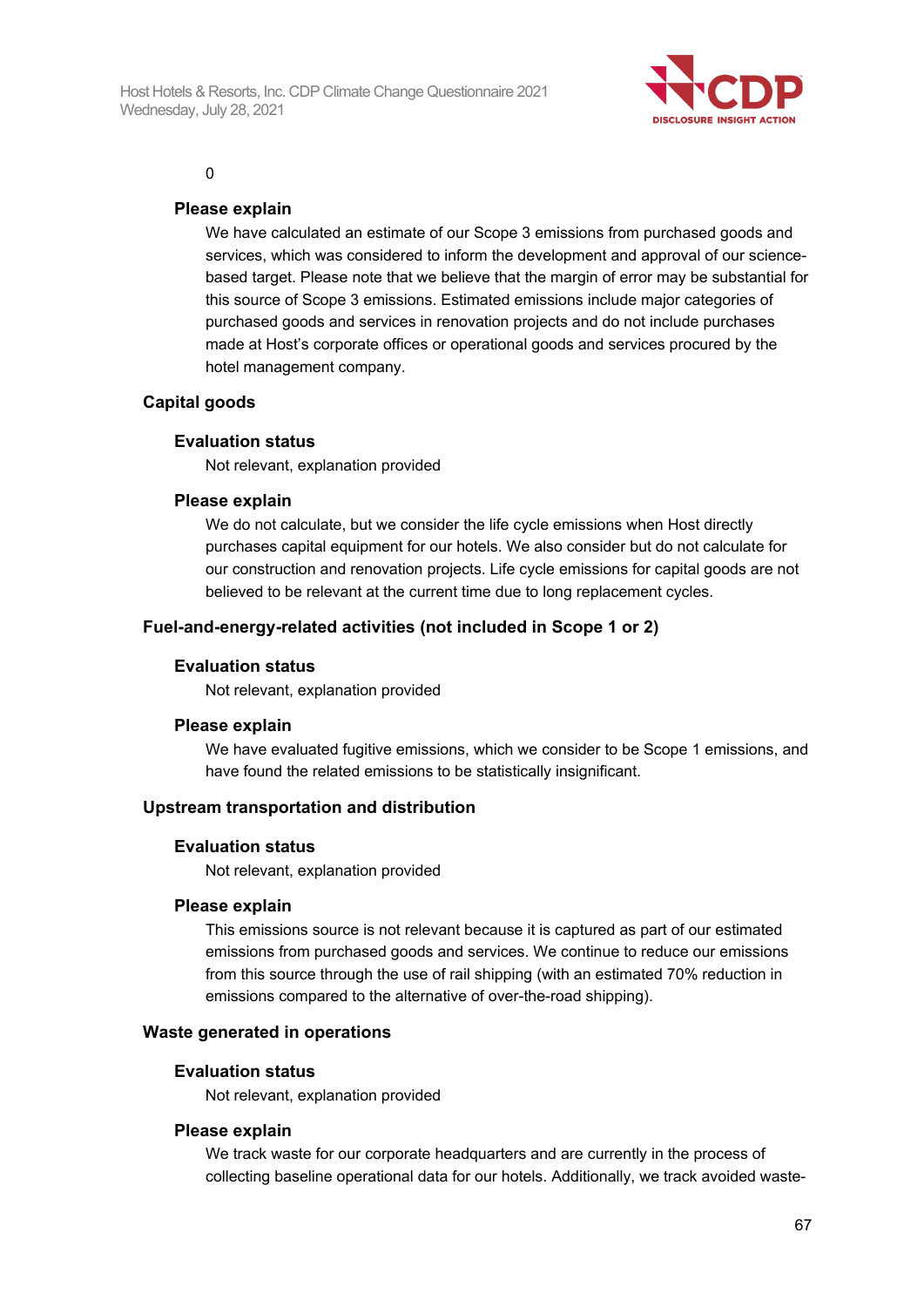

to-landfill as part of our hotel renovation projects. However, the waste generated from our direct operations is currently not material as we are a real estate investment trust with fewer than 175 employees that maintains corporate headquarters in a LEED certified building with on-site recycling and an active Green Team to reduce waste. Since 2012, Host's Green Team has helped our company and its employees recycle more than an estimated 25,000 pounds of electronic waste.

#### **Business travel**

#### **Evaluation status**

Relevant, calculated

#### **Metric tonnes CO2e**

 $123$ 

#### **Emissions calculation methodology**

DEFRA v1.2 emission factors for business air travel were used to calculate emissions. Emission Factors without RF were applied to miles and class of travel provided by our business travel vendor.

## **Percentage of emissions calculated using data obtained from suppliers or value chain partners**

100

#### **Please explain**

Data has been provided by our business travel vendor.

## **Employee commuting**

## **Evaluation status**

Not relevant, explanation provided

## **Please explain**

As of February 19, 2021, we had 163 employees, all of which work in the United States, including our regional offices in Miami and San Diego.

Host's new corporate headquarters are adjacent to the Bethesda metro station, both enabling and incentivizing employee use of public transportation. Using a very conservative assumption, we estimate annual associated emissions to be no greater than 2,500 MT C02e. (In 2020, estimated associated emissions would be even less, based on remote working during the COVID-19 pandemic.)

#### **Upstream leased assets**

## **Evaluation status**

Relevant, calculated

## **Metric tonnes CO2e**

29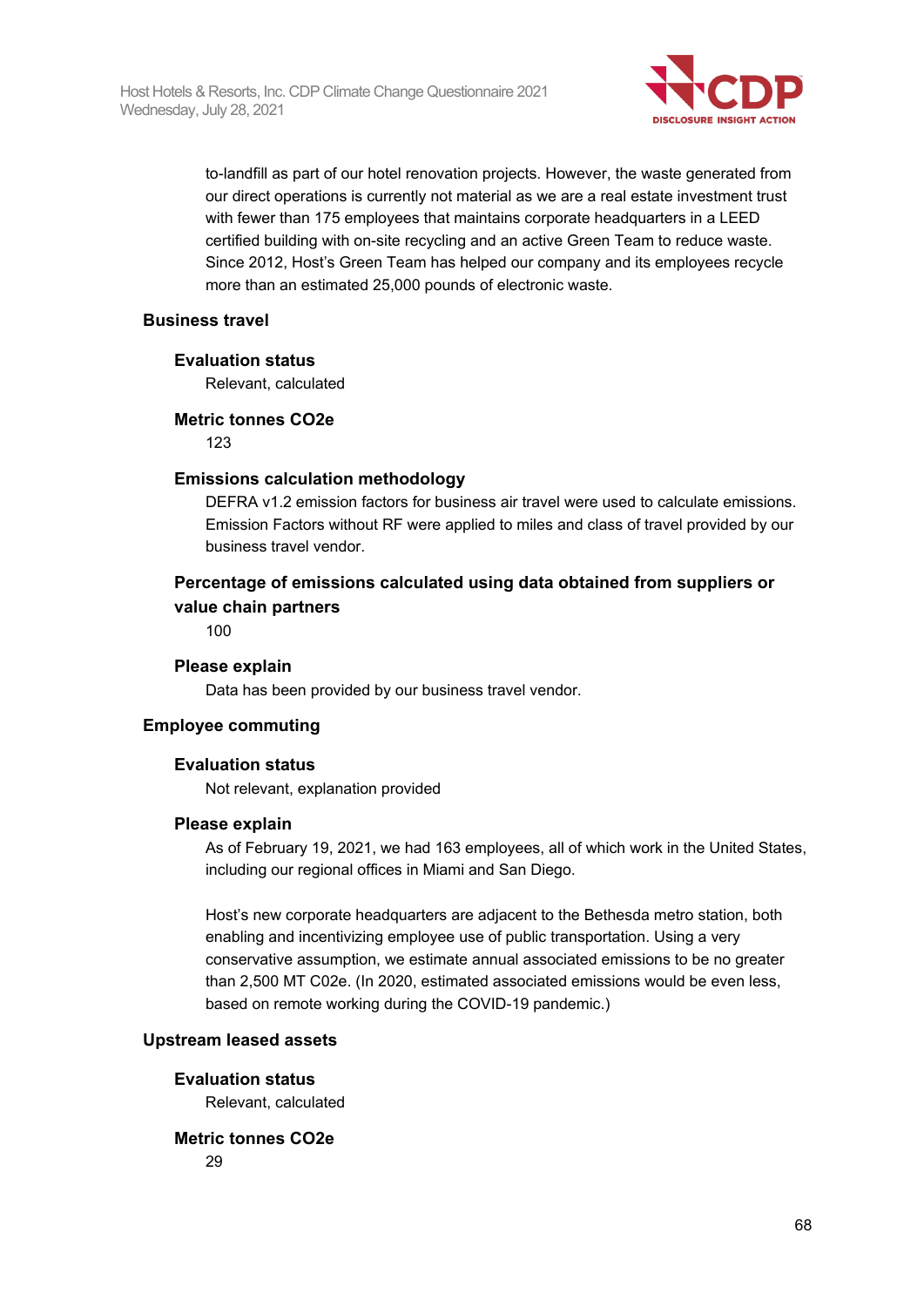

## **Emissions calculation methodology**

Emissions were calculated using the GHG Protocols and applying the EPA e-Grid 2021 factors of 0.392022 kg of CO2e per KWH for the RFCE, 0.316729 for FRCC and 0.206299 for WECC regions, and 5.311450 kg CO2e per therm for Natural Gas from US EPA MRR Final Rule (40 CFR98), . Global warming potentials are based on the IPCC Fifth Assessment Report.

## **Percentage of emissions calculated using data obtained from suppliers or value chain partners**

100

## **Please explain**

We lease the office space used for our LEED certified corporate headquarters. To calculate emissions related to our leased office headquarters in Bethesda, Maryland, we requested utility bill data reflecting our pro-rated share of the complex from the building manager. As part of the LEED certification, we purchased RECs to offset electricity consumption for three years.

We have also added our smaller corporate offices in San Diego and Miami to our boundary utilizing assumptions based on square footage and regional emissions factors.

## **Downstream transportation and distribution**

## **Evaluation status**

Not relevant, explanation provided

## **Please explain**

These emissions are not relevant to our business model. We do not sell products.

## **Processing of sold products**

## **Evaluation status**

Not relevant, explanation provided

## **Please explain**

These emissions are not relevant to our business model. We do not sell products.

## **Use of sold products**

## **Evaluation status**

Not relevant, explanation provided

## **Please explain**

These emissions are not relevant to our business model. We do not sell products.

## **End of life treatment of sold products**

## **Evaluation status**

Not relevant, explanation provided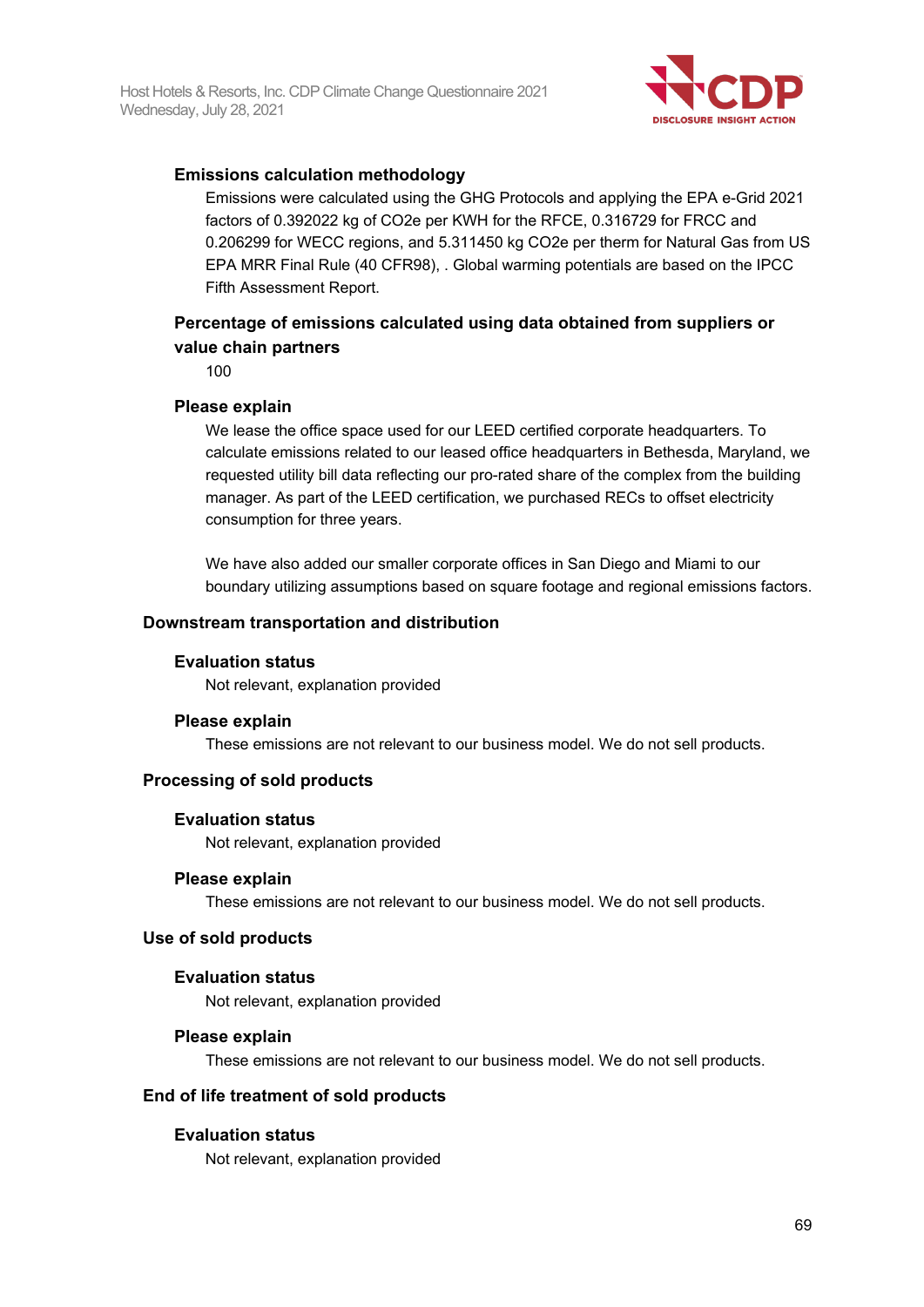Host Hotels & Resorts, Inc. CDP Climate Change Questionnaire 2021 Wednesday, July 28, 2021



## **Please explain**

These emissions are not relevant to our business model. We do not sell products.

## **Downstream leased assets**

#### **Evaluation status**

Not relevant, explanation provided

#### **Please explain**

These emissions do not currently meet the threshold for relevance.

#### **Franchises**

#### **Evaluation status**

Not relevant, explanation provided

#### **Please explain**

These emissions are not relevant to our business model. We do not have franchises. However, these emissions are relevant to some of our hotel managers.

#### **Investments**

#### **Evaluation status**

Not relevant, explanation provided

#### **Please explain**

In addition to our consolidated portfolio, we own non-controlling interests in five domestic and one international joint venture that own hotels and a timeshare joint venture in Hawaii. (On an equity share basis within the GHG Protocols, we do not classify these emissions as relevant at the current time.)

## **Other (upstream)**

#### **Evaluation status**

Not relevant, explanation provided

#### **Please explain**

We have not identified any other upstream Scope 3 emission sources at this time.

#### **Other (downstream)**

#### **Evaluation status**

Not relevant, explanation provided

## **Please explain**

We have not identified any other downstream Scope 3 emission sources at this time.

## **C6.7**

## **(C6.7) Are carbon dioxide emissions from biogenic carbon relevant to your organization?**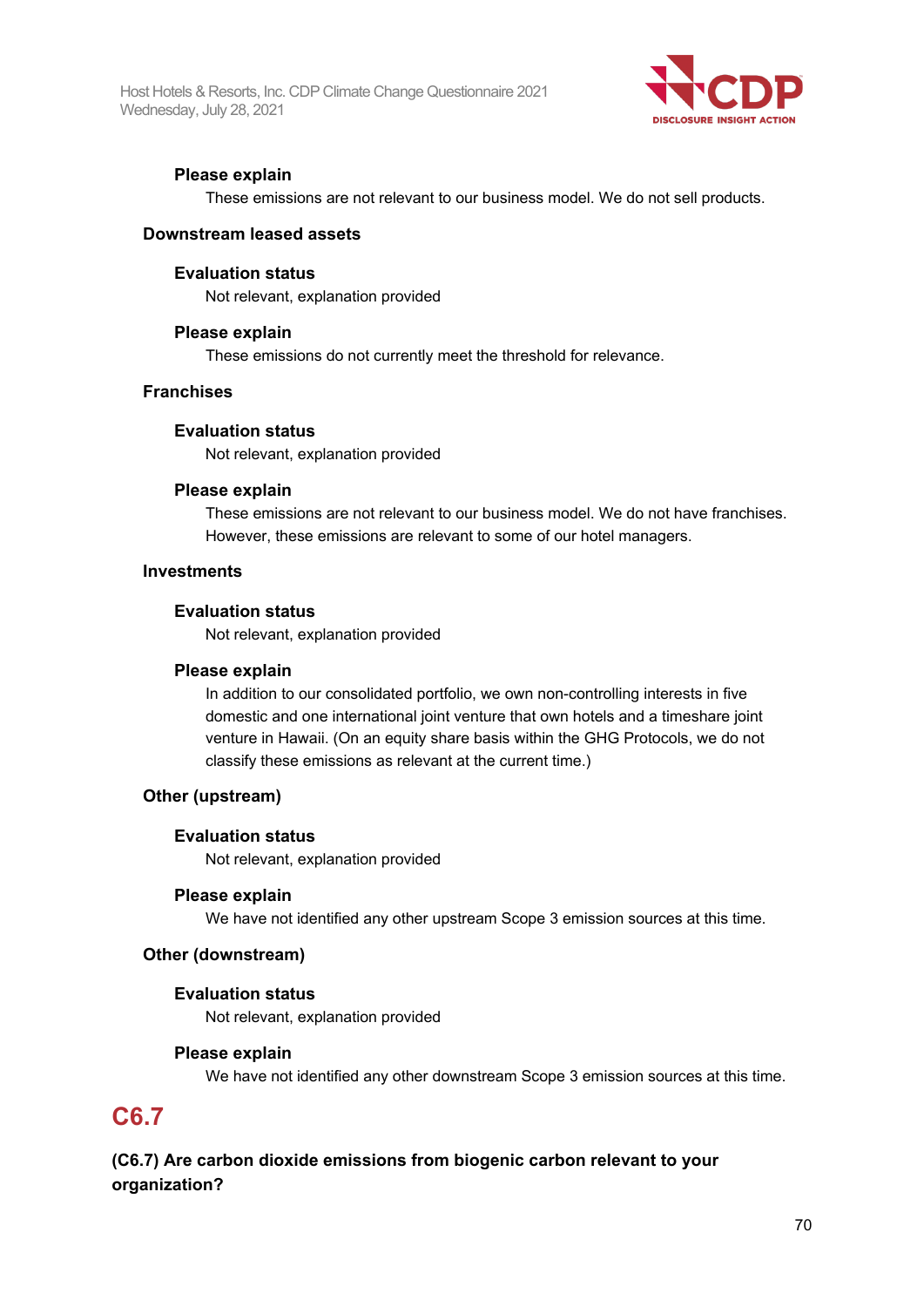

No

pandemic.

## **C6.10**

**(C6.10) Describe your gross global combined Scope 1 and 2 emissions for the reporting year in metric tons CO2e per unit currency total revenue and provide any additional intensity metrics that are appropriate to your business operations.**

| <b>Intensity figure</b><br>0.00014662            |                                                                                                                                                                                                                                          |
|--------------------------------------------------|------------------------------------------------------------------------------------------------------------------------------------------------------------------------------------------------------------------------------------------|
| tons CO2e)<br>237,526                            | Metric numerator (Gross global combined Scope 1 and 2 emissions, metric                                                                                                                                                                  |
| <b>Metric denominator</b><br>unit total revenue  |                                                                                                                                                                                                                                          |
| Metric denominator: Unit total<br>1,620,000,000  |                                                                                                                                                                                                                                          |
| Scope 2 figure used<br>Location-based            |                                                                                                                                                                                                                                          |
| % change from previous year<br>130.7             |                                                                                                                                                                                                                                          |
| <b>Direction of change</b><br>Increased          |                                                                                                                                                                                                                                          |
| <b>Reason for change</b><br>emissions from 2008. | Due to reduced demand for hotel rooms caused by the pandemic, our emissions<br>intensity per revenue increased for the first time since we have been calculating our                                                                     |
|                                                  | In 2020, our revenue decreased by 70.4% (from \$5.47 to \$1.62 billion) and our<br>emissions per dollar of revenue increased by 130.7% (from 0.00006356 to 0.00014662).                                                                  |
|                                                  | Our completed 2020 emissions reduction projects, for which we estimate nearly 10,000<br>metric tons of CO2e saved, which would have contributed to a continued decrease in<br>emissions per dollar of revenue in a normal business year. |
|                                                  | Please note that the significant decrease in 2020 revenue reflects both lower occupancy<br>and the temporary suspension of operations at 35 hotels during the COVID-19                                                                   |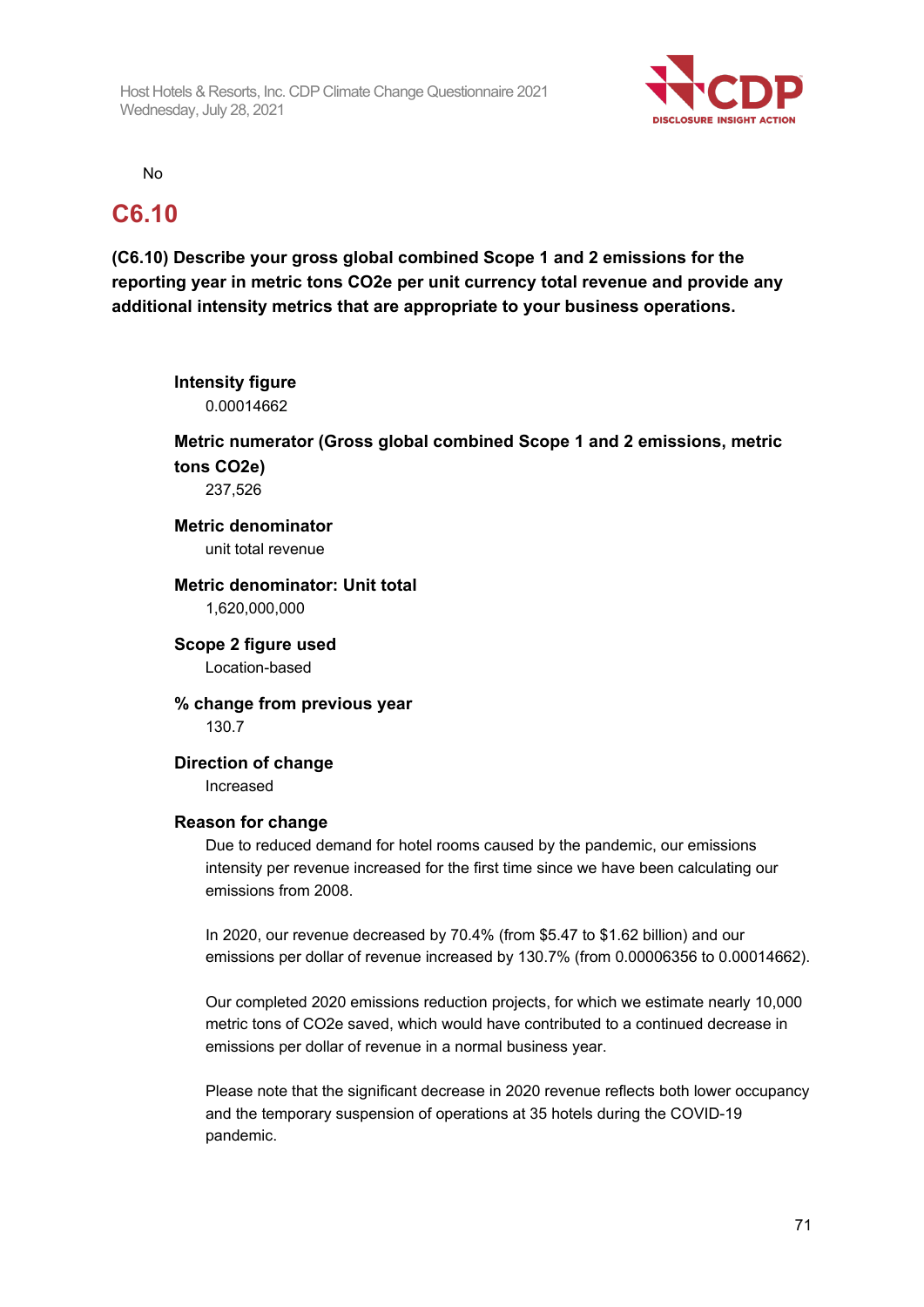

**Intensity figure**

0.0051

## **Metric numerator (Gross global combined Scope 1 and 2 emissions, metric tons CO2e)**

237,526

**Metric denominator**

square foot

## **Metric denominator: Unit total** 46,894,884

**Scope 2 figure used** Location-based

**% change from previous year** 31.7

**Direction of change** Decreased

## **Reason for change**

In 2020, the amount of square feet within our boundary decreased by 0.68% (from 47,214,102 to 46,894,884) and our emissions per square foot decreased by 31.7% (from 0.00736 to 0.0051).

Our emissions reduction projects, for which we estimate nearly 10,000 metric tons of CO2e saved for completed emissions reduction projects in 2020, contributed to the annual decrease in emission intensity per square foot.

The primary contributor to the reduction in 2020 emission intensity per square foot was both lower occupancy and the temporary suspension of operations at 35 hotels during the COVID-19 pandemic.

# **C7. Emissions breakdowns**

# **C7.1**

**(C7.1) Does your organization break down its Scope 1 emissions by greenhouse gas type?**

Yes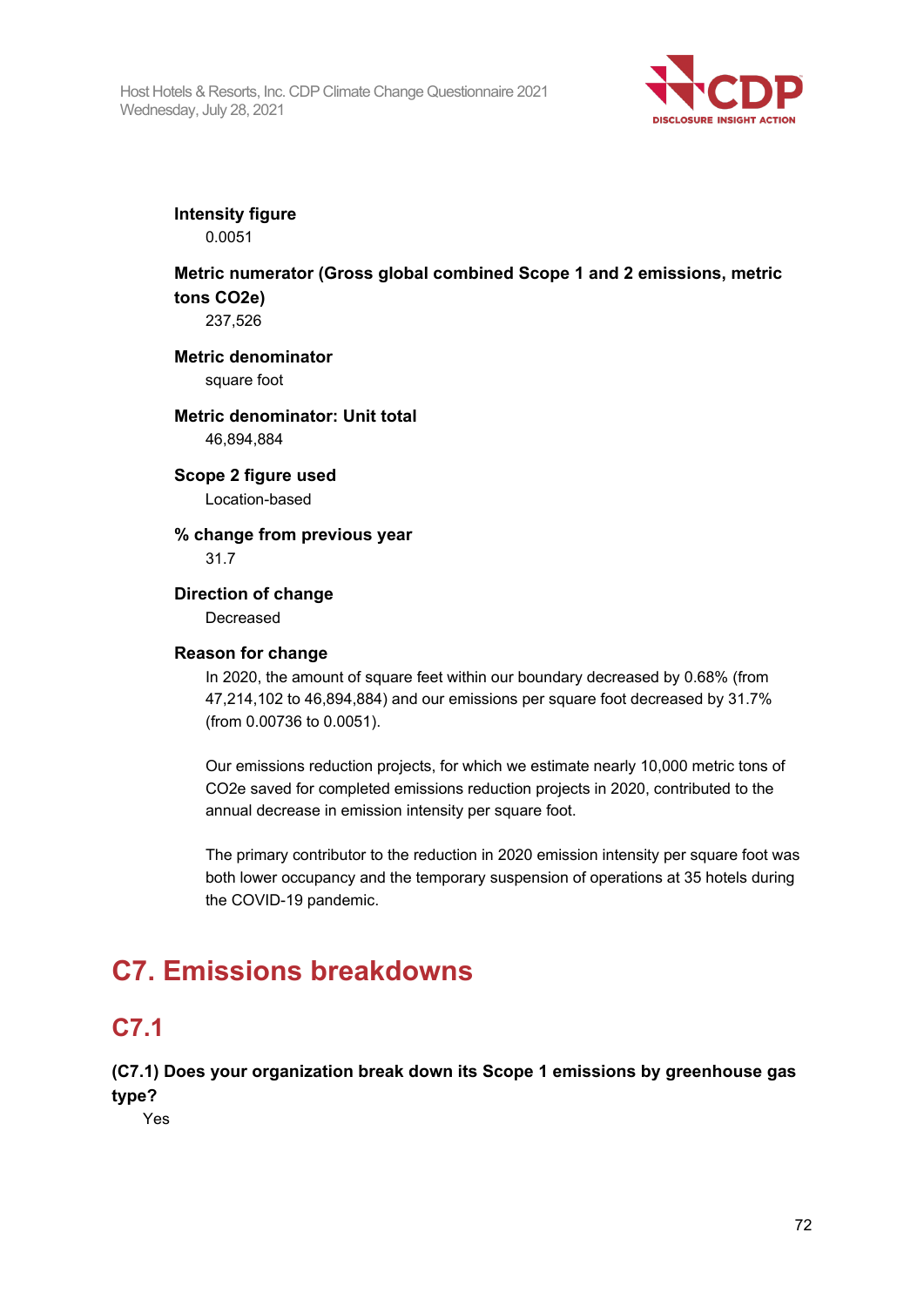

# **C7.1a**

### **(C7.1a) Break down your total gross global Scope 1 emissions by greenhouse gas type and provide the source of each used greenhouse warming potential (GWP).**

| Greenhouse<br>gas | Scope 1 emissions (metric tons of<br>CO <sub>2</sub> e) | <b>GWP Reference</b>                               |
|-------------------|---------------------------------------------------------|----------------------------------------------------|
| CO2               | 69,614                                                  | IPCC Fifth Assessment Report (AR5 -<br>$100$ year) |
| CH <sub>4</sub>   | 38                                                      | IPCC Fifth Assessment Report (AR5 -<br>$100$ year) |
| <b>N2O</b>        | 37                                                      | IPCC Fifth Assessment Report (AR5 -<br>$100$ year) |

# **C7.2**

#### **(C7.2) Break down your total gross global Scope 1 emissions by country/region.**

| <b>Country/Region</b>    | Scope 1 emissions (metric tons CO2e) |
|--------------------------|--------------------------------------|
| United States of America | 67,551                               |
| Canada                   | 1,981                                |
| <b>Brazil</b>            | 156                                  |

### **C7.3**

### **(C7.3) Indicate which gross global Scope 1 emissions breakdowns you are able to provide.**

By business division

## **C7.3a**

#### **(C7.3a) Break down your total gross global Scope 1 emissions by business division.**

| <b>Business division</b> | Scope 1 emissions (metric ton CO2e) |
|--------------------------|-------------------------------------|
| Urban                    | 13,452                              |
| Resort/Luxury            | 22,845                              |
| Suburban                 | 7,378                               |
| Airport                  | 4,171                               |
| Convention               | 21,844                              |

## **C7.5**

**(C7.5) Break down your total gross global Scope 2 emissions by country/region.**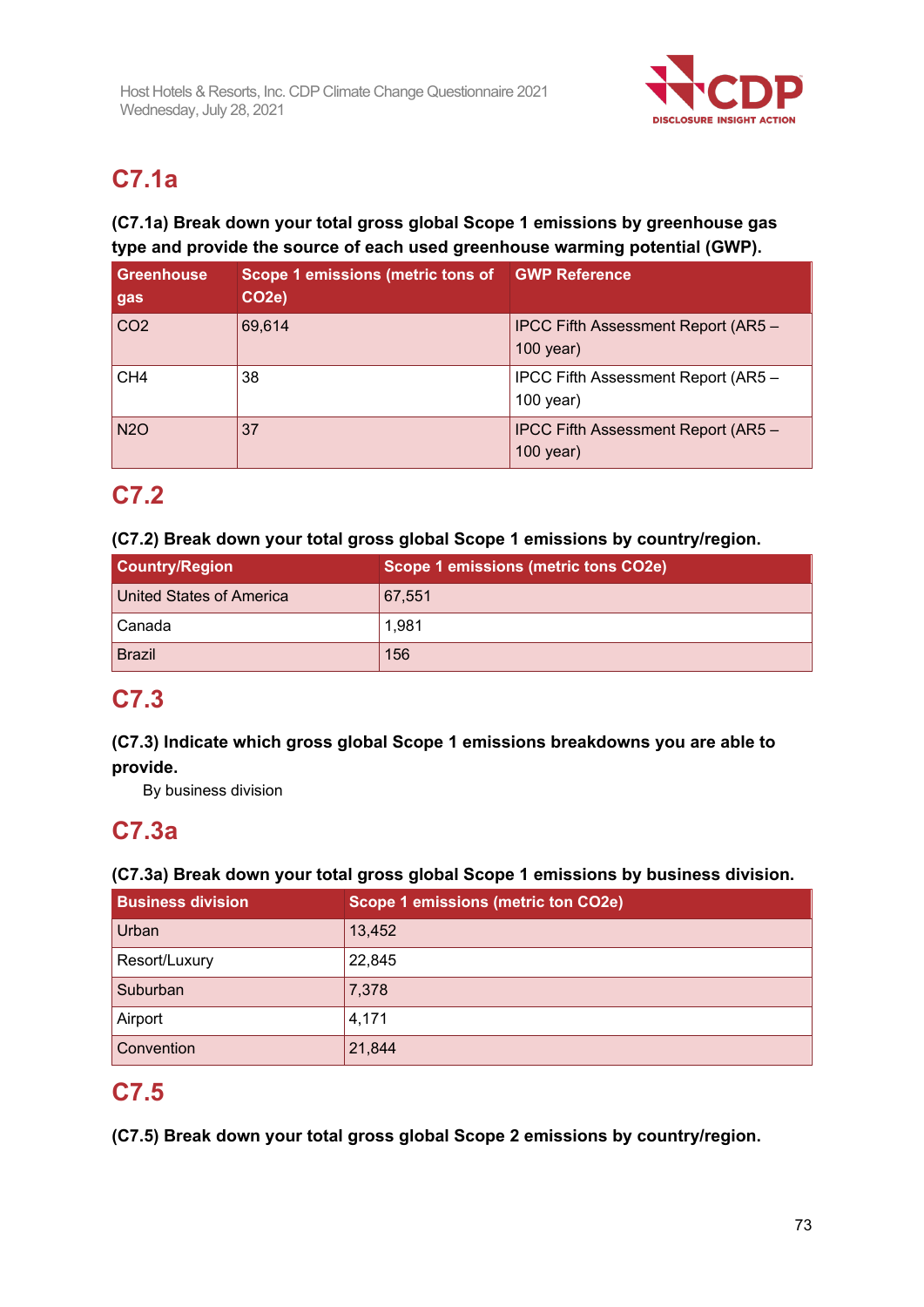

| <b>Country/Region</b>       | Scope 2,<br>location-<br>based (metric based<br>tons CO <sub>2</sub> e) | Scope 2,<br>market-<br>(metric tons<br>CO <sub>2e</sub> ) | <b>Purchased and</b><br>consumed<br>electricity, heat,<br>steam or cooling<br>(MWh) | <b>Purchased and consumed</b><br>low-carbon electricity,<br>heat, steam or cooling<br>accounted for in Scope 2<br>market-based approach<br>(MWh) |
|-----------------------------|-------------------------------------------------------------------------|-----------------------------------------------------------|-------------------------------------------------------------------------------------|--------------------------------------------------------------------------------------------------------------------------------------------------|
| United States of<br>America | 159,781                                                                 | 159,554                                                   | 451,941                                                                             | 764                                                                                                                                              |
| Canada                      | 1,899                                                                   | 1,899                                                     | 7,100                                                                               | 0                                                                                                                                                |
| <b>Brazil</b>               | 421                                                                     | 421                                                       | 4,221                                                                               | 0                                                                                                                                                |

## **C7.6**

**(C7.6) Indicate which gross global Scope 2 emissions breakdowns you are able to provide.**

By business division

### **C7.6a**

#### **(C7.6a) Break down your total gross global Scope 2 emissions by business division.**

| <b>Business</b><br>division | <b>Scope 2, location-based (metric tons)</b><br>CO <sub>2e</sub> ) | Scope 2, market-based (metric tons<br>CO <sub>2e</sub> ) |
|-----------------------------|--------------------------------------------------------------------|----------------------------------------------------------|
| Urban                       | 34,336                                                             | 33,798                                                   |
| Resort/Luxury               | 65,936                                                             | 66,329                                                   |
| Suburban                    | 14,143                                                             | 14,062                                                   |
| Airport                     | 9,025                                                              | 9,025                                                    |
| Convention                  | 44,397                                                             | 44,397                                                   |

## **C7.9**

**(C7.9) How do your gross global emissions (Scope 1 and 2 combined) for the reporting year compare to those of the previous reporting year?**

Decreased

### **C7.9a**

**(C7.9a) Identify the reasons for any change in your gross global emissions (Scope 1 and 2 combined), and for each of them specify how your emissions compare to the previous year.**

| <b>Change in</b> Direction Emissions<br>emissions of change value | (percentage) | <b>Please explain calculation</b> |
|-------------------------------------------------------------------|--------------|-----------------------------------|
|                                                                   |              |                                   |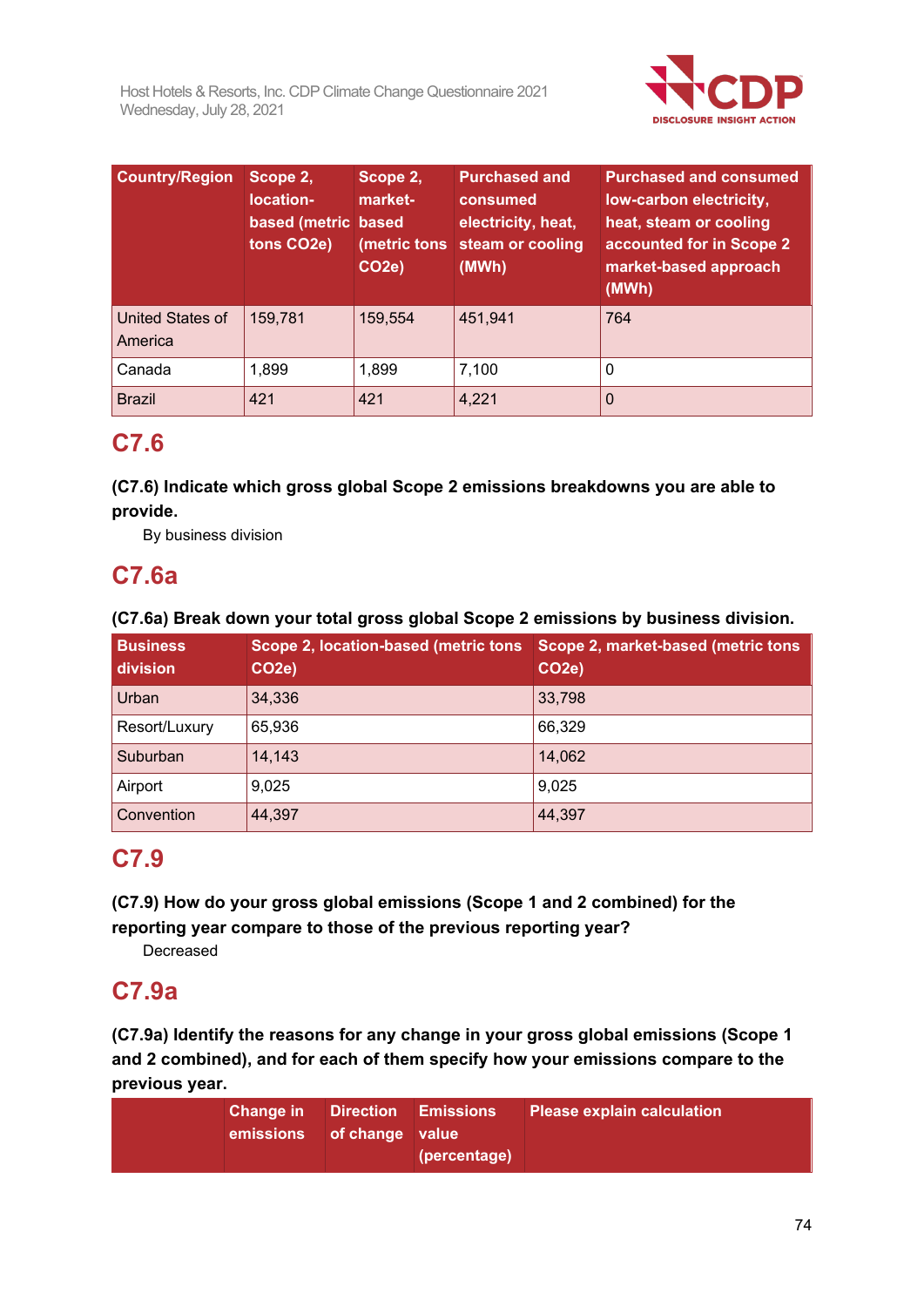

|                                                 | (metric tons<br>CO <sub>2e</sub> ) |           |      |                                                                                                                                                                                                                                                                                                                                                                                                                                                                                                                                                                                                                                                                                                                                                    |
|-------------------------------------------------|------------------------------------|-----------|------|----------------------------------------------------------------------------------------------------------------------------------------------------------------------------------------------------------------------------------------------------------------------------------------------------------------------------------------------------------------------------------------------------------------------------------------------------------------------------------------------------------------------------------------------------------------------------------------------------------------------------------------------------------------------------------------------------------------------------------------------------|
| Change in<br>renewable<br>energy<br>consumption | 3,644                              | Decreased | 1.05 | In 2020, we estimate a 1.05% reduction<br>associated with (1) production of solar<br>energy from the photovoltaic systems at<br>Fairmont Kea Lani, Maui; Hyatt<br>Regency Maui Resort and Spa and<br>Andaz Maui at Wailea Resort; (2) our<br>solar PPA at The Phoenician, a Luxury<br>Collection Resort; and (3) solar water<br>heating systems at hotels.<br>We expect to accelerate these annual<br>decreases in our emissions as we work<br>toward our target to achieve 30%<br>renewable electricity consumption by<br>2025.<br>The numerator used in the calculation is<br>3,644 MT CO2e and the denominator is<br>our 2019 Scope 1 and 2 emissions,<br>which were 347,616 MT CO2e.                                                           |
| Other<br>emissions<br>reduction<br>activities   | 16,164                             | Decreased | 7.39 | In 2020, we estimated a 7.39%<br>reduction due to (1) estimated benefits<br>accrued from Host's 2020 completed<br>emissions reduction activities (as<br>reported in 4.3b), (2) the cumulative<br>effect of emissions reduction projects<br>completed in late 2019, and (3) our<br>hotel managers' emissions reduction<br>activities, which includes process<br>efficiency projects and behavioral<br>change initiatives.<br>The numerator used in the calculation is<br>10,316MT CO2e and the denominator is<br>our 2019 Scope 1 and 2 emissions of<br>347,616 MT CO2e.<br>Also, please note that hotel managers'<br>emissions reduction activities continue<br>to accelerate as a result of collaboration<br>with Host's Asset Management team to |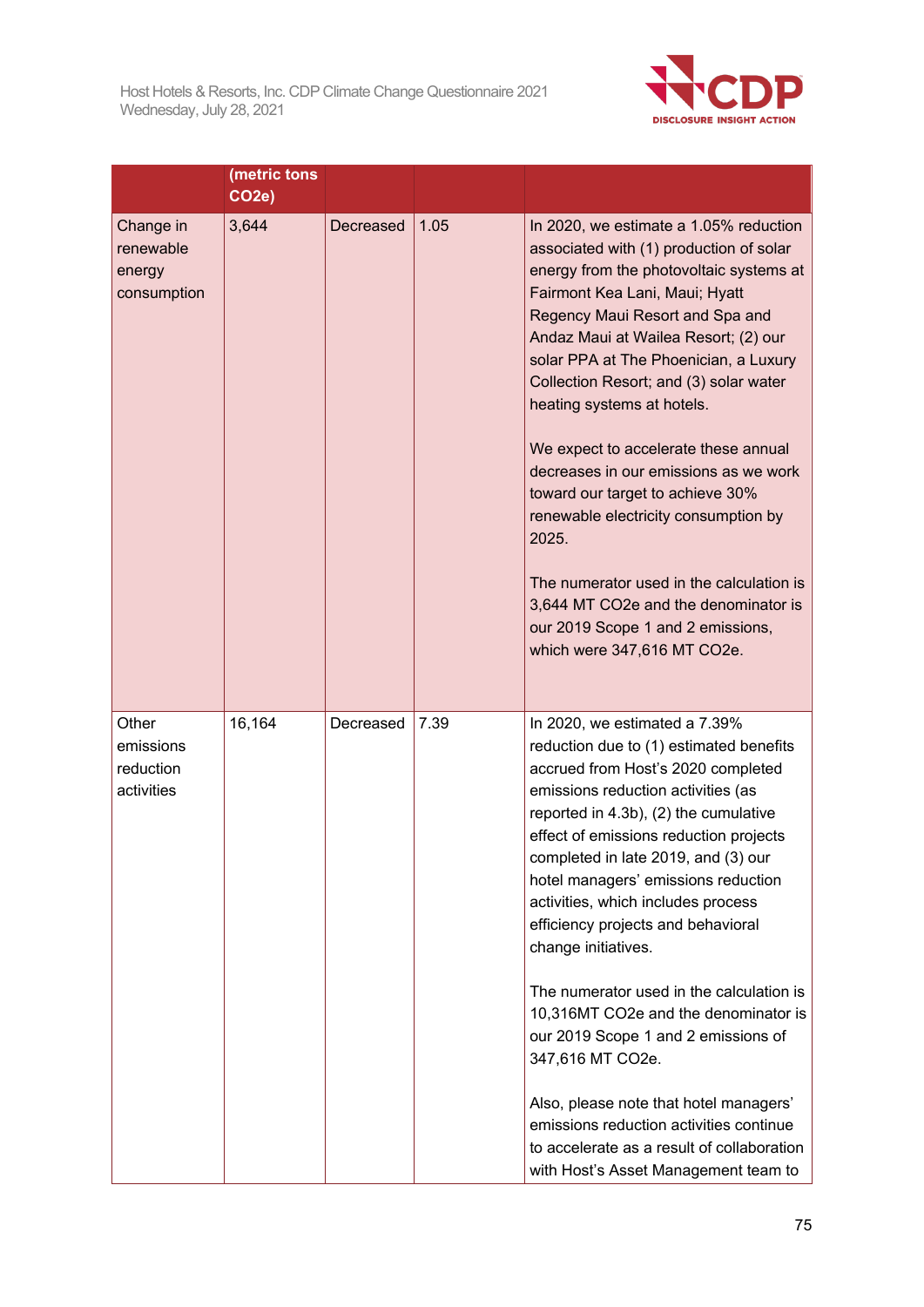

|                     |        |           |                  | execute on (1) operating efficiency best<br>practices, (2) opportunities identified<br>from property energy audits funded by<br>Host, and (3) retro-commissioning<br>efforts.                                                                                                                                                                                                                                                                                                                                        |
|---------------------|--------|-----------|------------------|----------------------------------------------------------------------------------------------------------------------------------------------------------------------------------------------------------------------------------------------------------------------------------------------------------------------------------------------------------------------------------------------------------------------------------------------------------------------------------------------------------------------|
| <b>Divestment</b>   | 2,159  | Decreased | 0.62             | In 2020, our emissions decreased by<br>0.62% due to the sale of the Newport<br>Beach Marriott Hotel & Spa.<br>The numerator used in the calculation is<br>2,159 MT CO2e, which was the 2019<br>Scope 1 and 2 emissions at this hotel.<br>The denominator is our 2019 Scope 1<br>and 2 emissions of 347,616 MT CO2e.                                                                                                                                                                                                  |
| Acquisitions        | 1,077  | Increased | 0.31             | The emissions in our 2020 boundary<br>increased by 0.31% resulting from the<br>addition of 1 Hotel South Beach, Miami<br>Beach.<br>The numerator used in the calculation is<br>1,077 MT CO2e, which was the 2020<br>Scope 1 and 2 emissions at this hotel.<br>The denominator is our 2019 Scope 1<br>and 2 emissions of 347,616 MT CO2e.                                                                                                                                                                             |
| <b>Mergers</b>      | 0      | No change | $\boldsymbol{0}$ | Not applicable to Host                                                                                                                                                                                                                                                                                                                                                                                                                                                                                               |
| Change in<br>output | 87,728 | Decreased | 22.5             | In 2020, we estimate a decrease of<br>22.50% associated with lower levels of<br>business activity and the temporary<br>suspension of hotel operations during<br>the COVID-19 pandemic. (For example,<br>the average occupancy levels across<br>Host's consolidated portfolio were as<br>low as 8.8% in the second quarter of<br>$2020.$ )<br>The numerator used in the calculation is<br>87,728 MT CO2e. The denominator<br>used is our 2019 Scope 1 and 2<br>emissions, which were 347,616 MT<br>CO <sub>2</sub> e. |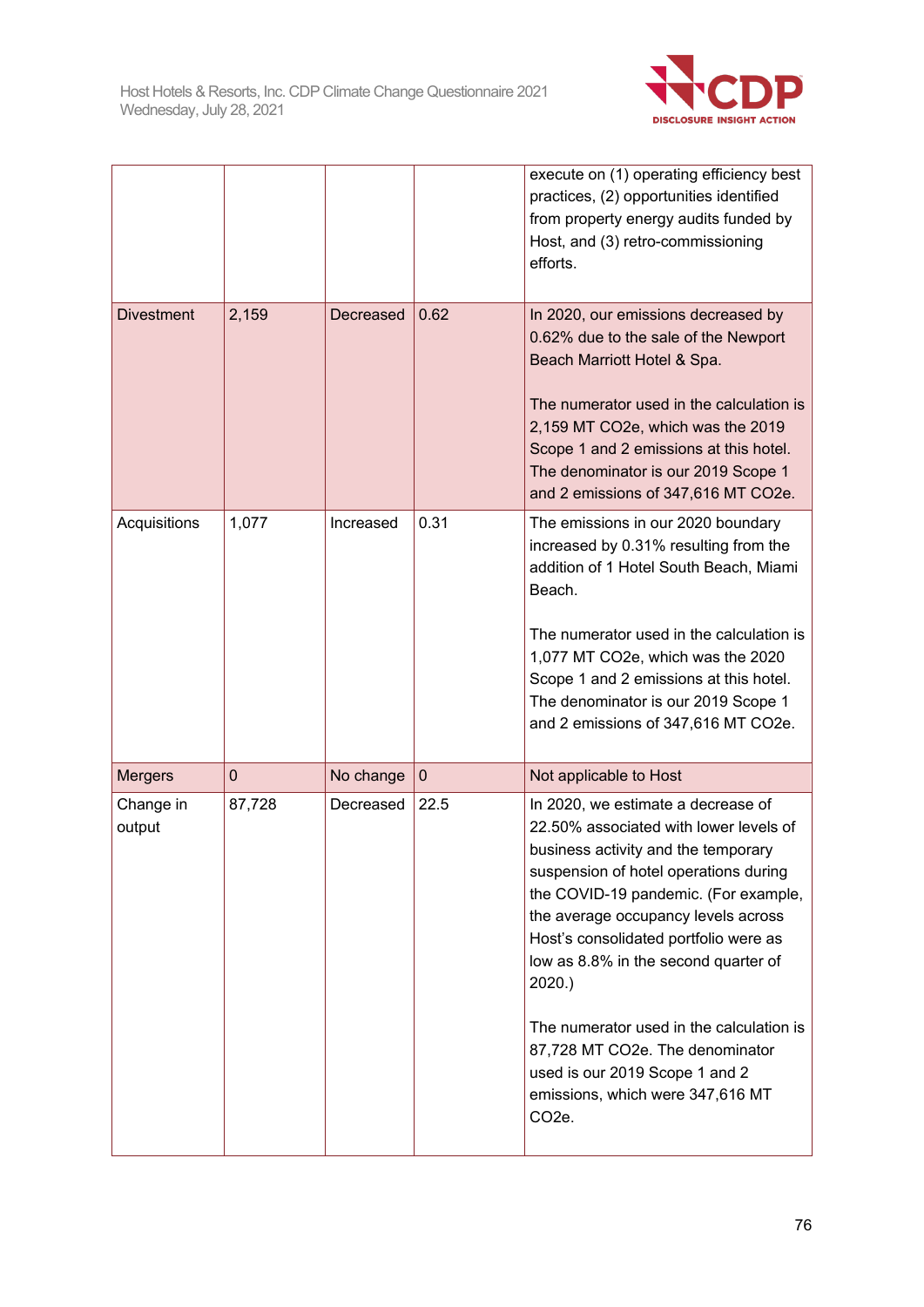

| Change in<br>methodology                         | 11,665 | Decreased | 3.36         | Each year, we update emission factors<br>in alignment with our greenhouse gas<br>emission inventory methodology and to<br>reflect changes among emissions<br>factors sources used. In 2020, we<br>estimate a decrease of 3.36%<br>associated with the use of updated<br>emission factors.<br>The numerator used in the calculation is<br>11,665 MT CO2e. The denominator<br>used is our 2019 Scope 1 and 2<br>emissions, which were 347,616 MT<br>CO <sub>2</sub> e.                                                                                |
|--------------------------------------------------|--------|-----------|--------------|-----------------------------------------------------------------------------------------------------------------------------------------------------------------------------------------------------------------------------------------------------------------------------------------------------------------------------------------------------------------------------------------------------------------------------------------------------------------------------------------------------------------------------------------------------|
| Change in<br>boundary                            | 0      | No change | 0            | There were no changes in 2020 to<br>Host's boundary.                                                                                                                                                                                                                                                                                                                                                                                                                                                                                                |
| Change in<br>physical<br>operating<br>conditions | 12,167 | Increased | 3.5          | Our estimate considered net weather<br>consumption data with a decrease in<br>heating degree days and increase in<br>cooling degree days, which are<br>evaluated using data obtained for each<br>property and an internally calculated<br>normalizing function for their effect on<br>energy load.<br>The net impact, primary observed in<br>increased Scope 1 natural gas<br>emissions, is estimated to equate to an<br>increase of 3.50%, or 12.167 MT CO2e,<br>from Host's 2019 total Scope 1 and 2<br>emissions, which were 347,616 MT<br>C02e. |
| Unidentified                                     | 0      | No change | $\mathbf{0}$ | There are no unidentified drivers in<br>Host's 2020 emissions performance.<br>The absolute decrease in our 2020<br>emissions is primarily attributable to<br>lower occupancy and the temporary<br>suspension of operations during the<br>COVID-19 pandemic at hotels owned by<br>Host.<br>Host's emissions reduction activities<br>and investments in renewable energy                                                                                                                                                                              |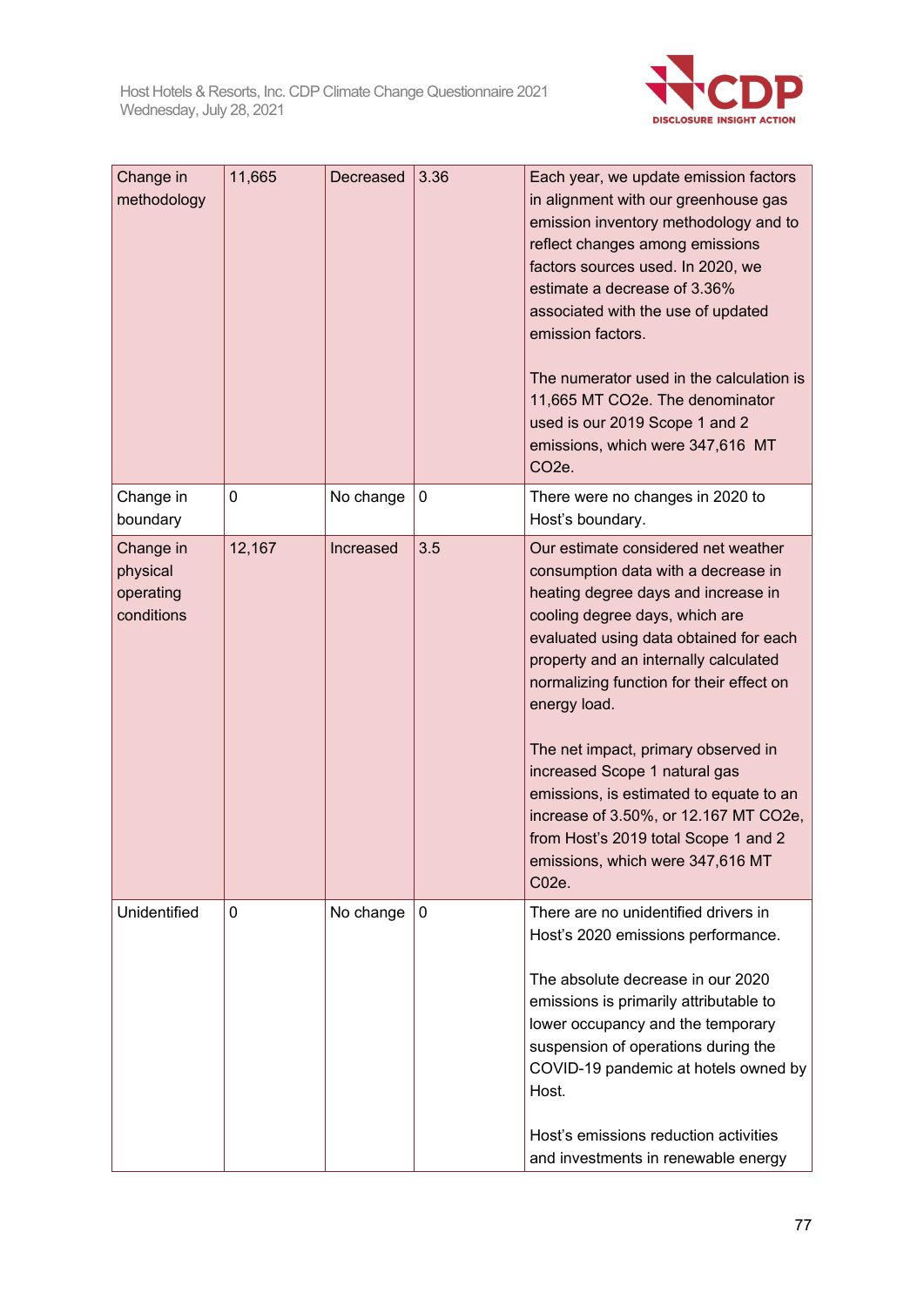

|       |                | also contributed to the annual decrease<br>in emissions. |
|-------|----------------|----------------------------------------------------------|
| Other | No change $ 0$ | There were no other identified drivers.                  |

### **C7.9b**

**(C7.9b) Are your emissions performance calculations in C7.9 and C7.9a based on a location-based Scope 2 emissions figure or a market-based Scope 2 emissions figure?**

Location-based

# **C8. Energy**

## **C8.1**

### **(C8.1) What percentage of your total operational spend in the reporting year was on energy?**

More than 0% but less than or equal to 5%

### **C8.2**

### **(C8.2) Select which energy-related activities your organization has undertaken.**

|                                                       | Indicate whether your organization undertook this energy-<br>related activity in the reporting year |
|-------------------------------------------------------|-----------------------------------------------------------------------------------------------------|
| Consumption of fuel (excluding<br>feedstocks)         | Yes                                                                                                 |
| Consumption of purchased or<br>acquired electricity   | Yes                                                                                                 |
| Consumption of purchased or<br>acquired heat          | Yes                                                                                                 |
| Consumption of purchased or<br>acquired steam         | Yes                                                                                                 |
| Consumption of purchased or<br>acquired cooling       | Yes                                                                                                 |
| Generation of electricity, heat,<br>steam, or cooling | Yes                                                                                                 |

### **C8.2a**

**(C8.2a) Report your organization's energy consumption totals (excluding feedstocks) in MWh.**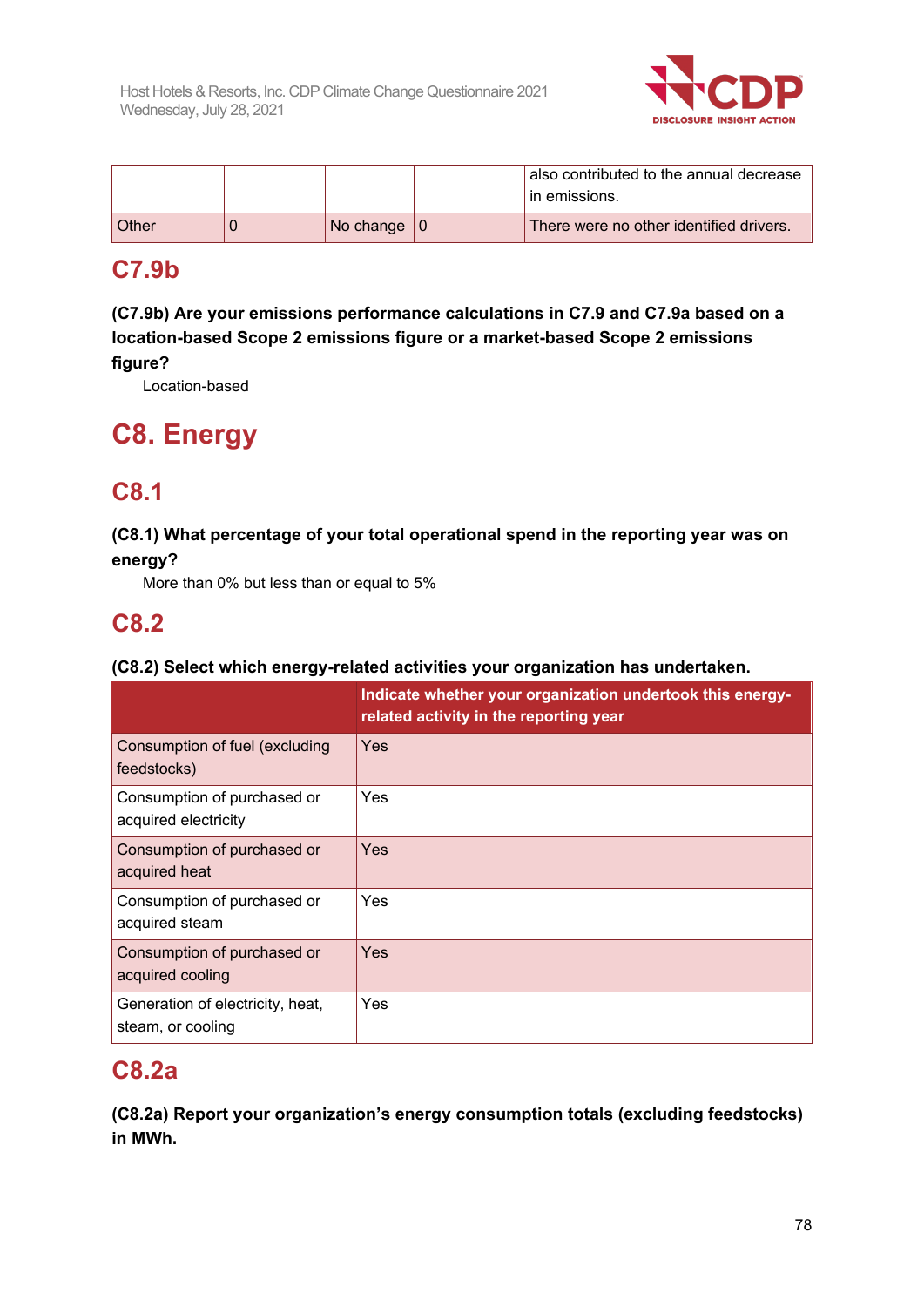

|                                                                | <b>Heating</b><br>value          | <b>MWh from</b><br>renewable<br><b>sources</b> | <b>MWh from non-</b><br>renewable<br><b>sources</b> | <b>Total (renewable</b><br>and non-<br>renewable) MWh |
|----------------------------------------------------------------|----------------------------------|------------------------------------------------|-----------------------------------------------------|-------------------------------------------------------|
| Consumption of fuel<br>(excluding feedstock)                   | HHV (higher<br>heating<br>value) | $\mathbf 0$                                    | 383,353                                             | 383,353                                               |
| Consumption of<br>purchased or acquired<br>electricity         |                                  | 764                                            | 463,262                                             | 464,026                                               |
| Consumption of<br>purchased or acquired<br>heat                |                                  | $\overline{0}$                                 | $\overline{0}$                                      | $\mathbf{0}$                                          |
| Consumption of<br>purchased or acquired<br>steam               |                                  | $\mathbf 0$                                    | 19,838                                              | 19,838                                                |
| Consumption of<br>purchased or acquired<br>cooling             |                                  | $\overline{0}$                                 | 6,921                                               | 6,921                                                 |
| Consumption of self-<br>generated non-fuel<br>renewable energy |                                  | 2,844                                          |                                                     | 2,844                                                 |
| <b>Total energy</b><br>consumption                             |                                  | 3,607                                          | 872,374                                             | 875,981                                               |

# **C8.2b**

### **(C8.2b) Select the applications of your organization's consumption of fuel.**

|                                                            | Indicate whether your organization undertakes this<br>fuel application |
|------------------------------------------------------------|------------------------------------------------------------------------|
| Consumption of fuel for the generation of<br>electricity   | <b>No</b>                                                              |
| Consumption of fuel for the generation of<br>heat          | Yes                                                                    |
| Consumption of fuel for the generation of<br>steam         | Yes                                                                    |
| Consumption of fuel for the generation of<br>cooling       | Yes                                                                    |
| Consumption of fuel for co-generation or<br>tri-generation | Yes                                                                    |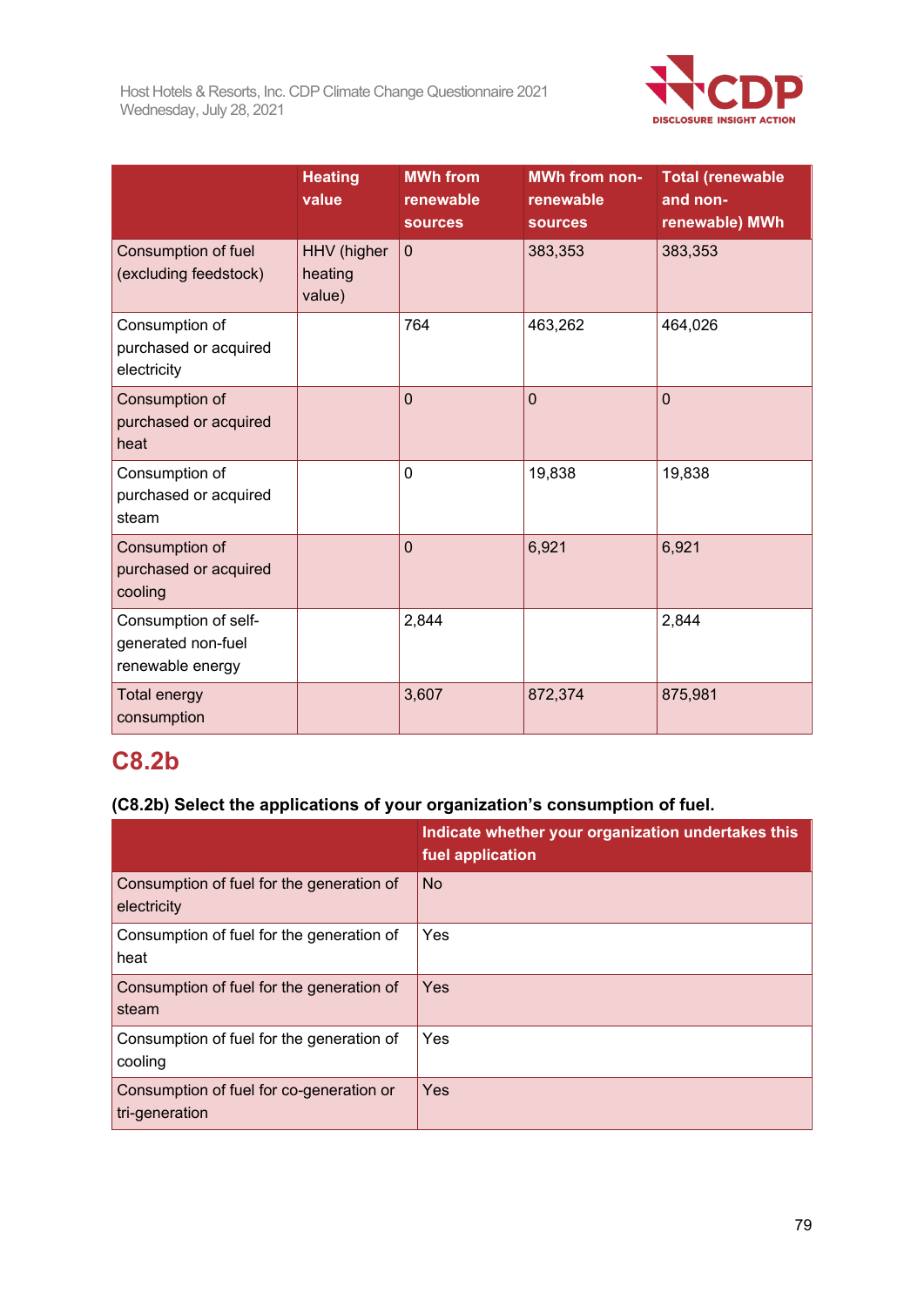

### **C8.2c**

### **(C8.2c) State how much fuel in MWh your organization has consumed (excluding feedstocks) by fuel type.**

**Fuels (excluding feedstocks)** Diesel **Heating value** HHV (higher heating value) **Total fuel MWh consumed by the organization** 1 **MWh fuel consumed for self-generation of heat** 1 **MWh fuel consumed for self-generation of steam**  $\Omega$ **MWh fuel consumed for self-generation of cooling**  $\Omega$ **MWh fuel consumed for self-cogeneration or self-trigeneration**  $\Omega$ **Emission factor** 253.19096 **Unit** kg CO2e per MWh **Emissions factor source** EPA Emission Factors for GHG Inventories January 2016, last modified 14 Dec 2017 **Comment** This is the same emissions factor that we used in our prior year's inventory. **Fuels (excluding feedstocks)** Natural Gas **Heating value** HHV (higher heating value) **Total fuel MWh consumed by the organization**

376,608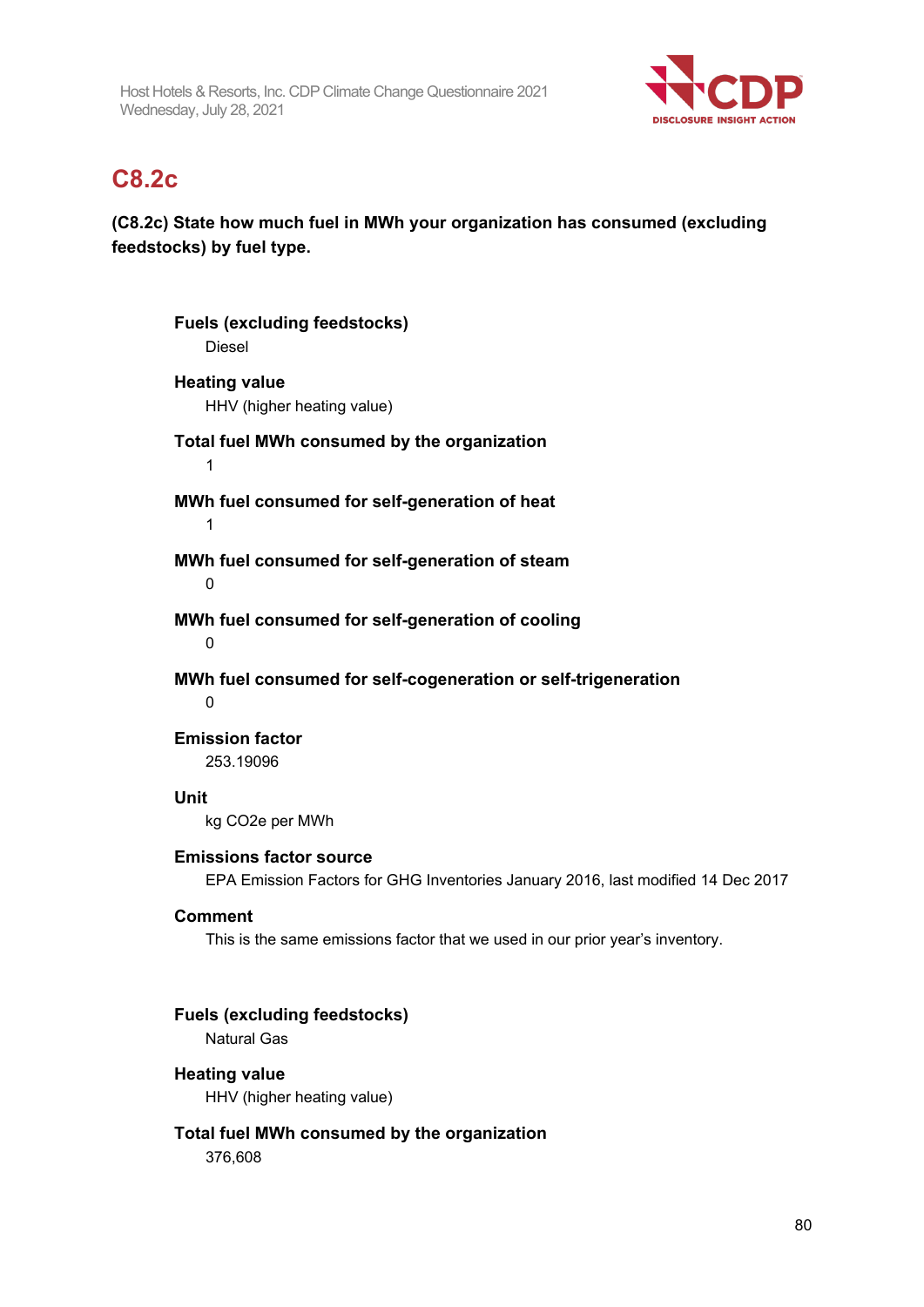Host Hotels & Resorts, Inc. CDP Climate Change Questionnaire 2021 Wednesday, July 28, 2021



#### **MWh fuel consumed for self-generation of heat** 225,965

#### **MWh fuel consumed for self-generation of steam** 21,599

#### **MWh fuel consumed for self-generation of cooling** 123,668

**MWh fuel consumed for self-cogeneration or self-trigeneration**

5,377

#### **Emission factor**

181.23511

#### **Unit**

kg CO2e per MWh

#### **Emissions factor source**

EPA Emission Factors for GHG Inventories January 2016, last modified 14 Dec 2017

#### **Comment**

This is the same emissions factor that we used in our prior year's inventory.

| <b>Fuels (excluding feedstocks)</b><br>Propane Gas                           |
|------------------------------------------------------------------------------|
| <b>Heating value</b><br>HHV (higher heating value)                           |
| Total fuel MWh consumed by the organization<br>5,744                         |
| MWh fuel consumed for self-generation of heat<br>5,744                       |
| MWh fuel consumed for self-generation of steam<br>$\mathbf 0$                |
| MWh fuel consumed for self-generation of cooling<br>$\mathbf 0$              |
| MWh fuel consumed for self-cogeneration or self-trigeneration<br>$\mathbf 0$ |
| <b>Emission factor</b><br>253.19096                                          |
| Unit<br>kg CO2e per MWh                                                      |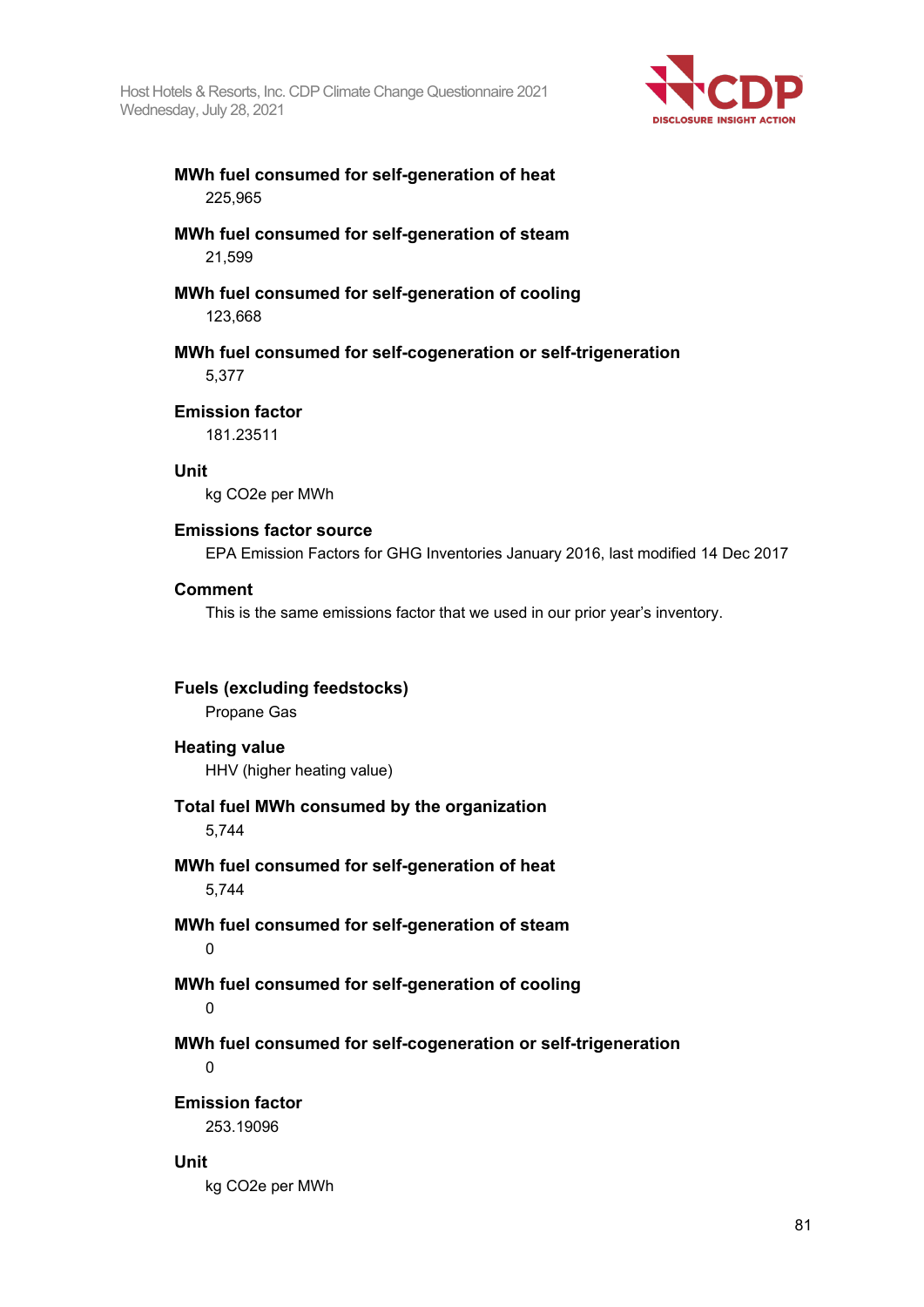

#### **Emissions factor source**

EPA Emission Factors for GHG Inventories January 2016, last modified 14 Dec 2017

#### **Comment**

This is the same emissions factor that we used in our prior year's inventory.

### **C8.2d**

**(C8.2d) Provide details on the electricity, heat, steam, and cooling your organization has generated and consumed in the reporting year.**

|                     | <b>Total Gross</b><br>generation<br>(MWh) | <b>Generation that is</b><br>consumed by the<br>organization (MWh) | <b>Gross generation</b> Generation from<br>from renewable<br>sources (MWh) | renewable sources that is<br>consumed by the<br>organization (MWh) |
|---------------------|-------------------------------------------|--------------------------------------------------------------------|----------------------------------------------------------------------------|--------------------------------------------------------------------|
| Electricity $3,607$ |                                           | 3,607                                                              | 3,607                                                                      | 3,607                                                              |
| Heat                | 0                                         |                                                                    | $\Omega$                                                                   | U                                                                  |
| <b>Steam</b>        | 0                                         |                                                                    |                                                                            | O                                                                  |
| Cooling             | 0                                         |                                                                    |                                                                            |                                                                    |

### **C8.2e**

**(C8.2e) Provide details on the electricity, heat, steam, and/or cooling amounts that were accounted for at a zero emission factor in the market-based Scope 2 figure reported in C6.3.**

#### **Sourcing method**

Power purchase agreement (PPA) with on-site/off-site generator owned by a third party with no grid transfers (direct line)

#### **Low-carbon technology type**

Solar

**Country/area of consumption of low-carbon electricity, heat, steam or cooling** United States of America

#### **MWh consumed accounted for at a zero emission factor**

764

#### **Comment**

We have a 600-kilowatt solar PPA at The Phoenician, a Luxury Collection Resort. An emissions factor of 0.0 has been utilized, due to the system being behind the utility meter with no grid transfers.

Host has a set a target to reach 30% renewable electricity consumption by 2025. To support this target, we aim to increase procurement of electricity from renewable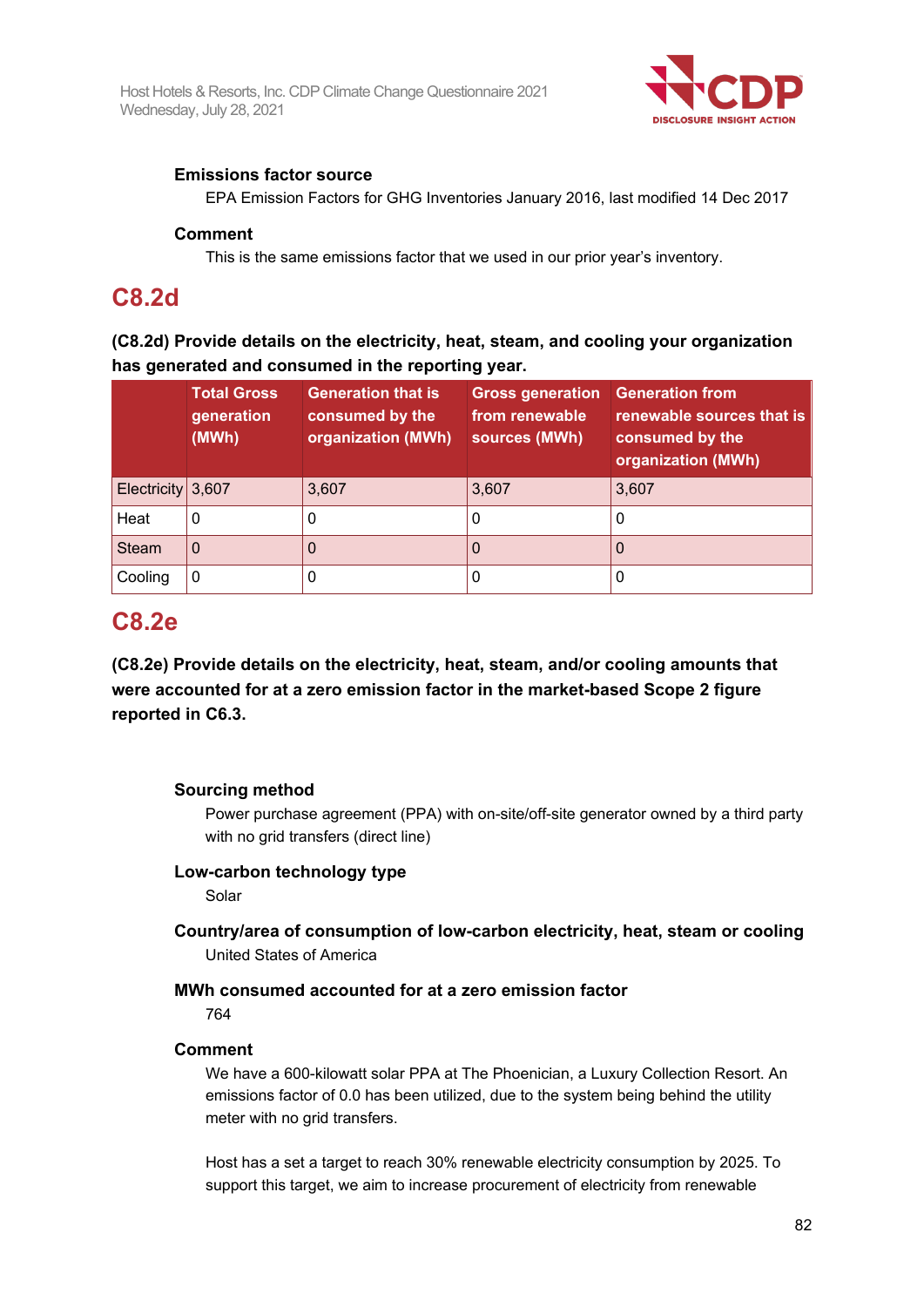

sources through green power purchases by 2022.

Concurrently, we plan to expand the number of on-site solar PV systems within our consolidated portfolio. New solar PV investments at three hotels in Washington, D.C. and one expansion project in Hawaii have been approved. We are also evaluating solar PV investments in California, Florida, Hawaii, Massachusetts and New Jersey.

# **C9. Additional metrics**

## **C9.1**

**(C9.1) Provide any additional climate-related metrics relevant to your business.**

**Description** Energy usage **Metric value** 18.67 **Metric numerator** Kilowatt hours **Metric denominator (intensity metric only)** Square foot **% change from previous year** 30.13 **Direction of change** Decreased **Please explain** Host has set a 2025 goal to reduce energy consumption per square foot by 25% from

our 2008 baseline. In 2020, energy consumption per square foot was 40% lower than the 2008 baseline as a result of extremely low occupancy and suspension of operations at some of our hotels.

Prior to the pandemic, energy consumption per square foot had decreased by 14% from our 2008 baseline, which is on track to meet the 2025 target.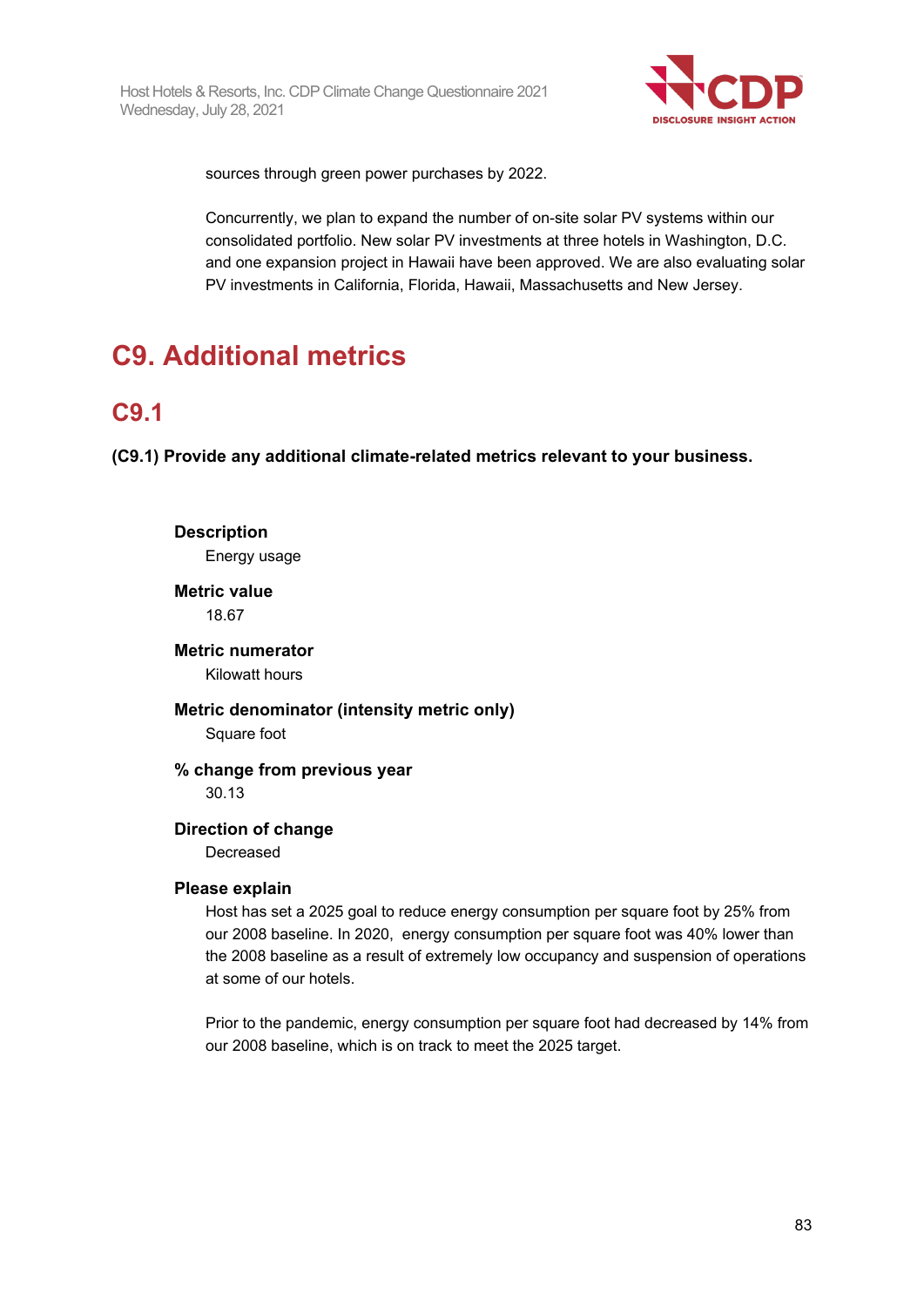

# **C-CE9.6/C-CG9.6/C-CH9.6/C-CN9.6/C-CO9.6/C-EU9.6/C-MM9.6/C-OG9.6/C-RE9.6/C-ST9.6/C-TO9.6/C-TS9.6**

**(C-CE9.6/C-CG9.6/C-CH9.6/C-CN9.6/C-CO9.6/C-EU9.6/C-MM9.6/C-OG9.6/C-RE9.6/C-ST9.6/C-TO9.6/C-TS9.6) Does your organization invest in research and development (R&D) of low-carbon products or services related to your sector activities?**

|          | Investment in<br>low-carbon<br>R&D | <b>Comment</b>                                                                                                                                                                                                                                                                                                                                                                                                                                                                                                                                                                                      |
|----------|------------------------------------|-----------------------------------------------------------------------------------------------------------------------------------------------------------------------------------------------------------------------------------------------------------------------------------------------------------------------------------------------------------------------------------------------------------------------------------------------------------------------------------------------------------------------------------------------------------------------------------------------------|
| Row<br>1 | <b>No</b>                          | As a lodging REIT, Host does not currently make any investments that we<br>classify as R&D.<br>Over the past five years, we have invested \$137 million in over 675<br>sustainability projects that have substantially reduced the emissions, energy<br>and water footprint at hotels owned by Host.<br>As the only lodging REIT anchor partner at Fifth Wall (a leading-edge venture<br>capital firm focused on redefining how the world interacts with the built<br>environment), Host is also investing in advancing sustainability through new<br>technologies within the real estate industry. |
|          |                                    | Host is also an active participant in The Urban Land Institute. Its mission is to<br>provide leadership in the responsible use of land and in creating and<br>sustaining thriving communities worldwide. Host's executive vice president of<br>development, design & construction, senior vice president of engineering &<br>sustainability and vice president of energy & sustainability have helped to<br>develop Urban Land Institute whitepapers to advance sustainability best<br>practices within the real estate industry.                                                                   |

# **C10. Verification**

# **C10.1**

**(C10.1) Indicate the verification/assurance status that applies to your reported emissions.**

|                                          | <b>Verification/assurance status</b>                   |
|------------------------------------------|--------------------------------------------------------|
| Scope 1                                  | Third-party verification or assurance process in place |
| Scope 2 (location-based or market-based) | Third-party verification or assurance process in place |
| Scope 3                                  | Third-party verification or assurance process in place |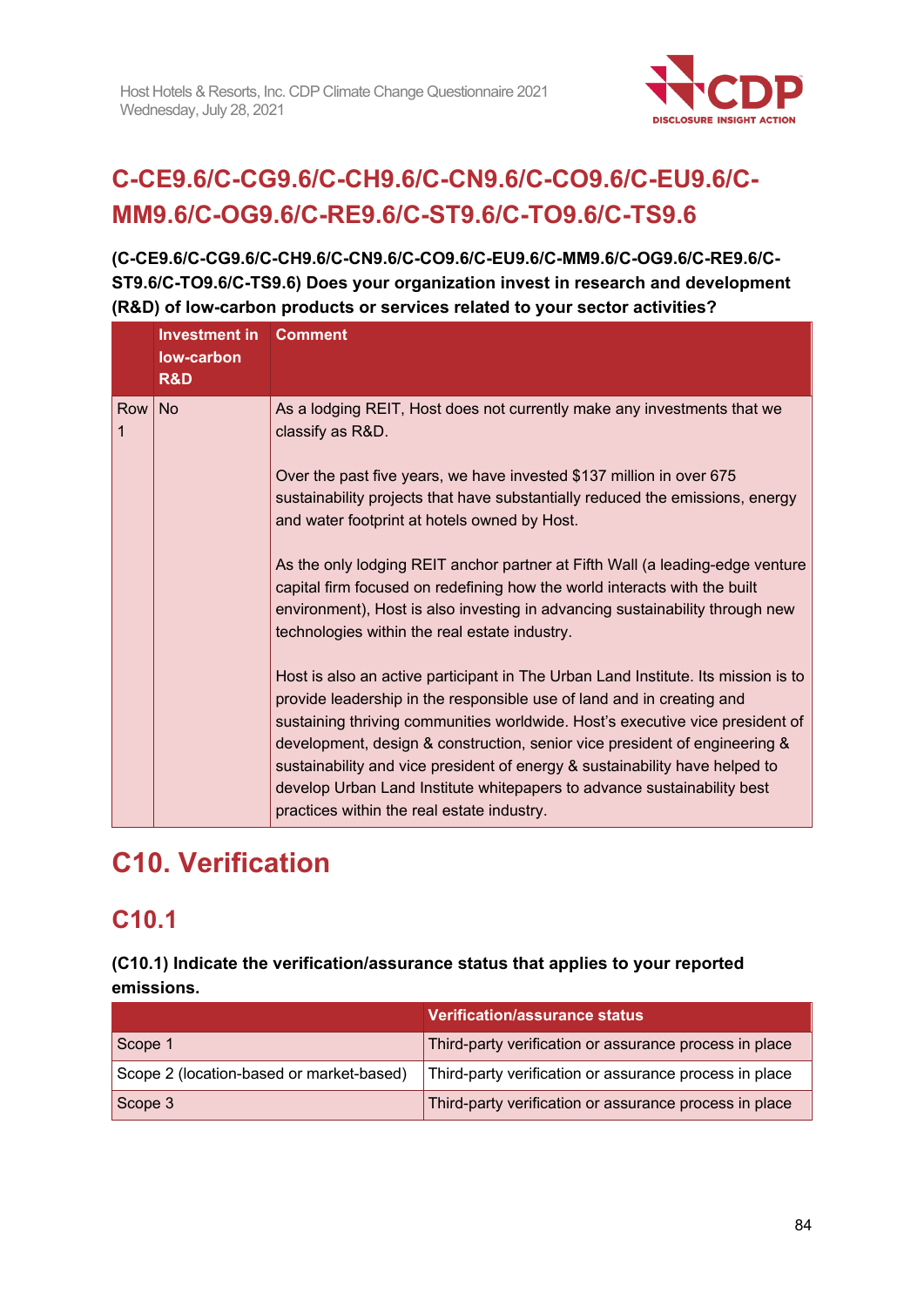

## **C10.1a**

**(C10.1a) Provide further details of the verification/assurance undertaken for your Scope 1 emissions, and attach the relevant statements.**

**Verification or assurance cycle in place** Annual process **Status in the current reporting year Complete Type of verification or assurance** Limited assurance **Attach the statement Page/ section reference** All **Relevant standard** ISO14064-3 **Proportion of reported emissions verified (%)**

100

### **C10.1b**

**(C10.1b) Provide further details of the verification/assurance undertaken for your Scope 2 emissions and attach the relevant statements.**

**Scope 2 approach** Scope 2 location-based

### **Verification or assurance cycle in place**

Annual process

#### **Status in the current reporting year Complete**

**Type of verification or assurance** Limited assurance

**Attach the statement**

**Page/ section reference**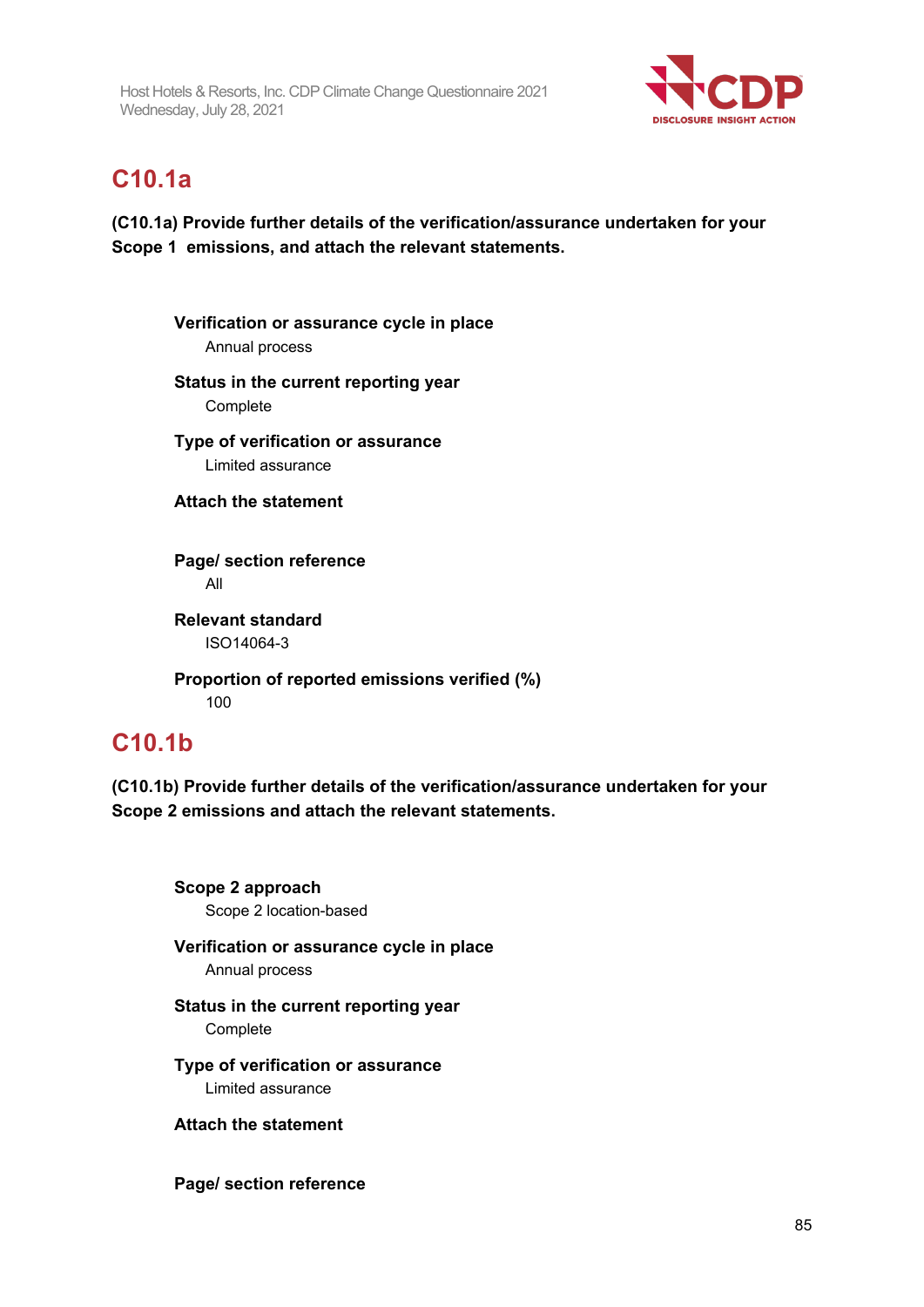Host Hotels & Resorts, Inc. CDP Climate Change Questionnaire 2021 Wednesday, July 28, 2021



All

**Relevant standard** ISO14064-3

**Proportion of reported emissions verified (%)** 100

### **C10.1c**

**(C10.1c) Provide further details of the verification/assurance undertaken for your Scope 3 emissions and attach the relevant statements.**

**Scope 3 category** Scope 3: Purchased goods and services **Verification or assurance cycle in place** Annual process **Status in the current reporting year Complete Type of verification or assurance** Limited assurance **Attach the statement Page/section reference** All **Relevant standard** ISO14064-3 **Proportion of reported emissions verified (%)** 100 **Scope 3 category** Scope 3: Business travel

#### **Verification or assurance cycle in place** Annual process

**Status in the current reporting year Complete** 

**Type of verification or assurance**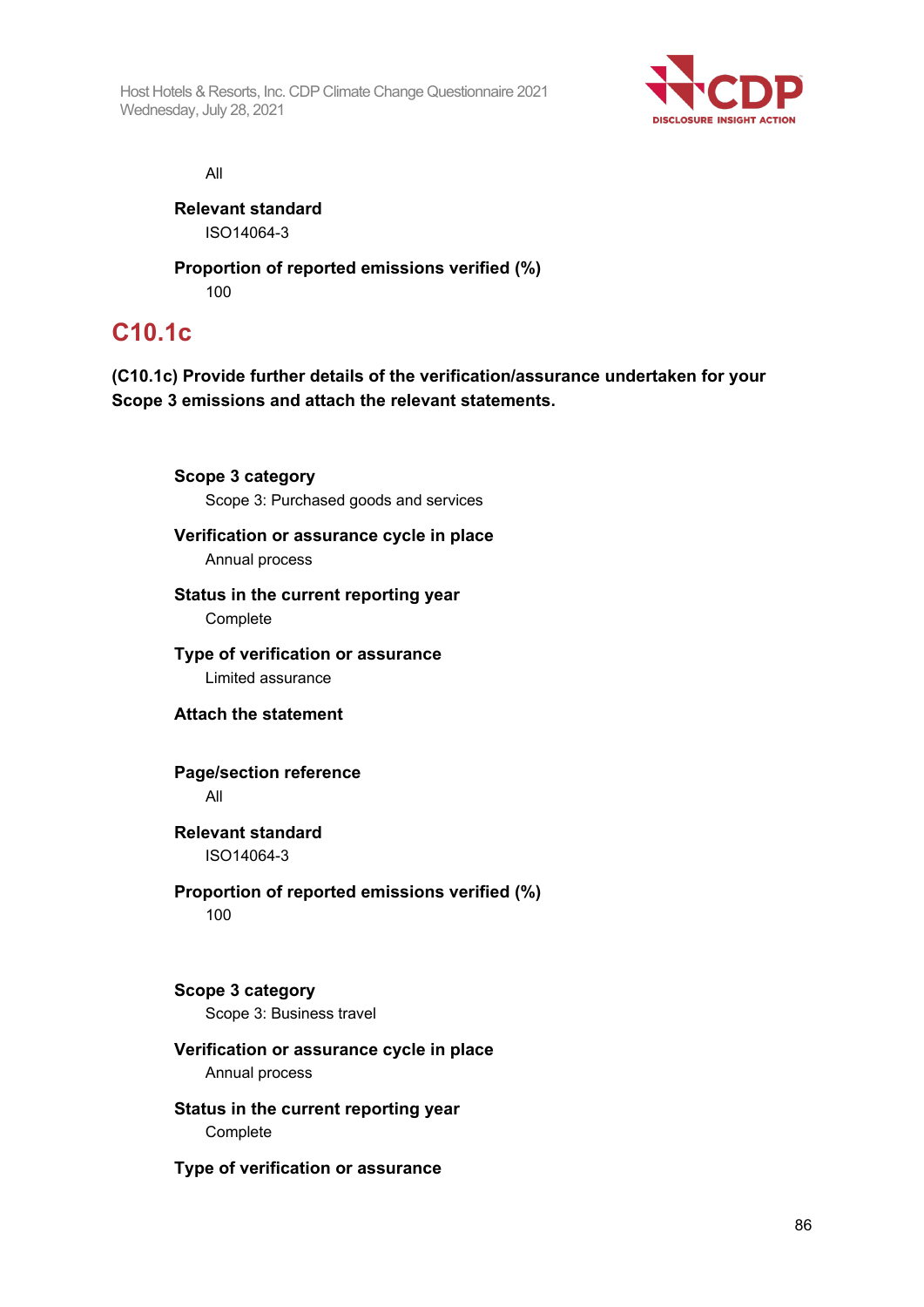Host Hotels & Resorts, Inc. CDP Climate Change Questionnaire 2021 Wednesday, July 28, 2021



Limited assurance

**Attach the statement**

**Page/section reference** All

**Relevant standard** ISO14064-3

**Proportion of reported emissions verified (%)** 100

**Scope 3 category** Scope 3: Upstream leased assets

#### **Verification or assurance cycle in place**

Annual process

**Status in the current reporting year Complete** 

**Type of verification or assurance** Limited assurance

**Attach the statement**

**Page/section reference** All

**Relevant standard** ISO14064-3

**Proportion of reported emissions verified (%)** 100

### **C10.2**

**(C10.2) Do you verify any climate-related information reported in your CDP disclosure other than the emissions figures reported in C6.1, C6.3, and C6.5?**

Yes

## **C10.2a**

**(C10.2a) Which data points within your CDP disclosure have been verified, and which verification standards were used?**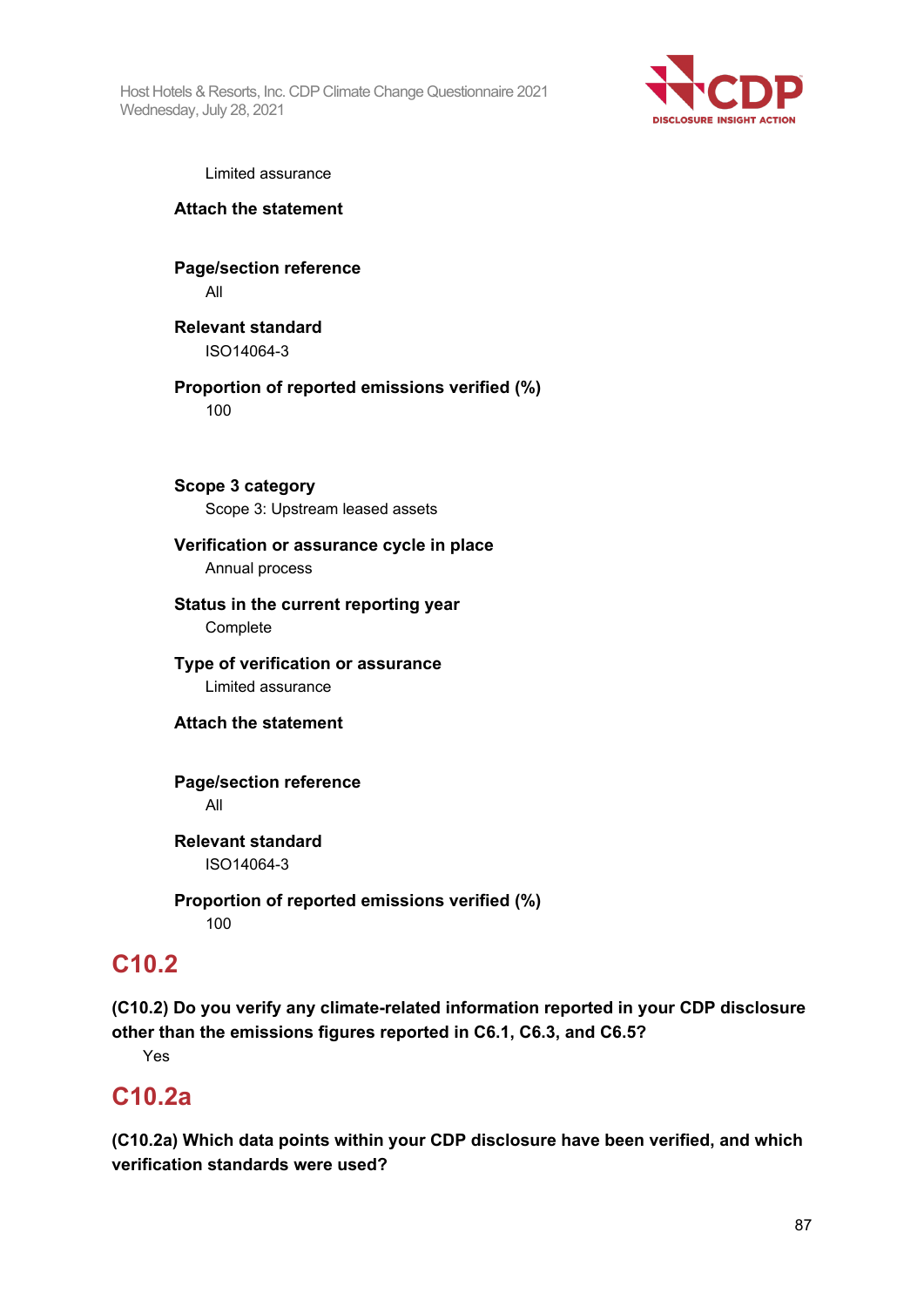

| <b>Disclosure</b><br>module<br>verification<br>relates to | <b>Data verified</b>                                      | <b>Verification</b><br><b>standard</b> | <b>Please explain</b>                                                                                                                                                                                                                                                                                                           |
|-----------------------------------------------------------|-----------------------------------------------------------|----------------------------------------|---------------------------------------------------------------------------------------------------------------------------------------------------------------------------------------------------------------------------------------------------------------------------------------------------------------------------------|
| C4. Targets and<br>performance                            | Progress against<br>emissions<br>reduction target         | ISO14064-3                             | As part of the assurance process, our<br>independent provider also assured Host's (1)<br>progress against our emissions reduction target,<br>(2) year-on-year change in Scope 1 and 2<br>emissions, and (3) energy consumption. (This<br>information can be found in the table on page 2<br>of our assurance statement.)<br>Ս 1 |
| C5. Emissions<br>performance                              | Year on year<br>change in<br>emissions<br>(Scope 1 and 2) | ISO14064-3                             | As part of the assurance process, our<br>independent provider also assured Host's (1)<br>progress against our emissions reduction target,<br>(2) year-on-year change in Scope 1 and 2<br>emissions, and (3) energy consumption. (This<br>information can be found in the table on page 2<br>of our assurance statement.)<br>Ս ւ |
| C8. Energy                                                | Energy<br>consumption                                     | ISO14064-3                             | As part of the assurance process, our<br>independent provider also assured Host's (1)<br>progress against our emissions reduction target,<br>(2) year-on-year change in Scope 1 and 2<br>emissions, and (3) energy consumption. (This<br>information can be found in the table on page 2<br>of our assurance statement.)<br>Ս 1 |

1Host Environmental Data iCompli Verification Statement FINAL 210630.pdf

# **C11. Carbon pricing**

## **C11.1**

### **(C11.1) Are any of your operations or activities regulated by a carbon pricing system (i.e. ETS, Cap & Trade or Carbon Tax)?**

No, and we do not anticipate being regulated in the next three years

# **C11.2**

### **(C11.2) Has your organization originated or purchased any project-based carbon credits within the reporting period?**

No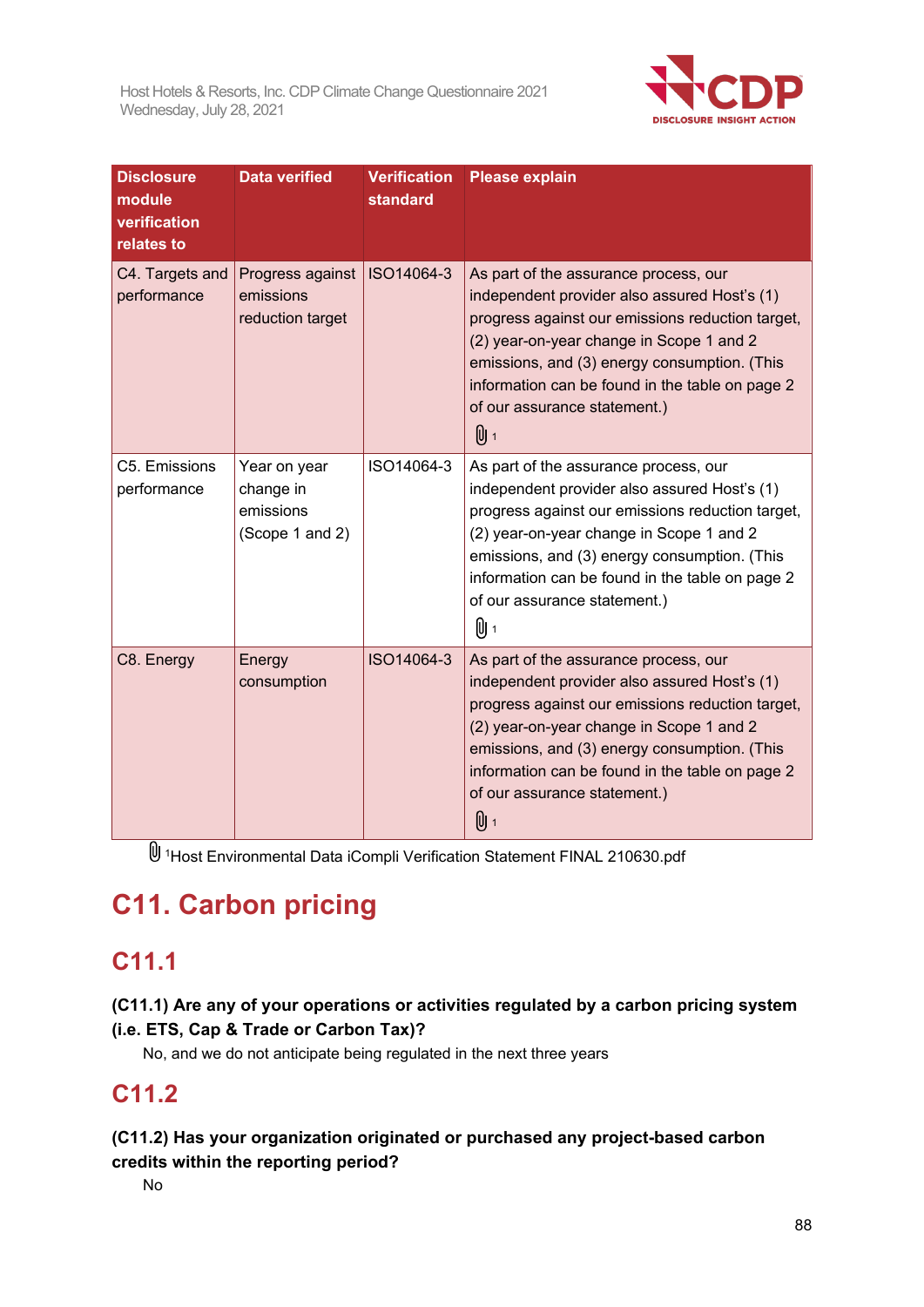

## **C11.3**

**(C11.3) Does your organization use an internal price on carbon?** Yes

# **C11.3a**

#### **(C11.3a) Provide details of how your organization uses an internal price on carbon.**

#### **Objective for implementing an internal carbon price**

Stakeholder expectations Drive energy efficiency Drive low-carbon investment

#### **GHG Scope**

Scope 1 Scope 2

#### **Application**

Host has initiated a pilot project to apply a shadow price, which is being used to help prioritize our specific projects and properties where we are evaluating investment decisions in energy efficiency technologies and low carbon energy sources.

The internal price of carbon is also designed to help support our long-term emissions reduction plans and engagement with our third-party managers on sustainability initiatives.

#### **Actual price(s) used (Currency /metric ton)**

100

#### **Variance of price(s) used**

Most of our hotels are located in the United States. Our properties in California, Maryland, Massachusetts and New York are located in states with carbon markets, which includes California's own cap-and-trade program and the multi-state Regional Greenhouse Gas Initiative (RGGI). However, Host's hotels do not actively participate in carbon markets. Additionally, because these markets are still evolving, carbon may be mispriced, underpriced or subject to high volatility.

As such, we have decided not to have an internal price of carbon vary based on these markets. Instead, we have decided to apply a fixed price of \$100 per ton in alignment with the recommendations set forth in a 2017 joint-report of the World Bank and the International Monetary Fund. As market conditions evolve and we incorporate lessons learned from our pilot project, we will assess whether to include variance in the internal price of carbon that we use.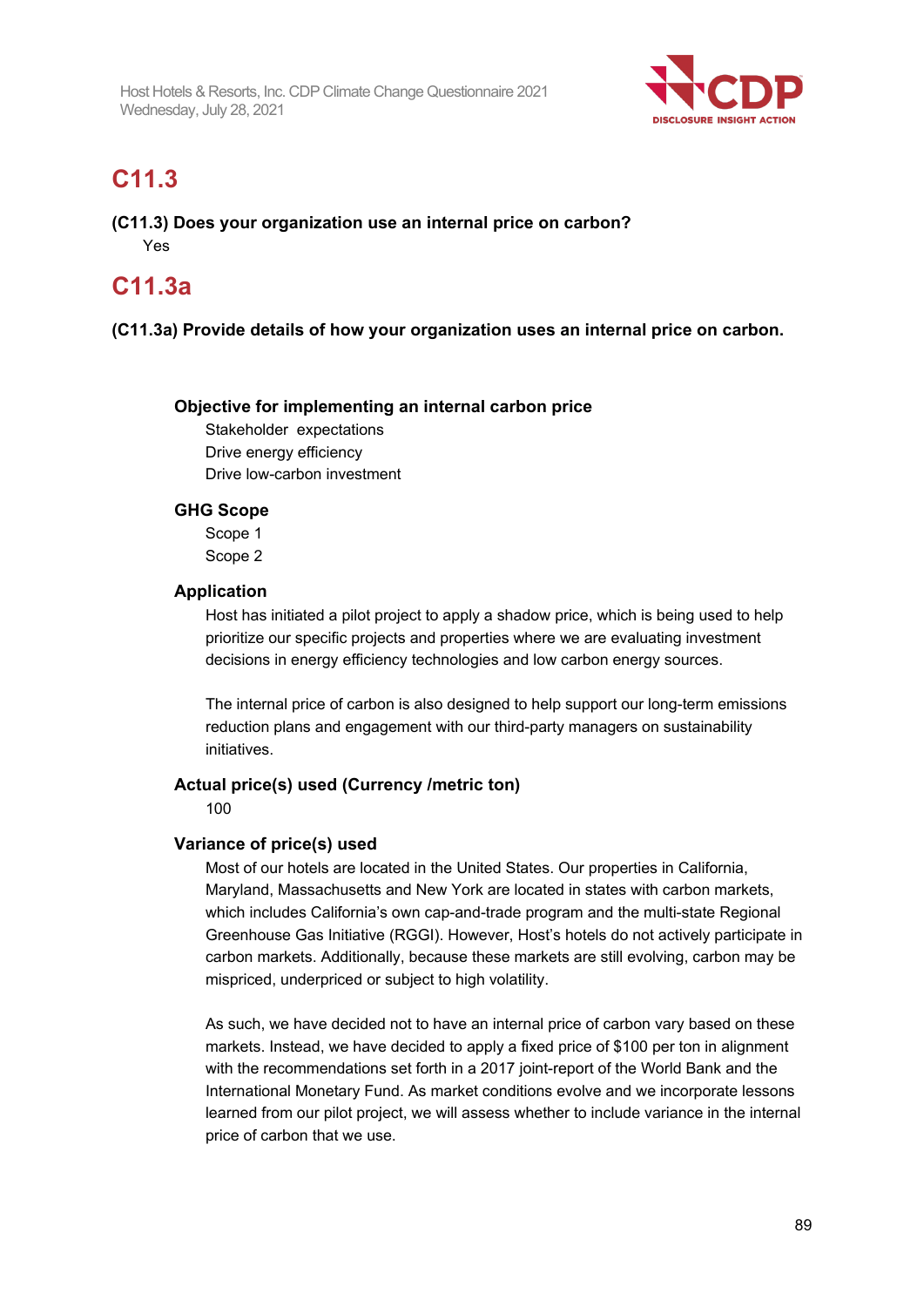

#### **Type of internal carbon price**

Shadow price

#### **Impact & implication**

Host's shadow price of carbon helps to inform decision making to support our target to achieve 30% renewable energy consumption by 2025.

For example, since establishing an internal price of carbon and setting our renewable energy target, Host has approved investments to expand solar PV installations at hotels in Hawaii, and enter the design phase for solar PV installations in the Washington, D.C. market.

We are also using the internal price of carbon to evaluate solar PV investments in California, Florida, Massachusetts and New Jersey.

Our approach to carbon pricing may evolve over time to reflect changing market conditions and best practices. Additionally, we plan to incorporate lessons learned from our internal price of carbon pilot to inform the evolution of our corporate responsibility program, strategies and targets.

# **C12. Engagement**

### **C12.1**

#### **(C12.1) Do you engage with your value chain on climate-related issues?**

Yes, our suppliers

Yes, other partners in the value chain

### **C12.1a**

**(C12.1a) Provide details of your climate-related supplier engagement strategy.**

#### **Type of engagement**

Compliance & onboarding

#### **Details of engagement**

Climate change is integrated into supplier evaluation processes

#### **% of suppliers by number**

21

#### **% total procurement spend (direct and indirect)** 89

**% of supplier-related Scope 3 emissions as reported in C6.5**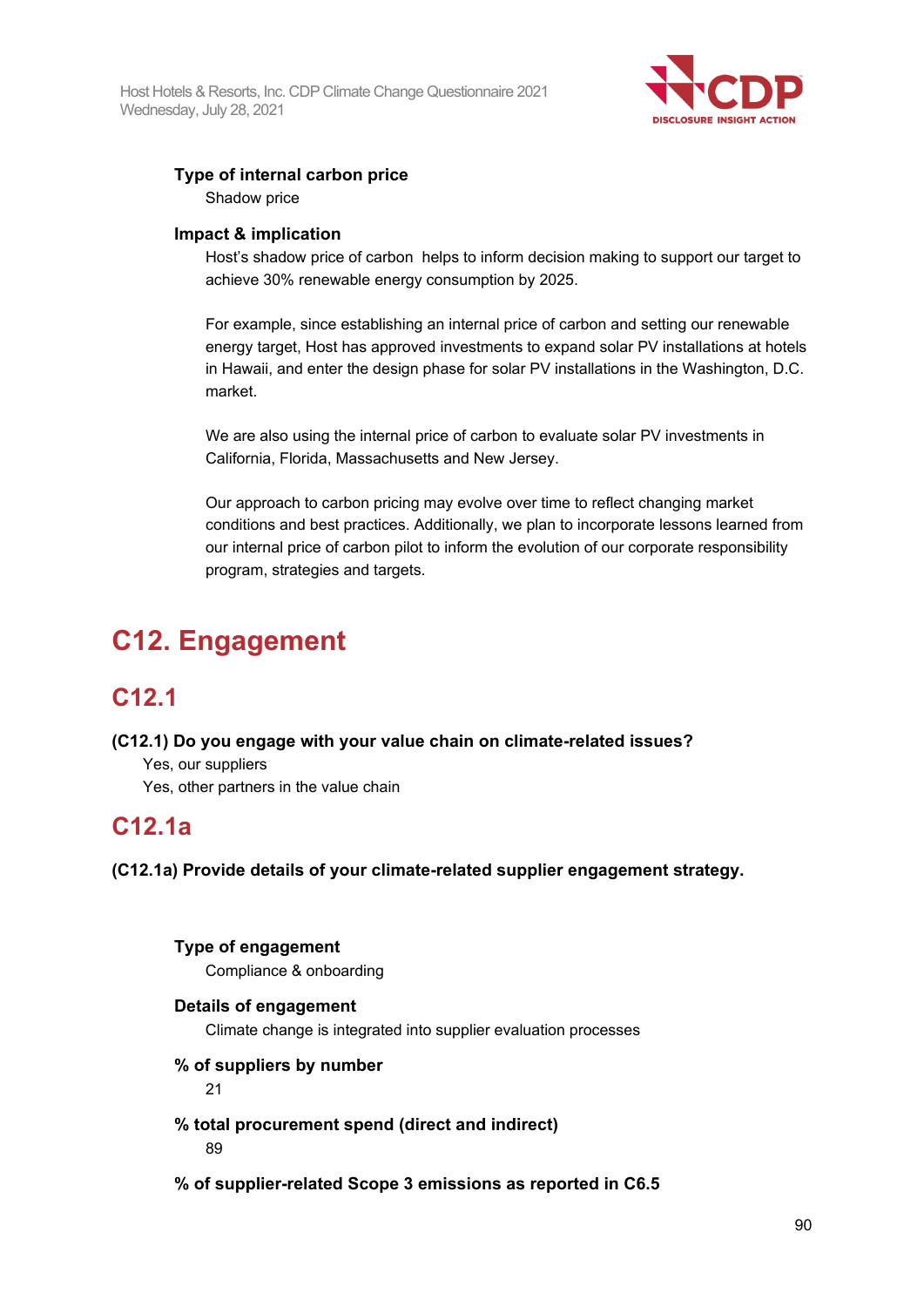

80

#### **Rationale for the coverage of your engagement**

We have developed strong relationships with our strategic suppliers, which currently represent nearly 90% of total supplier spend.

We actively engage with these suppliers on climate and energy issues, which includes distributing Host's Supplier Excellence Survey that includes questions on both climaterelated risks and opportunities.

Host reports publicly on the survey results at: https://www.hosthotels.com/- /media/hosthotels/files/esgperformance/host\_hotels\_resorts\_inc\_supplier\_excellence.pdf.

We also continued to formally review Host's greenhouse gas emission targets and sustainability expectations for renovation projects as featured topics during our annual meetings with strategic suppliers.

#### **Impact of engagement, including measures of success**

The impacts from our engagement with these suppliers includes the identification of products that are energy efficient, locally-sourced and have other sustainability attributes, such as third-party certifications, recycled content and low VOC content, pursuant to Host's Environmental Policy and Materials Selection Policy. For example, we recently have begun to shift from carpet to vinyl flooring to reduce life cycle emissions and waste. Our engagement with brands, independent operators, designers, and procurement partners also support these results.

Additionally, we try to ensure that we have multiple sources and various options for items and maintain strong supplier relationships so that we can take appropriate measures to identify solutions and alternatives when physical events occur.

We also utilize Host's Supplier Excellence Survey to deepen our engagement on both climate-related risks and opportunities. The Survey has enabled us to receive baseline data on important metrics, which includes the percentage of our suppliers with (1) environmental management systems and (2) the ability to offer products with sustainability certifications.

Additionally, we developed Sustainable Operating Procedures for product selection. To implement the procedures, we have incorporated collection of sustainability data into our project management software platform for product managers and designers to use for renovation projects greater than \$5 million.

Measures of success include quantified Scope 3 emissions reductions for major renovation projects that consider all phases of the product lifecycle. For example, we estimate a 70% reduction in emissions from transport through the use of EPA SmartWay® logistics providers.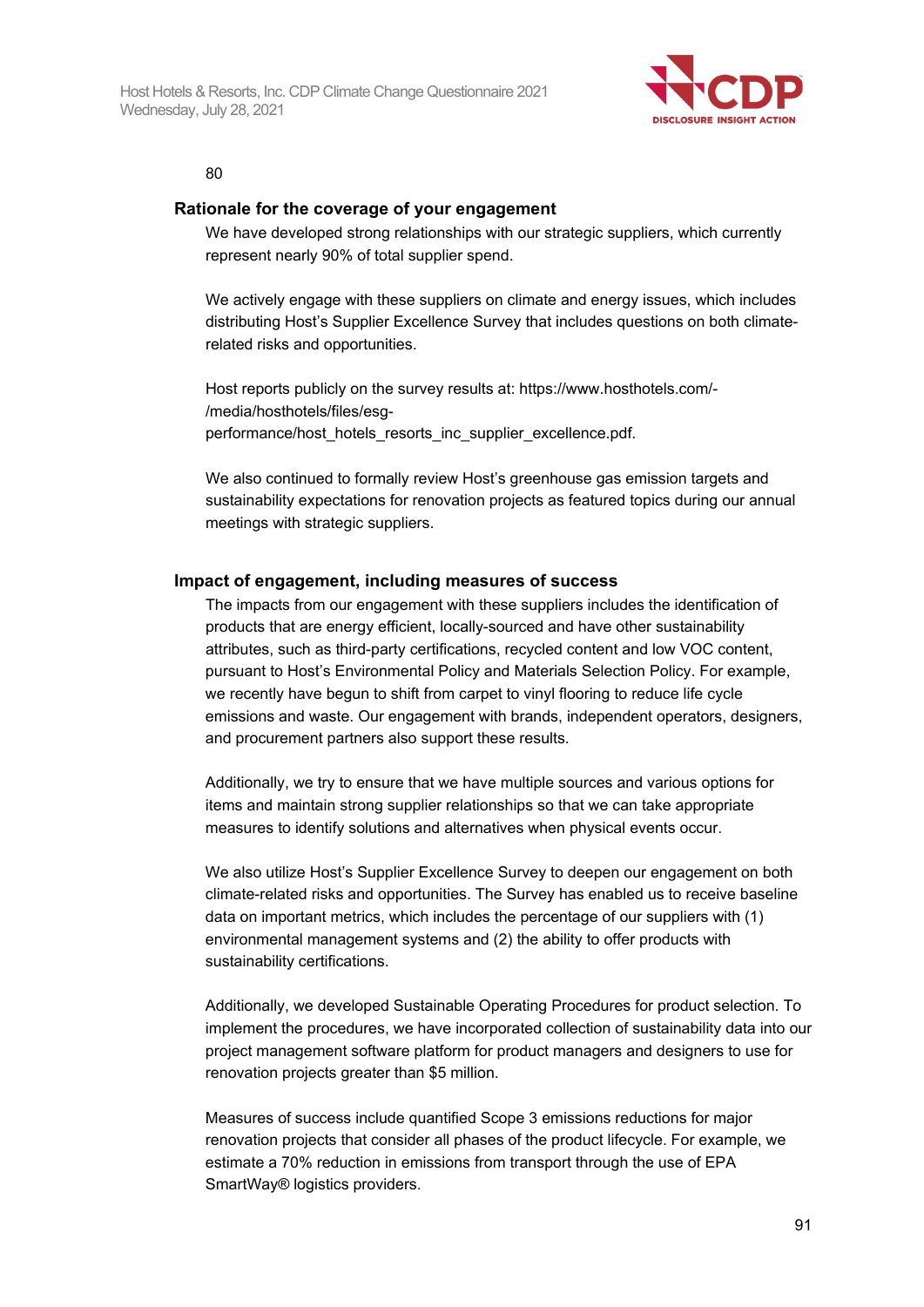

Collectively, these foundational efforts will enable us to collect more robust data on our suppliers' sustainability programs, with which we can track and enhance performance key metrics, including energy reductions, sustainable procurement and waste to landfill diversion.

#### **Comment**

We engage with suppliers both directly and in collaboration with our brands (including Marriott, Hyatt, AccorHotels and Hilton), and independent operators and strategic procurement partners to identify energy efficiency projects and capital procurement initiatives, which include, but are not limited to: LED lighting; energy efficient televisions; and low-flow showerheads, toilets and faucets. As an owner and not a manager, we also engage with suppliers representing our direct spend, which is primarily comprised of furniture, fixtures and equipment and construction.

In our supply chain engagement with brands, independent operators, suppliers, designers and architects, we seek to identify sustainable construction materials that use recycled/repurposed materials and low VOC paint that are locally manufactured and have third-party certifications. Host has diverted more than 30,000 tons of waste from landfill including construction debris, mattresses, carpets, wall coverings, and other liquidated items since 2008.

We value innovation and also strive to foster and embed leading practices across our portfolio when feasible and/or appropriate and collaborate with our strategic suppliers toward our sustainable procurement strategy.

In 2020, our hotels continued initiatives to recycle kitchen oil for use for conversion to fuel. This is an emerging best practice that is currently in place at 44 hotels owned by Host. We have collected more than two million pounds of fresh oil since 2018, which is the equivalent of removing approximately 330 cars from the road annually.

We also engage with suppliers to assess potential physical supply risks, which includes impacts from climate change volatility. In collaboration with our procurement partners, we also perform a full 3-year financial review of selected new strategic suppliers to ensure that they are viable.

#### **Type of engagement**

Innovation & collaboration (changing markets)

#### **Details of engagement**

Other, please specify Supplier Excellence Survey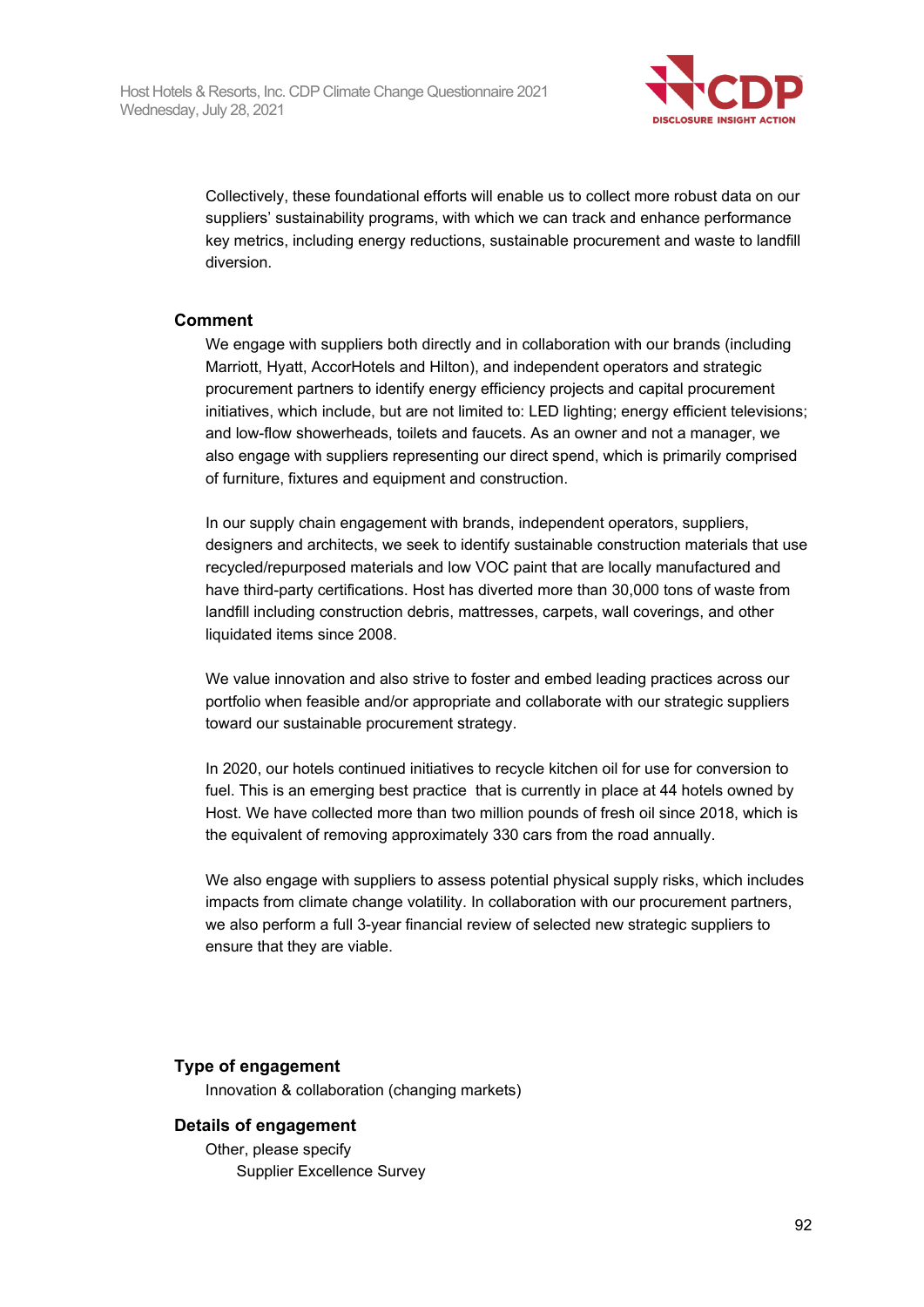

#### **% of suppliers by number**

21

### **% total procurement spend (direct and indirect)**

89

#### **% of supplier-related Scope 3 emissions as reported in C6.5** 80

#### **Rationale for the coverage of your engagement**

We have developed strong relationships with our strategic suppliers, which currently represent nearly 90% of total supplier spend.

We actively engage with these suppliers on climate and energy issues, which includes distributing Host's Supplier Excellence Survey that includes questions on both climaterelated risks and opportunities.

Host reports publicly on the survey results at: https://www.hosthotels.com/- /media/hosthotels/files/esgperformance/host\_hotels\_resorts\_inc\_supplier\_excellence.pdf.

We also continued to formally review Host's greenhouse gas emission targets and sustainability expectations for renovation projects as featured topics during our annual meetings with strategic suppliers.

#### **Impact of engagement, including measures of success**

The impacts from our engagement with these suppliers includes the identification of products that are energy efficient, locally-sourced and have other sustainability attributes, such as third-party certifications, recycled content and low VOC content, pursuant to Host's Environmental Policy and Materials Selection Policy. For example, we recently have begun to shift from carpet to vinyl flooring to reduce life cycle emissions and waste. Our engagement with brands, independent operators, designers, and procurement partners also support these results.

Additionally, we try to ensure that we have multiple sources and various options for items and maintain strong supplier relationships so that we can take appropriate measures to identify solutions and alternatives when physical events occur.

We also utilize Host's Supplier Excellence Survey to deepen our engagement on both climate-related risks and opportunities. The Survey has enabled us to receive baseline data on important metrics, which includes the percentage of our suppliers with (1) environmental management systems and (2) the ability to offer products with sustainability certifications.

Additionally, we developed Sustainable Operating Procedures for product selection. To implement the procedures, we have incorporated collection of sustainability data into our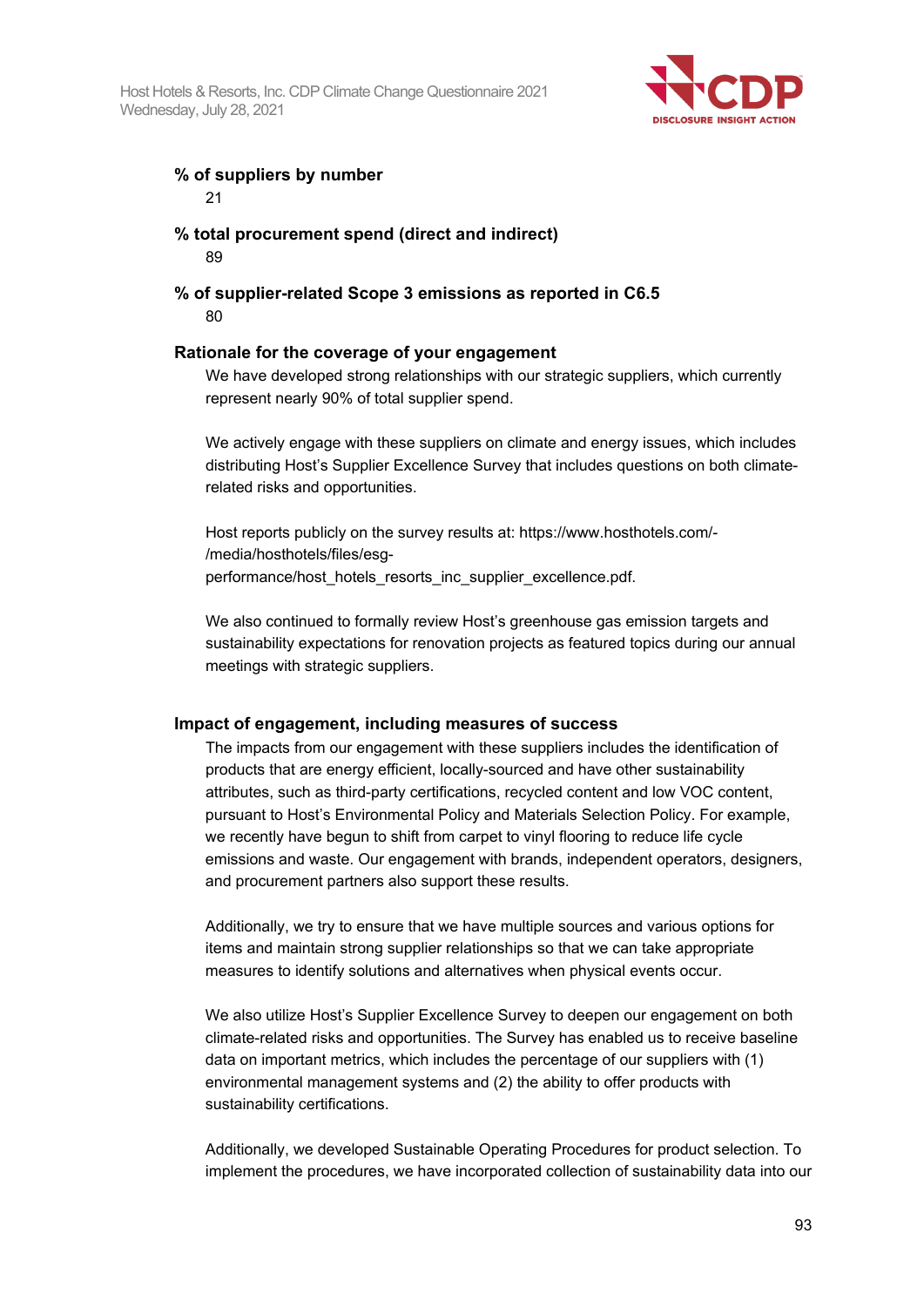

project management software platform for product managers and designers to use for renovation projects greater than \$5 million.

Measures of success include quantified Scope 3 emissions reductions for major renovation projects that consider all phases of the product lifecycle. For example, we estimate a 70% reduction in emissions from transport through the use of EPA SmartWay® logistics providers.

Collectively, these foundational efforts will enable us to collect more robust data on our suppliers' sustainability programs, with which we can track and enhance performance key metrics, including energy reductions, sustainable procurement and waste to landfill diversion.

#### **Comment**

We engage with suppliers both directly and in collaboration with our brands (including Marriott, Hyatt, AccorHotels and Hilton), and independent operators and strategic procurement partners to identify energy efficiency projects and capital procurement initiatives, which include, but are not limited to: LED lighting; energy efficient televisions; and low-flow showerheads, toilets and faucets. As an owner and not a manager, we also engage with suppliers representing our direct spend, which is primarily comprised of furniture, fixtures and equipment and construction.

In our supply chain engagement with brands, independent operators, suppliers, designers and architects, we seek to identify sustainable construction materials that use recycled/repurposed materials and low VOC paint that are locally manufactured and have third-party certifications. Host has diverted more than 3,200 tons of waste from landfill including construction debris, mattresses, carpets, wall coverings, and other liquidated items since 2008.

We value innovation and also strive to foster and embed leading practices across our portfolio when feasible and/or appropriate and collaborate with our strategic suppliers toward our sustainable procurement strategy.

In 2020, our hotels continued initiatives to recycle kitchen oil for use for conversion to fuel. This is an emerging best practice that is currently in place at 44 hotels owned by Host. We have collected more than two million pounds of fresh oil since 2018, which is the equivalent of removing approximately 330 cars from the road annually.

We also engage with suppliers to assess potential physical supply risks, which includes impacts from climate change volatility. In collaboration with our procurement partners, we also perform a full 3-year financial review of selected new strategic suppliers to ensure that they are viable.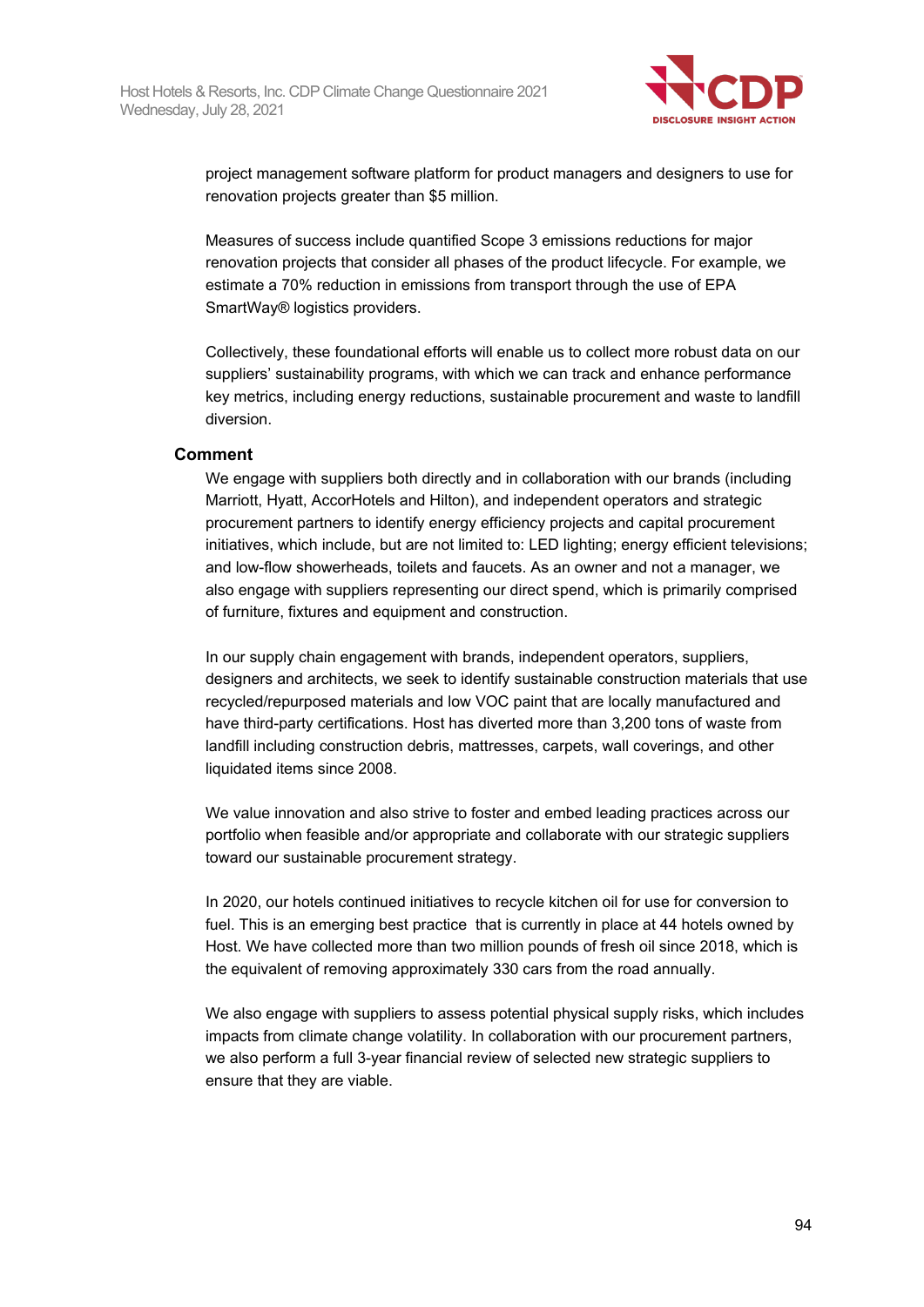

# **C12.1d**

**(C12.1d) Give details of your climate-related engagement strategy with other partners in the value chain.**

**Host regularly engages with brand managers, interior designers, procurement agents, and architects to ensure that purchases associated with renovations and ground up construction projects align with our climate strategy and emissions reduction targets. As part of this engagement and collaboration, we support initiatives that help meet our sustainability goals for renovations and new developments.**

**Additionally, we engage with industry associations including the American Hotel & Lodging Association (AHLA), the US Travel Association), the United States Green Building Council, the Urban Land Institute, the Network for Executive Women in Hospitality and local convention and visitors bureaus not only to monitor physical, business and regulatory risks but also to explore opportunities to innovate and advance the conversation regarding climate change mitigation and adaptation within the hotel industry. To ensure that our information technology supports our climate and energy strategy, we also engage with the association for Hospitality Financial and Technology Professionals and Hotel Technology Next Generation, where our senior vice president of information technology has joined the Board.**

**Host's vice president of energy and sustainability also serves as a co-chair on AHLA's Sustainability Committee to advance and harmonize best practices in the hotel industry and represents Host on the Real Estate Roundtable's Sustainability Policy Advisory Committee.**

**For Host, our "customers" (the guests staying in our hotels and using our hotel amenities, and the meeting and event planners who purchase hotel rooms and services) are indirect to our organization. However, guests play a critical role in helping Host meet its emissions reduction targets because guestrooms typically occupy approximately 60% of a hotel's square footage. We engage with these "customers" through hotel operators that manage our hotels, with whom we collaborate to support mutual goals and Host's emissions reduction targets. Examples of hotel operator engagement activities with guests include programs to forgo housekeeping services and measures to reduce plastic products and food waste at hotels owned by Host.**

## **C12.3**

**(C12.3) Do you engage in activities that could either directly or indirectly influence public policy on climate-related issues through any of the following?**

Direct engagement with policy makers Trade associations **Other**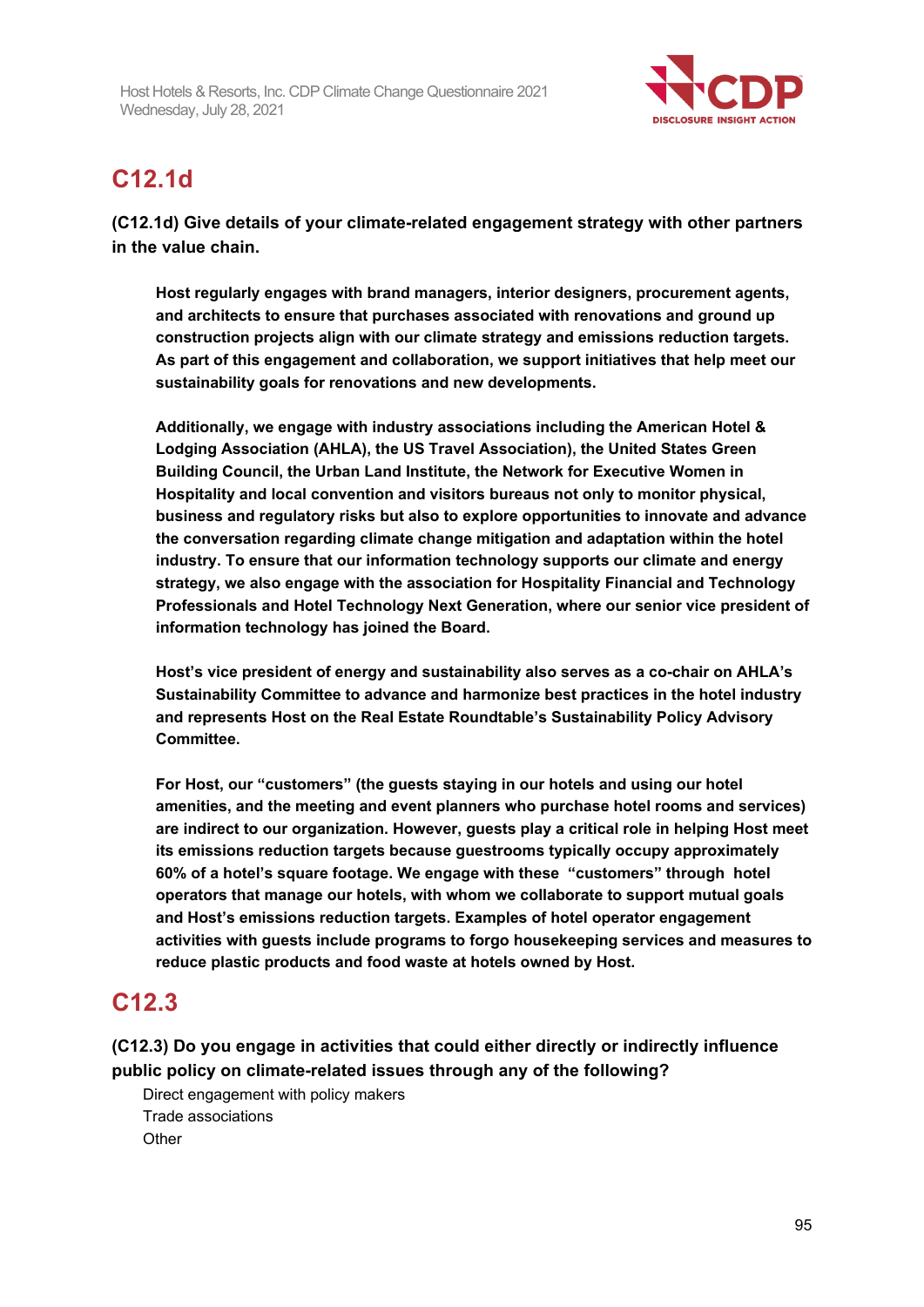

# **C12.3a**

### **(C12.3a) On what issues have you been engaging directly with policy makers?**

| <b>Focus of</b><br>legislation | Corporate<br>position | Details of engagement                                                                                                                                                                                                                                                                                       | <b>Proposed legislative solution</b>                                                                                                                                                                                                                                                                                                                                                                                                                                                                                                                                                                                                                                                                                                                                                                                                                                                                                                                                                                                                                                                                                                                                                                                                                                                                                                                                                                                                                                      |
|--------------------------------|-----------------------|-------------------------------------------------------------------------------------------------------------------------------------------------------------------------------------------------------------------------------------------------------------------------------------------------------------|---------------------------------------------------------------------------------------------------------------------------------------------------------------------------------------------------------------------------------------------------------------------------------------------------------------------------------------------------------------------------------------------------------------------------------------------------------------------------------------------------------------------------------------------------------------------------------------------------------------------------------------------------------------------------------------------------------------------------------------------------------------------------------------------------------------------------------------------------------------------------------------------------------------------------------------------------------------------------------------------------------------------------------------------------------------------------------------------------------------------------------------------------------------------------------------------------------------------------------------------------------------------------------------------------------------------------------------------------------------------------------------------------------------------------------------------------------------------------|
| Energy<br>efficiency           | Support               | Host has provided input<br>to support the<br>application of building<br>energy performance<br>standards for hotels at<br>the city and county<br>levels.<br>Host also directly<br>engages with policy<br>makers at the local level<br>in the context of our<br>value enhancement<br>projects in key markets. | In 2021, Host joined other REITs in providing<br>comments to inform the enforcement of<br>Washington, D.C.'s Building Energy<br>Performance Standards (BEPS) Program. Host<br>supports the role of BEPS to help meet the<br>energy and climate goals of the Sustainable DC<br>plan - to reduce greenhouse gas emissions<br>and energy consumption by 50% by 2032.<br>Host has also helped inform the proposed<br>development of similar building energy<br>performance legislation in Montgomery County.<br>We have provided data and analysis for hotels,<br>using Gaithersburg Marriott Washingtonian<br>Center as a case study for building energy<br>performance.<br>Additionally, as part of Host's recent<br>redevelopment of The Phoenician, A Luxury<br>Collection Resort, we have proposed residential<br>construction standards, which include (1) the<br>incorporation of LEED or other green building<br>techniques and strategies (such as ENERGY<br>STAR® or Home Energy Rating System<br>standards); (2) the use of LED lighting along<br>with high performance windows, insulation and<br><b>HVAC</b> systems;<br>(3) efficient use of water within new residential<br>areas will be encouraged through landscaping<br>techniques such as low-water use plant<br>selection and efficient irrigation systems; and<br>(4) the use of recycled, local or regionally<br>produced building materials along with the<br>reuse or recycle of construction waste. |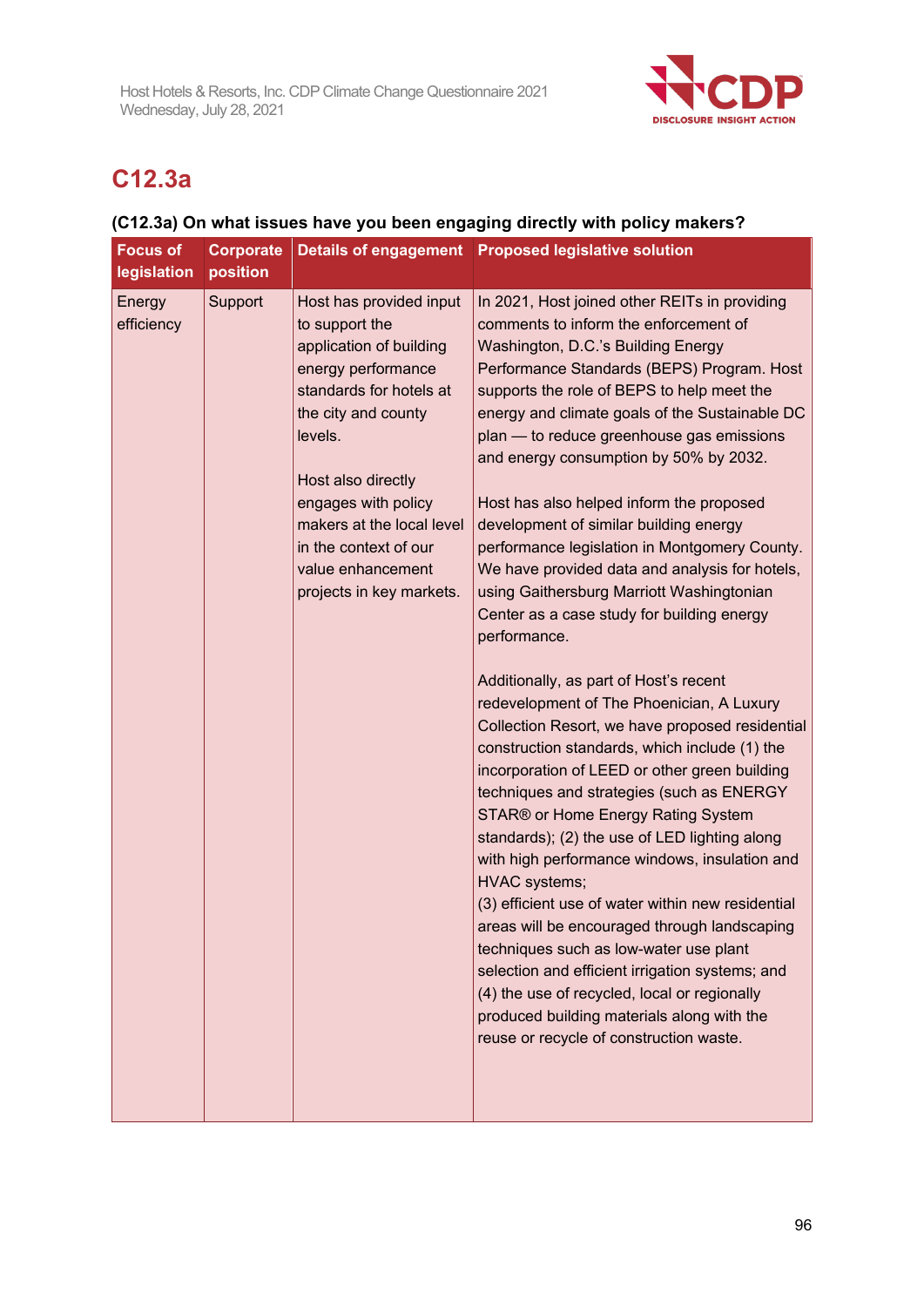

## **C12.3b**

**(C12.3b) Are you on the board of any trade associations or do you provide funding beyond membership?**

Yes

### **C12.3c**

**(C12.3c) Enter the details of those trade associations that are likely to take a position on climate change legislation.**

#### **Trade association**

The National Association of Real Estate Investment Trusts® (NAREIT)

#### **Is your position on climate change consistent with theirs?**

**Consistent** 

#### **Please explain the trade association's position**

The National Association of Real Estate Investment Trusts® (Nareit) provides a representative voice for REITs and publicly traded United States real estate companies. Nareit has endorsed the use of energy grants in lieu of tax credits for REITs and the Better Buildings Initiative, which offers incentives for energy efficient buildings.

Nareit continues to advocate for the establishment of an Energy Efficient Qualified Improvement Property (E-QUIP) category with a 10-year cost recovery period. Nareit sent a letter, co-endorsed with other leading associations including the American Hotel & Lodging Association, to the U.S Senate Finance Committee and U.S. House Committee on Ways and Means to advocate for the E-QUIP category for depreciation of energy efficient building equipment.

A copy of the letter is publicly available at: https://www.reit.com/sites/default/files/05-08- 2019%20E-QUIP%20Concepts%20Letter.pdf.

Please note that, during 2020, Nareit shifted its focus to policy matters regarding economic support and recovery from the COVID-19 pandemic.

A list on Nareit's policy priorities (including those of its affiliated political action committee entitled "REITPAC") can be found at: https://www.reit.com/nareit/advocacy/policy.

#### **How have you influenced, or are you attempting to influence their position?**

Host supports Nareit's efforts to advocate for tax policies that incentivize investments in energy efficiency and decarbonization of buildings in the United States.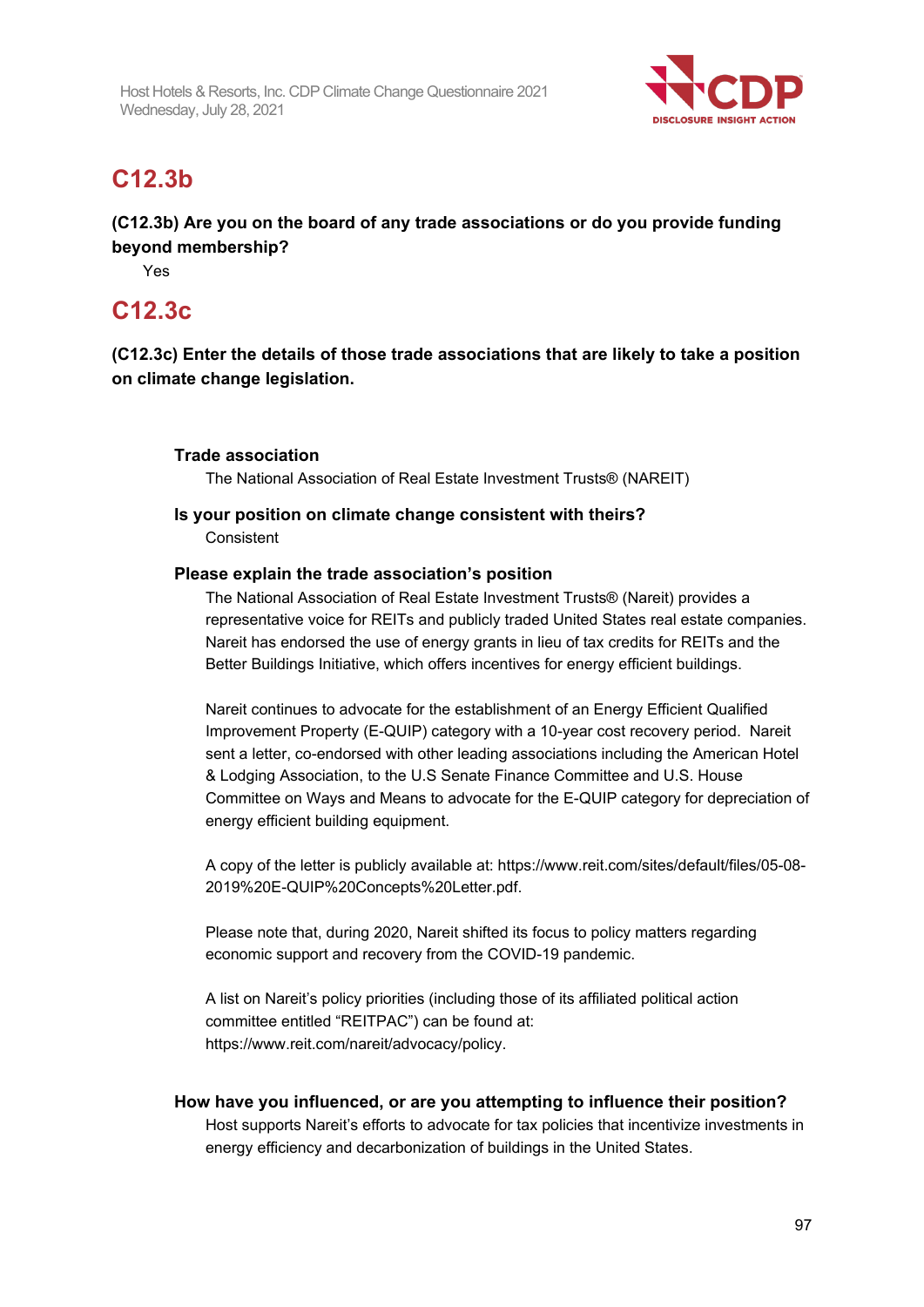

Host's chief executive officer currently serves as the Chair of the Nareit Executive Board. William A. Stein, one of Host's independent Board Members, also serves as an Executive Board Member to Nareit.

Host's vice president of energy and sustainability is a member of Nareit's Real Estate Sustainability Committee, and participated in the establishment of the Sustainability Committee's strategy and priorities, and the planning of its ESG forum. He also works closely with Nareit's vice president tasked with advancing environmental, social and governance issues among REITs.

In 2020, Host participated in a working group to update Nareit's Leader in the Light award, an annual recognition of REIT members with leading ESG performance in each asset category.

Please note that Host does not have direct control or influence over Nareit's affiliated political action committee, REITPAC. While Nareit's policy agenda is overall consistent to Host's position on REIT trends, the positions of all candidates, organizations and measures supported by REITPAC may not support our positions on energy and climate policy.

#### **Trade association**

American Hotel & Lodging Association (AH&LA)

#### **Is your position on climate change consistent with theirs?**

**Consistent** 

#### **Please explain the trade association's position**

The American Hotel & Lodging Association (AHLA) is a national association for hoteliers and has a government affairs department that seeks to support the economic interests of the United States hospitality industry. Climate change adaptation and mitigation is not currently a central regulatory and legislative priority for the AHLA, but the association provides climate change related resources for the industry through its program and initiatives.

Climate change related programs and initiatives include providing members with resources on emergency preparedness and best practices on environmental stewardship.

In 2020, AHLA's primary public policy focus was centered on providing support to the hotel and lodging industry during the COVID-19 pandemic.

Information on AHLA's public policy positions and efforts (including those of its political action committee entitled "HotelPAC") can be found at: https://www.ahla.com/advocacy.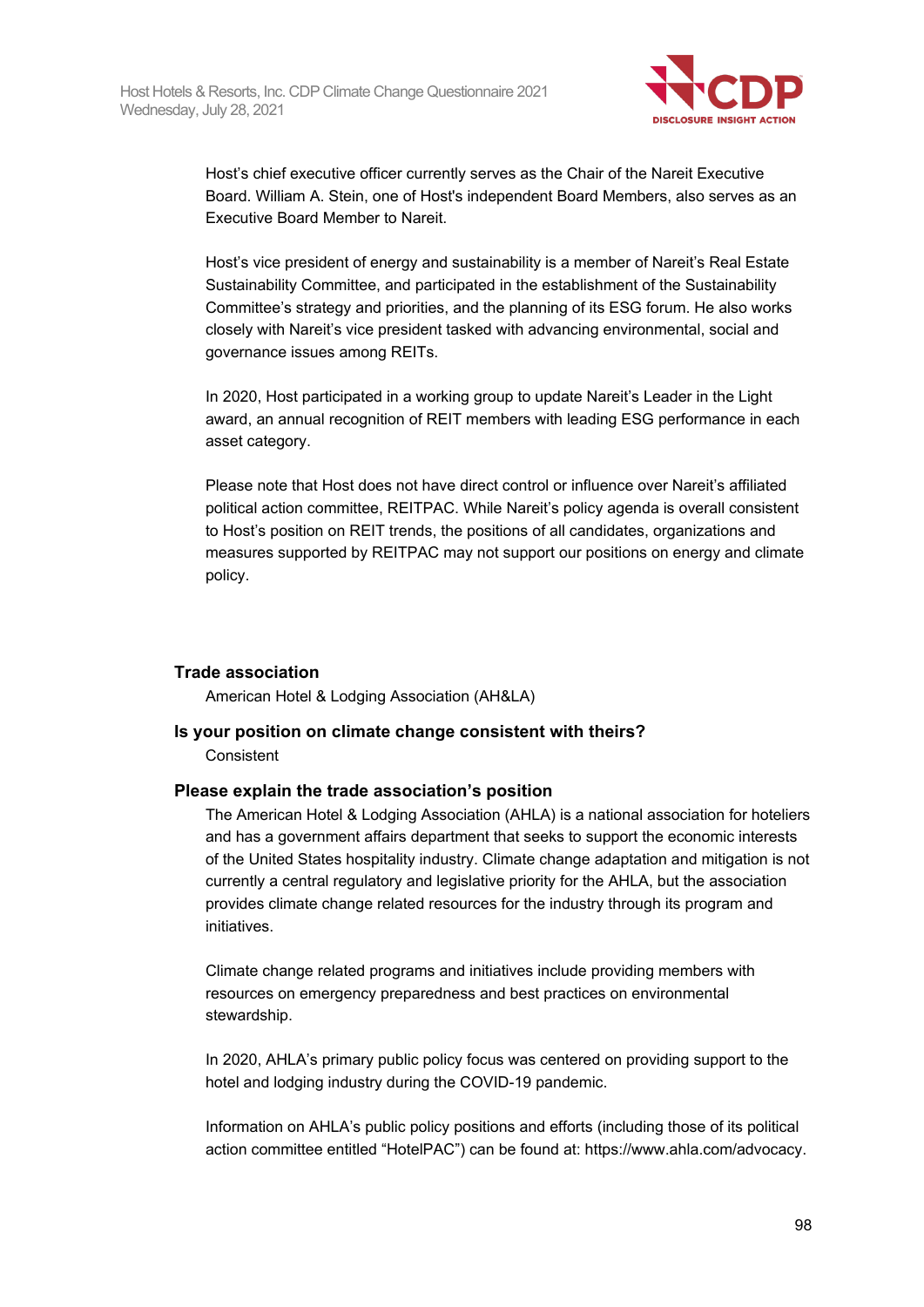

Further details on AHLA's 2020 policy agenda can be found at: https://www.ahla.com/sites/default/files/nnn2020policyguideonline\_0.pdf.

**How have you influenced, or are you attempting to influence their position?**

Host's vice president of energy and sustainability serves as a co-chair on AHLA's Sustainability Committee, which works to advance and harmonize best practices in the hotel industry.

In 2020, Host continued to support the Sustainability Committee's initiative to help evaluate and advance the use of ENERGY STAR® scores for the hospitality sector. Host's vice president of energy and sustainability has also participated in an AHLA Sustainability and Finance Committee project to update the latest edition of the Uniform System of Accounts for the Lodging Industry (USALI) to include best practices in reporting sustainability metrics.

Host's chief executive officer serves on AHLA's Executive Committee. Host's chief investment officer also serves on AHLA's Board of Directors as an owner representative.

Please note that Host does not have direct control or influence over AHLA's political action committee, HotelPAC. While AHLA's policy agenda is overall consistent to Host's position on lodging trends, the positions of all candidates, organizations and measures supported by HotelPAC may not support our positions on energy and climate policy.

## **C12.3e**

**(C12.3e) Provide details of the other engagement activities that you undertake. Host is an active participant of the Real Estate Roundtable® (RER). The RER is comprised of leaders within the United States' top public and privately-held real estate companies and national real estate trade associations. Energy and climate are prioritized topics within the RER's advocacy agenda.**

**Like Nareit and AHLA, the RER also supports Energy Efficient Qualified Improvement Property (E-QUIP) tax incentives to encourage investments in energy retrofits. The E-QUIP Act and advocacy efforts to include it as part of infrastructure legislation were a targeted focus of discussion during RER's Spring 2021 Meeting. The RER has also advocated the need for cost-effective policies and energy efficiency incentives to the United States EPA. (RER's specific advocacy positions related to energy and climate change can be found at: [https://www.rer.org/policy-issues/Energy-Climate-Immigration.](https://www.rer.org/policy-issues/Energy-Climate-Immigration))**

**RER's Sustainability Policy Advisory Committee is focused on advancing sustainable development policies that encourage high performance, energy efficient green buildings**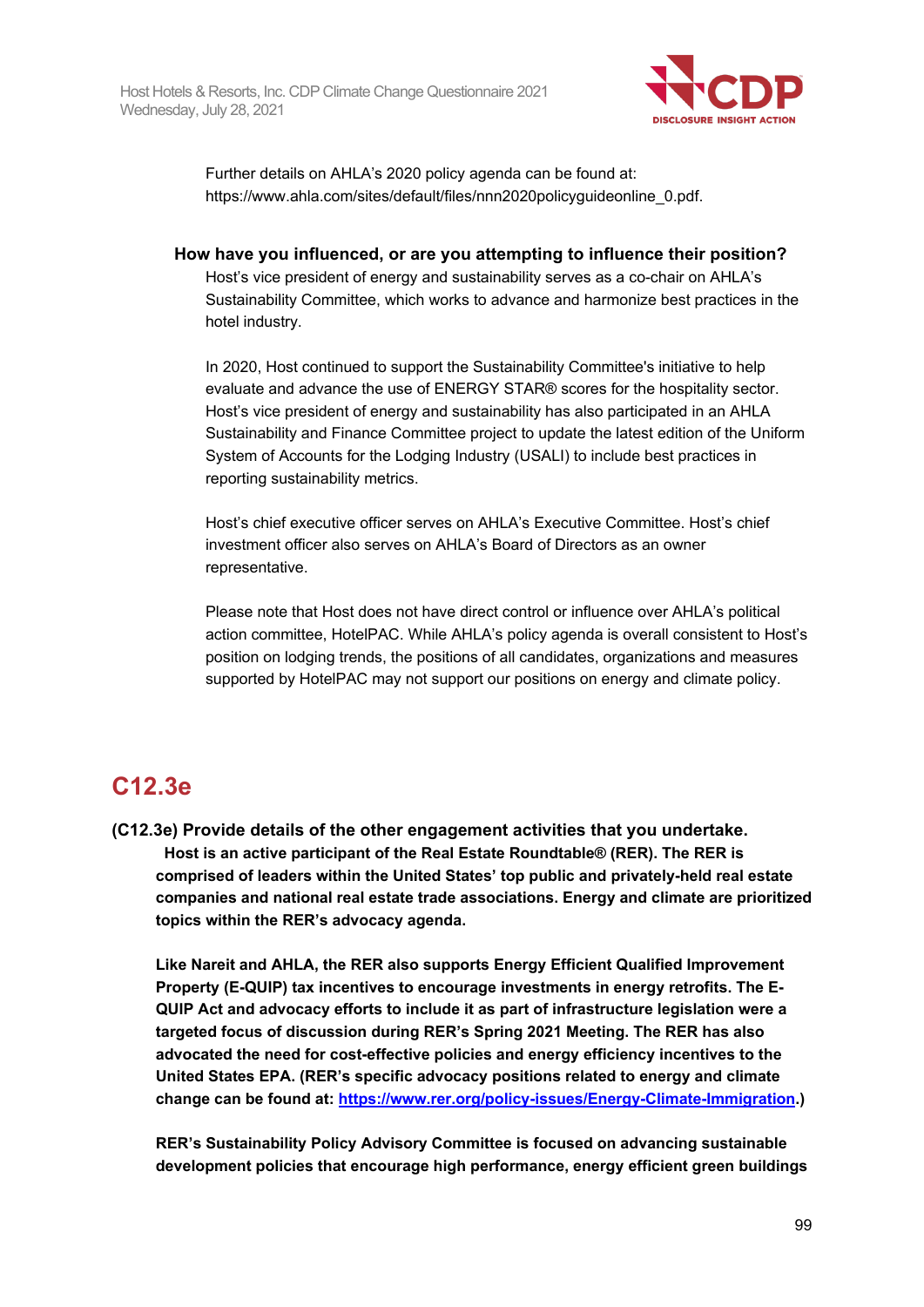

**and progressive land use, including brownfields redevelopment and transit-oriented development. The top priority of RER's Sustainability Policy Advisory Committee continues to be "Tenant Star" legislation, which would direct the United States Environmental Protection Agency (United States EPA) and the Department of Energy (DOE) to implement a voluntary, market-based branding program to recognize commercial landlord and tenants that design, construct and operate within highperformance and energy efficient leased spaces. RER is now actively working with EPA and DOE to develop rules to implement "Tenant Star," which is the centerpiece of the United States Energy Efficiency Act of 2016. RER also contacted DOE over funding concerns and other issues related to the Commercial Buildings Energy Consumption Survey, a national sample survey that collects information on United States commercial buildings, their energy-related building characteristics, and their energy consumption and expenditures. To support sustainable strategies in the industry and work with policymakers to advance these strategies, RER has created the RealSustainable initiative in partnership with Nareit and Building Owners and Managers Association (BOMA) International.**

**Host is a member of the United States Travel Association (USTA), a trade organization that advocates for policies that help grow and sustain the travel business. Organizations such as Nareit, the RER and the USTA provide a forum for Host to engage on key policy issues, such as climate change regulations and related incentives and programs, in collaboration with the REIT and tourism industries.**

**Host is also an active participant in the Urban Land Institute. Its mission is to provide leadership in the responsible use of land and in creating and sustaining thriving communities worldwide. Host's executive vice president of development, design & construction; senior vice president of engineering & sustainability are members of the Hotel Development Council; and vice president of energy & sustainability is a member of the Washington Sustainability & Resilience Initiative Council. Host has contributed to several initiatives to advance sustainability best practices including several whitepapers, conference presentations and webinars.**

**Host also serves on the Sustainability Accounting Standards Board (SASB) Infrastructure Sector Advisory Group to inform and provide feedback on the continued development of reporting standards for sustainability disclosures among REITs. Nareit and RER have also provided feedback to SASB.**

### **C12.3f**

**(C12.3f) What processes do you have in place to ensure that all of your direct and indirect activities that influence policy are consistent with your overall climate change strategy?**

 **We engage on climate change policy through membership in leading trade associations for the real estate and lodging industries. The real estate and lodging industries are both generally supportive on policies that will make buildings more energy efficient and resilient.**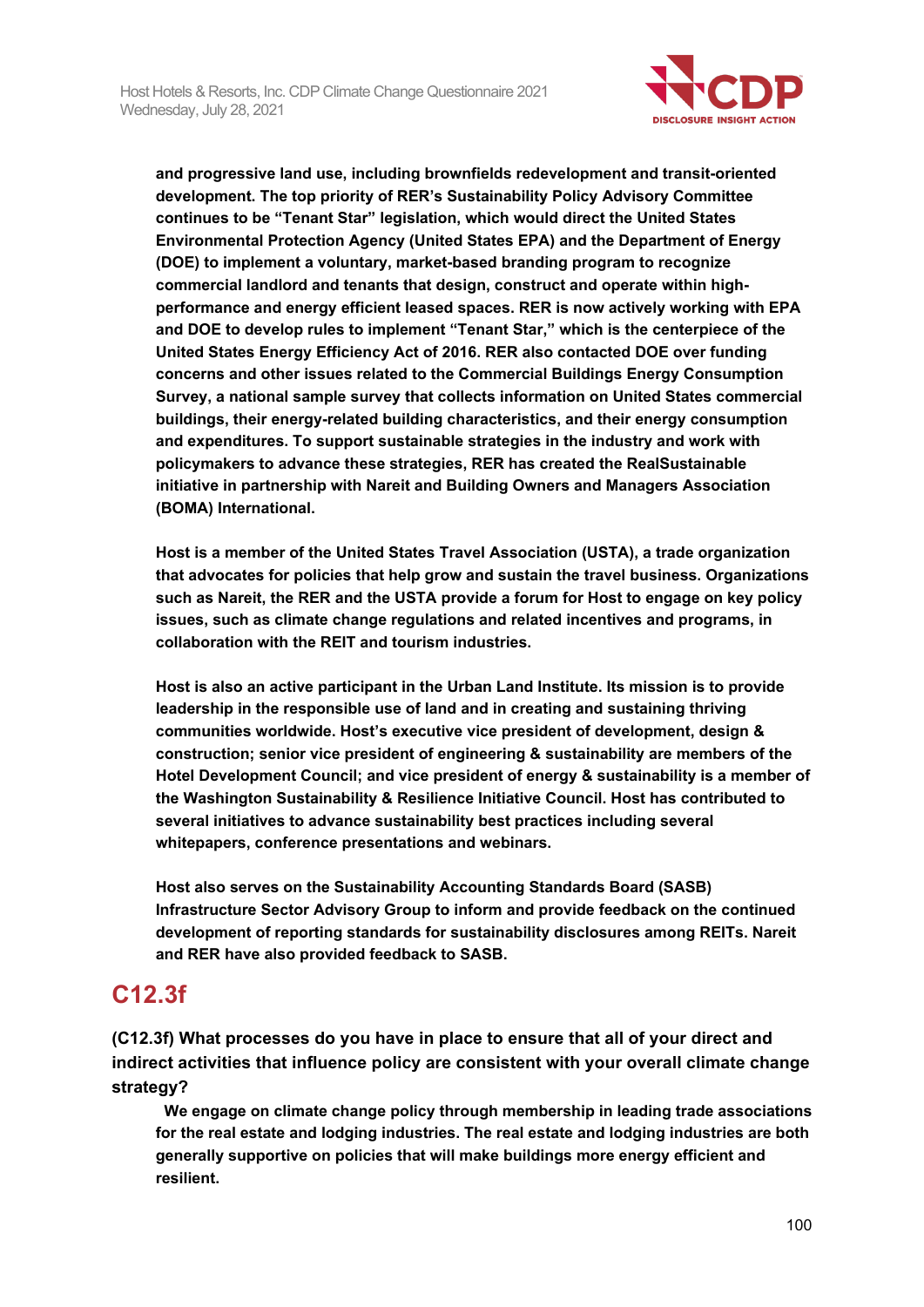

**Our processes to ensure that indirect activities are consistent with our overall climate change strategy are as follows: (1) Prior to entering into new affiliations or expanding the scope of current affiliations, an organization's policy positions are among the several factors that we consider; (2) Through membership and committee participation, we are able to monitor whether their activities are consistent with our climate and energy strategy across all geographies where we own hotels in addition to potential new locations under evaluation; and (3) Additionally, we utilize our annual disclosures to the CDP Climate program as an opportunity to further review and assess whether the public policy positions of trade associations with which Host has an affiliation are consistent with our own climate change strategy. (With regards to associations that maintain political action committees, we cannot ensure that our supported candidates, organizations and measures have policy views that are consistent with Host's climate change strategy.)**

**In instances where we engage directly on climate change policies, such as (1) our input on the application of building energy performance standards for hotels and (2) our policy recommendations for the redevelopment and value enhancement projects, we utilize our internal corporate responsibility policies, review engagement opportunities with our CR Executive Committee and report engagement activities to the Nominating and Corporate Governance Committee of the Board to ensure that direct engagement activities support and align with our overall climate strategy.** 

## **C12.4**

**(C12.4) Have you published information about your organization's response to climate change and GHG emissions performance for this reporting year in places other than in your CDP response? If so, please attach the publication(s).**

**Publication** In mainstream reports

**Status Complete** 

**Attach the document**

Host\_Hotels\_Resorts\_Inc\_Form\_10K FYE123120.pdf

#### **Page/Section reference**

"Corporate Responsibility" (pages 3-4 printed / pages 7-8 of PDF), "Risk Factors" (page 24 printed / page 28 of PDF) and "Disciplined Capital Allocation" (page 3 printed / page 7 of PDF)

#### **Content elements**

Risks & opportunities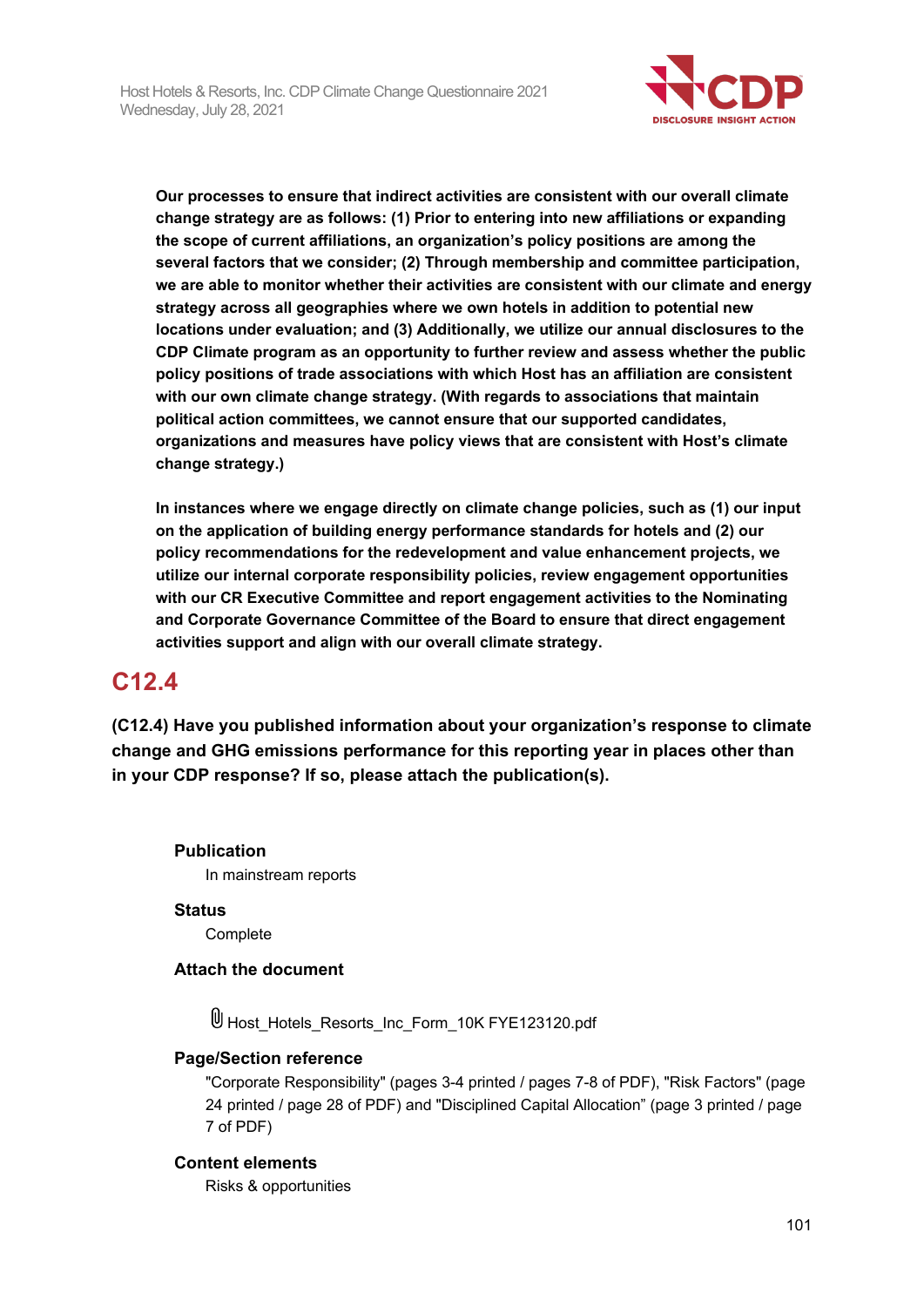Host Hotels & Resorts, Inc. CDP Climate Change Questionnaire 2021 Wednesday, July 28, 2021



Emissions figures Emission targets Other metrics Other, please specify Early adopter of SASB in 10-K filing

#### **Comment**

In our 2020 10-K filing, climate change is a specific risk factor. We also report on our emissions target, energy intensity consumption trends and energy ROI projects. Host is also an early adopter of integrating Sustainability Accounting Standards Board (SASB) metrics into our 10-K filing.

#### **Publication**

In mainstream reports

#### **Status**

**Complete** 

#### **Attach the document**

Host\_Hotels\_Resorts\_Inc\_2021\_Proxy\_Statement.pdf

#### **Page/Section reference**

"Corporate Responsibility" (page 3 of PDF), "Corporate Governance Highlights" (page 5 printed and page 12 of PDF); "Risk Oversight" (pages 23-25 printed and pages 30-32 of PDF), and "Compensation Discussion & Analysis (page 46-47, 56 and 60 printed and pages 53-54, 63 and 67 of PDF)

#### **Content elements**

**Governance Strategy** Emission targets Other metrics

#### **Comment**

In Host's 2021 Proxy Statement, we report on progress against targets and describe Board oversight over climate change and other environmental and social matters. The linkage between Host's 2025 emissions reduction target and executive compensation is also reported.

#### **Publication**

In voluntary communications

#### **Status**

**Complete**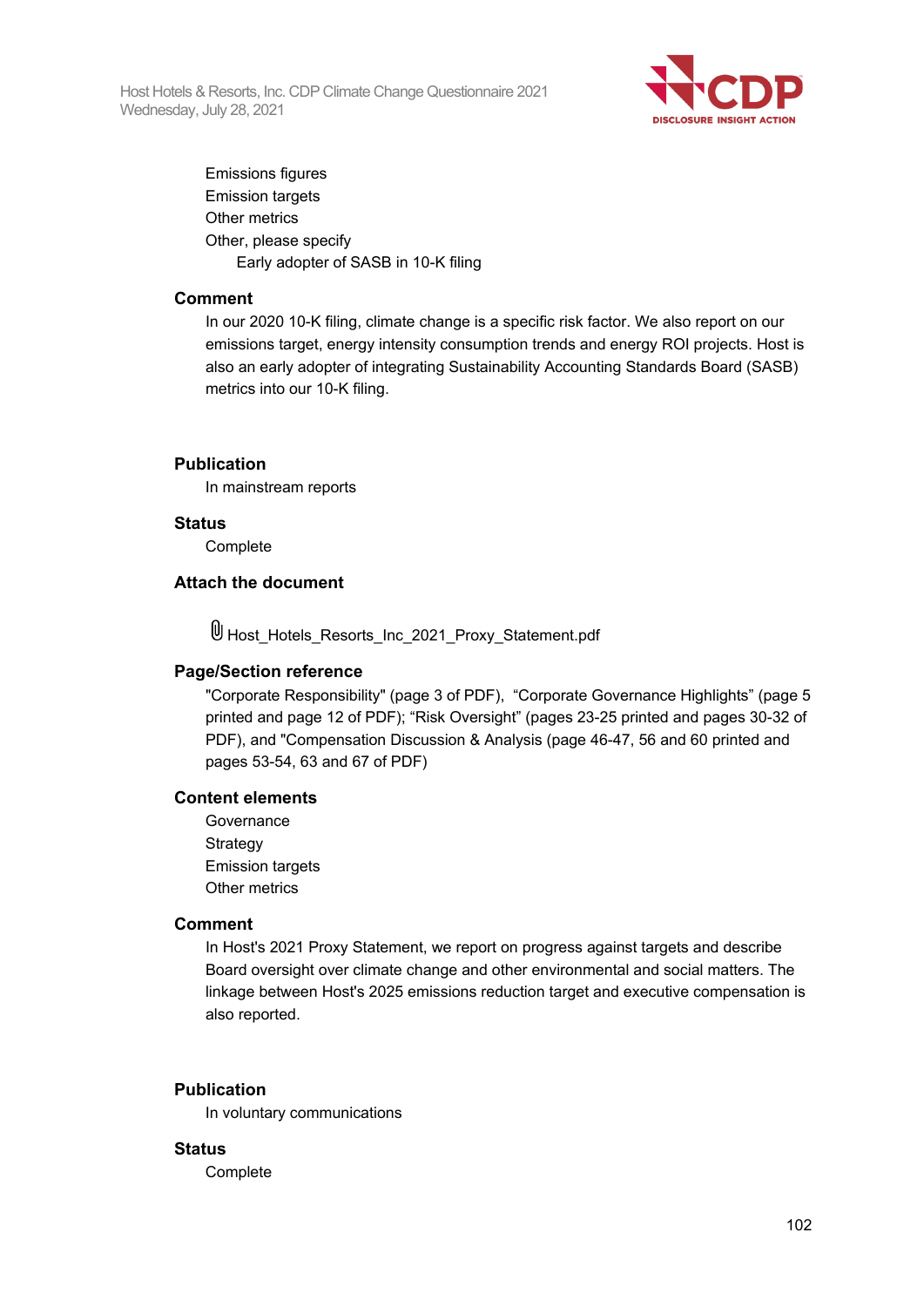Host Hotels & Resorts, Inc. CDP Climate Change Questionnaire 2021 Wednesday, July 28, 2021



#### **Attach the document**

 $\mathbb \Psi$  Host Hotels Resorts Inc Investor Presentation (12).pdf

#### **Page/Section reference**

"Corporate Responsibility" (page 24)

#### **Content elements**

**Strategy** Emission targets Other metrics

#### **Comment**

In our most recent investor presentation (dated June 2021), we highlight our environmental performance and associated financial and non-financial impact metrics.

#### **Publication**

In voluntary sustainability report

#### **Status**

Underway – previous year attached

#### **Attach the document**

Host\_Hotels\_Resorts\_Inc\_Corporate\_Responsibility\_Report (18).pdf

#### **Page/Section reference**

"Strategy and Themes" (page 10), "United Nations' Sustainable Development Goals" (page 13), "2025 Performance Targets" (page 14), "Green Building and Eco-Design" (pages 16-20), "Energy and Emissions" (pages 21-22), "ESG Performance Data" (page 48), "SASB Disclosure" (pages 57-58), "TCFD Report (pages 58-62) and "Independent Assurance Statement (pages 63-64)

#### **Content elements**

**Governance** Strategy Risks & opportunities Emissions figures Emission targets Other metrics

#### **Comment**

In our annual Corporate Responsibility Report, we report on our climate change strategy, emissions performance and how climate-related risks and opportunities are managed.

In our attached 2020 Corporate Responsibility Report, we have included a Task Force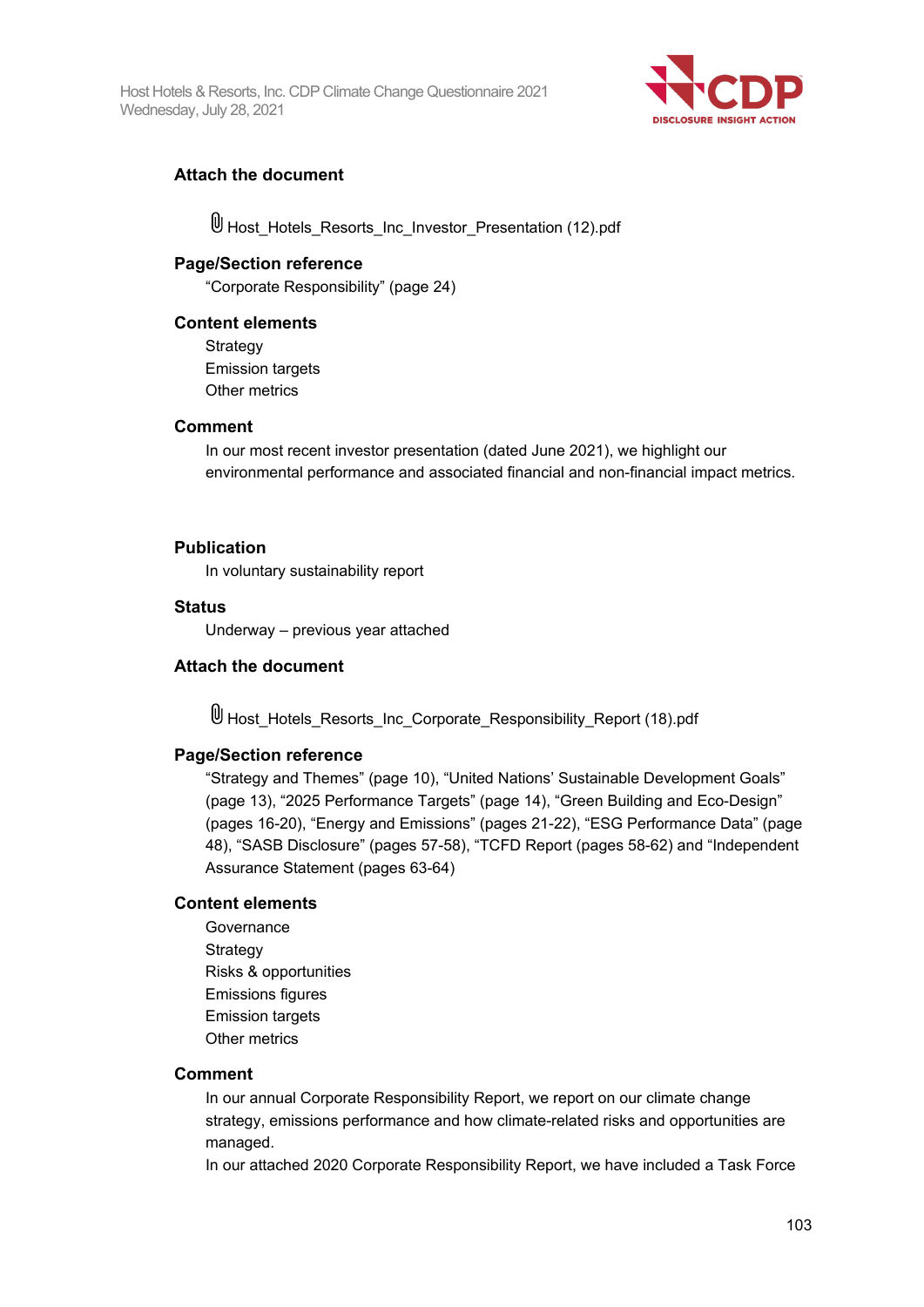

for Climate-related Financial Disclosures (TCFD) Report module for the first time. We expect to publish our 2021 Corporate Responsibility Report in the third quarter of 2021.

#### **Publication**

In voluntary communications

#### **Status**

Complete

#### **Attach the document**

Environmental Projects - Host Hotels & Resorts.pdf

ESG Performance - Host Hotels & Resorts.pdf

Strategy And Themes - Host Hotels & Resorts.pdf

News And Recognition - Host Hotels & Resorts.pdf

#### **Page/Section reference**

All pages in attached PDFs, referencing content on our corporate website

#### **Content elements**

**Governance Strategy** Emissions figures Emission targets Other metrics

#### **Comment**

Host's corporate responsibility webpages include our climate change strategy, environmental targets and examples of how we manage climate-related risks and opportunities. We also include an ESG Performance page with detailed emissions and energy performance metrics.

# **C15. Signoff**

### **C-FI**

**(C-FI) Use this field to provide any additional information or context that you feel is relevant to your organization's response. Please note that this field is optional and is not scored.**